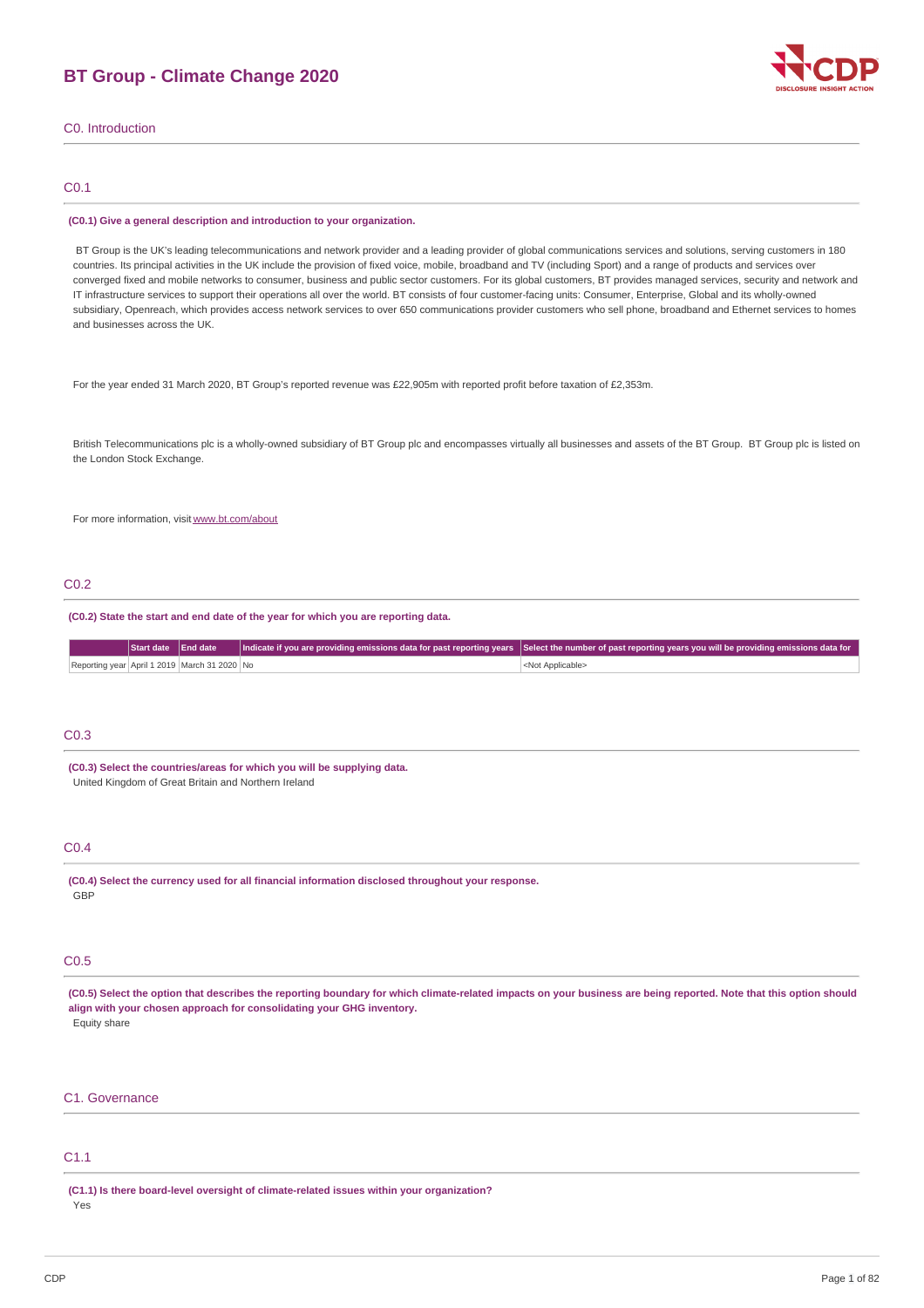### (C1.1a) Identify the position(s) (do not include any names) of the individual(s) on the board with responsibility for climate-related issues.

| <b>Position of</b><br> individual(s)   | <b>Please explain</b>                                                                                                                                                                                                                                                                                                                                                                                                                                                                                                                                                                                                                                                                                                                                                                                                                                                                                                                                                                                                                                                                                                                                                                                                                                                                                                                                                                                                                                                                                                                                                                                                                                                                                                                                                                                                                                                                                   |
|----------------------------------------|---------------------------------------------------------------------------------------------------------------------------------------------------------------------------------------------------------------------------------------------------------------------------------------------------------------------------------------------------------------------------------------------------------------------------------------------------------------------------------------------------------------------------------------------------------------------------------------------------------------------------------------------------------------------------------------------------------------------------------------------------------------------------------------------------------------------------------------------------------------------------------------------------------------------------------------------------------------------------------------------------------------------------------------------------------------------------------------------------------------------------------------------------------------------------------------------------------------------------------------------------------------------------------------------------------------------------------------------------------------------------------------------------------------------------------------------------------------------------------------------------------------------------------------------------------------------------------------------------------------------------------------------------------------------------------------------------------------------------------------------------------------------------------------------------------------------------------------------------------------------------------------------------------|
| Chief<br>Executive<br>Officer<br>(CEO) | The Board has established certain committees to assist it in discharging its responsibilities and delegates day-to-day responsibilities to the chief executive. The chief executive, • Leads the Executive<br>Committee • Has responsibility for the day-to-day management of the business and its operations • Develops and recommends the group strategy and budget to the Board for approval and is<br>responsible for executing the strategy once agreed by the Board · Provides assurance to the Board in relation to overall performance and risk management · Maintains an effective framework of<br>internal control and risk management • Ensures that appropriate consideration is given to the group's responsibilities to all stakeholders, including but not limited to its shareholders, customers and<br>employees • Meets with BT's major institutional shareholders • Sets the culture of the organisation, ensuring that this aligns with the company's purpose, values and strategy. Our chief executive has<br>ultimate responsibility for the company's environmental policy and performance, which includes climate-related issues, and approved our target to become a net zero carbon emission business by<br>2045. Additionally, on 1st June 2020 our chief executive launched two new initiatives, the Green Tech Innovation Platform and the UK Electric Fleets Coalition, which will drive the UK's transition to<br>Net Zero carbon emissions and contribute to a green post-Covid19 recovery for the UK. He was also one of 200 UK business leaders signing an open letter to the Prime Minister calling for a green<br>and resilient recovery. The Executive Committee (ExCo) - provides input and recommendations to support the chief executive (or his delegate) in exercising their authority delegated by the Board to<br>run the business of the group day to day. |
| Board-level<br>committee               | Our Board-level Digital Impact and Sustainability Committee (DISC) is responsible, on behalf of the Board, for agreeing the digital impact and sustainability strategy for the group. It monitors progress<br>on our long term digital impact and sustainability programmes and goals, including those relating to digital skills, human and digital rights, climate change, environmental and social issues, as well as<br>fundraising and volunteering. The committee currently comprises four independent non-executive directors and the Chairman of the Board. The group HR director, director of corporate affairs and<br>director of digital impact & sustainability attend the meetings. The company secretary is secretary to the committee and attends all meetings. The chair reports to the Board on the committee's<br>activities after each meeting. The committee met four times this year. It reviewed and endorsed the group's climate strategy and updates and progress in relation to climate-related risks and<br>opportunities, including our focus on carbon reduction targets. To give the committee a better understanding of the external environment and assess BT's areas of focus going forward, an external<br>expert briefing on climate took place.                                                                                                                                                                                                                                                                                                                                                                                                                                                                                                                                                                                                                      |

## C1.1b

## **(C1.1b) Provide further details on the board's oversight of climate-related issues.**

| <b>Frequency</b><br>climate-<br>related<br>l issues are<br>la.<br>scheduled<br>agenda<br><b>item</b> | Governance<br>with which   mechanisms<br>into which<br>climate-<br><b>related issues</b><br>are integrated                                                                                                                                                                                                                 | board-<br>level<br>oversight | Scope of Please explain                                                                                                                                                                                                                                                                                                                                                                                                                                                                                                                                                                                                                                                                                                                                                                                                                                                                                                                                                                                                                                                                                                                 |
|------------------------------------------------------------------------------------------------------|----------------------------------------------------------------------------------------------------------------------------------------------------------------------------------------------------------------------------------------------------------------------------------------------------------------------------|------------------------------|-----------------------------------------------------------------------------------------------------------------------------------------------------------------------------------------------------------------------------------------------------------------------------------------------------------------------------------------------------------------------------------------------------------------------------------------------------------------------------------------------------------------------------------------------------------------------------------------------------------------------------------------------------------------------------------------------------------------------------------------------------------------------------------------------------------------------------------------------------------------------------------------------------------------------------------------------------------------------------------------------------------------------------------------------------------------------------------------------------------------------------------------|
| Scheduled<br>- all<br>meetings                                                                       | Reviewing and <not<br>quiding<br/>strategy<br/>Reviewing and<br/>quiding major<br/>plans of action<br/>Monitorina<br/>implementation<br/>and<br/>performance of<br/>objectives<br/>Monitoring and<br/>overseeing<br/>progress<br/>against goals<br/>and targets for<br/>addressing<br/>climate-related<br/>issues</not<br> | Applicabl<br>e               | Our Board-level Digital Impact and Sustainability Committee (DISC) is responsible, on behalf of the Board, for agreeing the digital impact and sustainability strategy for the<br>group. It monitors progress on our long-term digital impact and sustainability goals, including those relating to digital skills, human and digital rights, climate change, the<br>environment and social issues, such as fundraising and volunteering. The committee currently comprises four independent non-executive directors and our chairman. The<br>group HR director, director of corporate affairs and director of digital impact & sustainability attend the meetings. The company secretary is secretary to the committee and<br>attends all meetings. The chair reports to the Board on the committee's activities. The committee met four times this year. It reviewed the group's climate strategy and our<br>public decarbonisation commitment for 2030. To give the committee a better understanding of the external environment and assess BT's areas of focus going forward, an<br>external expert briefing on climate took place. |

## C1.2

## **(C1.2) Provide the highest management-level position(s) or committee(s) with responsibility for climate-related issues.**

| Name of the position(s) and/or committee(s)                                                                                                                                                                                                                                                                                                                                                       | line    | <b>Reporting Responsibility</b>                                                        | Coverage of                     | <b>Frequency of</b><br>responsibility reporting to the<br>board on climate-<br>related issues |
|---------------------------------------------------------------------------------------------------------------------------------------------------------------------------------------------------------------------------------------------------------------------------------------------------------------------------------------------------------------------------------------------------|---------|----------------------------------------------------------------------------------------|---------------------------------|-----------------------------------------------------------------------------------------------|
| Chief Executive Officer (CEO)<br>Our chief executive has ultimate responsibility for the company's environmental policy and performance, which includes climate-<br>related issues, and approved our target to become a net zero carbon emission business by 2045.                                                                                                                                | $<$ Not | Both assessing and<br>Applicable   managing climate-related<br>risks and opportunities | <not<br>Applicable&gt;</not<br> | Half-yearly                                                                                   |
| Other committee, please specify (The Executive Committee)<br>The Executive Committee (ExCo) - provides input and recommendations to support the chief executive (or his delegate) in exercising Applicable<br>their authority delegated by the Board to run the business of the group day to day.                                                                                                 | $<$ Not | Both assessing and<br>managing climate-related<br>risks and opportunities              | $<$ Not<br>Applicable>          | Half-yearly                                                                                   |
| Sustainability committee<br>Our Board level Digital Impact and Sustainability Committee - responsible, on behalf of the Board, for agreeing the digital impact and Applicable risks and opportunities<br>sustainability strategy for the group. It monitors progress on our long-term digital impact and sustainability goals, including those<br>relating to climate change and the environment. | $<$ Not | Assessing climate-related                                                              | $<$ Not<br>Applicable>          | Quarterly                                                                                     |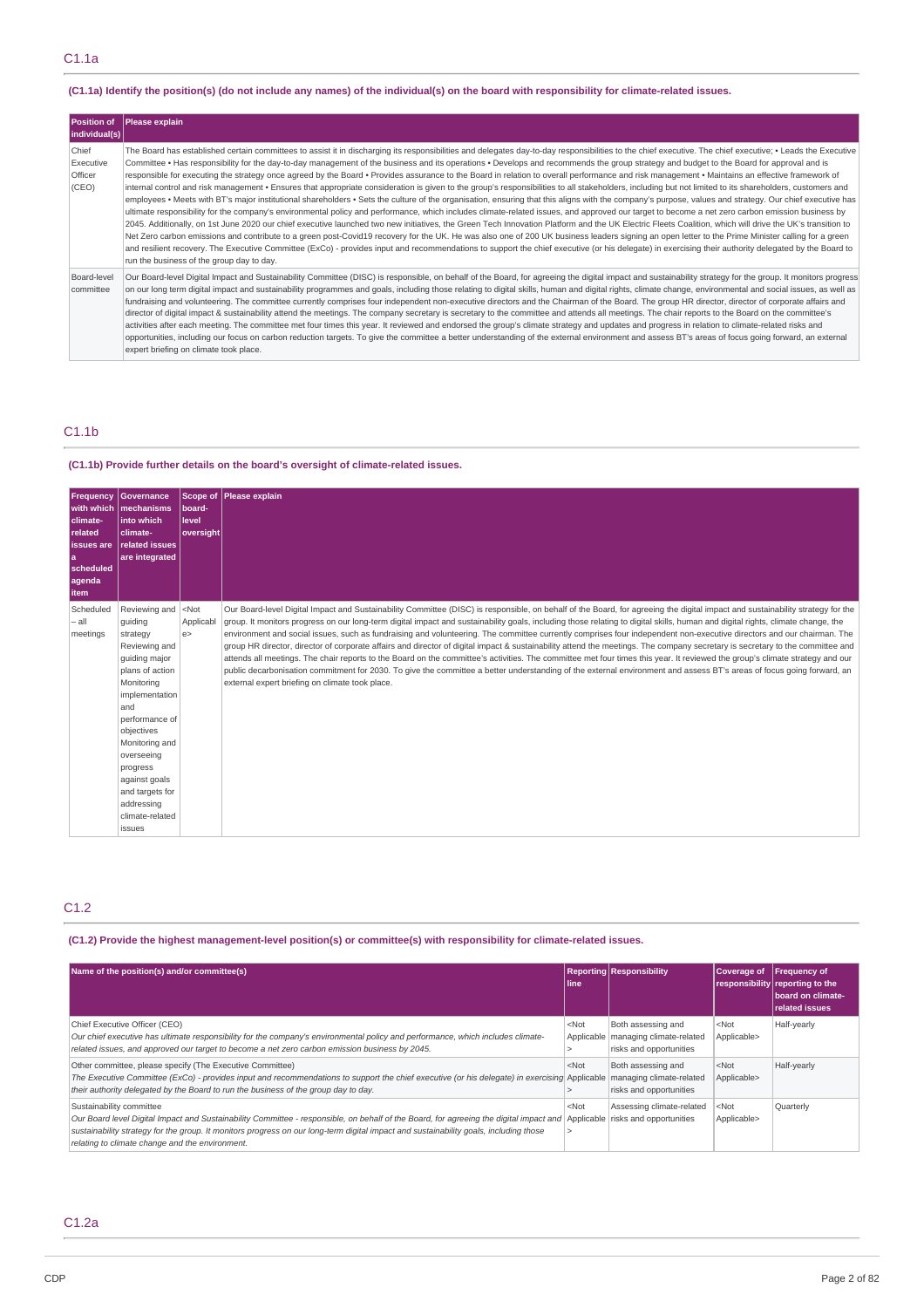#### (C1.2a) Describe where in the organizational structure this/these position(s) and/or committees lie, what their associated responsibilities are, and how climate**related issues are monitored (do not include the names of individuals).**

We believe that single-point accountability supports good governance. In practice, this means strategic decisions are taken by our chief executive, who exercises delegated authority from the Board. He's advised by our Executive Committee (ExCo), which provides input, offers recommendations and acts as a forum for robust debate.

As BT's executive management team, the ExCo creates and communicates a compelling vision, oversees performance and risk mitigation, sets the tone for our organisation, culture and people, and establishes a governance framework. For matters not reserved to the Board, the ExCo advises the chief executive on the implementation and operation of Group-wide policies with climate-related topics such as:

- Business practices and ethics
- Environmental compliance •
- Brand and values
- Corporate social responsibility, and •
- Enterprise Risk Management (ERM). •

Our chief executive has ultimate responsibility for the company's environmental policy and performance, which includes climate-related issues with a high level of financial impact, and those that pose a material (environmental) risk.

Our chief digital impact & sustainability (DI&S) officer met with ExCo during the year to discuss how we're advancing our DI&S strategy.

This year the chief executive, in consultation with the ExCo, approved the programmes to deliver our DI&S strategic priorities; carbon and energy savings and use of renewable electricity, decarbonising our buildings and converting our fleet to ultra-low emission vehicles. Climate–related issues are reported to the ExCo as required.

Our governance structure, Group-wide environmental policy and environmental management systems (EMS) help us manage risks, minimise our impacts and comply with relevant regulations.

We manage and monitor environmental risks across our business. Our senior leadership provides global oversight through the environmental management governance group (EMGG). Set up last year to streamline our approach, the group is chaired by our chief technology and information officer, and reports regularly to our ExCo. In the UK, management of our most significant environmental risks, is led by the environmental management compliance steering group. This group meets every month and reports to the EMGG quarterly. Its members are senior managers responsible for addressing environmental risks and delivering performance improvements under our ISO 14001 certificated environmental management system.

We recognise that some climate-related impacts are already affecting the business or exacerbating current risks, such as flooding. These impacts are considered as part of our core risk management processes and risk register, overseen by the Audit & Risk Committee (ARC), a Board committee. For our principal risks there is collective review of the risks on a quarterly basis at the Group Risk Panel and every six months at the ExCo and annually by the Board.

The Digital Impact & Sustainability Committee (DISC) is a committee of the Board of Directors of BT Group plc (the Board), from which it derives its authority. The DISC is responsible for monitoring the execution of the digital impact and sustainability strategy and the company's progress on its long-term digital impact and sustainability goals and targets, including those related to climate change and the environment. The DISC is made up of non-executive directors and the chair reports to the Board on the committee's activities. The committee met four times this year. It reviewed the group's climate strategy and our public decarbonisation commitment for 2030. To give the committee a better understanding of the external environment and assess BT's areas of focus going forward, an external expert briefing on climate took place.

Our chief digital impact & sustainability officer and their team are responsible for developing programmes, and managing and reporting to the ExCo and DISC on progress against our climate change strategy and carbon emissions reduction targets. Our priorities are; energy savings and use of renewable electricity, decarbonising our buildings and converting our fleet from conventional diesel and petrol vehicles to those that run on electricity and alternative fuels.

The Board has ultimate responsibility for the management of the Group. There are a number of Board committees to which the Board has delegated certain key matters. These include the DISC and ARC with climate-related responsibilities, as well as our; Compliance, Remuneration, Nominations, Conflicted Matters and Investigatory Powers Governance Committees. Full details of our committee roles and responsibilities can be found at [https://www.bt.com/about/bt/our-company/group-governance/our](https://www.bt.com/about/bt/our-company/group-governance/our-committees)committees

### C1.3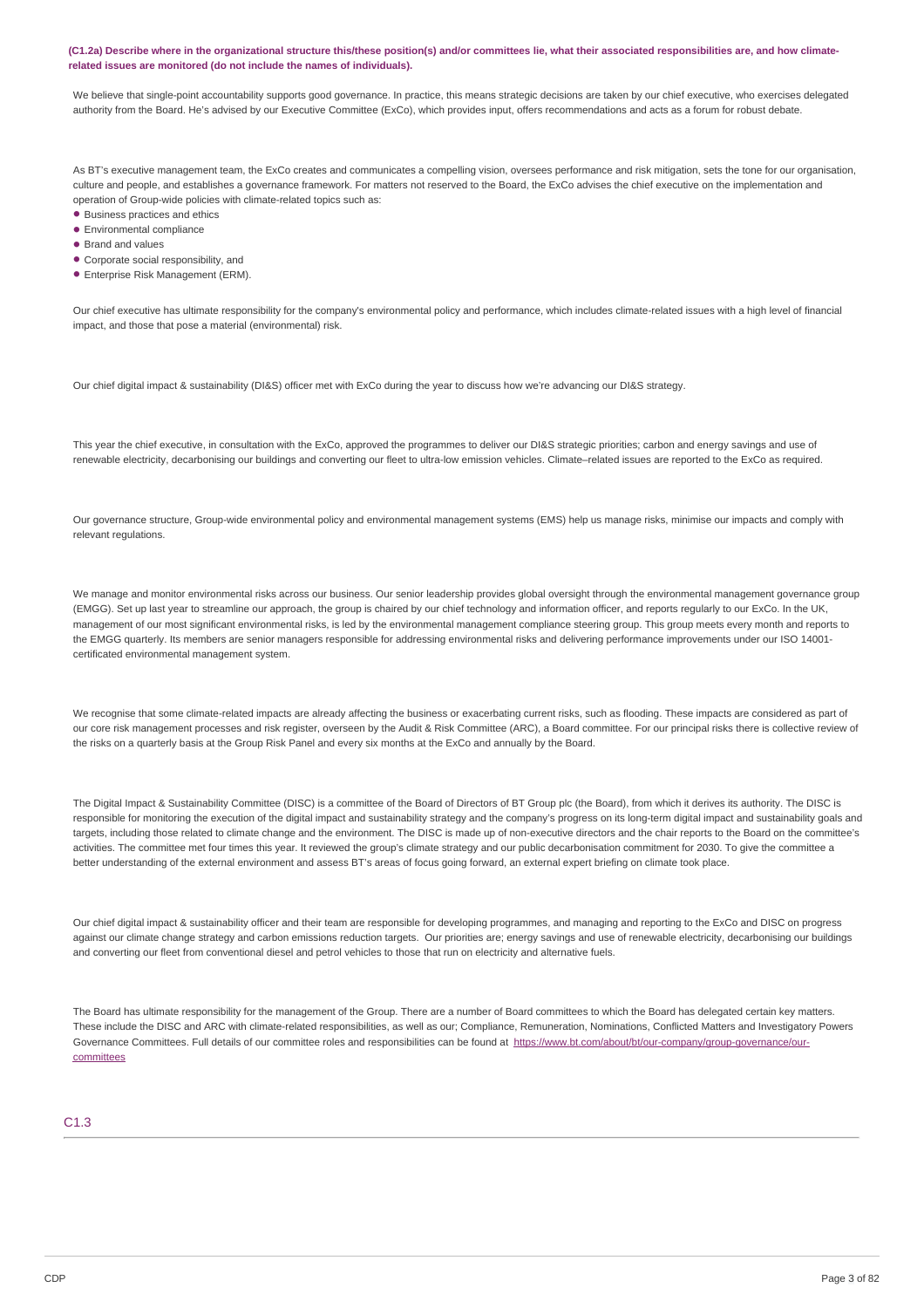### (C1.3) Do you provide incentives for the management of climate-related issues, including the attainment of targets?

|         | <b>Provide incentives for the</b><br>   management of climate-related | <b>Comment</b>                                                                                                                                                                |
|---------|-----------------------------------------------------------------------|-------------------------------------------------------------------------------------------------------------------------------------------------------------------------------|
|         | <b>issues</b>                                                         |                                                                                                                                                                               |
| Row Yes |                                                                       | From April 2020, we introduced key performance indicators (KPIs) on Digital Impact & Sustainability into our incentive scheme for all managers, placing sustainability at the |
|         |                                                                       | core of what we do. These KPIs will focus on progress towards our digital skills ambition and our 1.5°C science-based climate target and will amount to 10% of the overall    |
|         |                                                                       | bonus.                                                                                                                                                                        |

## C1.3a

## (C1.3a) Provide further details on the incentives provided for the management of climate-related issues (do not include the names of individuals).

| <b>Entitled to incentive</b>                     | <b>Type of</b>             | <b>Activity</b><br>incentive   inventivized                                                                                                                                                      | <b>Comment</b>                                                                                                                                                                                                                                                                                                                                                                                                                                                                                                                                                                                                                                                                                                                                                                                                                                                                                                                                                                                                                                                                                                     |
|--------------------------------------------------|----------------------------|--------------------------------------------------------------------------------------------------------------------------------------------------------------------------------------------------|--------------------------------------------------------------------------------------------------------------------------------------------------------------------------------------------------------------------------------------------------------------------------------------------------------------------------------------------------------------------------------------------------------------------------------------------------------------------------------------------------------------------------------------------------------------------------------------------------------------------------------------------------------------------------------------------------------------------------------------------------------------------------------------------------------------------------------------------------------------------------------------------------------------------------------------------------------------------------------------------------------------------------------------------------------------------------------------------------------------------|
| Chief Executive Officer<br>(CEO)                 | Monetary<br>reward         | Emissions<br>reduction<br>target                                                                                                                                                                 | Executive directors (chief executive and CFO) are eligible for an annual bonus. 10% of the annual bonus will be based on non-financial measures consistent<br>with our strategic priorities and broader stakeholder responsibilities. These recognise the importance of the contribution that BT can make to society. The<br>metrics will be focused on progress towards our public ambition of reducing carbon emissions intensity by 87%, by 31 March 2031, and progress towards our<br>ambition to reach 10m people in the UK with help to improve their digital skills by 2025.                                                                                                                                                                                                                                                                                                                                                                                                                                                                                                                                |
| Chief Financial Officer<br>(CFO)                 | Monetary<br>reward         | Emissions<br>reduction<br>target                                                                                                                                                                 | Executive directors (chief executive and CFO) are eligible for an annual bonus. 10% of the annual bonus will be based on non-financial measures consistent<br>with our strategic priorities and broader stakeholder responsibilities. These recognise the importance of the contribution that BT can make to society. The<br>metrics will be focused on progress towards our public ambition of reducing carbon emissions intensity by 87%, by 31 March 2031, and progress towards our<br>ambition to reach 10m people in the UK with help to improve their digital skills by 2025.                                                                                                                                                                                                                                                                                                                                                                                                                                                                                                                                |
| Chief Procurement Officer<br>(CPO)               | Monetary<br>reward         | Emissions<br>reduction<br>project<br>Emissions<br>reduction<br>target<br>Environmental<br>criteria<br>included in<br>purchases<br>Supply chain<br>engagement                                     | 10% of the annual bonus to the CPO will be based on non-financial measures consistent with our strategic priorities and broader stakeholder responsibilities.<br>These recognise the importance of the contribution that BT can make to society. The metrics will be focused on progress towards our public ambition of<br>reducing carbon emissions intensity by 87% by 31 March 2031, and progress towards our ambition to reach 10m people in the UK with help to improve their<br>digital skills by 2025. Additionally, as part of the BT Procurement balanced scorecard all people employed within our corporate unit are measured (and<br>incentivised) against its balance scorecard - sourcing within an environmentally sustainable, responsible and ethical framework.                                                                                                                                                                                                                                                                                                                                   |
| Executive officer                                | Monetary<br>reward         | Emissions<br>reduction<br>target                                                                                                                                                                 | The CEOs of our organisational units are incentivised (10% of bonus) against our digital impact and sustainability objectives, these include progress towards<br>our target for an 87% reduction in carbon emissions intensity, by 31 March 2031.                                                                                                                                                                                                                                                                                                                                                                                                                                                                                                                                                                                                                                                                                                                                                                                                                                                                  |
| Buyers/purchasers                                | Monetary<br>reward         | criteria<br>included in<br>purchases                                                                                                                                                             | Environmental 10% of the annual bonus will be based on non-financial measures consistent with our strategic priorities and broader stakeholder responsibilities. These<br>recognise the importance of the contribution that BT can make to society. The metrics will be focused on progress towards our public ambition of reducing<br>carbon emissions intensity by 87% by 31 March 2031, and progress towards our ambition to reach 10m people in the UK with help to improve their digital skills<br>by 2025. Additionally, as part of the BT Procurement balanced scorecard all people employed within our corporate unit are measured (and incentivised)<br>against its balance scorecard - sourcing within an environmentally sustainable, responsible and ethical framework.                                                                                                                                                                                                                                                                                                                                |
| Energy manager                                   | Monetary<br>reward         | Energy<br>reduction<br>project<br>Energy<br>reduction<br>target                                                                                                                                  | 10% of the annual bonus for energy managers will be based on non-financial measures consistent with our strategic priorities and broader stakeholder<br>responsibilities. These recognise the importance of the contribution that BT can make to society. The metrics will be focused on progress towards our public<br>ambition of reducing carbon emissions intensity by 87% by 31 March 2031, and progress towards our ambition to reach 10m people in the UK with help to<br>improve their digital skills by 2025. Additionally, our director of energy and environment in our Technology unit carries personal goals on direct energy<br>reduction, carbon minimization and environmental risk globally in BT. For energy managers, personal annual objectives are linked to incentivised performance<br>indicators. Personal objectives cover a number of areas relating to our climate change activities and the role of the individual within the organisation. Specific<br>examples related to energy include energy managers sharing an absolute energy reduction target and related emissions.          |
| Environment/Sustainability   Monetary<br>manager | reward                     | Emissions<br>reduction<br>target                                                                                                                                                                 | 10% of the annual bonus will be based on non-financial measures consistent with our strategic priorities and broader stakeholder responsibilities. These<br>recognise the importance of the contribution that BT can make to society. The metrics will be focused on progress towards our public ambition of reducing<br>carbon emissions intensity by 87% by 31 March 2031, and progress towards our ambition to reach 10m people in the UK with help to improve their digital skills<br>by 2025. Additionally, for roles involved in delivering carbon emission and energy reductions in organisational units across the company, personal annual<br>goals are linked to incentivised performance indicators. Personal objectives cover a number of areas relating to our climate change activities and the role of<br>the individual within the organisation. Examples include, objectives set relating to climate change include developing energy reduction business cases and<br>project delivery to support delivery of the BT wide energy and CO2e reduction targets and to improve fleet fuel efficiency. |
| All employees                                    | Non-<br>monetary<br>reward | Behavior<br>change<br>related<br>indicator                                                                                                                                                       | The annual BT Challenge Cup encourages people to share ideas that could make a difference to our business and our communities. This year, more than 700<br>teams entered – made up of nearly 3,700 people from 30 countries. Winners included Openreach's 'Waste Warriors' with a focus on eliminating excessive<br>packaging and single-use plastics.                                                                                                                                                                                                                                                                                                                                                                                                                                                                                                                                                                                                                                                                                                                                                             |
| Chief Sustainability Officer   Monetary<br>(CSO) | reward                     | Emissions<br>reduction<br>target<br>Efficiency<br>project<br>Behavior<br>change<br>related<br>indicator<br>Company<br>performance<br>against a<br>climate-<br>related<br>sustainability<br>index | 10% of the annual bonus for the CSO will be based on non-financial measures consistent with our strategic priorities and broader stakeholder responsibilities.<br>These recognise the importance of the contribution that BT can make to society. The metrics will be focused on progress towards our public ambition of<br>reducing carbon emissions intensity by 87% by 31 March 2031, and progress towards our ambition to reach 10m people in the UK with help to improve their<br>digital skills by 2025. Additionally, our chief digital impact & sustainability officer has a series of further goals supporting our climate and environmental goals<br>and strategy.                                                                                                                                                                                                                                                                                                                                                                                                                                       |
| All employees                                    | Monetary<br>reward         | Emissions<br>reduction<br>target                                                                                                                                                                 | Our new Group scorecard includes a focus on progress towards our digital skills ambition and our 1.5°C science-based climate target and will amount to 10%<br>of the overall bonus available to eligible BT Group employees.                                                                                                                                                                                                                                                                                                                                                                                                                                                                                                                                                                                                                                                                                                                                                                                                                                                                                       |

## C2. Risks and opportunities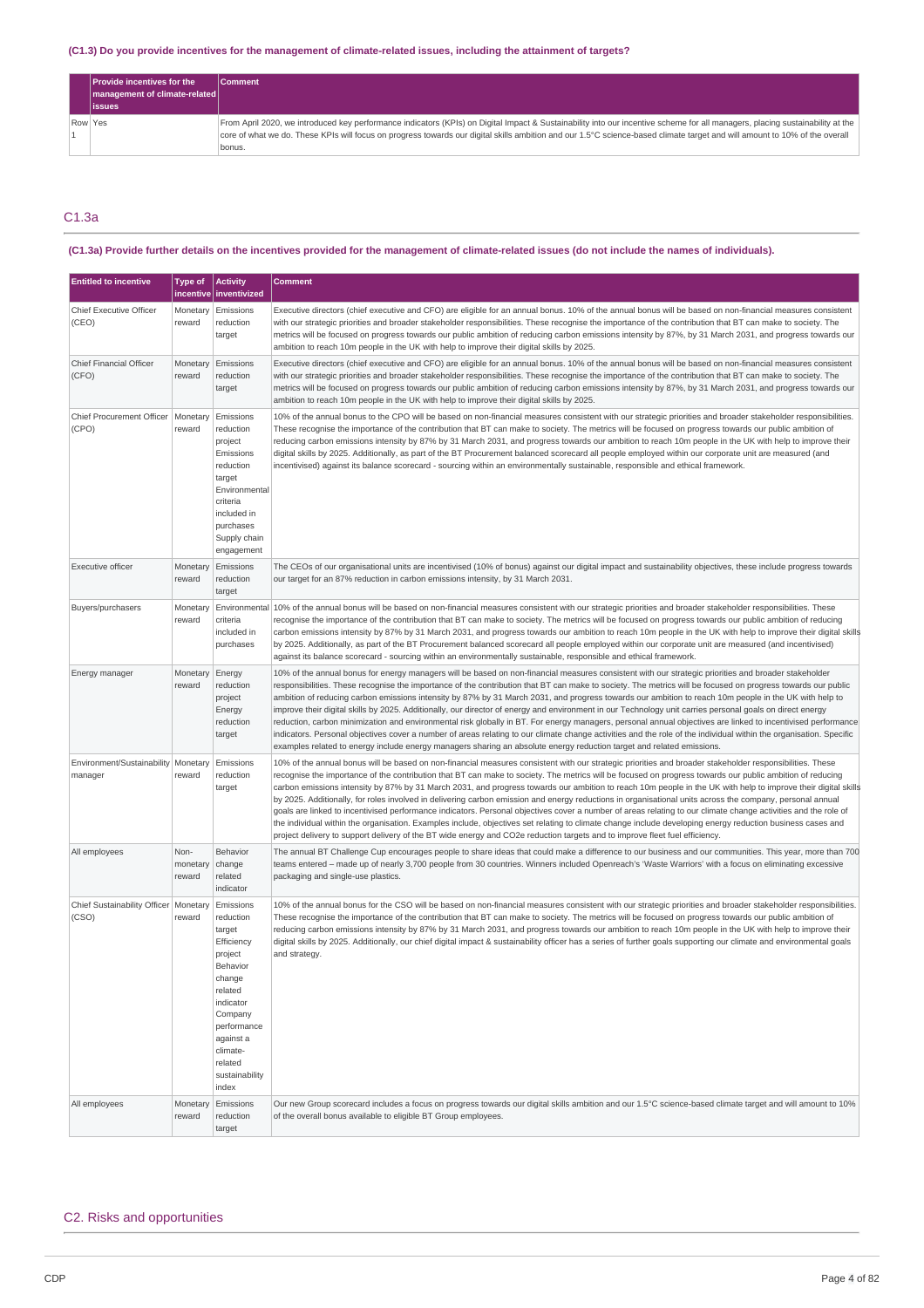### C2.1

(C2.1) Does your organization have a process for identifying, assessing, and responding to climate-related risks and opportunities? Yes

### C2.1a

#### **(C2.1a) How does your organization define short-, medium- and long-term time horizons?**

|                 | <b>From</b> | ∣ то'   | Comment                                                                                                                                                                                            |
|-----------------|-------------|---------|----------------------------------------------------------------------------------------------------------------------------------------------------------------------------------------------------|
|                 | $ $ (years) | (years) |                                                                                                                                                                                                    |
| Short-term 0    |             |         | The likelihood of events giving rise to Group point risk exposures are assessed over a 3 year period.                                                                                              |
| Medium-<br>term |             |         | Our medium-term financial planning process uses a 5 year horizon and capex is assessed over the life of the asset. Investments in new vehicles, for example, are usually<br>between 2 and 9 years. |
| Long-term 5     |             | 20      | Investment in strategic assets like our networks are planned over longer periods, sometimes up to 20 years. Our long-term climate targets currently extend to 2045.                                |

#### C2.1b

#### **(C2.1b) How does your organization define substantive financial or strategic impact on your business?**

Our global risk framework provides a consistent approach for how we identify, assess, manage and monitor and escalate the risks and uncertainties to the successful delivery of our strategic objectives.

BT's 15 principal risk categories are our key enduring risk topics and are agreed by a senior steering committee and the Board Audit and Risk Committee. Membership of the steering committee is built from key stakeholders in the business, including the Group CEO and CFO. Each principal risk category is owned by an Executive Committee member.

Strategic risks have two principal risk categories: 1) strategy and 2) stakeholder engagement. Financial risks have two principal risk categories: 1) financing and 2) financial control.

Our defined Group risk categories enable the collation of individual risks identified through this bottom-up and top-down approach to assess any aggregate financial, operational or strategic impact on the Group.

Individual risks are reported in each of our customer-facing units (CFU) and each principal risk category. Each has an appropriate owner, and all CFU individual risks are owned by CFU leadership team members.

Climate–related risks are identified and assessed in line with this Group risk management framework and process, and consider the impact of a risk as the highest assessed impact on Group financial performance, immediate and end customer experience, our licence to operate and the anticipated Board and/or executive team involvement to resolve. Each of these has an associated set of thresholds to guide the impact assessment, with the Group risk framework reporting and managing risks with an estimated financial impact greater than £5m. Similarly, on licence to operate this would assess restrictions (right through to loss) being applied to our licence to operate in our core UK and international markets.

If a new or emerging climate related risk is identified and assessed as greater than at least one of the minimum group impact thresholds, it would be considered substantive, and reportable under the appropriate Group risk category. In recognition of the importance of climate, we have also included our operational climate goal in the main Group KPIs and this also now forms part of the Group scorecard and remuneration approach.

### C2.2

**(C2.2) Describe your process(es) for identifying, assessing and responding to climate-related risks and opportunities.**

**Value chain stage(s) covered** Direct operations

**Risk management process** Integrated into multi-disciplinary company-wide risk management process

**Frequency of assessment** More than once a year

**Time horizon(s) covered** Short-term Medium-term Long-term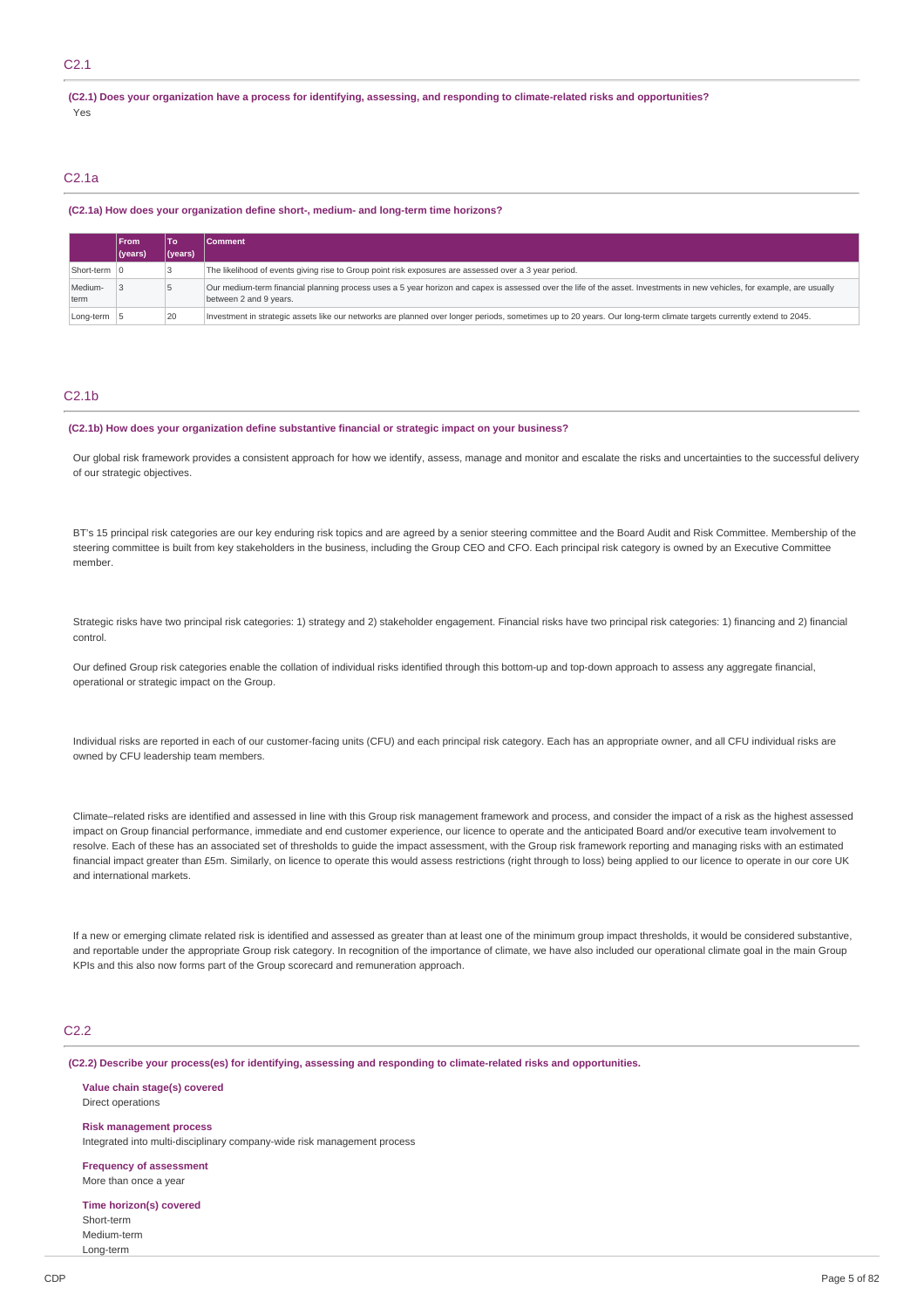### **Description of process**

A comprehensive risk management framework is embedded across the business and is mandated at Group, customer-facing units (CFU) and corporate unit (CU) levels. Support is provided at lower organisational levels as desired (e.g. on projects). It is through this framework that we robustly manage material risks to our ability to deliver our Group strategy and objectives. The identification and assessment of risk at every level is undertaken from the perspectives of our key stakeholder groups, including suppliers, shareholders, customers, government and regulators. We have made very clear carbon, environmental and service commitments to our stakeholders and the identification of any risks to the delivery of these objectives is fully integrated into the process. Key features are: • Group level risks are reviewed every six months and annually by the ExCo and Board respectively for input and challenge • Group, CFU and CU risk registers are reviewed at least quarterly by an Audit & Risk Committee (ARC) comprising senior leaders from the respective CFU or CU • BT's internal auditors regularly assess the quality of risk management and internal control - the Board Audit & Risk Committee considers the effectiveness of our control procedures and reports conclusions to the Board • Group and CU leadership define their risk appetite in relation to the major risks that may affect their business, against which assessed risk severity is reviewed to ensure alignment and acceptability • Where a risk perceived as material is identified within Group or a CFU or CU, accountability for ownership is allocated to a single individual. The appointed risk owner brings together relevant stakeholders across our business and end-to-end value chain • The assessment of environmental risks and opportunities is often conducted by subject matter experts supported by our environmental management compliance steering group, which meets each month. This group collaboratively quantifies the impact of plausible risk events over as long a period as we can accurately do so, and subsequently assess the likelihood of these events occurring within the next three years. Identification Formal activity to identify point and emerging risk is undertaken at least quarterly, or following any material change to internal and/or external environments, at all levels. Point risks are those for which we're able to clearly define cause, event and consequence and of which we have a relatively good understanding. Emerging risks are those where we're unable to define at least one of these three variables and/or where a lack of prior event experience makes understanding the exposure difficult. We consider; proximity, speed of impact, and our perceived preparedness to prioritise emerging risks. Assessment Each identified risk is assessed against a set of impact and likelihood descriptors, which together produce an overall risk size. Impact criteria are defined across five lenses, which include financial, customer experience and stakeholder. When assessing likelihood, point risks are considered over a three-year period, with those exposures expected to occur over a longer period typically managed as an emerging risk. This ensures, for example, the identification of risks related to our investment in strategic assets (e.g. networks), which are planned over periods of up to 20 years, investment in flood defences or delivery of our long-term climate targets that currently extend out to 2045. Risks are assessed at a CFU and CU level and categorised against our Group risk categories (GRCs). These GRCs are divided into sub-categories, including a sustainability sub-category, to enable central collation and, if appropriate, aggregation at Group level. ExCo GRC owners assess the risks within their category against Group risk assessment criteria. Group level risks are subsequently identified and assessed based on a view of the most material GRC risks. Response Risk owners make judgements based on their appetite for risk, whether the assessed size of each risk is acceptable. For those considered unacceptable a remediation plan is developed, with agreed owners for actions and delivery milestones. GRC owners review their category level risks and the way that they are managed across the business and decide whether further action may be required and/or whether the risk should be managed centrally. Service interruption from severe weather events is a physical risk monitored at Group level. CU and Group risk reporting to their respective leadership teams is undertaken quarterly and includes a view of the risk landscape by; individual point and emerging risk, and by consolidated risk category. CFUs and CUs are required to escalate risks to ExCo where they're assessed as above defined thresholds based on our impact and likelihood scales. Whether a risk is to be escalated to the executive committee of CFU leadership teams is defined by the BT 4x4 Risk Matrix. Climate change-related risks could be identified under various risk categories. For example, flood risk (a physical risk, which impact telephone exchanges, copper cables and masts) relates to the service interruption principle risk category. The risk of energy prices increasing (a transitional risk, as a result of climate change measures), relates to the strategic principle risk category. The Group risk landscape is reviewed every six months by ExCo and annually by the Board to challenge the effectiveness of existing and planned management activity and to inform our strategic review and business planning. We've considered the impact of climate change as part of our risk framework under one of our principal business risks – service interruption. This year, we've also focused on climate change as an emerging physical and/or transitional risk and carried out an in-depth review of the impact of climate change on our business, as part of the Taskforce on Climate-related Financial Disclosures framework. For the coming year, we are developing a process for the Board to review emerging risks at least annually, with deep dives into specific risks throughout the year. Case study: Transitioning the UK's second largest fleet to zero emission vehicles. BT have committed to become a net zero carbon emissions business by 2045, to achieve this outcome BT recognises that we need to convert our fleet (the second largest commercial fleet in the UK) to zero emission vehicles. In February 2020 the UK Government announced that they would look to bring forward the phasing out of internal combustion engines from 2040 to 2035 or earlier, the change in policy has been flagged as a transitional risk, as current technological solutions (EVs, batteries etc,) are not feasible options for converting our specialist HGVs to. In response to this, approved by the ExCo, BT set up the UK Electric Vehicle Coalition with other organisations to advocate for policy changes that will support this accelerated transition.

#### **Value chain stage(s) covered** Upstream

**Risk management process** A specific climate-related risk management process

**Frequency of assessment** More than once a year

**Time horizon(s) covered** Short-term Medium-term Long-term

#### **Description of process**

We expect our suppliers to share our commitment to respecting human rights, climate change, environment, ethics, health and safety, and product stewardship. Where BT conducts a tender, 10% of the available scoring is weighted to sustainability responses, which can materially influence an outcome. At selection, suppliers are required to complete our Environmental and Climate Change pre-qualification questionnaire, which were developed in collaboration with internal and external sustainability experts. Questionnaire responses are scored to assess whether suppliers are considered to present a high, medium or low risk in line with our policies and generic standards (https://groupextranet.bt.com/selling2bt/articles/bt\_expectations/our\_policies\_and\_generic\_standards.html). These risk ratings are stored and updated in a central, auditable database, which is used by our procurement teams. We work with those suppliers assessed as presenting a high or medium risk to better understand the risks and assess whether to take further action. Our risk assessments are based on; industry type (for example, manufacturing presents more risk than audit), scale of the business, whether it has an environmental policy management system etc. If our assessments reveal any issues with compliance against our standards, we work with the suppliers in question to help them understand how to put the right systems in place and improve their performance. Adopting this collaborative approach helps ensure agreed action plans are achievable. As we embed this change into our supplier relationships, we will disclose agreed outcomes when appropriate. Suppliers' progress implementing agreed risk response / improvement activity is continuously tracked, with their reporting informing quarterly performance reviews with the supplier. We're now asking key suppliers to commit to cutting emissions by building an innovative sustainability clause into their commercial contracts with us. Thirteen suppliers have signed up so far and we've opened discussions with several more. Suppliers that adopt this clause must provide proof that they've made carbon savings (reducing the transitional risk of increasing carbon taxes) as one of the deliverables of the contract. We recognise that it can be onerous for suppliers to make our required improvements, and put in place the necessary mechanisms to accurately report on their impact. And accordingly we'd always look to collaborate to drive improvement, rather than exercise any right of contract termination, where a supplier is progressing but falls short of our expectations. Transparency helps drive climate action and we encourage our suppliers to report to CDP. In 2019, 304 suppliers provided CDP with climate-related data (up from 292 last year). Together, they make up 52% of our total spend. From an Enterprise risk reporting and management perspective, supplier climate-related or other sustainability exposures, like any other risk, are required to be reported where they exceed Group defined thresholds, which are based on potential financial impact , impact on licence to operate and other criteria and then the likelihood of occurrence is also assessed. Those identified bottom-up in our CFUs and CUs will be assessed against Group risk management criteria to ensure visibility at the category level. The third party management category is owned by the Group CFO and managed day-to-day by the Group chief procurement officer. Whilst this supplier sustainability and climate risk review process is undertaken exclusively within the Procurement function, there is a requirement that identified exposures with the potential to exceed Group defined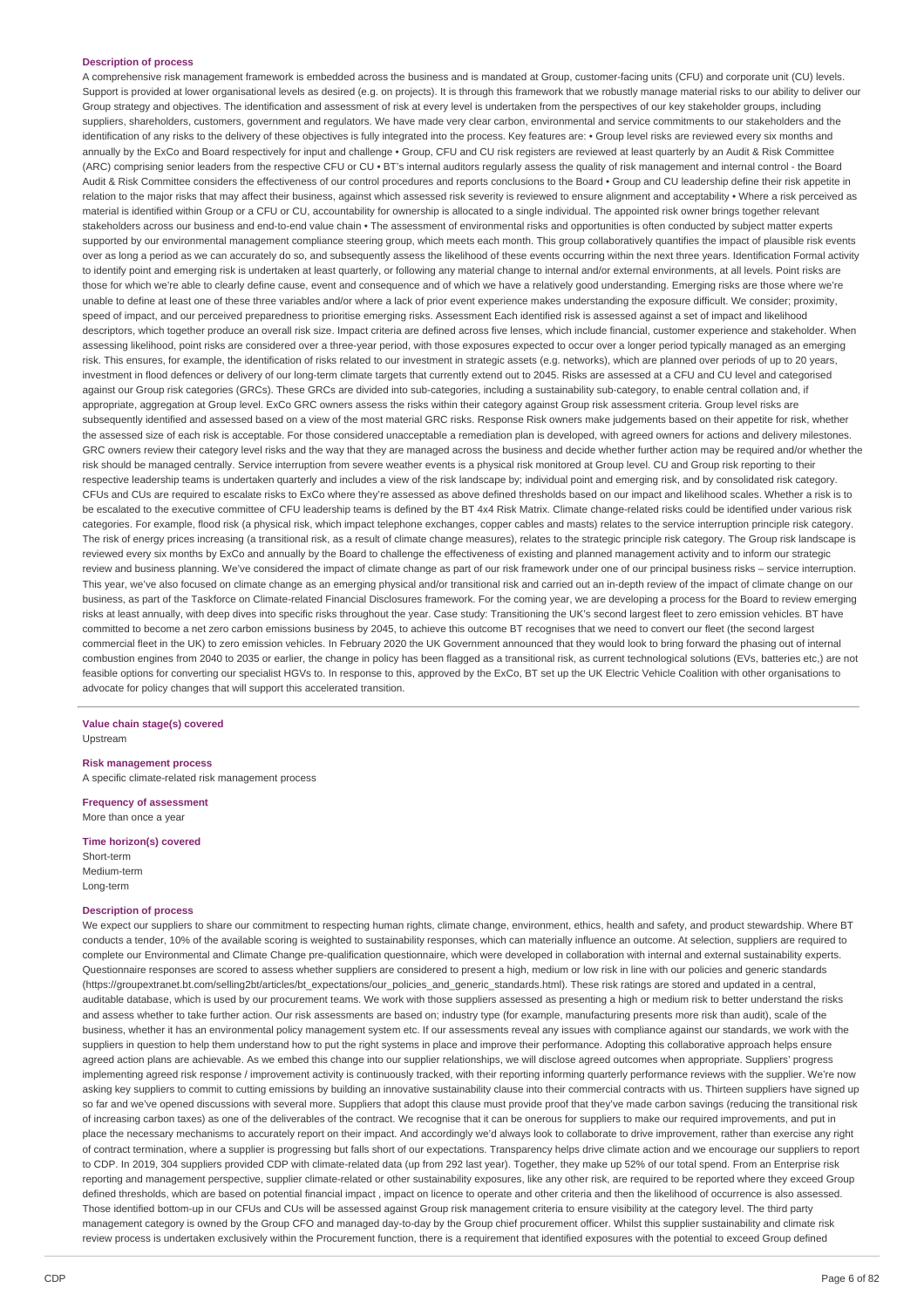escalation thresholds are reassessed against the group assessment criteria to determine whether they should be reported top-down within the third party management category. Integrating the two risk management frameworks helps ensure appropriate day-to-day management of risk, but that material exposures are reported in a timely manner at the right leadership levels for review and challenge. Suppliers' sustainability questionnaire responses are valid for two years from the date of completion, with supplies required to complete the questionnaire again where our contract for supply continues. Case study The third party management category, one of our principal risk categories, is monitored at ExCo and Board. Around two-thirds of BT's carbon emissions come from our suppliers, so if we can reduce our suppliers' carbon emissions, we can make a significant difference to the environment. This will also mitigate the risk of cost increasing from carbon emissions regulations and help to underpin our own carbon reduction targets. Several of our CFUs and CUs are dependent on their suppliers to deliver our products and services. The use of the third party management category enables relevant oversight committees to see a wider picture. Supply chain risk is managed within our Procurement function. Building on a pioneering contract change we made last year, we have introduced sustainability-saving clauses into the contracts of strategic suppliers as their contracts come up for renewal. Thirteen of our suppliers have signed up so far. This supports our science-based target to cut the carbon emissions from our supply chain by 42% (from 2016/17 levels), by 31 March 2031. This year, we've focused on climate change as an emerging physical risk and carried out an in-depth review of the impact of climate change on our supply chain, as part of the Taskforce on Climate-related Financial Disclosures framework. For the coming year, we are developing a process for the Board to review emerging risks at least annually, with deep dives into specific risks throughout the year.

#### **Value chain stage(s) covered** Downstream

#### **Risk management process**

A specific climate-related risk management process

**Frequency of assessment** More than once a year

#### **Time horizon(s) covered**

Short-term Medium-term Long-term

### **Description of process**

Our Environmental Management Governance Group (EMGG) meets quarterly to oversee management of our most significant environmental risks, including climate-related risks. This group is chaired by our chief technology and information officer, and reports regularly to our ExCo. We use a third-party system to monitor current (and proposed) environmental regulations across our markets. Our key risk leads (Aspect owners) evaluate compliance regularly and our Environmental Management Compliance Steering Group (EMSCB), which meets each month, considers how these regulations may impact on BT and reports to the EMGG. The Product Stewardship Aspect is part of this Environmental Management System (EMS) governance structure, the work of the Product Stewardship Forum is reported to: • the Environmental Management Compliance Steering Board (EMCSB) • the Procurement Sustainability, Risk and Governance Forum • our Customer Facing Units The Forum addresses all aspects of Product Stewardship: BT product design, product supply and management, product use and product reuse/ end-of-life disposal. From an Enterprise risk reporting and management perspective, climate-related or other sustainability exposures, like any other risk, are required to be reported where they exceed the Group defined thresholds. Those identified bottom-up in our business units are assessed against the Group risks management criteria escalated as necessary. In line with the TCFD recommendations, we've carried out scenario analysis this year on the impacts of 2°C and 4°C rises in global temperatures above pre-industrial levels by 2100. This helps us understand the potential impact of climate on our business. We looked at impacts out to 2030. We considered physical risks, like more regular extreme weather, and big temperature and rainfall changes. Globally, extreme weather could affect our customers and cause service disruption. We will work on implementing the TCFD recommendations over the coming months, to include fully embedding the climate risk scenario planning conclusions and risk mitigation strategies into our business We engage with our customers at all stages of our proposition development process to understand their needs and to develop products and experiences that endeavour to meet these needs. We have an Insight Centre of Excellence that serves all parts of BT to ensure we build a strong capability that delivers a deep understanding of what customers need and want from BT. Our products and services help customers cut energy, fuel and emissions by avoiding travel and being more efficient. Such solutions to help tackle the climate emergency include established BT products and services like broadband, teleconferencing and cloud networking – and newer innovations such as the Internet of Things (IoT) technologies. The team at our dedicated centre of excellence is exploring IoT solutions for customers in sectors like retail, logistics and transport. Physical risk case study Following customer discussions in 2018/19, the team in our IoT centre of excellence developed and provided an IoT technology solution. This supports specialist provider of rail, civil and infrastructure engineering services, Stobart Rail and Civils, to deliver critical flood defence equipment around England more quickly and efficiently when needed by the Environment Agency. Transitional risk case study We're testing new smart site management solutions that require fewer visits by facility managers supporting the transition to a lower-carbon, energy-efficient economic system. For example, we're trialling sensor technology to enable a social housing provider to monitor energy supplies, heating, water leaks and safety equipment remotely to help cut costs and carbon, and improve living conditions for tenants.

 $C2.2a$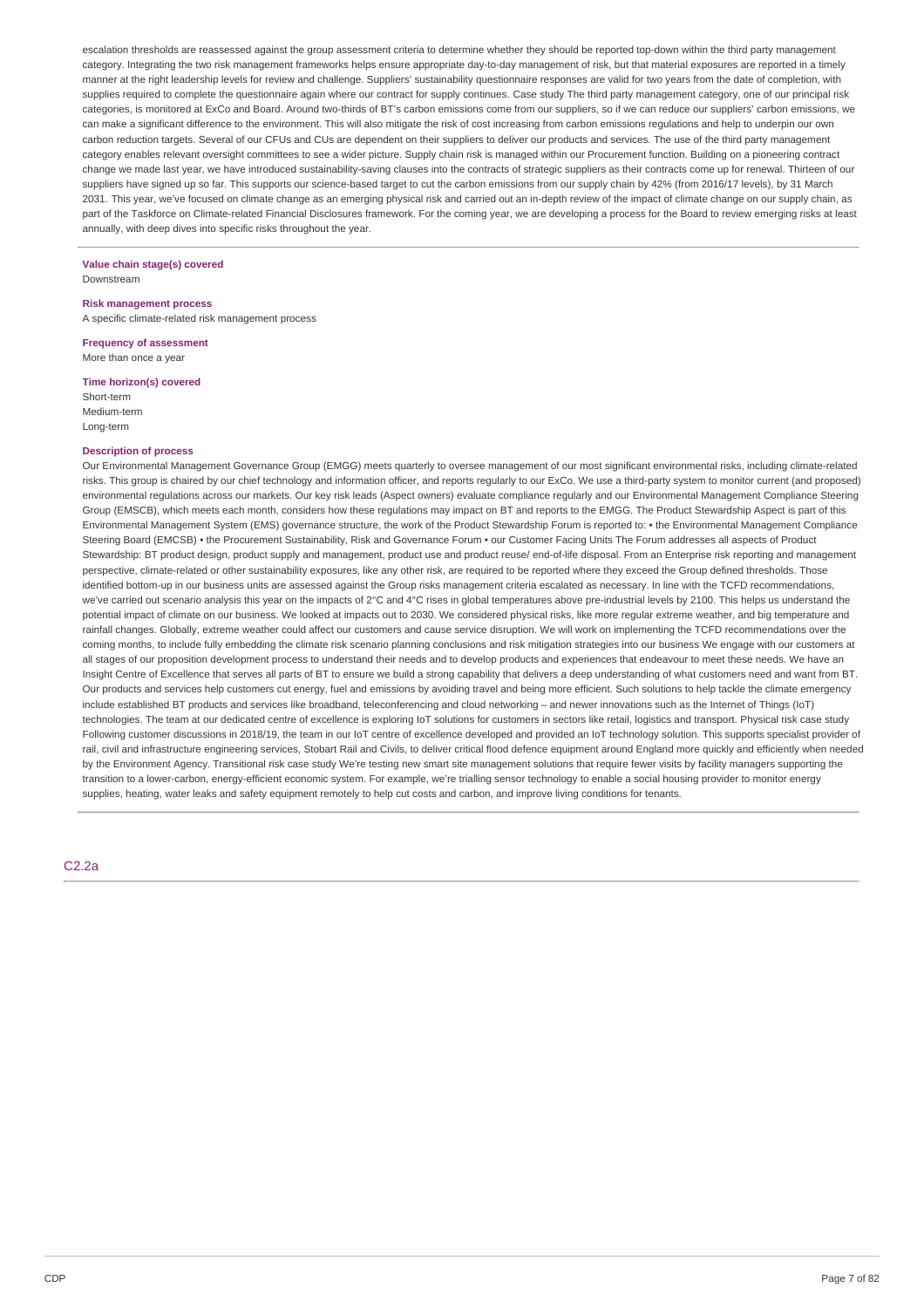#### **(C2.2a) Which risk types are considered in your organization's climate-related risk assessments?**

|                        | &                                           | Relevance   Please explain                                                                                                                                                                                                                                                                                                                                                                                                                                                                                                                                                                                                                                                                                                                                                                                                                                                                                                                                                                                                                                                                                                                                                                                                                                   |
|------------------------|---------------------------------------------|--------------------------------------------------------------------------------------------------------------------------------------------------------------------------------------------------------------------------------------------------------------------------------------------------------------------------------------------------------------------------------------------------------------------------------------------------------------------------------------------------------------------------------------------------------------------------------------------------------------------------------------------------------------------------------------------------------------------------------------------------------------------------------------------------------------------------------------------------------------------------------------------------------------------------------------------------------------------------------------------------------------------------------------------------------------------------------------------------------------------------------------------------------------------------------------------------------------------------------------------------------------|
|                        | inclusion                                   |                                                                                                                                                                                                                                                                                                                                                                                                                                                                                                                                                                                                                                                                                                                                                                                                                                                                                                                                                                                                                                                                                                                                                                                                                                                              |
| Current<br>requlation  | Relevant,<br>always<br>included             | Our Environmental Management Governance Group (EMGG) meets quarterly to oversee management of our most significant environmental risks, including climate-related risks. This<br>group is chaired by our chief technology and information officer, and reports regularly to our ExCo. We use a third-party system to monitor current (and proposed) environmental<br>requlations across our markets. Our key risk leads evaluate compliance reqularly and our Environmental Management Compliance Steering Group, which meets each month, considers<br>how these regulations may impact on BT and reports to the EMGG. For example we are keeping close watch on the impacts Brexit will impose on the company from areas such as<br>emissions trading and product stewardship. And the expansion of low emission zones in the UK resulting from Local Authority Air Quality Action Plans, required under the Environment Act<br>1995.                                                                                                                                                                                                                                                                                                                       |
| Emerging<br>regulation | Relevant,<br>always<br>included             | The 2015 Paris Agreement on climate change, the United Nations Sustainable Development Goals (SDGs), the October 2018 Intergovernmental Panel on Climate Change (IPCC) Special<br>Report, this year's net zero announcement by the UK Government and many other policy measures urge accelerated climate action by all actors in the global economy - including<br>business and financial institutions. Our Digital Impact and Sustainability team (within our Corporate Affairs unit) are monitoring proposals and developments in new regulation supporting a<br>1.5°C threshold. For example; this year we looked at the disruptive policies and requlatory changes of moving from today's business-as-usual to a low carbon economy, as part of the<br>scenario analysis on the impacts of 2°C and 4°C rises in global temperatures above pre-industrial levels by 2100 undertaken this year. We will work the conclusions from this and risk<br>mitigation strategies into our business. Our EMS regularly horizon scans and participates in consultation with government and industry bodies; such as TechUK and the Aldersgate Group<br>to ensure BT is prepared for change.                                                                          |
| Technology             | Relevant<br>always<br>included              | Our business depends on technology to develop and deliver the low carbon products and services our customers require. There is a risk that our strategy and business model could be<br>disrupted by technology change should we not stay at the forefront of a rapidly changing world. New technology developments could lead to accelerated shifts that affect our current<br>propositions, an increase in investment requirements and/or a deterioration in our competitive position. We are constantly looking at new innovations, reducing the risk of losing business<br>to other innovators whilst creating opportunity for growth. This year we invested £662m (2018/19: £643m) in innovation, and on 1st June 2020 we launched the Green Tech Innovation<br>Platform. Working with Plug and Play, the world's leading innovation platform headquartered in Silicon Valley, BT aims to uncover the latest technologies from UK-based tech scale-ups<br>that could support BT and its public sector customers transition to net zero.                                                                                                                                                                                                                  |
| Legal                  | Not<br>relevant,<br>explanation<br>provided | Risks of climate-related litigation claims are deemed low, if not negligible. As part of the communications sector we are not considered as a large carbon-emitting company, nor industry. In<br>the UK, 100% of the electricity we directly purchase now comes from renewable sources. The use of our low carbon products and services helps our customers to reduce their own carbon<br>footprint. Our ISO14001 certificated environmental management system (EMS) is an integrated management tool that reduces risk. We had no significant fines or non-monetary sanctions,<br>for non-compliance with laws and requlations concerning the environment in 2019/20.                                                                                                                                                                                                                                                                                                                                                                                                                                                                                                                                                                                       |
| Market                 | Relevant,<br>always<br>included             | We use around 1% of the UK's electricity to run our business, and are sensitive to wholesale price variations. The price of carbon is a key input into the wholesale price of electricity. Our<br>Technology service unit is responsible for energy use across the Group - energy efficiency reduces our environmental impact and plays a part in overall cost transformation. In order to<br>deliver cost certainty as part of our budget planning process, strategies are in place that aim to lock in prices over the long-term through hedging and renewable backed Power Purchase<br>Agreements (PPA). We are actively exploring options to increase these to help reduce the risks from increased electricity and carbon emissions costs. For example, this year, we invested<br>£45.3m in energy management projects in the UK, which reduced the risk of rising carbon and energy cost impacting the business. This year we cut operating costs and contributed to a<br>global energy reduction of 65GWh (2.3%) in our energy consumption. Overall, these investments have saved us £343m since 2009/10.                                                                                                                                             |
| Reputation             | Relevant,<br>always<br>included             | Corporate action and performance in tacking climate change is of increasing focus to stakeholders, and we risk reputational damage and loss of business should we not continue to deliver<br>our climate impact ambitions. For example, concerns around climate change impacts are becoming mainstream, including with our customers. This is reflected in the increased importance<br>of climate in purchasing decisions, a trend we see repeated in customer bids, indexes and ratings and our own materiality analysis (supported by specific customer research). When<br>assessing financial impact, risk owners and risk managers are required to consider potential impacts on any of our key stakeholder groups and associated damage to relationships and / or<br>Group brand when assessing stakeholder perception.                                                                                                                                                                                                                                                                                                                                                                                                                                 |
| Acute<br>physical      | Relevant,<br>always<br>included             | Extreme weather events are on the rise, and with them threats to people, property, infrastructure and services. Service interruption is one of our principal risks and uncertainties. Any<br>major interruption could result in loss of customer service, increased costs, loss of revenue as well as impact to brand and reputation. Any reduction in customer confidence has the<br>potential for them to take their business to another operator. There is a risk that we are unable to prevent and respond to incidents caused by natural perils such as flooding, network and<br>system faults, and malicious acts that threaten our network. Our weather resilience programme enables us to monitor and mitigate climate-related risks. For example, our proactive horizon<br>scanning and warning capability enabled BT to minimise impact; across our fixed, mobile and access networks and building estate including our contact centres. Three named Atlantic<br>storms in February 2019 caused the wettest UK February in history. These warnings enabled colleagues at vulnerable sites to safeguard equipment and vehicles, and prepare operational<br>and contact centre staff to respond to possible service outages resulting from flooding. |
| Chronic<br>physical    | Relevant,<br>always<br>included             | We're already seeing the impact of climate change in the UK with longer heatwaves, more intense storms and heavier rainfall. These pose a growing risk to our business, customers and<br>country. We monitor longer term climatic predictions, particularly flood and heat, as both of these have impacts on the availability of our network. We know that rises in temperature, both<br>inside our exchanges and more generally as they affect our network (e.g. street cabinets) can impact availability. Our weather resilience programme enables us to monitor and mitigate<br>climate-related risks, and enables informed decision making on investment. We have scoped our strategic programme to deliver against key targets which will enable relevant business<br>units to build climate change (heat and flood) into BAU processes for assessment to future-proof of our estate, beginning with the Fixed Network.                                                                                                                                                                                                                                                                                                                                 |

### C2.3

(C2.3) Have you identified any inherent climate-related risks with the potential to have a substantive financial or strategic impact on your business? Yes

### C2.3a

(C2.3a) Provide details of risks identified with the potential to have a substantive financial or strategic impact on your business.

#### **Identifier**

Risk 1

#### **Where in the value chain does the risk driver occur?**

Direct operations

### **Risk type & Primary climate-related risk driver**

Acute physical Increased severity and frequency of extreme weather events such as cyclones and floods

### **Primary potential financial impact**

Increased indirect (operating) costs

### **Climate risk type mapped to traditional financial services industry risk classification**

<Not Applicable>

## **Company-specific description**

We're already seeing the impact of climate change in the UK with longer heatwaves, more intense storms and heavier rainfall. These pose a growing risk to our business, customers and country. Water ingress, excess snow and high winds can disrupt our infrastructure and may disrupt our ability to deliver our services. BT plays a key role in sustaining the UK's critical national infrastructure and many stakeholders trust and rely on the connectivity we provide. We own and manage the UK's core fixed network, and more than 650 communications providers use our network to deliver services. We hold key mobile spectrum, with extensive network coverage across the UK with our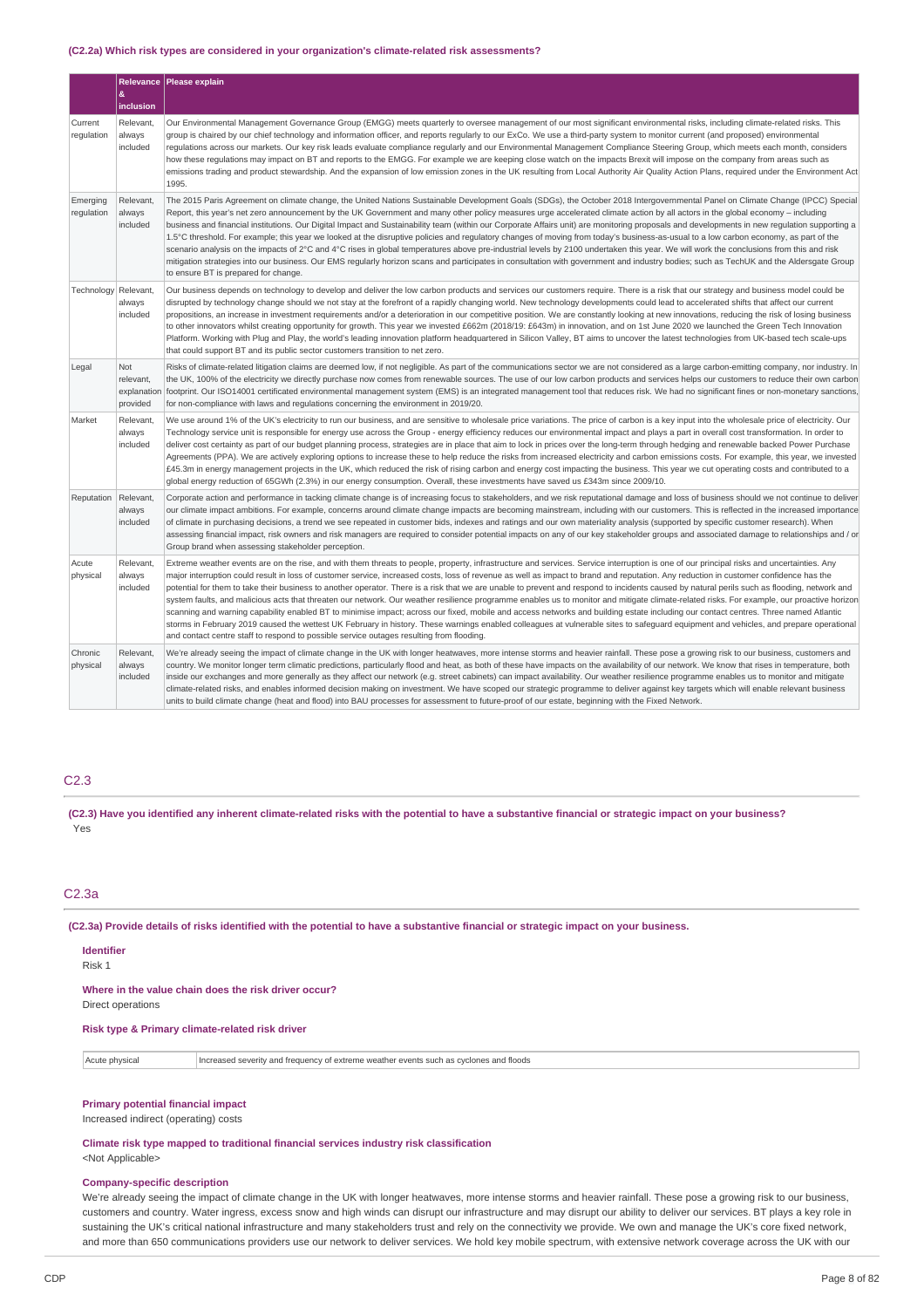2G, 3G, 4G and 5G networks. We must be ready and able to respond to more unpredictable and extreme weather to keep our networks up and running – and help people and businesses stay connected. We consider our company to be exposed to physical risks in all countries we operate in as a result of climate change as the associated extreme weather conditions (gales, floods, electrical storms) can lead to rising operational costs and risk to our reputation due to network disruption, damaged equipment, customer complaints, employee injuries and absences etc. While our business is predominantly focused in the UK, we have network segments across the globe which are exposed to different climatic conditions. We look at the risk to the various buildings that support the network, most of which we don't own.

**Time horizon** Medium-term

**Likelihood**

Likely

**Magnitude of impact** Medium

**Are you able to provide a potential financial impact figure?** Yes, an estimated range

**Potential financial impact figure (currency)** <Not Applicable>

**Potential financial impact figure – minimum (currency)**

5000000

**Potential financial impact figure – maximum (currency)** 22000000

### **Explanation of financial impact figure**

Extreme weather can challenge our IT and network estate. In 2018/19 we had to keep our network operating through the joint hottest UK summer on record, lightning storms and heavy rain. This included deployment of emergency response team (ERT) resources to support emergency services to contain moorland wildfires including risk to remote radio and mobile Radio Access Network (RAN) assets and buildings. The significant impact of these issues often arises not from a single incident but from the aggregation of many incidents. For example, in 2015/16 our customer service was impacted by 11 separate winter storms over a five-month period in the UK. The storms resulted in record levels of flooding. Operating costs in Openreach grew by 4% (£22m) in the last quarter of 2015/16, mainly reflecting more repair work to rectify the impact of flooding. The storms of 2015/16 are an extreme example as most events affect a much narrower geographic area, and we've also made significant investments to improve network resilience, hence our range of £5m, for a relatively small geographic impact, to £22m representing multiple geographically dispersed events.

**Cost of response to risk**

7400000

#### **Description of response and explanation of cost calculation**

Our infrastructure is designed and built with disaster recovery at the core. Major network sites have been chosen to be sited away from flood plains and we invest in making our network and infrastructure more resilient to flooding and extreme winds. In some parts of the UK, equipment like our exchanges, cabinets and mobile base stations are increasingly vulnerable to climate-related risks. We've mapped the ones that are most at risk of flooding and we're investing in permanent flood defences. This supports the UK Government's National Flood Resilience Review and it's part of our efforts to adapt to climate change in the long term. Scenarios we prepare for include setting up satellite connections in areas with no telecoms infrastructure, sealing street cabinets to protect them from rising floodwaters and setting up flood defences at a telephone exchange. We spent £2.4m in 2019/20 on enhancing our permanent flood defences as part of a 3 year programme, on top of the annual running costs for our Emergency Response Teams (approximately £5m). Our emergency response teams and resources are always at the ready to deploy emergency communications services anywhere in the UK. This year, we mobilised these teams to protect sites from flooding, including our telephone exchange in Shrewsbury that serves thousands of people and our Madley satellite station in Herefordshire that supports communications and media broadcasting services. As a critical national infrastructure provider we work closely with stakeholders (Government, utilities and other communications providers) to ensure that we factor in the risks of river and coastal flooding (for example) from extreme weather over the next ten years. We proactively monitor weather conditions, providing daily updates across the business when extreme events are anticipated.

#### **Comment**

**Identifier** Risk 2 **Where in the value chain does the risk driver occur?** Direct operations **Risk type & Primary climate-related risk driver**

Current regulation **Current regulation** Current regulation **Carbon pricing mechanisms** 

### **Primary potential financial impact**

Increased indirect (operating) costs

**Climate risk type mapped to traditional financial services industry risk classification** <Not Applicable>

#### **Company-specific description**

We use around 1% of the UK's electricity and are investing in ways to reduce the amount of energy we use to power our networks and business and, as a significant electricity user, are sensitive to wholesale price variations. In 2019/20 we spent £368m in Great Britain on energy and water and CLL (climate change levy or levies), any increase in energy or GHG levies cost has an adverse impact on our ability to transform our costs. The price of carbon is a key input into the wholesale price of electricity. In order to deliver cost certainty in our budgeting, including from potential increases in GHG levies, we have strategies in place that aim to lock in prices over the long-term through hedging and renewable backed Power Purchase Agreements (PPA). For example; In 2019/20, we sourced 16% of our UK electricity supply via PPA and are actively exploring increasing this percentage via private-wire PPA, in order to reduce our exposure to increased electricity and carbon costs. To help reduce our GHG emissions we're aiming to purchase 100% renewable electricity for all our operations around the world, where markets allow, by 31 December 2020.

#### **Time horizon**

Long-term

**Likelihood** Likely

#### **Magnitude of impact**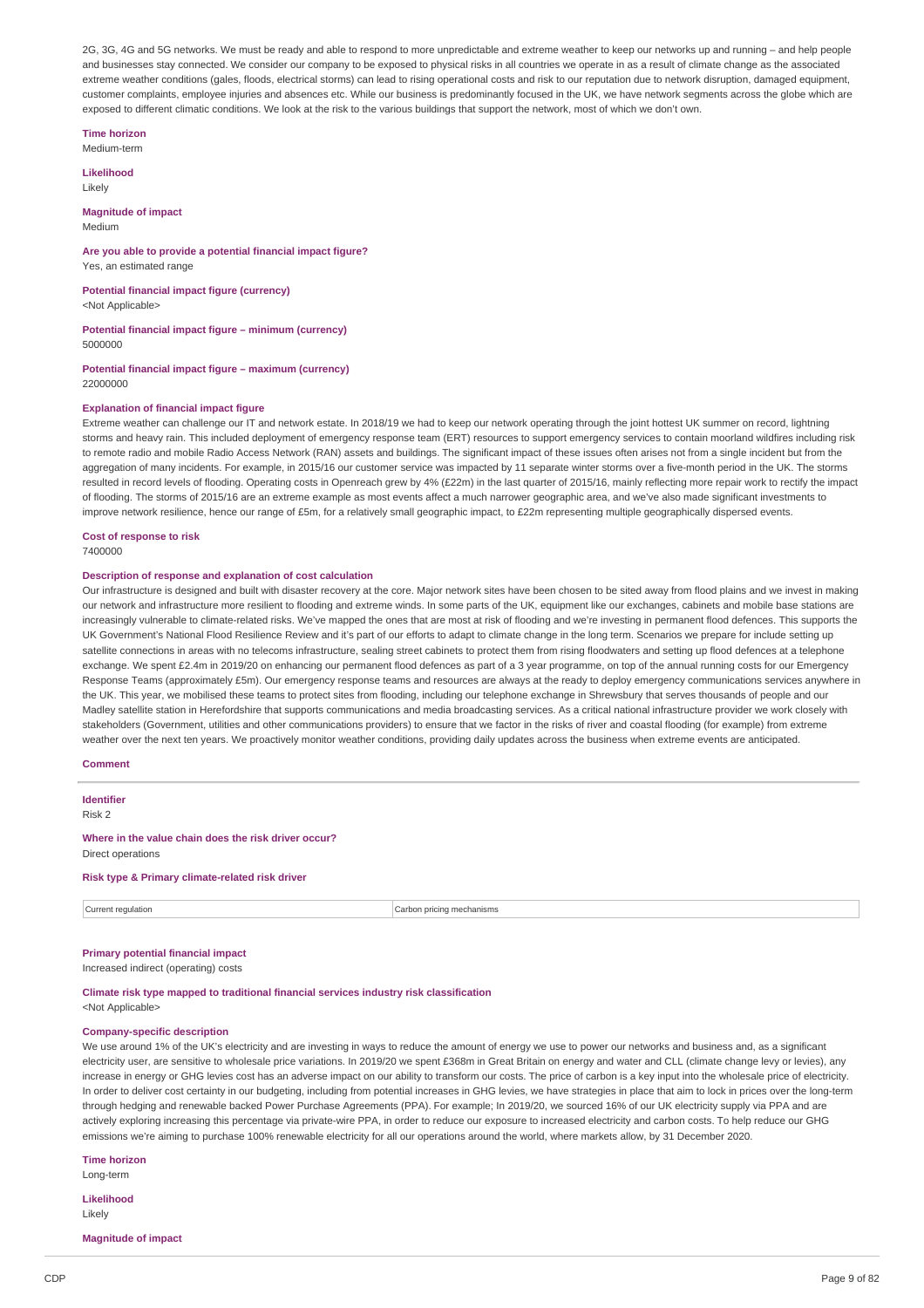#### Low

#### **Are you able to provide a potential financial impact figure?** Yes, a single figure estimate

**Potential financial impact figure (currency)** 3680000

### **Potential financial impact figure – minimum (currency)**

<Not Applicable>

### **Potential financial impact figure – maximum (currency)**

<Not Applicable>

#### **Explanation of financial impact figure**

In 2019/20 we spent £368m in Great Britain on energy and water and CCL (climate change levy or levies). We have assumed a 1% increase (£3.68m) to these costs relating to increase pricing as focus on GHG emissions grows. We continue to target energy savings as part of our strategy to transform our operating model, reduce GHG emissions and to reduce the impact of these charges on our plans to transform our operating model.

## **Cost of response to risk**

42000

#### **Description of response and explanation of cost calculation**

Our exposure to electricity costs is a driver for our energy savings programme investments. The price of carbon is a key input into the wholesale price of electricity. In order to deliver cost certainty in our budgeting and planning processes, we have strategies in place that aim to lock in electricity prices over the long-term through hedging and renewable backed Power Purchase Agreements (PPA). In 2019/20, we sourced 16% (388 GWh) of our electricity supply via PPA from wind and solar power within the UK and are actively exploring options to increase our private-wire PPA contracts. This is helping to reduce our exposure to increased electricity and carbon costs over the long term, by disconnecting BT, in part, from wholesale market prices and in particular (in relation to carbon prices) short term price movements associated with traded prices of EU carbon allowances. Our single Group scorecard for all bonus eligible colleagues across the Group (including our ExCo) includes objectives regarding the delivery of our carbon targets and the CTIO of Technology is the ExCo lead for the global management of environmental risk in BT. We have a dedicated team who work full time on programmes to reduce energy consumption and mitigate environmental risk. We continue to monitor any additional carbon-related taxes and duties across all our operations. There is considered minimal additional management cost (<£50,000) as activities to improve our resilience to wholesale energy costs is 'business as usual'. We have used BT's median employee pay of £42,173 in 2019/20 as the basis for our cost calculation and allowed the equivalent of c.1 full time employee and modest costs on activities directly related to improve our resilience to wholesale energy costs.

#### **Comment**

## **Identifier**

Risk 3

**Where in the value chain does the risk driver occur?** Downstream

**Risk type & Primary climate-related risk driver**

Market **Changing customer behavior** 

### **Primary potential financial impact**

Decreased revenues due to reduced demand for products and services

#### **Climate risk type mapped to traditional financial services industry risk classification** <Not Applicable>

### **Company-specific description**

Concerns around climate change impacts are becoming mainstream, including with our customers. In 2019/20 c.8.5% of BT Group revenue was attributed to customers (particularly multi-national corporations) who requested that we complete the CDP supply chain questionnaire. This reflects the critical importance of climate for our customers, a trend we see repeated in customer bids, indexes and ratings and our own materiality analysis (and customer research). We risk losing market share or failing to maximise the opportunities in this new low carbon economy if we do not demonstrate a leading response to climate change in this context of changing customer demands and setting out how our products can help them to reduce emissions. This is particularly important at a time when many companies are stepping up their focus and elevating their response to the climate emergency in above the line campaigns and setting ambitious goals. We see big potential for our products and services to save our customers' energy, fuel, materials and emissions. It's already happening today through our carbon-saving products and services like broadband, teleconferencing, cloud networking and Internet of Things (IoT) solutions. These products and services brought in £5.5bn – 24% of our total revenue in 2019/20. We've now helped our customers save three times as much carbon as our own end-to-end carbon emissions – achieving our 3:1 carbon abatement target one year early. This year, our carbonsaving products and services helped customers avoid c.13m tonnes of CO2e. That means for every tonne of CO2e emitted – in our operations, supply chain and from product use – we've helped customers save over three tonnes of greenhouse gases. We will continue to track the abatement our products deliver, and future opportunities through our portfolio of products and services that abate carbon emissions. We have also demonstrated our climate focus through the announcement on 1st June 2020 of the launch two new initiatives, the Green Tech Innovation Platform and the UK Electric Fleets Coalition, which will drive the UK's transition to net zero carbon emissions and contribute to a green post-Covid19 recovery for the UK. This year we upped our science-based target to cut the carbon emissions from our supply chain by 29%, from 2016/17 levels, to a 42% reduction in line with 1.5oC scenarios.

**Time horizon** Long-term

**Likelihood**

Unlikely

**Magnitude of impact** Low

**Are you able to provide a potential financial impact figure?** Yes, an estimated range

**Potential financial impact figure (currency)** <Not Applicable>

**Potential financial impact figure – minimum (currency)**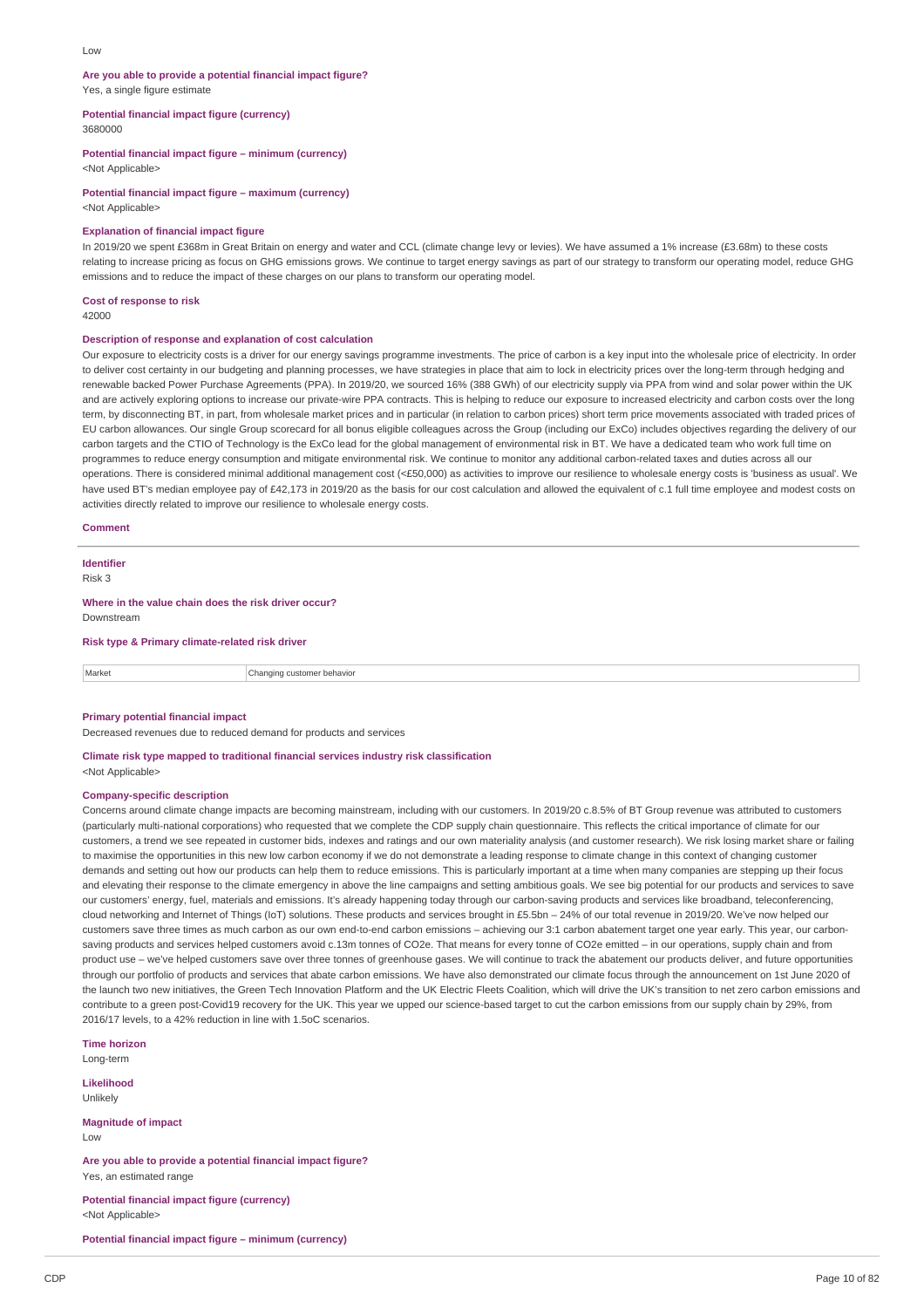#### 8000000

#### **Potential financial impact figure – maximum (currency)** 19000000

#### **Explanation of financial impact figure**

In 2019/20 £1.9bn (c.8.5% of BT Group revenue of £22.9bn) was attributed to customers (particularly Multi-National Corporations) who validate BT's credentials through the CDP supply chain questionnaire. Failure to maintain a strong position on climate/environment potentially puts some of this at risk - and at a time when this interest is growing. For the purpose of this response we have assumed a range of between 0.5% and applied that to a 1% potential loss of this revenue. NB Covid-19 will continue to impact our business as the full economic consequences unfold and as a result, we expect adjusted revenue to be down between 5% and 6% in 2020/21.

#### **Cost of response to risk** 50000

#### **Description of response and explanation of cost calculation**

Our Board-level Digital Impact and Sustainability Committee oversees our digital impact and sustainability strategy and tracks progress towards our ambitions. This year, it reviewed our climate-related risks and opportunities, including our carbon reduction targets. Our goals are aligned with efforts to cap the global temperature rise to 1.5°C; • By 31 March 2045, to become a net zero carbon emissions business (GHG emissions scopes 1 + 2) • By 31 March 2031, to cut our carbon emissions intensity by 87%, compared to 2016/17 levels • By 31 March 2031, to reduce our supply chain CO2e emissions by 42%, compared to 2016/17 levels. To reach net zero, we're focusing on reducing our emissions in areas we directly control – using renewable electricity, and reducing our energy needs, decarbonising our buildings estate and emissions from our vehicle fleet. We're partnering with our suppliers to target a 42% (target revised from 29% to 42% in June 2020 in line with 1.5°C scenarios) reduction in emissions from our supply chain by 31 March 2031 (from 2016/17 levels). Over two-thirds of our end-to-end carbon emissions come from our supply chain. Since 2016/17, we've achieved a reduction of 8%. One of our suppliers, Apple, has reduced the carbon emissions from manufacturing its iPhones – and due to the volumes that we purchase over the year this has a big impact. In 2019 we calculated resultant savings of around 38,000 tonnes of CO2e from our supply chain. That's equivalent to a c.1.2% reduction from our total supply chain emissions. We're helping our customers reduce their carbon footprint too. We helped them avoid c.13m tonnes of CO2e this year through the use of our lowcarbon products and services. That's equivalent to 3.1 times our end-to-end emissions. There is minimal additional cost to manage this risk (<£50,000). Environmental management and the development of products and services supporting a low carbon economy is 'business as usual'. We have used BT's median employee pay of £42,173 in 2019/20 as the basis for our cost calculation and allowed the equivalent of c.1 full time employee, with modest costs, on activities exclusively related to improve the development of low carbon products and services.

#### **Comment**

## C2.4

(C2.4) Have you identified any climate-related opportunities with the potential to have a substantive financial or strategic impact on your business? Yes

#### C2.4a

(C2.4a) Provide details of opportunities identified with the potential to have a substantive financial or strategic impact on your business.

**Identifier** Opp<sub>1</sub>

**Where in the value chain does the opportunity occur?** Downstream

**Opportunity type** Products and services

**Primary climate-related opportunity driver**

Development and/or expansion of low emission goods and services

**Primary potential financial impact**

Increased revenues resulting from increased demand for products and services

#### **Company-specific description**

We anticipate that international agreements, such as the Paris Agreement, and this year's net zero announcement by the UK Government, that limit carbon emissions, will increase the cost of carbon intensive activities. We expect this could contribute to higher growth rates in the demand for BT's low-carbon products and services. Such solutions to help tackle the climate emergency include established BT products and services like broadband, teleconferencing and cloud networking – and newer innovations such as the Internet of Things (IoT) technologies. The size, scope and breadth of our customer base gives us an advantage when new propositions and services are brought to market. We have a total of around 32m customers. Of these, over 30m are consumer customers, over 1m are business and public sector organisations in the UK and Republic of Ireland and around 4,000 are multinational corporations. We also provide network propositions and services to more than 650 UK communications providers. Across our low-carbon portfolio this year, we helped customers avoid c.13 million tonnes of carbon emissions.

**Time horizon** Long-term

**Likelihood** Likely

**Magnitude of impact** Medium

**Are you able to provide a potential financial impact figure?** Yes, a single figure estimate

**Potential financial impact figure (currency)** 27500000

**Potential financial impact figure – minimum (currency)** <Not Applicable>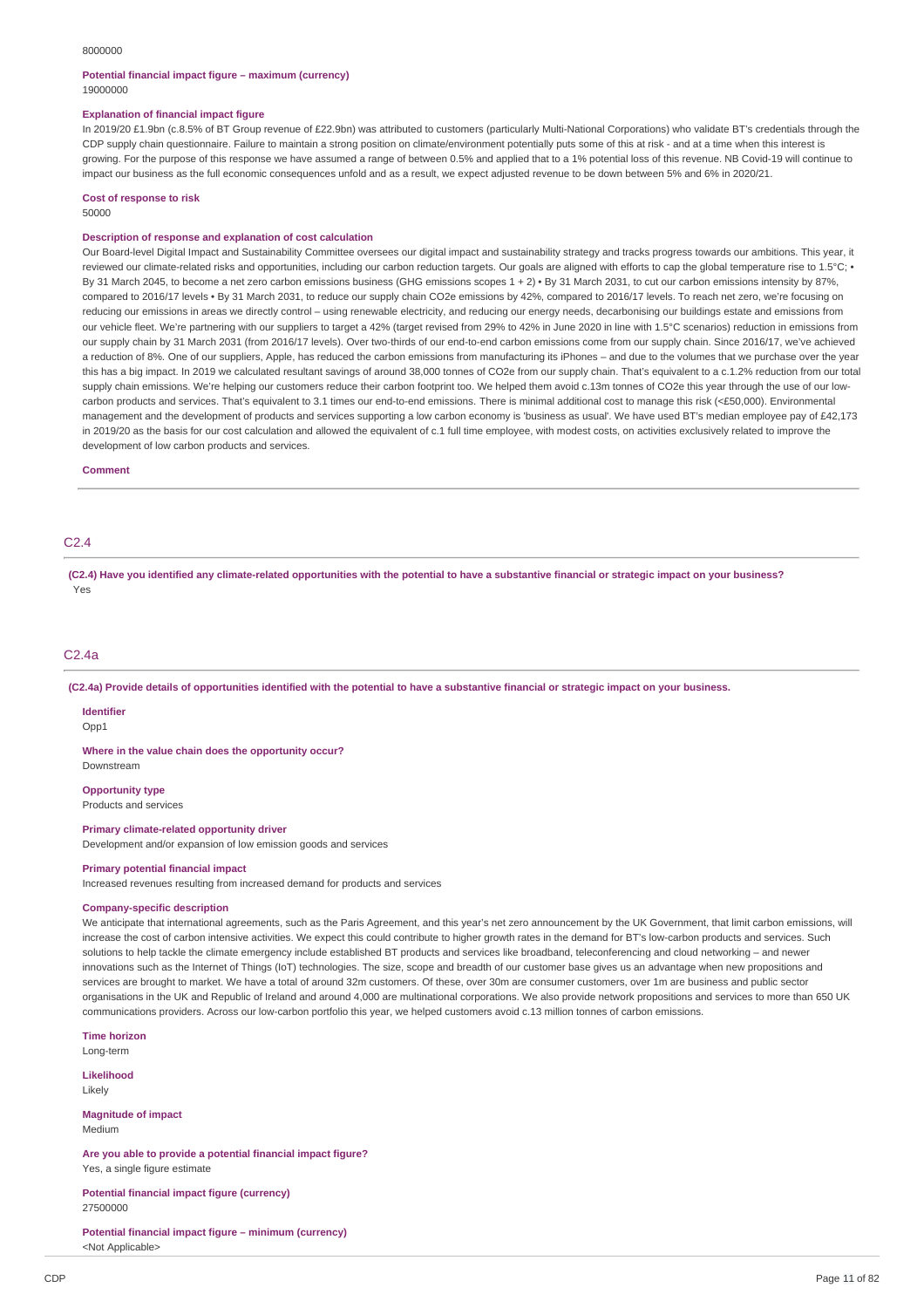#### **Potential financial impact figure – maximum (currency)** <Not Applicable>

#### **Explanation of financial impact figure**

We generated £5.5bn this year from BT products and services that can help our customers to cut their carbon emissions. This represents 24% of BT's total revenue. Note: The list of our carbon-saving products and services is established and verified by the Carbon Trust; the associated revenue is based on total external sales, independently verified by Lloyd's Register. Our aim is to maintain or grow revenue from our low-carbon portfolio, for the purposes of this response we have assumed a 0.5% increase in Group revenue from these low-carbon solutions to calculate this opportunity for the coming year. NB: Covid-19 will continue to impact our business as the full economic consequences unfold and as a result, we expect adjusted revenue to be down between 5% and 6% in 2020/21.

## **Cost to realize opportunity**

### 50000

### **Strategy to realize opportunity and explanation of cost calculation**

We made £5.5bn of our revenue this year from products and services that helped customers avoid using c. 13m tonnes of carbon emissions. We're partnering with suppliers to reduce their emissions and spur eco-innovation. And our stretching goals are helping to drive industry progress towards the UK Government's new 2050 zero emissions target for the economy. We are driving innovation to accelerate new low-carbon propositions and to promote low-carbon technology to our customers. On 1st June 2020 we launched two new initiatives, the Green Tech Innovation Platform and the UK Electric Fleets Coalition, which will drive the UK's transition to Net Zero carbon emissions and contribute to a green post-Covid19 recovery for the UK. Through the Green Tech Innovation Platform, we aim to uncover the latest technologies from UKbased tech scale-ups that could support BT and its public sector customers transition to Net Zero. Through the coalition of the UK Electric Fleets Coalition we will undertake a vital leadership role in the run up to the COP26 climate summit in 2021, highlighting the need to progress towards fleet de-carbonisation and helping to develop policy measures that support corporate Electric Vehicle (EV) uptake, such as stimulating EV supply and investing in EV charging infrastructure. We don't manufacture products ourselves so work closely with our suppliers to develop and maintain our portfolio of low carbon products. Our climate change procurement standard is mandatory in all our supplier contracts. We're now asking key suppliers to commit to cutting emissions having included an innovative sustainability clause into their commercial contracts with us. Thirteen of our key suppliers have signed up so far and we've opened discussions with several more. Suppliers that adopt this clause must provide proof that they've made carbon savings as one of the deliverables of the contract. This year we revised our science-based target to cut the carbon emissions from our supply chain by 29%, from 2016/17 levels, to a 42% reduction in line with 1.5°C scenarios. There is minimal additional cost to manage this opportunity. The development of products and services is 'business as usual'. Other costs are mainly related to our people's time. We have used BT's median employee pay of £42,173 in 2019/20 as the basis for our cost calculation and allowed the equivalent of c.1 full time employee and modest costs.

#### **Comment**

### **Identifier**

Opp2

**Where in the value chain does the opportunity occur?** Direct operations

#### **Opportunity type**

Resource efficiency

**Primary climate-related opportunity driver** Move to more efficient buildings

#### **Primary potential financial impact**

Reduced indirect (operating) costs

### **Company-specific description**

We use around 1% of the UK's electricity to run our business. We spent £368m on energy and water in the UK in 2019/20, and we target energy savings as part of our strategy to transform our operating model. This year, we invested £45.3m in energy management projects in the UK, which contributed to a global energy reduction of 65GWh (2.3%) in our energy consumption. Overall, these investments, with a mix of short- and medium-term horizons have saved us £343m since 2009/10. These investments also increase our ability to bid for and win large public and private commercial tenders where sustainability criteria have been included in the adjudication process

**Time horizon** Medium-term

**Likelihood** Likely

**Magnitude of impact**  $\overline{L}$   $\Omega$ 

**Are you able to provide a potential financial impact figure?**

Yes, a single figure estimate

**Potential financial impact figure (currency)** 135000000

#### **Potential financial impact figure – minimum (currency)**

<Not Applicable>

#### **Potential financial impact figure – maximum (currency)** <Not Applicable>

### **Explanation of financial impact figure**

This year, we invested £45.3m in energy management projects in the UK, with a typical payback of c.3 years. These have cut operating costs and contributed to a global reduction of 65GWh (2.3%) in our energy consumption. We have a long-standing energy management programme as part of our strategy to transform our operating model, and we've saved over £343m since 2009/10. We expect this year's investment (£45.3m) to save c.£135m over the life of the investments. This is calculated based on an average return on investment, the annual spend on our energy management programme over the medium term and assumes energy prices at 2019/20 rates without price inflation.

### **Cost to realize opportunity**

45300000

### **Strategy to realize opportunity and explanation of cost calculation**

We have a long-standing energy management programme as part of our strategy to transform our operating model. In 2019/20 we invested a further £45.3m, which included a £30m investment in the replacement of cooling systems (part of a 3-year programme). Many of these replacements are adiabatic units, with estimated useful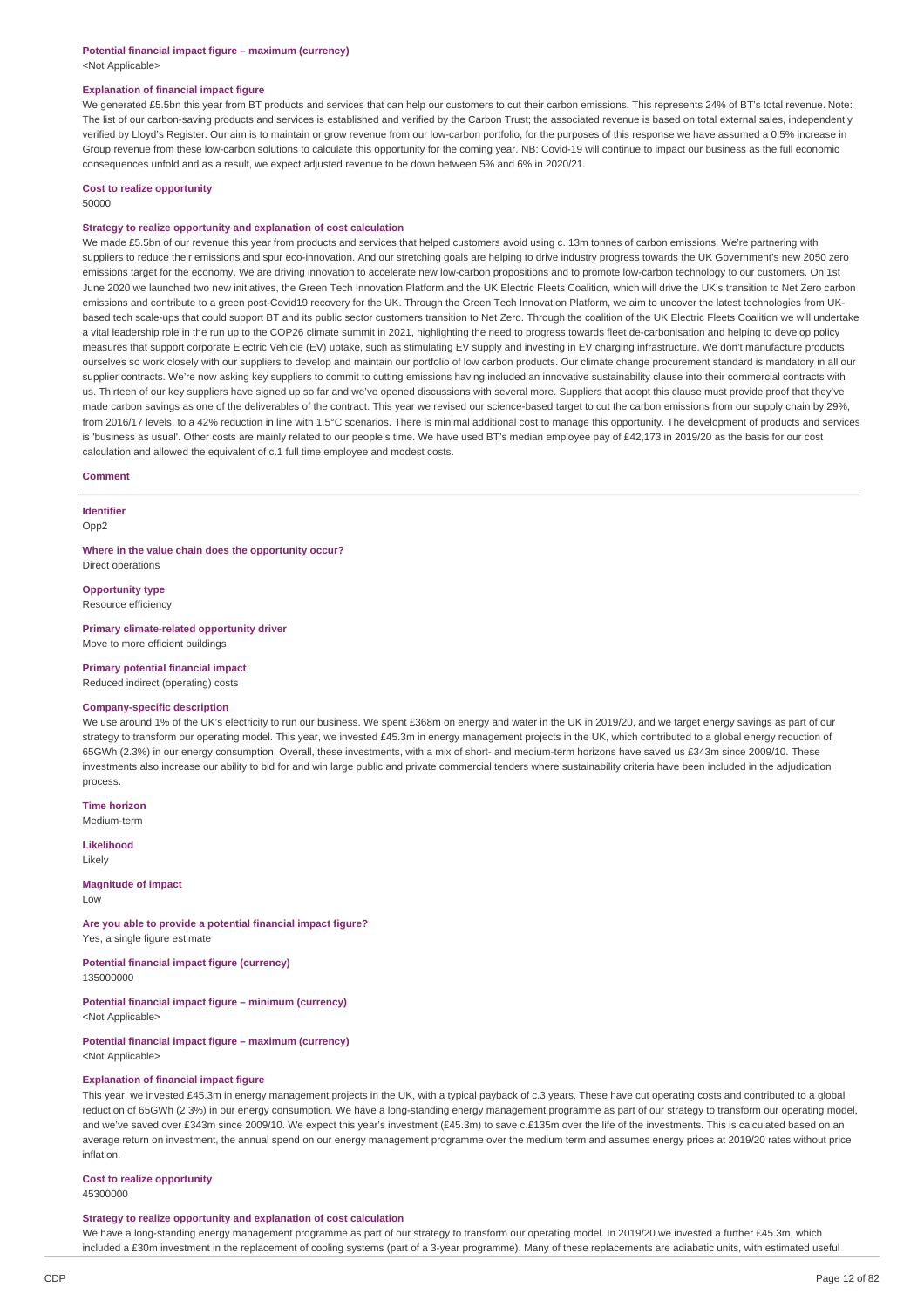economic lives of c.10 years. These are more operationally and energy efficient and are delivering improved resilience. More than 2,000 (2018/19: 2,500, 2017/18: 497) old systems were switched to energy efficient cooling solutions this year. This year's energy savings projects also included; replacing power systems, rationalisation and depowering of legacy and network IT equipment and mothballing or closing buildings. We calculate the NPV over 10 years for all energy infrastructure projects. As part of our strategy to decarbonise our network we're working to increase the amount of renewable electricity we purchase. Worldwide, we increased the amount of electricity purchased from renewable sources to 92% (from 87% last year) and we're working to increase this to 100%, where markets allow, by 31 December 2020. In the UK, 100% of the electricity we purchase directly is now from renewable sources.

#### **Comment**

### **Identifier**

Opp3

**Where in the value chain does the opportunity occur?** Upstream

**Opportunity type**

Energy source

### **Primary climate-related opportunity driver**

Use of lower-emission sources of energy

#### **Primary potential financial impact**

Other, please specify (More competitive supply chain)

### **Company-specific description**

Upstream emissions (mainly supply chain) are the most significant proportion (69%) of our total value chain (end-to-end) emissions, compared to our own operational emissions at 7% and customer use of our equipment (downstream) at 24%. We want suppliers to join us in cutting emissions by switching to renewable electricity and through energy efficiency. We've set a science-based target that, by 31 March 2031, we'll cut the carbon emissions from our supply chain by 42%, from 2016/17 levels (target revised from 29% to 42% in June 2020 in line with 1.5°C scenarios). Supporting this target, we set ourselves a target to get 125 of our top suppliers to use renewable energy and we've exceeded it with 181 suppliers using renewable electricity this year, up from 157 in 2018/19. We expect suppliers to become more costefficient and resilient to energy price shocks, including from potential increases in carbon taxes, as a result of this change, which will likely deliver indirect benefit to BT as they become more competitive in delivering their products and services to BT, which could deliver savings. The introduction of carbon-saving clauses in some of our supplier contracts is also expected to contribute in a similar way.

**Time horizon** Medium-term

### **Likelihood**

Likely

**Magnitude of impact** Low

#### **Are you able to provide a potential financial impact figure?** Yes, a single figure estimate

**Potential financial impact figure (currency)** 8300000

### **Potential financial impact figure – minimum (currency)** <Not Applicable>

#### **Potential financial impact figure – maximum (currency)** <Not Applicable>

#### **Explanation of financial impact figure**

We have had the financial savings to our suppliers independently calculated using the International Performance Measurement and Verification Protocol (IPMVP) methodology. The IPMVP (https://evo-world.org/en/products-services-mainmenu-en/protocols/ipmvp) defines standard terms and suggests best practise for quantifying the results of energy efficiency investments and increase investment in energy efficiency, demand management and renewable energy projects.

#### **Cost to realize opportunity**

21000

### **Strategy to realize opportunity and explanation of cost calculation**

We aim to have our top suppliers purchase and/or use renewable energy. Together with our main energy provider, we're encouraging our suppliers to switch to renewable energy. 181 of our top suppliers now purchase and/ or use renewable energy, and we aim to increase the number each year. We're asking key suppliers to commit to cutting emissions by building an innovative climate clause into their commercial contracts with us. Thirteen of our key suppliers have signed up so far and we've opened discussions with several more. Suppliers that adopt this clause must provide proof that they've made carbon savings as one of the deliverables of the contract. Our approach won Supply Chain Project of the Year at the Business Green Leaders Awards 2018. For example, one of our suppliers, Apple, has reduced the carbon emissions from manufacturing its iPhones – and due to the volumes that we purchase over the year this has a big impact. In 2019 we calculated resultant savings of around 38,000 tonnes of CO2e from our supply chain. That's equivalent to a c.1.2% reduction from our total supply chain emissions. Our climate change procurement standard is mandatory in all our supplier contracts. The standard sets out expectations and requirements from suppliers on reducing greenhouse gas emissions. There is minimal additional management cost (<£25,000), activities to improve supply chain performance are 'business as usual', carbon emissions performance is one part of this. We have used BT's median employee pay of £42,173 (£42k\*0.5=£21k) in 2019/20 as the basis for our cost calculation and allowed c.0.5 employee time on activities directly related to engaging our suppliers in energy and GHG reduction activities.

#### **Comment**

### C3. Business Strategy

C3.1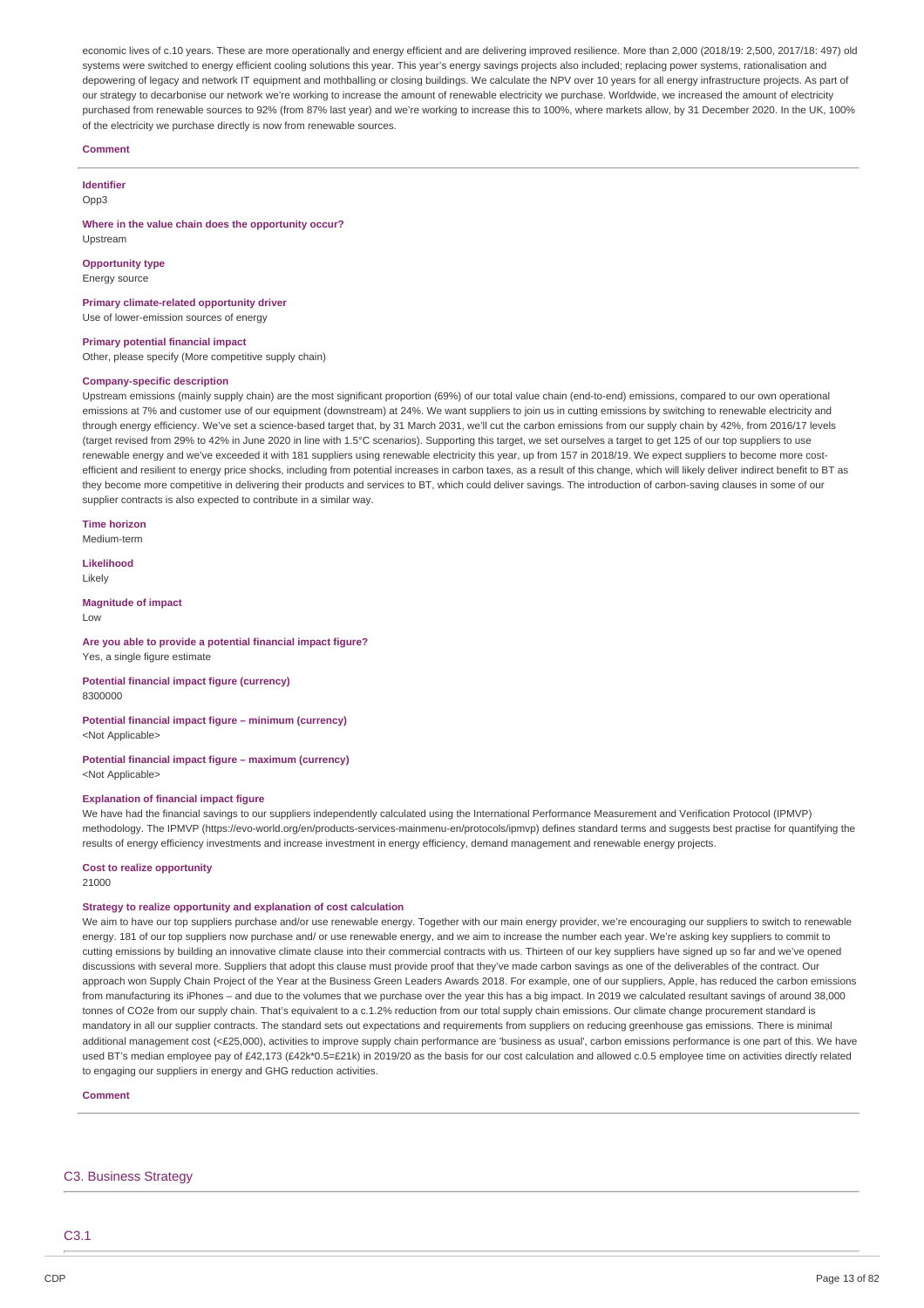### **(C3.1) Have climate-related risks and opportunities influenced your organization's strategy and/or financial planning?**

Yes, and we have developed a low-carbon transition plan

## C3.1a

**(C3.1a) Does your organization use climate-related scenario analysis to inform its strategy?** Yes, qualitative, but we plan to add quantitative in the next two years

### C3.1b

**(C3.1b) Provide details of your organization's use of climate-related scenario analysis.**

| Climate-<br><b>related</b><br>  scenarios  <br>land<br><b>models</b><br>applied | <b>Details</b>                                                                                                                                                                                                                                                                                                                                                                                                                                                                                                                                                                                                                                                                                                                                                                                                                                                                                                                                                                                                                                                                                                                                                                                                                                                                                                                                                                                                                                                                                                                                                                                                                                                                                                                                                                                                                                                                                                                                                                                                                                                                                                                                                                                                                                                                                                                                                                                                                                                                                                     |
|---------------------------------------------------------------------------------|--------------------------------------------------------------------------------------------------------------------------------------------------------------------------------------------------------------------------------------------------------------------------------------------------------------------------------------------------------------------------------------------------------------------------------------------------------------------------------------------------------------------------------------------------------------------------------------------------------------------------------------------------------------------------------------------------------------------------------------------------------------------------------------------------------------------------------------------------------------------------------------------------------------------------------------------------------------------------------------------------------------------------------------------------------------------------------------------------------------------------------------------------------------------------------------------------------------------------------------------------------------------------------------------------------------------------------------------------------------------------------------------------------------------------------------------------------------------------------------------------------------------------------------------------------------------------------------------------------------------------------------------------------------------------------------------------------------------------------------------------------------------------------------------------------------------------------------------------------------------------------------------------------------------------------------------------------------------------------------------------------------------------------------------------------------------------------------------------------------------------------------------------------------------------------------------------------------------------------------------------------------------------------------------------------------------------------------------------------------------------------------------------------------------------------------------------------------------------------------------------------------------|
| <b>RCP 2.6</b><br><b>RCP 8.5</b>                                                | In line with the TCFD recommendations, we've carried out scenario analysis this year on the impacts of 2°C (IPCC scenario in line with the Paris Agreement's stated 2°C limit/1.5°C aim) and 4°C (the<br>IPCC high-emissions scenario, consistent with a future with no policy changes to reduce emissions), rises in global temperatures above pre-industrial levels by 2100. Several published scenarios were<br>considered before RCP2.6 and RPC8.5 were chosen as being most relevant. This helps us understand the potential impact of climate on our business. We looked at impacts out to 2030, in alignment<br>with our carbon intensity and supply chain emissions reduction targets. First, assuming no changes to our activities. Then, accounting for the transition and mitigation plans we have in place. Under both<br>scenarios we face financial risks by 2030 from both physical and transitional climate-related perspectives. The most likely impact will be somewhere between the two. The 2°C scenario - We looked at<br>the disruptive policies and requlatory changes of moving from today's business-as-usual to a low carbon economy. The main risks for BT of a 2°C scenario include the effect of accelerated and<br>widespread carbon pricing; diesel and petrol vehicle bans (we operate the 2nd largest vehicle fleet in the UK); and higher costs for renewable electricity (we consume almost 1% of the UK's electricity) if<br>demand outstrips supply. We will work on implementing the TCFD recommendations over the coming months, to include fully embedding the climate risk scenario planning conclusions and risk<br>mitigation strategies into our business. To achieve our target to cut our carbon emissions intensity by 87%, compared to 2016/17 levels by 31 March 2031, we recognise we need to shrink the climate-<br>related impacts of our fleet, we're committed to make the transition from conventional diesel and petrol vehicles to those that run on electricity and alternative fuels. We aim to use electric vehicles<br>(EVs) where this is the best technical and economic solution, and to undertake further research into other zero emission fuelled vehicles to ensure we are able to achieve this target. We recognise that<br>the majority of our emissions are Scope 3, so we are proactively working with our supply chain to encourage them to sign up to SBTi and report to CDP so that they can work towards reaching a 1.5oC<br>scenario. |

## C3.1d

**(C3.1d) Describe where and how climate-related risks and opportunities have influenced your strategy.**

|                                             | related risks<br>land<br>opportunities<br>influenced<br>vour strategy<br>in this area? | Have climate- Description of influence                                                                                                                                                                                                                                                                                                                                                                                                                                                                                                                                                                                                                                                                                                                                                                                                                                                                                                                                                                                                                                                                                                                                                                                                                                                                                                                                                                                                                                                                                                                                                                                                                                                                                                                                                                                                                                                                                                                                                                                                                                                                                                                                                                                                                                                                                                                                                                                                                                                                            |
|---------------------------------------------|----------------------------------------------------------------------------------------|-------------------------------------------------------------------------------------------------------------------------------------------------------------------------------------------------------------------------------------------------------------------------------------------------------------------------------------------------------------------------------------------------------------------------------------------------------------------------------------------------------------------------------------------------------------------------------------------------------------------------------------------------------------------------------------------------------------------------------------------------------------------------------------------------------------------------------------------------------------------------------------------------------------------------------------------------------------------------------------------------------------------------------------------------------------------------------------------------------------------------------------------------------------------------------------------------------------------------------------------------------------------------------------------------------------------------------------------------------------------------------------------------------------------------------------------------------------------------------------------------------------------------------------------------------------------------------------------------------------------------------------------------------------------------------------------------------------------------------------------------------------------------------------------------------------------------------------------------------------------------------------------------------------------------------------------------------------------------------------------------------------------------------------------------------------------------------------------------------------------------------------------------------------------------------------------------------------------------------------------------------------------------------------------------------------------------------------------------------------------------------------------------------------------------------------------------------------------------------------------------------------------|
| Products<br>and<br>services                 | Yes                                                                                    | Our technology and networks have a significant role to play in enabling the innovative solutions and exponential change needed to achieve a zero-carbon economy - helping to drive<br>progress towards the UK Government's new 2050 zero emissions target for the economy, and our target to become a net zero carbon emissions business by 31 March 2045.<br>Customers using our products and services represented 24% of our end-to-end emissions in 2019/20. Our low-carbon products and services generated £5.5bn this year, some 24% of<br>BT's total revenue. These include established BT products and services like broadband, teleconferencing and cloud networking - and newer innovations such as the Internet of Things<br>(IoT) technologies. In 2018, BT created a centre of excellence within its Enterprise unit which is dedicated to bringing innovative IoT solutions to market. BT's IoT expertise combines<br>devices, connectivity and platforms, with existing customer wins in the smart cities, retail and logistics sectors. Our long-standing strategic aim is to maintain or grow revenue from our<br>this low-carbon portfolio, and we expect that our climate-related scenario analysis with help develop future business cases.                                                                                                                                                                                                                                                                                                                                                                                                                                                                                                                                                                                                                                                                                                                                                                                                                                                                                                                                                                                                                                                                                                                                                                                                                                                    |
| Supply<br>chain<br>and/or<br>value<br>chain | Yes                                                                                    | Upstream emissions (mainly supply chain) represented 69% of our end-to-end emissions in 2019/20 so if we can reduce our suppliers' emissions, we make a significant difference to the<br>environment and our own carbon targets. Recognising the importance of addressing GHG emissions across our value chain we have set long-term targets to reduce these and<br>introduced a key performance indicators (KPI) on GHG emission reduction into our incentive scheme for all managers this year. For supply chain emissions, we've set a science-based<br>target that, by end-March 2031, we'll cut the carbon emissions from our supply chain by 42% (from 2016/17 levels), this target was revised in June 2020 from 29% to a 42% reduction in<br>line with 1.5oC scenarios. Our climate change procurement standard is mandatory in all our supplier contracts. We're now asking suppliers to commit to cutting (mitigate) emissions<br>having included an innovative climate clause into their commercial contracts with us. Thirteen of our suppliers have signed up so far and we've opened discussions with several more.<br>We expect that our climate-related scenario analysis with help engage our supply base further in climate change adaptation and mitigation activities.                                                                                                                                                                                                                                                                                                                                                                                                                                                                                                                                                                                                                                                                                                                                                                                                                                                                                                                                                                                                                                                                                                                                                                                                                        |
| Investment   Yes<br>in R&D                  |                                                                                        | Recognising the need of customers to reduce their carbon emissions (our downstream emissions) and associated climate change risks, in June 2020 we launched our Green Tech<br>innovation Platform, which aims to uncover the latest technologies from UK-based tech scale-ups that could support BT and its public sector customers transition to net zero. The<br>partnership with Plug and Play will explore three areas: • Smart Streets: Insights from environmental monitoring and traffic optimisation sensors which can be easily integrated into street<br>furniture like the next generation of BT Street Hub units • Smart Buildings: IoT capable solutions supporting energy and water management in social housing and other public sector<br>buildings . Remote Working: Uncover ways 5G can be used to support innovative products and solutions that will reduce travel, e.g. using video, augmented reality or virtual reality to<br>carry out remote repair and diagnostics by health and other public sector workers. IoT is one of the next generation technologies we're harnessing. It works by enabling machines and<br>objects, such as sensors, to send and receive data. Analysing that data can help customers save energy and fuel, helping to reduce GHG emissions. Engineers at our dedicated IoT<br>centre of excellence develop solutions for businesses in sectors like retail, logistics and transport. Our own operations can provide a useful testing ground for trialling services that could<br>benefit our business and others. Our Final Mile service is a great example. Our field engineering teams needed secure storage to make delivering spare parts run like clockwork. It had<br>to be flexible, and it had to complement our existing supply chain. Some engineers were travelling long distances, wasting time, fuel and generating unnecessary GHG emissions, to get<br>spare parts from external locker banks. Our intelligent lockers were so successful, we ended up rolling them out across our estate. Now engineers know exactly when their parts are<br>ready to collect and don't have to drive so far to fetch them. Having proved the concept and technology BT Final Mile customers now use the network of lockers to give their engineers<br>the right spare parts to get their job done, reducing wasted travel time and emissions from fuel use. We expect that our climate-related scenario analysis with help develop future<br>business cases. |
| Operations Yes                              |                                                                                        | We continue to invest in our network and exchanges to improve our operational resilience - key to delivering customer service. Severe weather causing fluvial and pluvial flooding,<br>excess wind, snow, ice and electrical storms can disrupt our operations in affected areas. To enhance resilience to such climate-related risks, we've mapped our UK sites at highest risk<br>of flooding and set up fully equipped flood hubs around the country with resources at the ready to protect them. We've invested in more high capacity pumps, flood barriers, tools and<br>other emergency-related equipment this year. And we've trialled the use of drones to check for debris that could block rooftop qutters. We are developing plans to introduce electric and<br>other zero emission vehicles into our fleet, and expect that our climate-related scenario analysis with help further develop our business case.                                                                                                                                                                                                                                                                                                                                                                                                                                                                                                                                                                                                                                                                                                                                                                                                                                                                                                                                                                                                                                                                                                                                                                                                                                                                                                                                                                                                                                                                                                                                                                                        |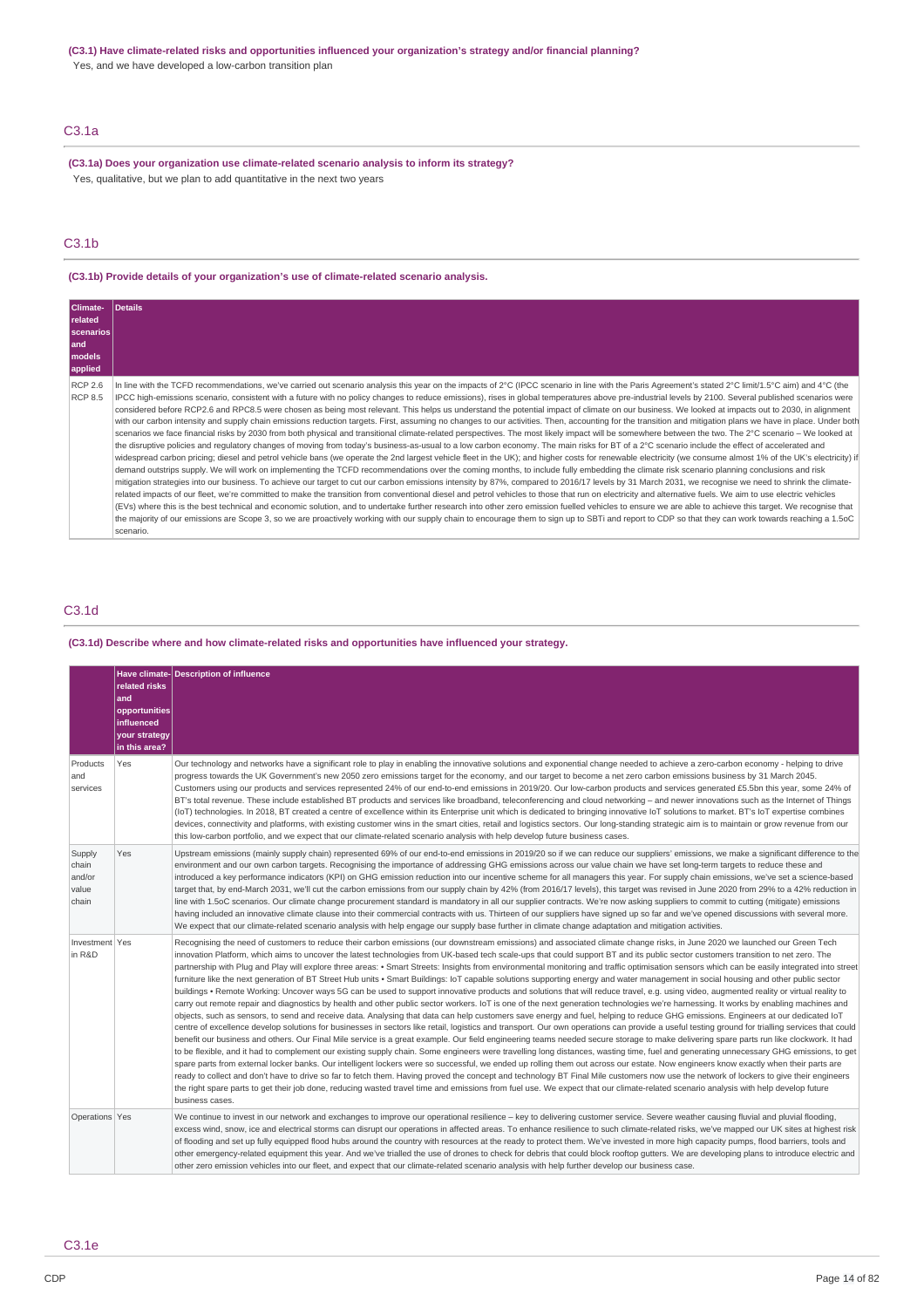### **(C3.1e) Describe where and how climate-related risks and opportunities have influenced your financial planning.**

|              | <b>Financial</b><br>planning<br>elements<br>that have<br>been<br>influenced | <b>Description of influence</b>                                                                                                                                                                                                                                                                                                                                                                                                                                                                                                                                                                                                                                                                                                                                                                                                                                                                                                                                                                                                                                                                                                                                                                                                                                                                                                                                                                                                                                                                                                                                                                                                                                                                                                                                                                                                                                                                                                                                                                                                                                                                                                                                                                                                                                                                                                                                                                                                                                                                                                                                                                                                                                                                                                                                                                                                                                                                                                                                                                                                                                                                                                                                                                                                                                                                                                                                                                                                                                                                                                                                                                                                                                                                                                                                                                                                                                                                                                                                                                                                                                                                                                                                                                                                                                                                                                                                                                                                                                                                                                                                                                                                                                                                         |
|--------------|-----------------------------------------------------------------------------|---------------------------------------------------------------------------------------------------------------------------------------------------------------------------------------------------------------------------------------------------------------------------------------------------------------------------------------------------------------------------------------------------------------------------------------------------------------------------------------------------------------------------------------------------------------------------------------------------------------------------------------------------------------------------------------------------------------------------------------------------------------------------------------------------------------------------------------------------------------------------------------------------------------------------------------------------------------------------------------------------------------------------------------------------------------------------------------------------------------------------------------------------------------------------------------------------------------------------------------------------------------------------------------------------------------------------------------------------------------------------------------------------------------------------------------------------------------------------------------------------------------------------------------------------------------------------------------------------------------------------------------------------------------------------------------------------------------------------------------------------------------------------------------------------------------------------------------------------------------------------------------------------------------------------------------------------------------------------------------------------------------------------------------------------------------------------------------------------------------------------------------------------------------------------------------------------------------------------------------------------------------------------------------------------------------------------------------------------------------------------------------------------------------------------------------------------------------------------------------------------------------------------------------------------------------------------------------------------------------------------------------------------------------------------------------------------------------------------------------------------------------------------------------------------------------------------------------------------------------------------------------------------------------------------------------------------------------------------------------------------------------------------------------------------------------------------------------------------------------------------------------------------------------------------------------------------------------------------------------------------------------------------------------------------------------------------------------------------------------------------------------------------------------------------------------------------------------------------------------------------------------------------------------------------------------------------------------------------------------------------------------------------------------------------------------------------------------------------------------------------------------------------------------------------------------------------------------------------------------------------------------------------------------------------------------------------------------------------------------------------------------------------------------------------------------------------------------------------------------------------------------------------------------------------------------------------------------------------------------------------------------------------------------------------------------------------------------------------------------------------------------------------------------------------------------------------------------------------------------------------------------------------------------------------------------------------------------------------------------------------------------------------------------------------------------------------------|
| $\mathbf{1}$ | Row Indirect<br>costs<br>Capital<br>Assets                                  | A changing climate brings risks and opportunities for our business, and we're responding to both. We're working to reduce our emissions across our value chain and implementing efficiency<br>measures that save on energy and bills. We're taking steps to improve our operations' climate resilience in the face of more extreme weather that could otherwise prove costly. We have<br>pledged to become a net zero carbon emissions business by 2045. In the long-term we plan to meet this target through the purchase of 100% renewable electricity, converting our vehicle fleet to<br>expenditures ultra-low emissions vehicles and to continue to decarbonise our buildings. These areas represent 97% of our Scope 1 & 2 carbon emissions. The investments needed to support our net zero<br>ambition are factored into our Medium-Term Planning (MTP). Our MTP considers both capital expenditure (CAPEX) and operating (indirect) costs (OPEX). The MTP follows the glidepath to meet<br>our SBTi targets, which outlines on a year by year basis the forecasted expenditure required to achieve our target to cut our carbon emissions intensity by 87%, compared to 2016/17 levels by<br>31 March 2031. Our switch to the use of renewable electricity is well underway - 100% of the electricity we directly purchase in the UK from energy suppliers is renewably sourced. Worldwide,<br>92% of our total electricity consumed is renewably sourced, an increase from 86% last year. Our Better Workplace Programme is a 5-year programme to consolidate our UK buildings footprint to<br>around 30 modern, future-fit locations (from around 270 office buildings). Part of the requirements for these new locations is they must either be BREAM excellent or WELL rated. For buildings<br>that we are planning to retain, largely exchange buildings, are looking to decarbonise the current oil and gas heating systems. We are working to identify the best low-carbon, cost-effective,<br>solutions to replace/upgrade these systems. Options include low carbon technology like heat pumps and alternatives to natural gas that use renewable electricity. To reduce the carbon footprint<br>of our fleet, we're committed to make the transition from conventional diesel and petrol vehicles to zero emission vehicles, such as those that run on renewable electricity or hydrogen. We aim<br>to use electric vehicles (EVs) where this is the best technical and economic solution. Openreach, a BT Group business that operates the second largest fleet in the UK, aims to have more than<br>a third of its fleet fully migrated to EVs by the mid-2020s. This year, we trialled 23 EVs and we've ordered 46 more for the fleet of vans used by engineering colleagues. These numbers are small<br>so far because transitioning to an electric fleet is challenging. The market for electric vans is growing, but more advancements need to take place to drive the accelerated change we require,<br>along with improving the current nationwide infrastructure for charging vehicles. Those BT colleagues that have a company car as part of their contractual benefit have had the option to choose<br>all electric cars since 2018/19 and, so far, 21 have chosen to do so. Hybrid cars have been an option for longer and they now make up 20% of our company car fleet, up from 5% in 2016. Our<br>business need car drivers are able to choose from a range of hybrid electric vehicles, we are currently reviewing the selection of cars available to them, and looking to introduce EVs to this<br>range in 2020/21. Following the exceptional temperatures in summer 2019, we have significantly invested in our power infrastructure to improve our operational resilience to heat, and prevent<br>service losses. Extreme heat events, with the hottest day on record of 38.7°c in 2019, are increasing and put stress onto our resources and equipment, and particularly data centres which have<br>a high risk of rapid temperature increases and catastrophic failure, To become future-resilient to such climate-related risks, cooling upgrades at a cost of £5m have been completed in 2019/20 in<br>two thirds of our operational data centres, with resilience improvements completed at the rest. Our network exchange environment also benefited from upgrades to our cooling systems. This<br>year saw a further £30m investment as part of our rolling programme of investment in high risk locations. Many of these replacements are adiabatic units, which are more operationally and<br>energy efficient and are delivering improved resilience. |

## C3.1f

(C3.1f) Provide any additional information on how climate-related risks and opportunities have influenced your strategy and financial planning (optional).

## C4. Targets and performance

## C4.1

**(C4.1) Did you have an emissions target that was active in the reporting year?** Both absolute and intensity targets

## C4.1a

**(C4.1a) Provide details of your absolute emissions target(s) and progress made against those targets.**

| <b>Target reference number</b><br>Abs 1                                                                            |
|--------------------------------------------------------------------------------------------------------------------|
| Year target was set<br>2019                                                                                        |
| <b>Target coverage</b><br>Company-wide                                                                             |
| Scope(s) (or Scope 3 category)<br>Scope 1+2 (market-based)                                                         |
| <b>Base year</b><br>2017                                                                                           |
| Covered emissions in base year (metric tons CO2e)<br>404780                                                        |
| Covered emissions in base year as % of total base year emissions in selected Scope(s) (or Scope 3 category)<br>100 |
| <b>Target year</b><br>2045                                                                                         |
| Targeted reduction from base year (%)<br>100                                                                       |
| Covered emissions in target year (metric tons CO2e) [auto-calculated]<br>0                                         |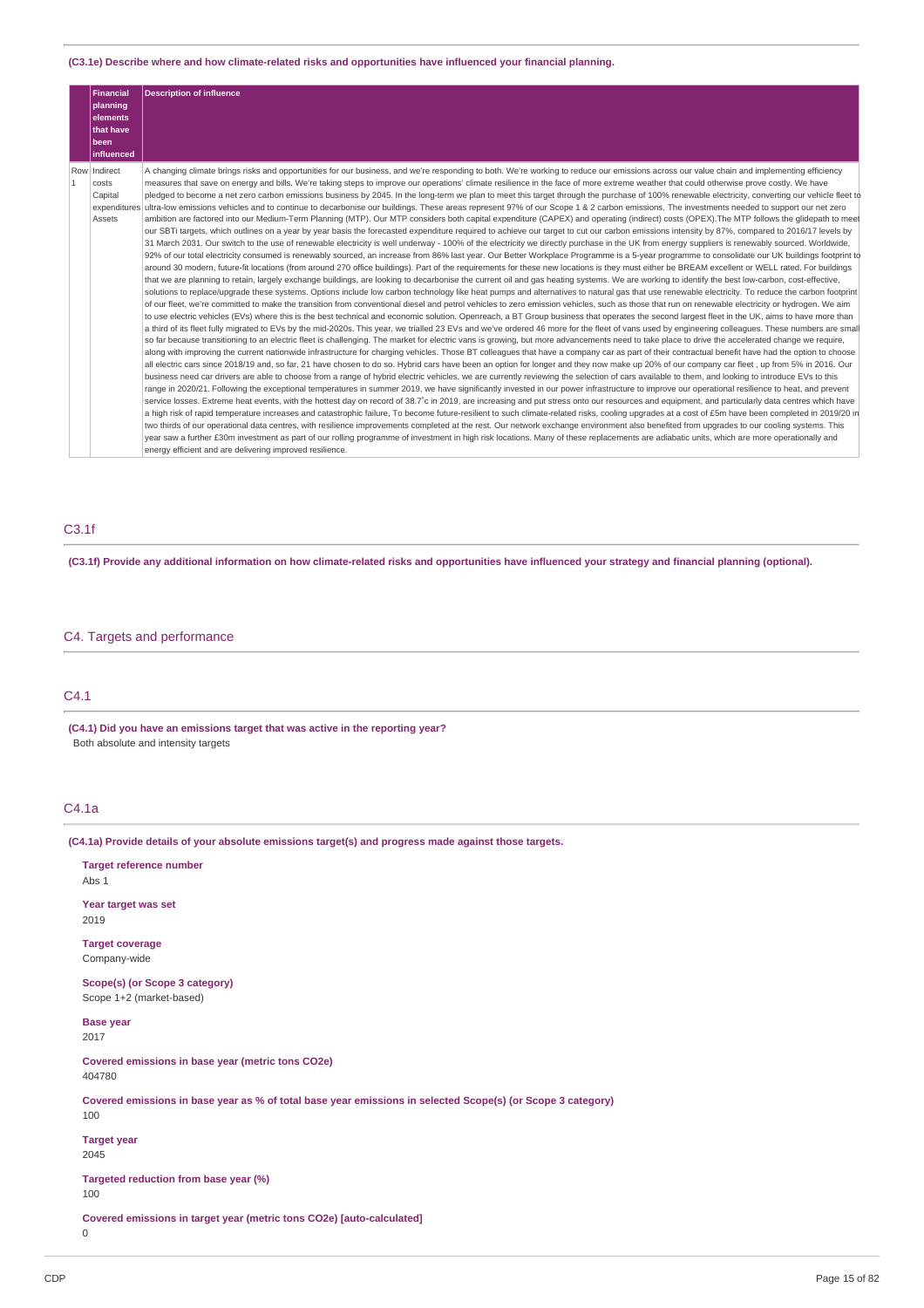#### **Covered emissions in reporting year (metric tons CO2e)** 243214

#### **% of target achieved [auto-calculated]** 39.914521468452

**Target status in reporting year** Underway

#### **Is this a science-based target?**

No, but we are reporting another target that is science-based

### **Please explain (including target coverage)**

Our ambition is to become a net zero carbon emissions business by 31 March 2045. We are still developing our plans to deliver this target and have included 100% of our gross scope 1 and 2 emissions. Delivering against this ambition is dependent on external factors including the availability of suitable low carbon vehicles and electric vehicle charging infrastructure, and of viable options to heat our buildings. As our investigations and plans develop we will be in a better position to ascertain whether some form of carbon offsetting will be required to achieve net zero. NB: SECR: In compliance with the new UK government Streamlined Energy and Carbon Reporting (SECR) requirements, from this year and retrospectively updated back to 2016/17, our Scope 2 now includes all sites and countries where we consume electricity. Our base year S1 &S2 emissions have been revised from 377,073 to 404,780 tonnes CO2e.

**Target reference number** Abs 2

**Year target was set** 2017

**Target coverage** Other, please specify (Supply Chain)

**Scope(s) (or Scope 3 category)** Scope 3 (upstream)

**Base year**

2017

**Covered emissions in base year (metric tons CO2e)** 3303578

Covered emissions in base year as % of total base year emissions in selected Scope(s) (or Scope 3 category)

100

**Target year** 2030

**Targeted reduction from base year (%)**  $\overline{A2}$ 

**Covered emissions in target year (metric tons CO2e) [auto-calculated]** 1916075.24

**Covered emissions in reporting year (metric tons CO2e)** 2970107

**% of target achieved [auto-calculated]** 24.0338981379756

**Target status in reporting year** Underway

#### **Is this a science-based target?**

Yes, this target has been approved as science-based by the Science-Based Targets initiative

### **Please explain (including target coverage)**

Our target is to reduce the carbon emissions associated with our supply chain (GHGP Corporate Value Chain (Scope 3) Accounting and Reporting Standard categories 1 through 8) by 42% by 31 March 2031 from 31 Mar 2017 outturn), this target was revised in June 2020 from 29% to 42% reduction, in line with 1.5o C scenarios.

**Target reference number**

Abs 3

**Year target was set** 2020

**Target coverage** Other, please specify (Supply Chain)

**Scope(s) (or Scope 3 category)** Scope 3 (upstream)

**Base year** 2017

**Covered emissions in base year (metric tons CO2e)** 3227919

Covered emissions in base year as % of total base year emissions in selected Scope(s) (or Scope 3 category)

**Target year**

2045

100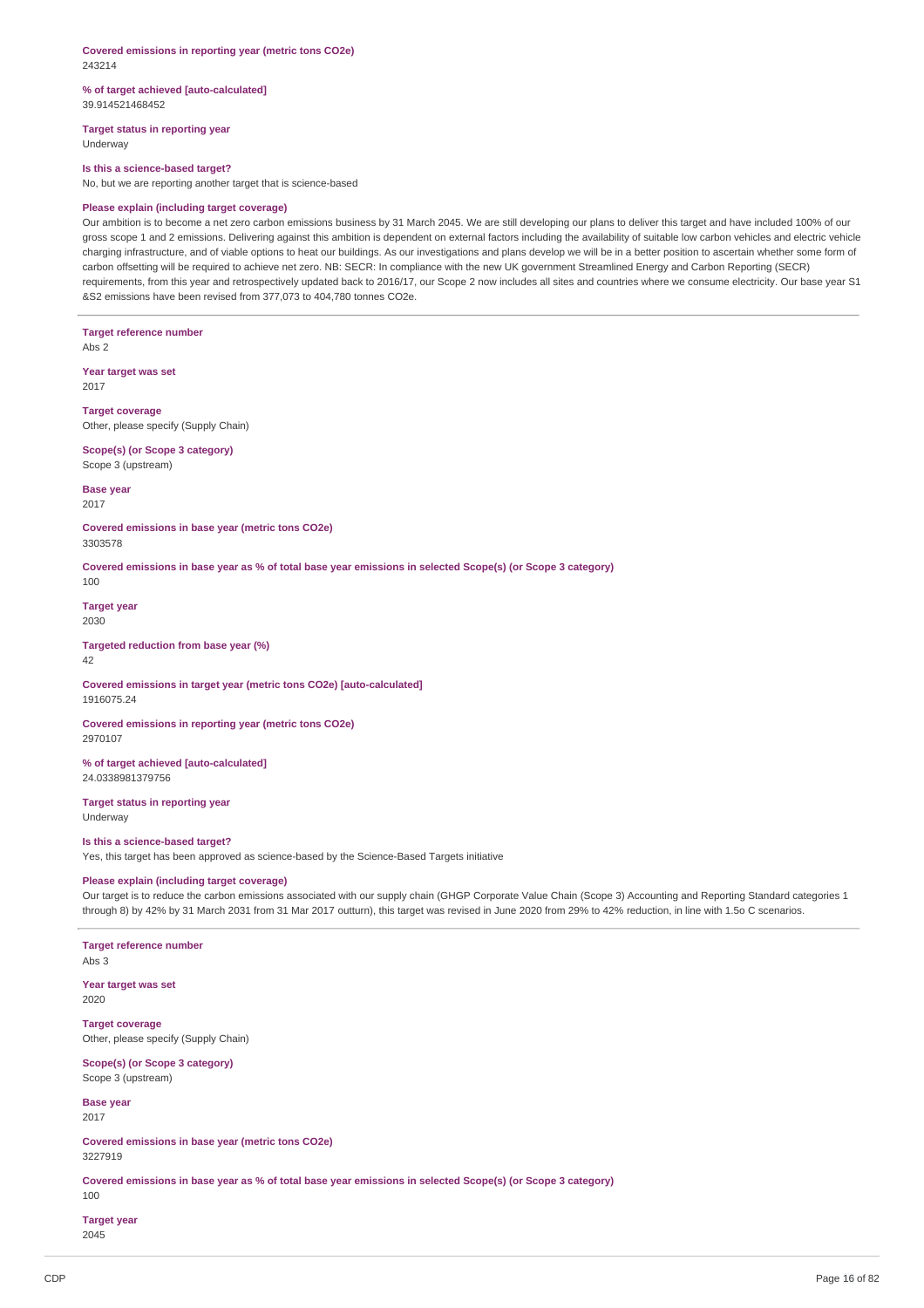#### **Targeted reduction from base year (%)** 100

## **Covered emissions in target year (metric tons CO2e) [auto-calculated]**

 $\theta$ 

**Covered emissions in reporting year (metric tons CO2e)** 2970107

**% of target achieved [auto-calculated]** 7.98694143192565

**Target status in reporting year** New

#### **Is this a science-based target?**

No, but we are reporting another target that is science-based

#### **Please explain (including target coverage)**

In July 2020 we extended our net zero by 31 March 2045 target to include our supply chain, upstream emissions (GHGP Corporate Value Chain (Scope 3) Accounting and Reporting Standard categories 1 through 8). We are now actively engaging with suppliers on setting their own net zero targets, reporting to CDP and buying renewable energy supplies. We are also working with the Carbon Trust on a model for our downstream emissions.

## $C4.1<sub>b</sub>$

**(C4.1b) Provide details of your emissions intensity target(s) and progress made against those target(s).**

**Target reference number** Int 1 **Year target was set** 2017

**Target coverage** Company-wide

**Scope(s) (or Scope 3 category)** Scope 1+2 (market-based)

**Intensity metric** Metric tons CO2e per USD(\$) value-added

**Base year** 2017

**Intensity figure in base year (metric tons CO2e per unit of activity)** 32

% of total base year emissions in selected Scope(s) (or Scope 3 category) covered by this intensity figure

**Target year** 2030

**Targeted reduction from base year (%)**

87

100

**Intensity figure in target year (metric tons CO2e per unit of activity) [auto-calculated]** 4.16

**% change anticipated in absolute Scope 1+2 emissions** -87

**% change anticipated in absolute Scope 3 emissions**

 $\Omega$ 

**Intensity figure in reporting year (metric tons CO2e per unit of activity)** 18

**% of target achieved [auto-calculated]** 50.2873563218391

**Target status in reporting year** Underway

**Is this a science-based target?**

Yes, this target has been approved as science-based by the Science Based Targets initiative

### **Please explain (including target coverage)**

Our target is to reduce our carbon emissions intensity by 87% on 2016/17 levels by 31 March 2031. This is in line with current international policy and climate science, being BT's share of the global emissions reductions needed to limit global warming to 1.5oC. Carbon emissions intensity means Scope 1 and 2 greenhouse gas emissions, as defined in the World Business Council for Sustainable Development's Greenhouse Gas Protocol, expressed as carbon dioxide equivalent (CO2e) per unit of value added (EBITDA + employee costs). The percentage change in absolute emissions has been calculated using the forecast value added growth used in our medium term planning.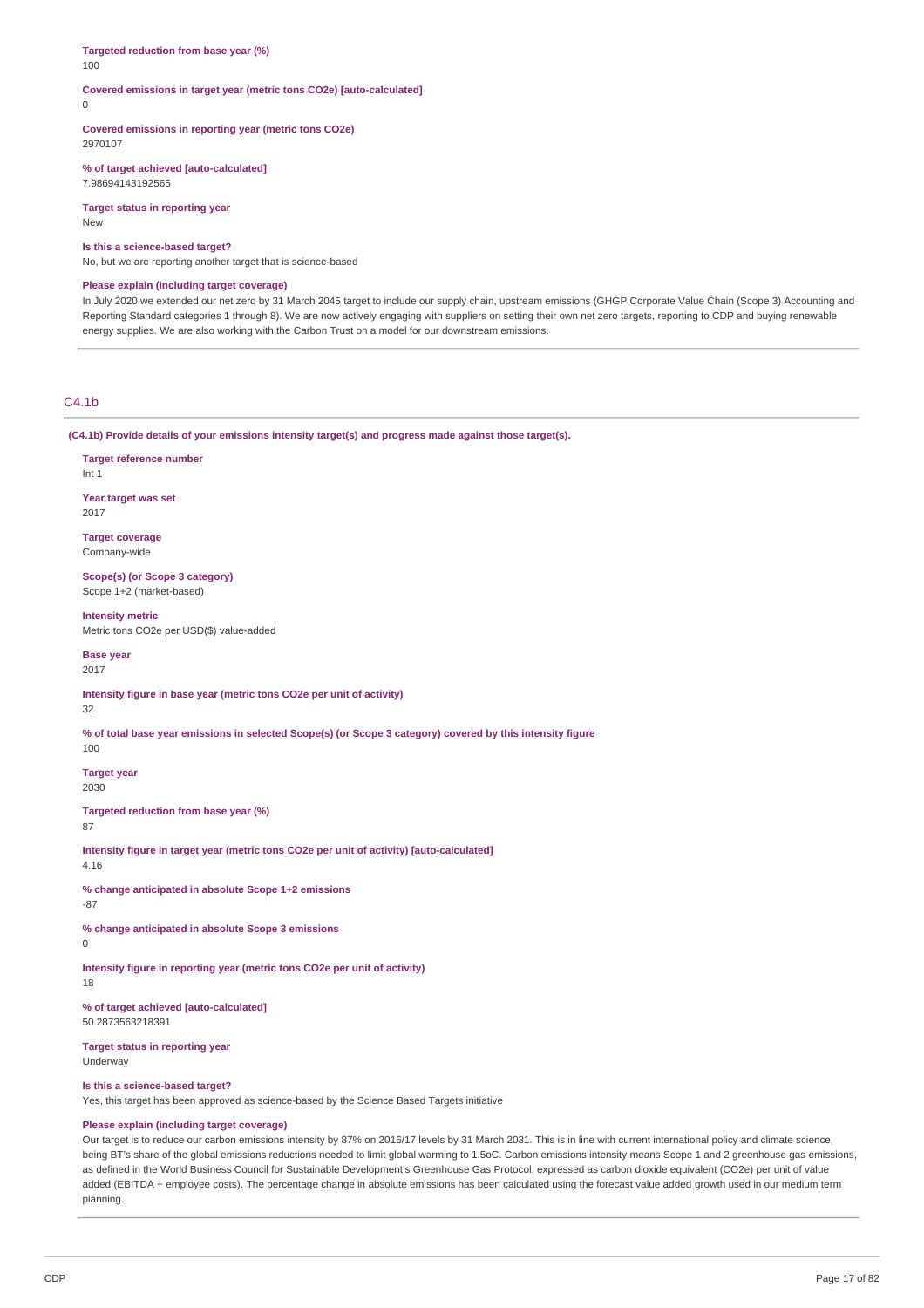**(C4.2) Did you have any other climate-related targets that were active in the reporting year?** Target(s) to increase low-carbon energy consumption or production

### C4.2a

**(C4.2a) Provide details of your target(s) to increase low-carbon energy consumption or production.**

**Target reference number** Low 1

**Year target was set** 2015

**Target coverage** Company-wide

**Target type: absolute or intensity** Absolute

**Target type: energy carrier Electricity** 

**Target type: activity** Consumption

**Target type: energy source** Renewable energy source(s) only

**Metric (target numerator if reporting an intensity target)** Percentage

**Target denominator (intensity targets only)** <Not Applicable>

**Base year** 2015

**Figure or percentage in base year** 94

**Target year** 2020

**Figure or percentage in target year** 100

**Figure or percentage in reporting year** 92

**% of target achieved [auto-calculated]** -33.3333333333333

**Target status in reporting year** Underway

**Is this target part of an emissions target?** Yes

**Is this target part of an overarching initiative?** RE100

#### **Please explain (including target coverage)**

In the UK, 100% of the electricity we purchase directly is now from renewable sources. By 31 December 2020, we're aiming to use 100% renewable electricity worldwide, where markets allow. We hit 92% this year (up from 86% last year). Note: In 2016/17 BT acquired EE which resulted in an increase in Group electricity use by c.350GWh and reduced the percentage of renewable electricity sourced from 94% to 88% in the year. We are on track to meet our target to purchase 100% of our electricity from renewable sources, where markets allow by 31 December 2020. Note: In compliance with the new UK government Streamlined Energy and Carbon Reporting (SECR) requirements, from this year and retrospectively updated back to 2016/17, our boundary has increased to include all sites and countries where we consume electricity. Where our actual consumption is unknown, mainly in landlord controlled sites, for; • non-UK countries we estimate consumption based on a combination of buildings, FTE and selective OPEX spend categories, • UK is based mainly on average building type consumption or 3rd party supplier statements where available.

### C4.3

(C4.3) Did you have emissions reduction initiatives that were active within the reporting year? Note that this can include those in the planning and/or **implementation phases.**

Yes

C4.3a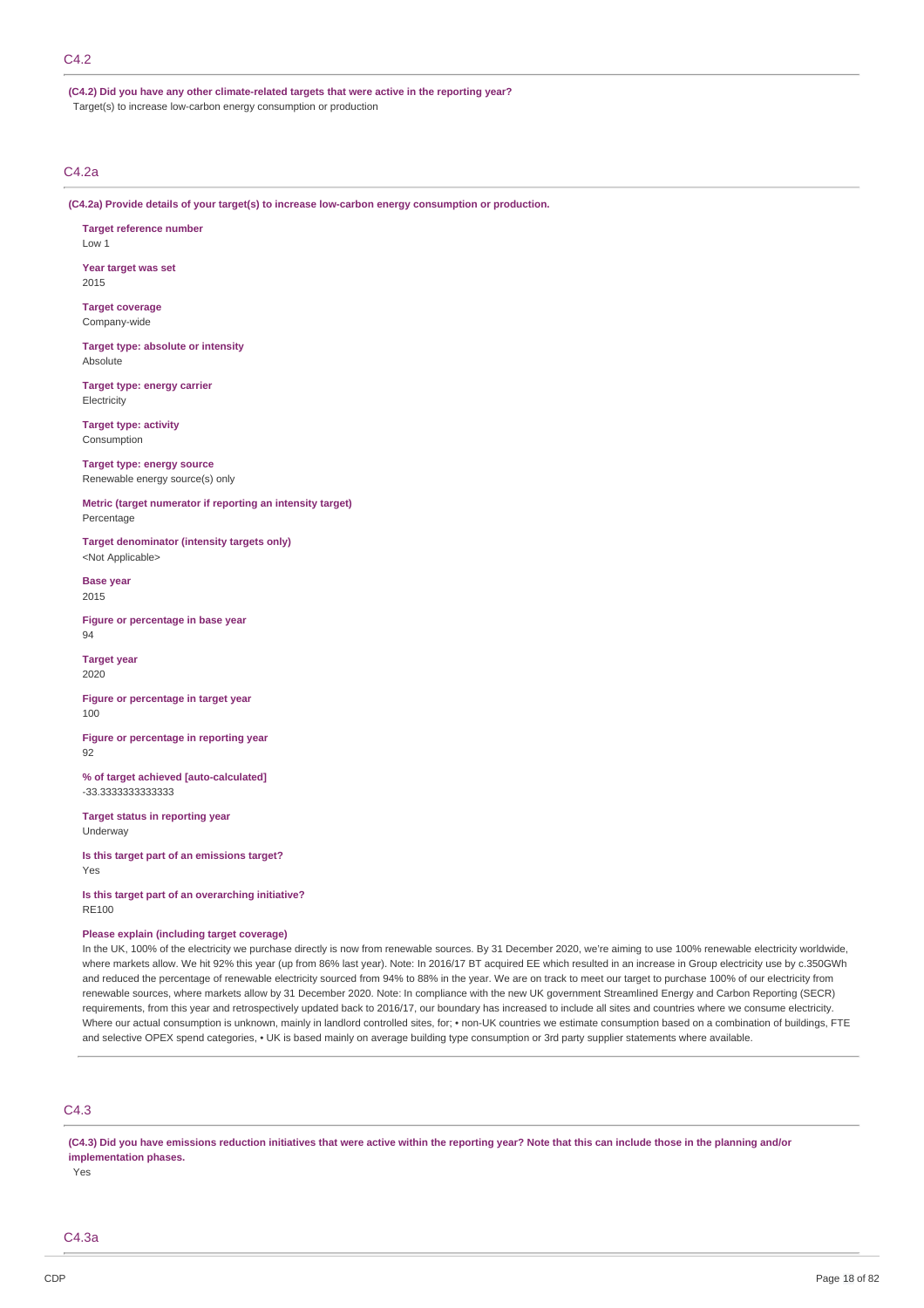#### (C4.3a) Identify the total number of initiatives at each stage of development, and for those in the implementation stages, the estimated CO2e savings.

|                           | Number of initiatives | Total estimated annual CO2e savings in metric tonnes CO2e (only for rows marked *) |
|---------------------------|-----------------------|------------------------------------------------------------------------------------|
| Under investigation       |                       | 200000                                                                             |
| To be implemented*        |                       | 500                                                                                |
| Implementation commenced* |                       | 53082                                                                              |
| Implemented*              |                       | 53082                                                                              |
| Not to be implemented     |                       |                                                                                    |

### C4.3b

**(C4.3b) Provide details on the initiatives implemented in the reporting year in the table below.**

| Initiative category & Initiative type              |                            |  |  |  |
|----------------------------------------------------|----------------------------|--|--|--|
| Low-carbon energy consumption                      | Low-carbon electricity mix |  |  |  |
| Estimated annual CO2e savings (metric tonnes CO2e) |                            |  |  |  |
| 15937                                              |                            |  |  |  |
| Scope(s)<br>Scope 2 (market-based)                 |                            |  |  |  |
| <b>Voluntary/Mandatory</b>                         |                            |  |  |  |

Voluntary

**Annual monetary savings (unit currency – as specified in C0.4)**

### $\Omega$

**Investment required (unit currency – as specified in C0.4)**

 $\theta$ 

### **Payback period**

4-10 years

### **Estimated lifetime of the initiative**

Ongoing

### **Comment**

We have committed to procure 100% of electricity from renewable sources, as part of the We Mean Business coalition and RE100. We have converted ~1.7GWh of electricity purchased to renewable electricity this year as we renegotiate electricity contracts (after reduction activities). 100% of the electricity we directly purchase in the UK from energy suppliers is renewably sourced, worldwide, 92% of our total electricity consumed is renewably sourced, an increase from 86% last year. Our target to become a net zero carbon business by 31 March 2045. We are switching to renewable electricity in order to help deliver this target.

#### **Initiative category & Initiative type**

#### **Estimated annual CO2e savings (metric tonnes CO2e)** 13666

**Scope(s)**

Scope 2 (market-based)

### **Voluntary/Mandatory**

Voluntary

**Annual monetary savings (unit currency – as specified in C0.4)** 11071000

**Investment required (unit currency – as specified in C0.4)** 32500000

**Payback period** 4-10 years

### **Estimated lifetime of the initiative**

Ongoing

#### **Comment**

One element of our long-standing energy efficiency programme - focussed on replacing power systems, rationalising and depowering of legacy network and IT equipment, and replacing energy-intensive air conditioning with adiabatic cooling units. This reduced our electricity demand by 28.6 GWh. A reduction of c.14Kt (MBM) CO2e after the effects of increased purchases of renewable electricity.

#### **Initiative category & Initiative type**

Energy efficiency in production processes and the state of the state of the state of the Machine/equipment replacement replacement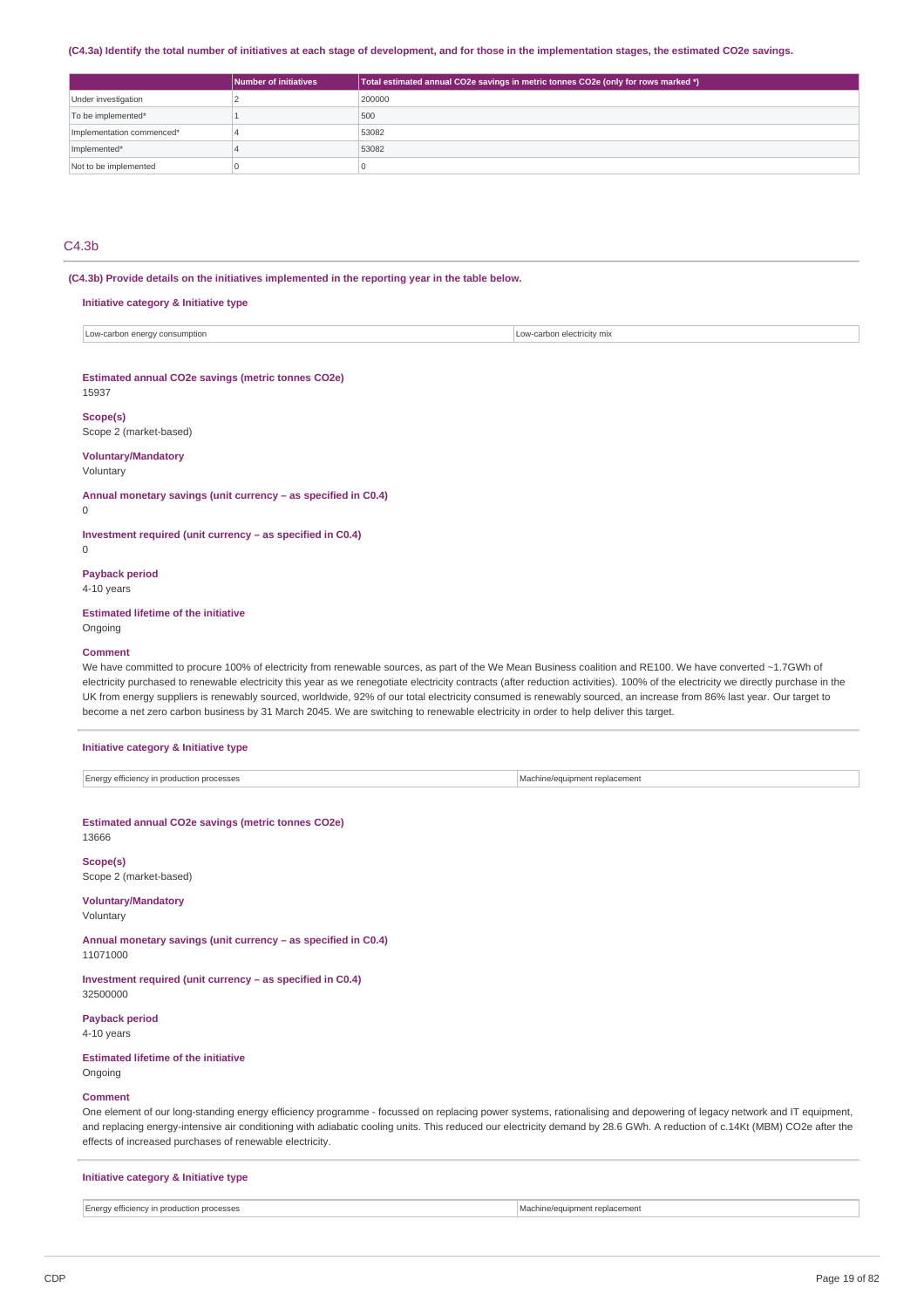#### **Estimated annual CO2e savings (metric tonnes CO2e)** 16080

**Scope(s)** Scope 2 (market-based)

**Voluntary/Mandatory**

Voluntary

**Annual monetary savings (unit currency – as specified in C0.4)** 2250000

**Investment required (unit currency – as specified in C0.4)** 8200000

## **Payback period**

1-3 years

**Estimated lifetime of the initiative** Ongoing

### **Comment**

One element of our long-standing energy efficiency programme - focussed on rationalising data centre equipment and depowering of legacy network and IT equipment. This reduced our electricity demand by 32GWh. A reduction of c.16Kt (MBM) CO2e after the effects of increased purchases of renewable electricity.

### **Initiative category & Initiative type**

| Energy efficiency in buildings | Maintenance program |  |
|--------------------------------|---------------------|--|

## **Estimated annual CO2e savings (metric tonnes CO2e)**

7400

**Scope(s)** Scope 2 (market-based)

#### **Voluntary/Mandatory** Voluntary

**Annual monetary savings (unit currency – as specified in C0.4)** 1635000

**Investment required (unit currency – as specified in C0.4)** 4600000

**Payback period** 1-3 years

**Estimated lifetime of the initiative** Ongoing

**Comment**

One element of our long-standing energy efficiency programme - focussed on site rationalisation and energy efficiency (lighting etc). This reduced our electricity demand by 9.6GWh. A reduction of c.7.4Kt (MBM) CO2e after the effects of increased purchases of renewable electricity.

### C4.3c

**(C4.3c) What methods do you use to drive investment in emissions reduction activities?**

| <b>Method</b>        | <b>Comment</b>                                                                                                                                                              |
|----------------------|-----------------------------------------------------------------------------------------------------------------------------------------------------------------------------|
| Dedicated budget for | This year, we invested £45.3m in energy management projects in the UK, which cut operating costs and contributed to a global energy reduction of 65GWh (2.3%) in our energy |
| energy efficiency    | consumption. Overall these investments have saved us £343m since 2009/10.                                                                                                   |

## C4.5

(C4.5) Do you classify any of your existing goods and/or services as low-carbon products or do they enable a third party to avoid GHG emissions? Yes

### C4.5a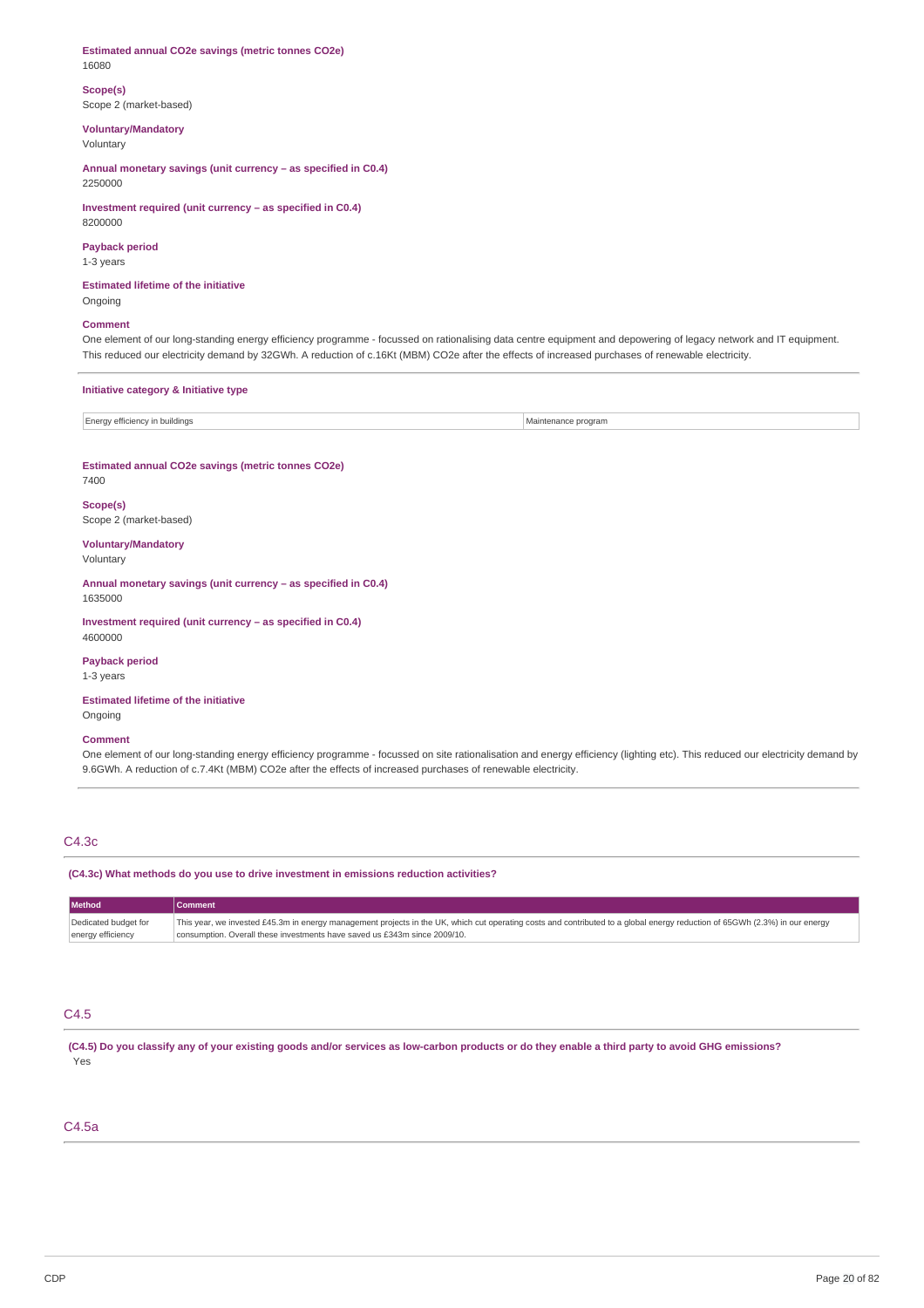#### (C4.5a) Provide details of your products and/or services that you classify as low-carbon products or that enable a third party to avoid GHG emissions.

**Level of aggregation** Group of products

**Description of product/Group of products** Reducing the need to travel

**Are these low-carbon product(s) or do they enable avoided emissions?**

Avoided emissions

**Taxonomy, project or methodology used to classify product(s) as low-carbon or to calculate avoided emissions** Evaluating the carbon-reducing impacts of ICT

**% revenue from low carbon product(s) in the reporting year** 24

**% of total portfolio value** <Not Applicable>

#### **Asset classes/ product types**

<Not Applicable>

### **Comment**

These include Broadband enabled products and services such as, audio, video and web-based conferencing, collaborative apps, M2M and telematics solutions such as Auto Mate. We engage the Carbon Trust annually to review, refine and endorse our abatement methodology, the assumptions and calculations we use. Their report is attached as further information.

#### **Level of aggregation**

Group of products

## **Description of product/Group of products**

Reducing energy use

**Are these low-carbon product(s) or do they enable avoided emissions?**

Avoided emissions

**Taxonomy, project or methodology used to classify product(s) as low-carbon or to calculate avoided emissions** Evaluating the carbon-reducing impacts of ICT

**% revenue from low carbon product(s) in the reporting year**

**% of total portfolio value** <Not Applicable>

24

### **Asset classes/ product types**

<Not Applicable>

## **Comment**

Our broadband, ethernet and cloud-based services all help to avoid energy use. We engage the Carbon Trust annually to review, refine and endorse our abatement methodology, the assumptions and calculations we use. Their report is attached as further information.

**Level of aggregation** Group of products

### **Description of product/Group of products**

Reducing materials and manufacturing needs

#### **Are these low-carbon product(s) or do they enable avoided emissions?** Avoided emissions

**Taxonomy, project or methodology used to classify product(s) as low-carbon or to calculate avoided emissions** Evaluating the carbon-reducing impacts of ICT

**% revenue from low carbon product(s) in the reporting year**

 $24$ 

**% of total portfolio value** <Not Applicable>

#### **Asset classes/ product types** <Not Applicable>

#### **Comment**

M2M and telematics helping reduce energy use, mobility and connectivity solutions reducing need for handsets. We engage the Carbon Trust annually to review, refine and endorse our abatement methodology, the assumptions and calculations we use. Their report is attached as further information.

### C5. Emissions methodology

## C5.1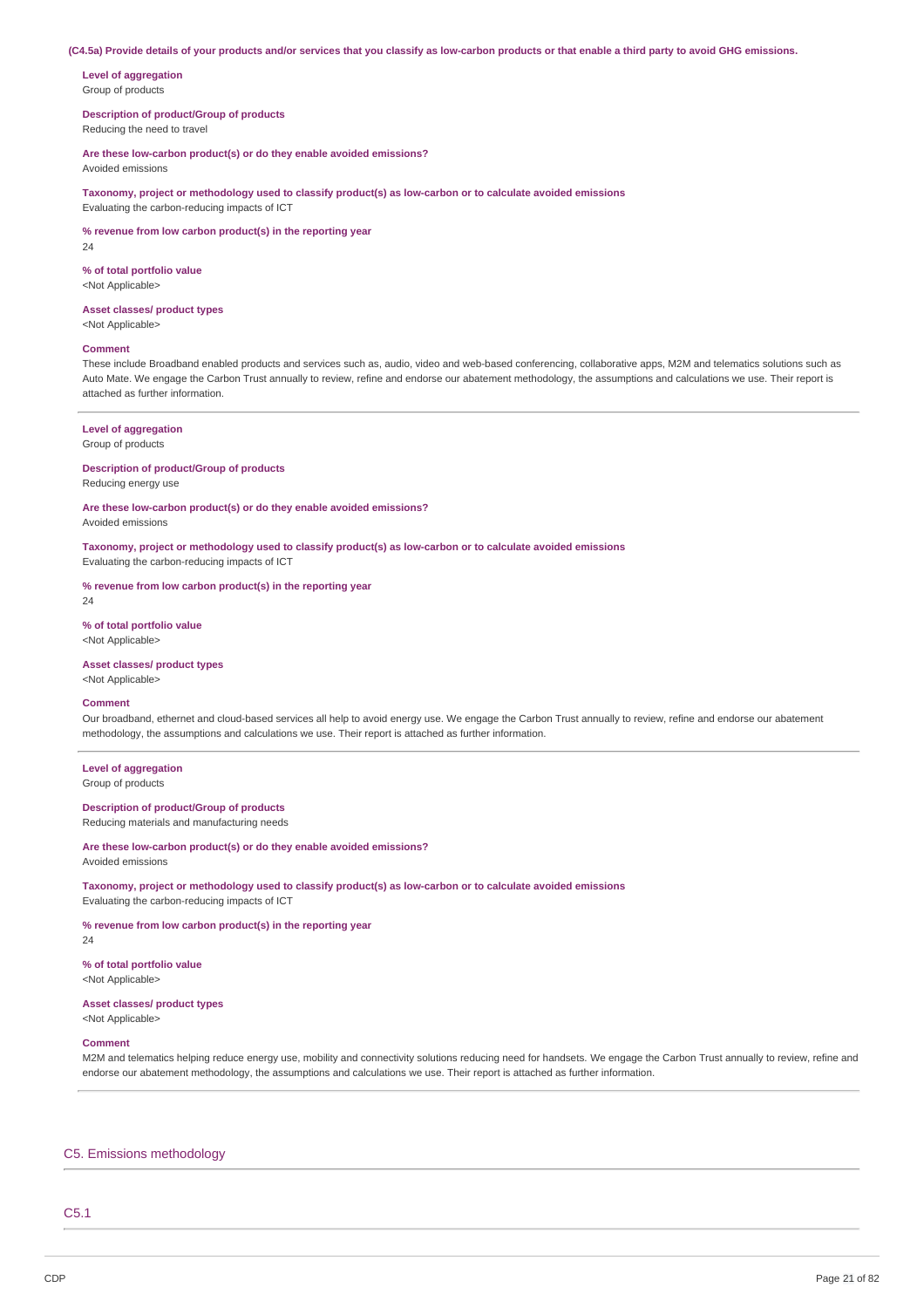#### **(C5.1) Provide your base year and base year emissions (Scopes 1 and 2).**

#### **Scope 1**

**Base year start**

April 1 2016

**Base year end** March 31 2017

**Base year emissions (metric tons CO2e)** 181903

### **Comment**

Revised from 178,785 to 181,903 in 2019. Restating past data - Every year, we replace any estimates in the previous year's reporting with actual figures.

#### **Scope 2 (location-based)**

**Base year start** April 1 2016

**Base year end**

March 31 2017

#### **Base year emissions (metric tons CO2e)**

1167025

### **Comment**

Revised from 1,147,666 in 2020 as a result of increased boundary reflecting UK SECR requirements. Note: In compliance with the new UK government Streamlined Energy and Carbon Reporting (SECR) requirements, from this year and retrospectively updated back to 2016/17, our Scope 2 now includes all sites and countries where we consume electricity. Where our actual consumption is unknown mainly in landlord-controlled sites for; - non-UK countries we estimate consumption based on a combination of buildings, FTE and selective OPEX spend categories, - UK is based mainly on average building type consumption or 3rd party supplier statements where available.

#### **Scope 2 (market-based)**

**Base year start**

April 1 2016

## **Base year end**

March 31 2017

#### **Base year emissions (metric tons CO2e)** 222878

#### **Comment**

Revised from 221,932T to 222,878 in 2020 as a result of increased boundary reflecting UK SECR requirements. Note: In compliance with the new UK government Streamlined Energy and Carbon Reporting (SECR) requirements, from this year and retrospectively updated back to 2016/17, our Scope 2 now includes all sites and countries where we consume electricity. Where our actual consumption is unknown mainly in landlord-controlled sites for; - non-UK countries we estimate consumption based on a combination of buildings, FTE and selective OPEX spend categories, - UK is based mainly on average building type consumption or 3rd party supplier statements where available.

### C<sub>5.2</sub>

(C5.2) Select the name of the standard, protocol, or methodology you have used to collect activity data and calculate emissions. The Greenhouse Gas Protocol: A Corporate Accounting and Reporting Standard (Revised Edition) The Greenhouse Gas Protocol: Scope 2 Guidance

### C6. Emissions data

### C6.1

**(C6.1) What were your organization's gross global Scope 1 emissions in metric tons CO2e?**

#### **Reporting year**

**Gross global Scope 1 emissions (metric tons CO2e)** 182565

**Start date**

<Not Applicable>

**End date** <Not Applicable>

**Comment**

C6.2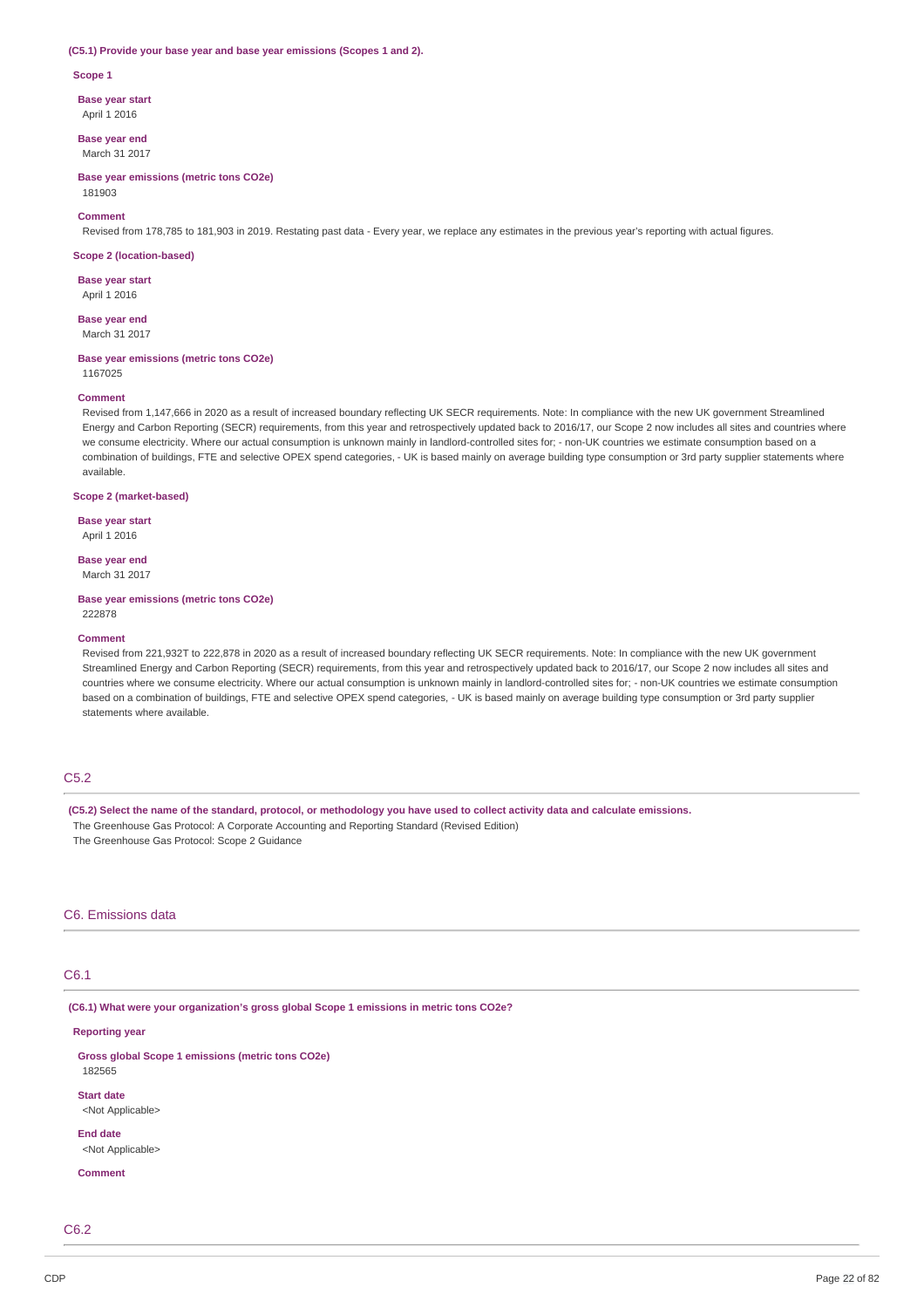#### **(C6.2) Describe your organization's approach to reporting Scope 2 emissions.**

#### **Row 1**

#### **Scope 2, location-based**

We are reporting a Scope 2, location-based figure

#### **Scope 2, market-based**

We are reporting a Scope 2, market-based figure

#### **Comment**

Note: In compliance with the new UK government Streamlined Energy and Carbon Reporting (SECR) requirements, from this year and retrospectively updated back to 2016/17, our Scope 2 now includes all sites and countries where we consume electricity. Where our actual consumption is unknown mainly in landlord-controlled sites for; non-UK countries we estimate consumption based on a combination of buildings, FTE and selective OPEX spend categories, - UK is based mainly on average building type consumption or 3rd party supplier statements where available.

### C6.3

**(C6.3) What were your organization's gross global Scope 2 emissions in metric tons CO2e?**

#### **Reporting year**

**Scope 2, location-based** 720878

#### **Scope 2, market-based (if applicable)** 60649

**Start date** <Not Applicable>

#### **End date** <Not Applicable>

**Comment**

### C6.4

(C6.4) Are there any sources (e.g. facilities, specific GHGs, activities, geographies, etc.) of Scope 1 and Scope 2 emissions that are within your selected reporting **boundary which are not included in your disclosure?** No

### C6.5

**(C6.5) Account for your organization's gross global Scope 3 emissions, disclosing and explaining any exclusions.**

#### **Purchased goods and services**

**Evaluation status** Relevant, calculated

#### **Metric tonnes CO2e** 2075419

#### **Emissions calculation methodology**

BT has used Environmentally Extended Economic Input Output analysis based on BT spend data. This is captured in our model as the category boundary for extraction, production and transport of purchased goods and services acquired or purchased by the reporting company in the reported year. Where suppliers' scope 1 and 2 emissions intensities have been reported to the CDP, these have been used to refine the analysis. In addition, for suppliers who have carried out PBLCA on their products, these results have been substituted into the model where relevant

#### **Percentage of emissions calculated using data obtained from suppliers or value chain partners** 5.3

# **Please explain**

Our model incorporates data on suppliers' carbon reductions using data reported through the CDP. We have included our full methodology statement as further information.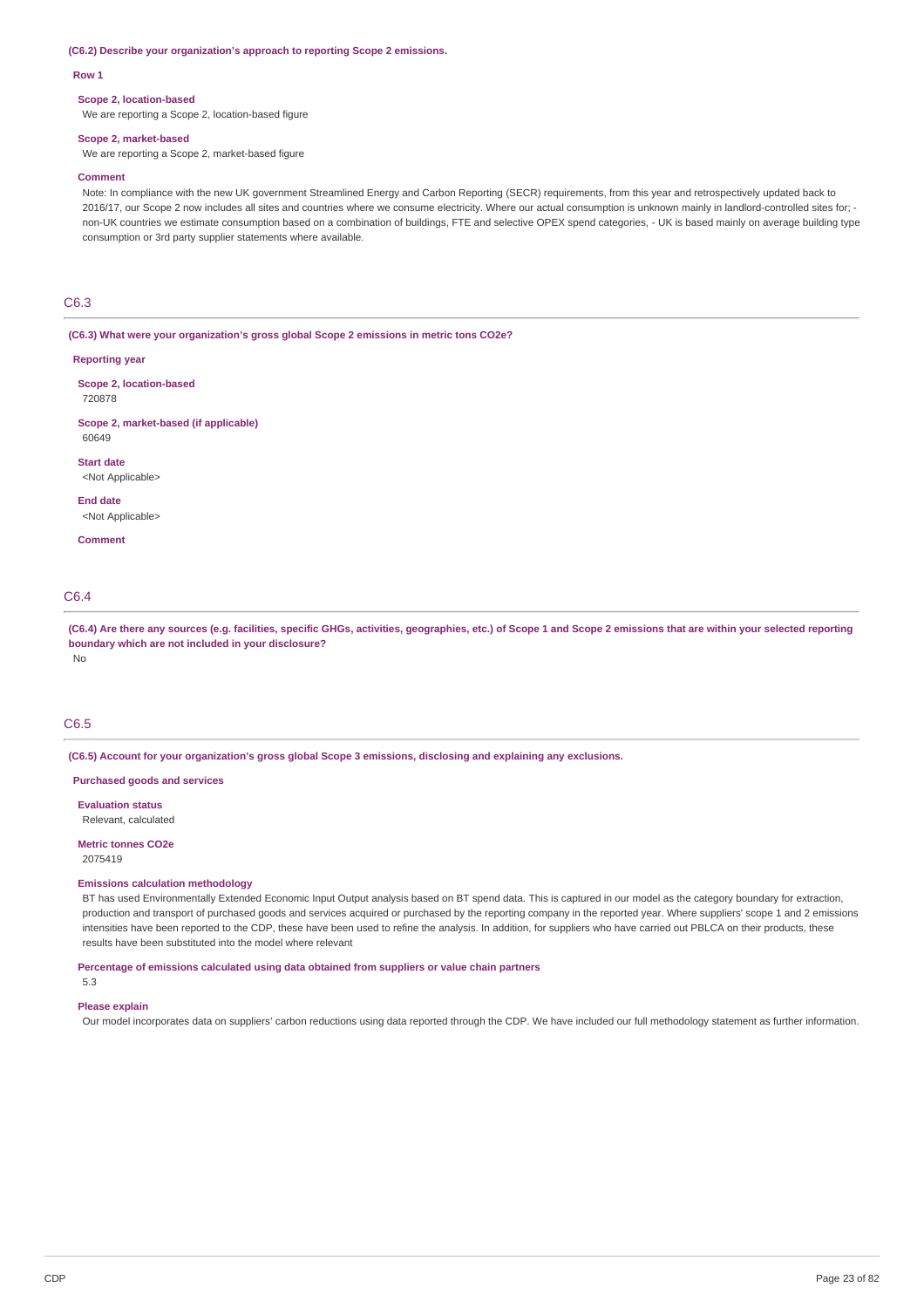**Evaluation status** Relevant, calculated

**Metric tonnes CO2e** 406419

#### **Emissions calculation methodology**

BT has used Environmentally Extended Economic Input Output analysis based on BT spend data. This is captured in our model as the category boundary for extraction, production and transport of capital goods acquired or purchased by the reporting company in the reported year. Where suppliers' scope 1 and 2 emissions intensities have been reported to the CDP, these have been used to refine the analysis. It should be noted that the Scope 3 emissions arising from the purchase of fleet capital goods, such as vans or lorries, are not currently reported within this category, but are included incrementally along with the fuel supply chain in the EEIO model. As these emissions do not readily fit within any one Scope 3 category and we are currently unable to separate out the fuel supply chain and the capital spend component, we are accounting these emissions under Category 3: Fuel and energy related activities. Also of note is that we are unable to separate out all service emissions from capital goods where services are included as part of the purchase spend for the capital equipment, e.g. some types of network equipment.

**Percentage of emissions calculated using data obtained from suppliers or value chain partners**

5.3

#### **Please explain**

Our model incorporates data on suppliers' carbon reductions using data reported through the CDP. We have included our full methodology statement as further information.

#### **Fuel-and-energy-related activities (not included in Scope 1 or 2)**

**Evaluation status**

Relevant, calculated

### **Metric tonnes CO2e**

231068

#### **Emissions calculation methodology**

Scope 3 emissions arising from fuel and energy are estimated by applying Scope 3 emissions factors to the fuel and energy consumption figures that are used for Scope 1 and 2 reporting. Following guidance from the UK Department for Business, Energy & Industrial Strategy (BEIS), transmission losses which were included in Scope 2 are now included in Scope 3, Category 3, The Scope 3 emissions factors for electricity transmission and distribution losses are taken from the UK Department for Business. Energy & Industrial Strategy (BEIS), whilst the remainder are currently drawn from the Environmentally Extended Economic Input Output analysis model to cover the complete supply chain.

#### **Percentage of emissions calculated using data obtained from suppliers or value chain partners**

0

#### **Please explain**

We have included our full methodology statement as further information.

**Upstream transportation and distribution**

**Evaluation status** Relevant, calculated

#### **Metric tonnes CO2e**

74670

#### **Emissions calculation methodology**

EEIO analysis has been based on BT spend data. In instances where upstream transport and distribution services spend is defined, emissions were included in this category. However, not all upstream transport and distribution is captured as a separate service spend. In most cases upstream transport and distribution forms part of the purchase price of goods and is therefore included within the EEIO model for category 1 purchased goods and services. It is currently not possible to separate out these emissions.

**Percentage of emissions calculated using data obtained from suppliers or value chain partners**

0

#### **Please explain**

We have included our full methodology statement as further information.

### **Waste generated in operations**

#### **Evaluation status**

Relevant, calculated

### **Metric tonnes CO2e**

18082

#### **Emissions calculation methodology**

This calculation is based on the quantities of waste by type generated provided by BT and Process Life Cycle Analysis (LCA) figures provided by the UK Department for Business, Energy & Industrial Strategy (BEIS) to model the waste treatment processes. EEIO is used to capture the upstream supply chain components of the waste treatment activities.

**Percentage of emissions calculated using data obtained from suppliers or value chain partners**

## **Please explain**

 $\Omega$ 

We have included our full methodology statement as further information.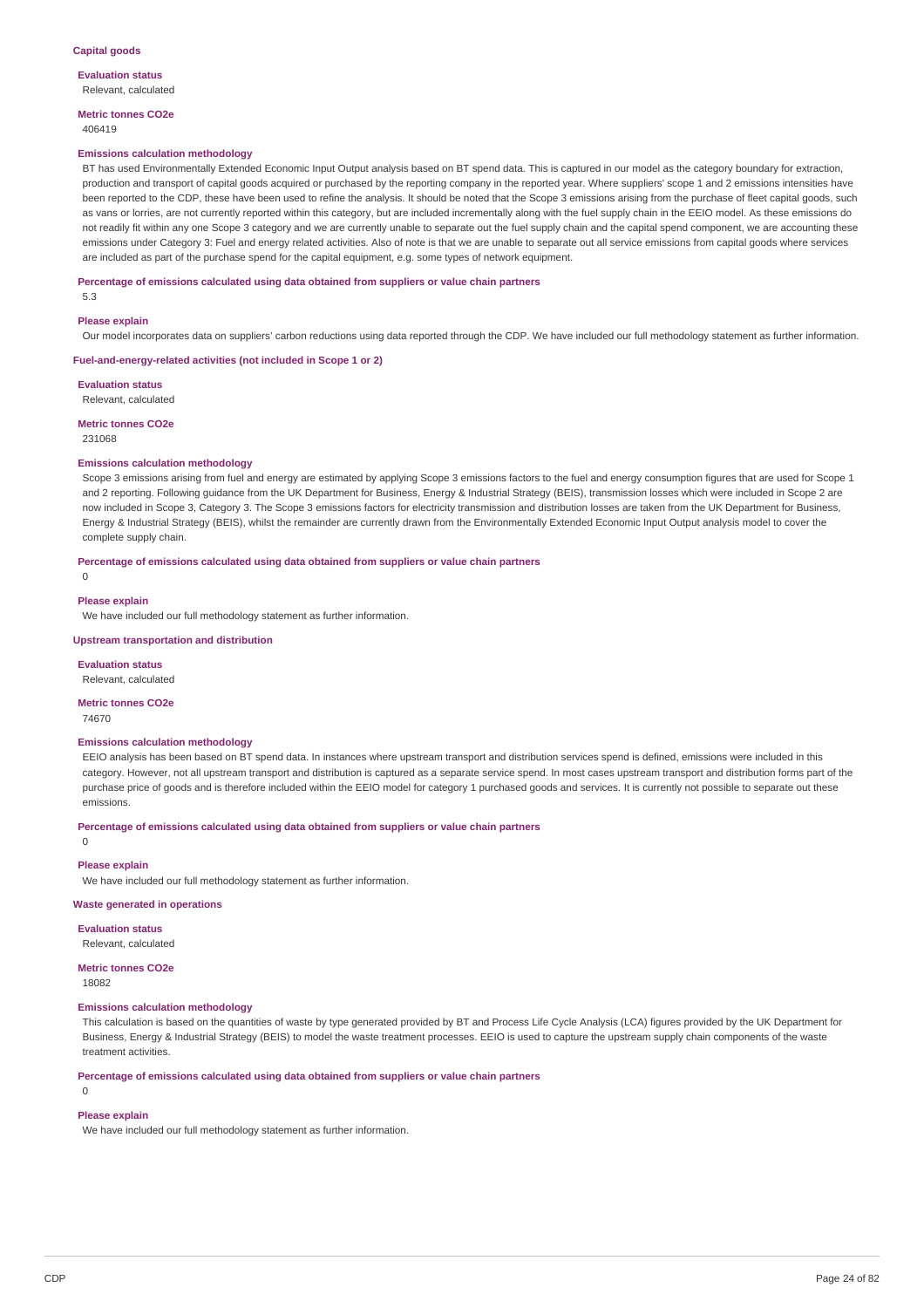#### **Business travel**

#### **Evaluation status**

Relevant, calculated

# **Metric tonnes CO2e**

64062

### **Emissions calculation methodology**

This calculation is based on data from BT's expenses system and other travel data bases. We also add associated upstream emissions from, for example, the manufacture of cars, airplanes and trains. In order to do this, SWC used a hybrid approach based on data from BT's expenses system and EEIO for upstream components.

**Percentage of emissions calculated using data obtained from suppliers or value chain partners**

0

#### **Please explain**

We have included our full methodology statement as further information.

#### **Employee commuting**

**Evaluation status**

Relevant, calculated

**Metric tonnes CO2e** 50281

### **Emissions calculation methodology**

Emissions associated with employee commuting are calculated using BT Global Employee profile and UK Department of Transport (DfT) travel survey data and the UK Department for Business, Energy & Industrial Strategy (BEIS) travel and transport mode emission factors. Whilst the BT Global Employee data is for the current year (2019/20) the DfT and the UK Department for Business, Energy & Industrial Strategy (BEIS) data sets are for 2018 and 2019 respectively, which are the latest years currently available. Homeworker emissions are calculated using a hybrid approach based on data from BT's expenses system and EEIO for upstream components.

### **Percentage of emissions calculated using data obtained from suppliers or value chain partners**

 $\Omega$ 

#### **Please explain**

We have included our full methodology statement as further information.

#### **Upstream leased assets**

**Evaluation status**

Relevant, calculated

### **Metric tonnes CO2e**

50107

#### **Emissions calculation methodology**

Emissions associated with leased company cars are calculated using a hybrid approach. This is based on the mileage travelled, fuel used and EEIO model data for the upstream carbon associated with the fuel supply chain and the manufacture and maintenance of the vehicles. For BT leased property this has been calculated using EEIO analysis based on BT spend data.

### **Percentage of emissions calculated using data obtained from suppliers or value chain partners**

 $\overline{0}$ 

#### **Please explain**

We have included our full methodology statement as further information.

#### **Downstream transportation and distribution**

### **Evaluation status**

Not relevant, explanation provided

## **Metric tonnes CO2e**

<Not Applicable>

### **Emissions calculation methodology**

### <Not Applicable>

**Percentage of emissions calculated using data obtained from suppliers or value chain partners**

<Not Applicable>

### **Please explain**

An activity not applicable to BT. Product distribution is either included in the supplier contract or provided through postal services, e.g. Parcel Force. The associated carbon would be included in Category 1: Purchased Goods and Services figures where this is included as part of overall service or Category 4: upstream transportation and distribution where purchased as a separate service.

### **Processing of sold products**

#### **Evaluation status**

Not relevant, explanation provided

### **Metric tonnes CO2e** <Not Applicable>

#### **Emissions calculation methodology** <Not Applicable>

**Percentage of emissions calculated using data obtained from suppliers or value chain partners** <Not Applicable>

#### **Please explain**

An activity not applicable to BT. We do not perform intermediary manufacturing processing on any of our products.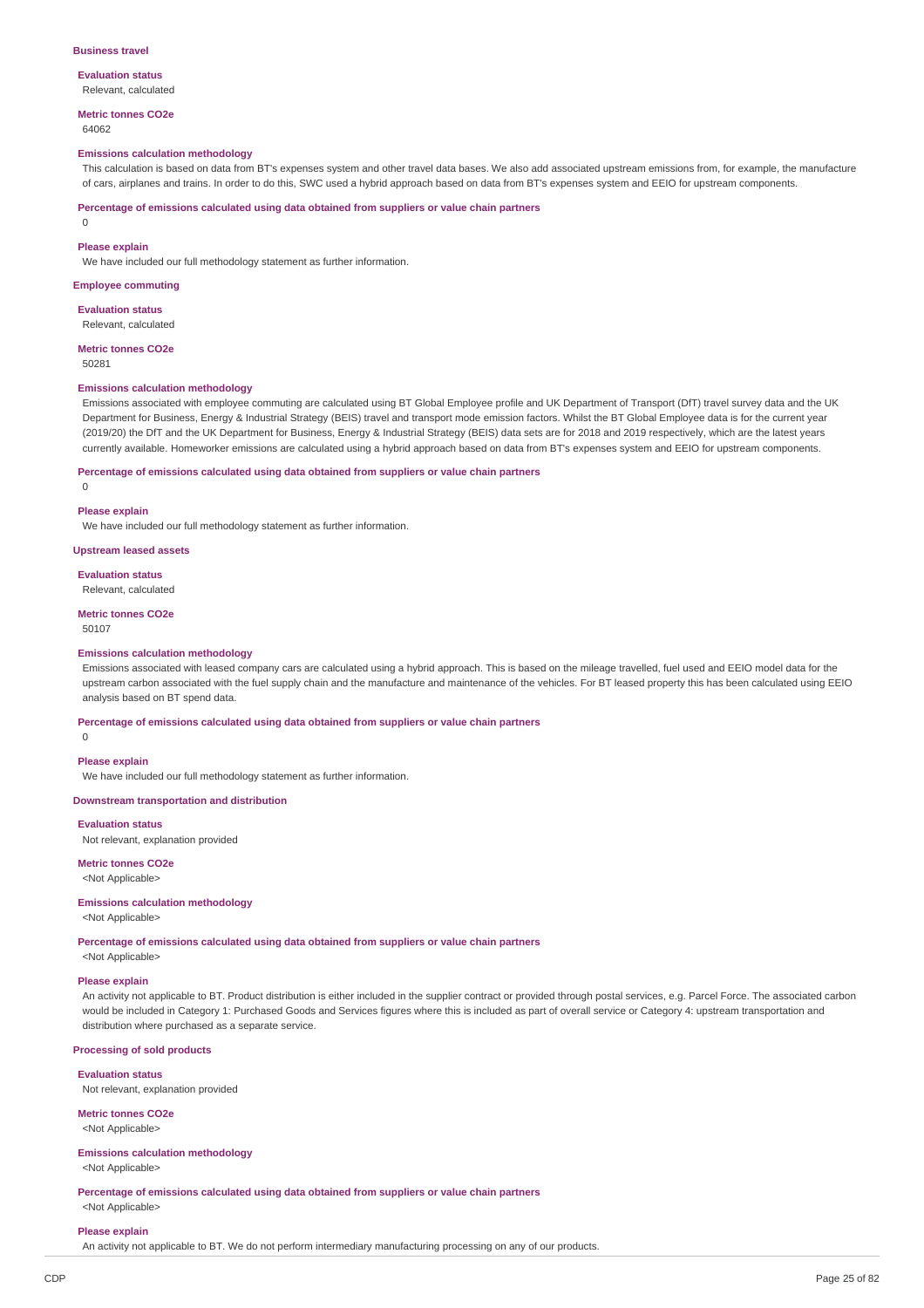**Evaluation status** Relevant, calculated

**Metric tonnes CO2e** 993474

#### **Emissions calculation methodology**

This calculation is based on power consumption, estimated life span and use profile for each type of equipment multiplied by the volumes of equipment sold over the current year. It includes both networking equipment and office equipment supplied to our business customers, as well as equipment supplied to our residential customers. the UK Department for Business, Energy & Industrial Strategy (BEIS)'s UK electricity emissions factors including the fuel supply chain and transmission losses are used to calculate emissions from power consumption.

#### **Percentage of emissions calculated using data obtained from suppliers or value chain partners**

0

#### **Please explain**

We have included our full methodology statement as further information.

#### **End of life treatment of sold products**

**Evaluation status** Relevant, calculated

#### **Metric tonnes CO2e** 1518

### **Emissions calculation methodology**

Waste material quantities by type for products sold in the UK provided by BT and Process Life Cycle Analysis (LCA) figures provided by the UK Department for Business, Energy & Industrial Strategy (BEIS) have been used to model the end of life waste treatment processes. The UK data has been extrapolated to cover end of life treatment of products sold outside the UK.

#### **Percentage of emissions calculated using data obtained from suppliers or value chain partners**

 $\overline{0}$ 

#### **Please explain**

We have included our full methodology statement as further information.

#### **Downstream leased assets**

**Evaluation status**

Not relevant, explanation provided

### **Metric tonnes CO2e**

<Not Applicable>

### **Emissions calculation methodology**

<Not Applicable>

**Percentage of emissions calculated using data obtained from suppliers or value chain partners**

<Not Applicable>

#### **Please explain**

An activity not applicable to BT. A review by the Carbon Trust identified that only 1% of BT buildings fall under Scope 3, and therefore is deemed not significant enough to be relevant for inclusion our scope 3 inventory.

#### **Franchises**

**Evaluation status**

Not relevant, explanation provided

### **Metric tonnes CO2e**

<Not Applicable>

#### **Emissions calculation methodology**

<Not Applicable>

**Percentage of emissions calculated using data obtained from suppliers or value chain partners**

<Not Applicable>

## **Please explain**

An activity not applicable to BT. A study carried out by the Carbon Trust found that BT does not operate any franchises except for BT Local Business which is a franchise operation of 50 SMEs and which was considered to be too small to be included

#### **Investments**

**Evaluation status** Not relevant, explanation provided

**Metric tonnes CO2e** <Not Applicable>

#### **Emissions calculation methodology**

<Not Applicable>

**Percentage of emissions calculated using data obtained from suppliers or value chain partners**

## <Not Applicable> **Please explain**

Where material, we include this in our Scope 1 and 2 reporting. A study carried out by the Carbon Trust found that 99% of BT's investments were accounted for under Scopes 1 and 2.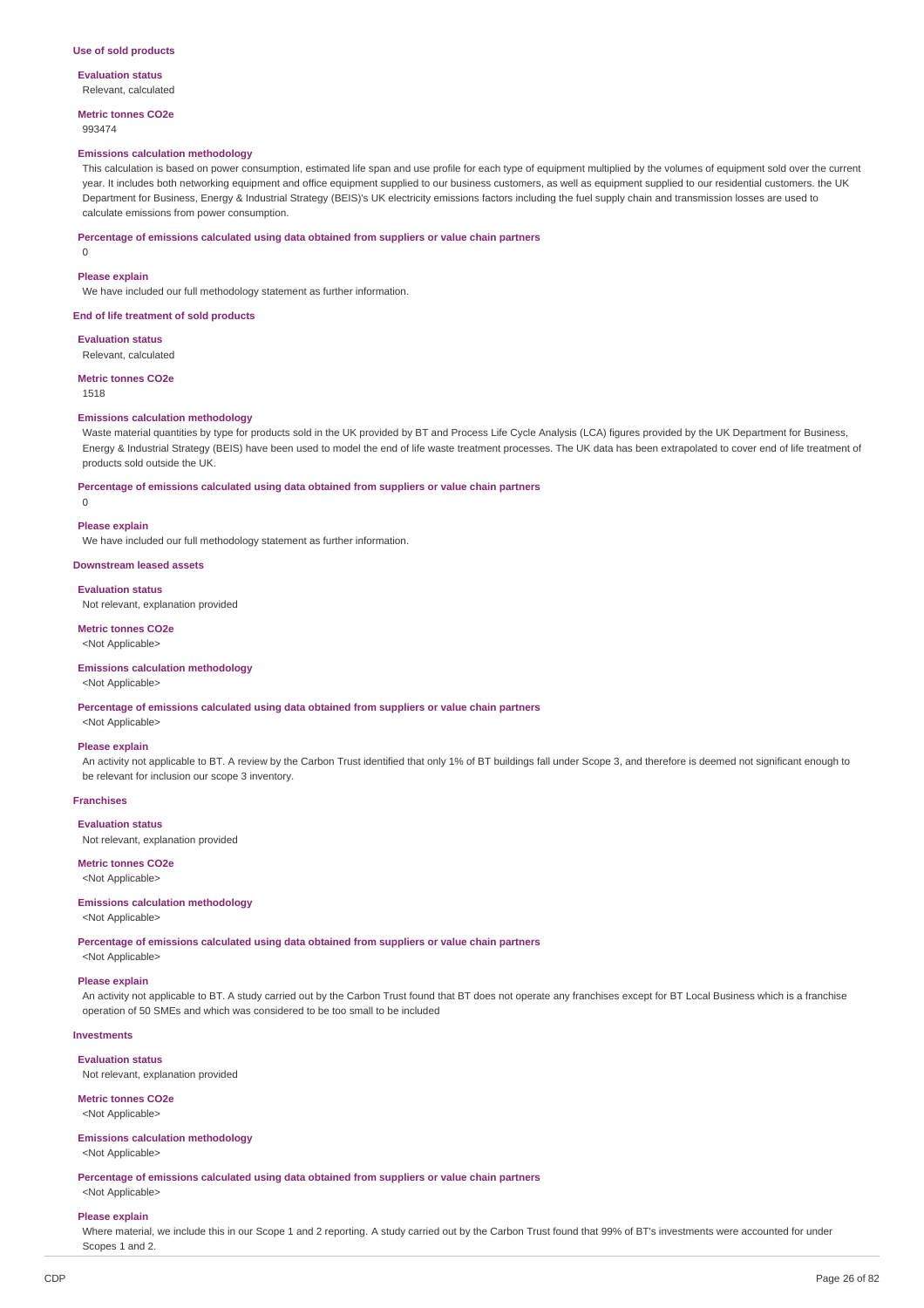### **Other (upstream)**

**Evaluation status**

**Metric tonnes CO2e**

<Not Applicable>

**Emissions calculation methodology**

<Not Applicable>

**Percentage of emissions calculated using data obtained from suppliers or value chain partners** <Not Applicable>

**Please explain**

**Other (downstream)**

**Evaluation status**

**Metric tonnes CO2e**

<Not Applicable>

**Emissions calculation methodology** <Not Applicable>

**Percentage of emissions calculated using data obtained from suppliers or value chain partners** <Not Applicable>

**Please explain**

### C6.7

**(C6.7) Are carbon dioxide emissions from biogenic carbon relevant to your organization?** No

C6.10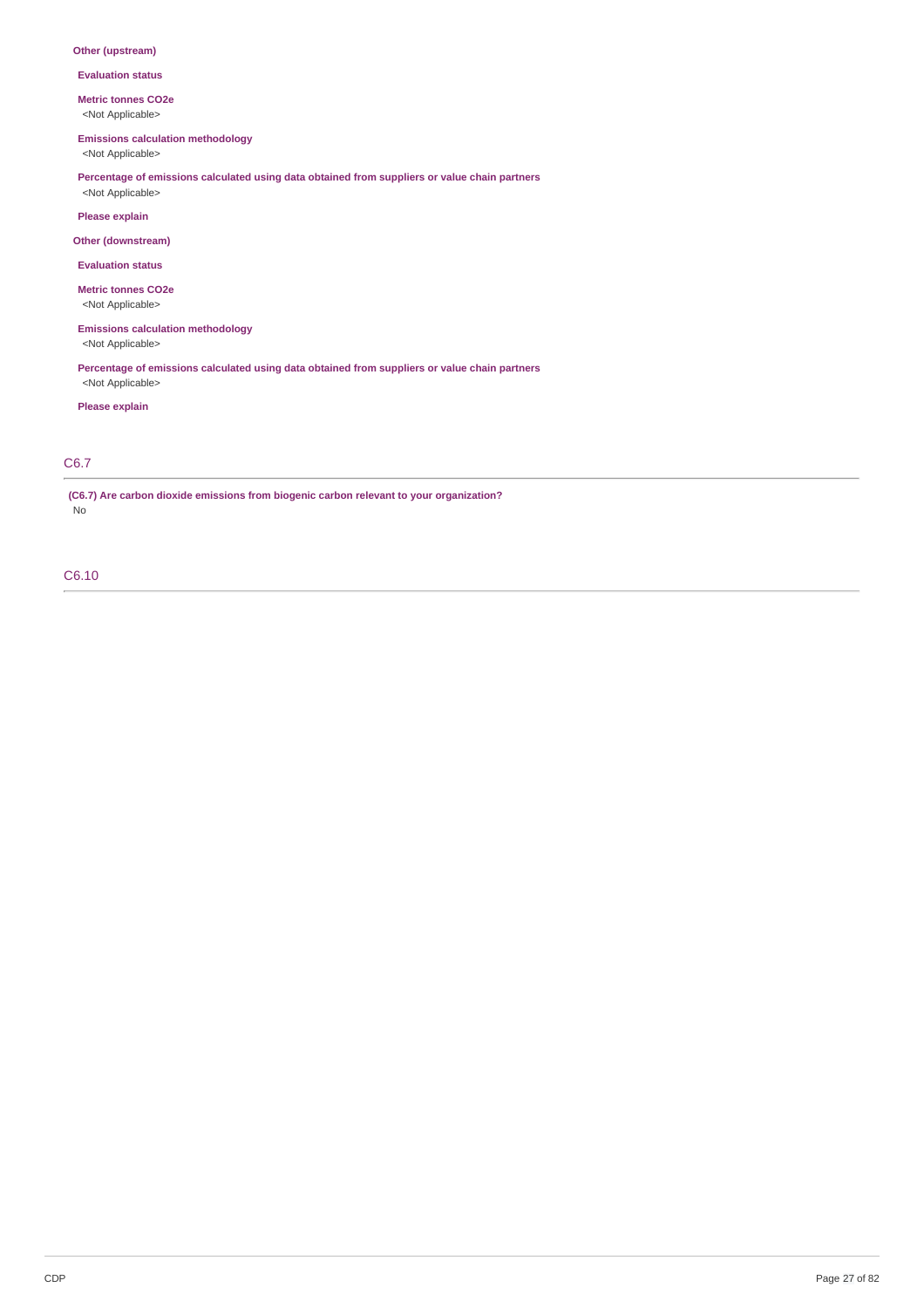(C6.10) Describe your gross global combined Scope 1 and 2 emissions for the reporting year in metric tons CO2e per unit currency total revenue and provide any **additional intensity metrics that are appropriate to your business operations.**

# **Intensity figure**

10.66

**Metric numerator (Gross global combined Scope 1 and 2 emissions, metric tons CO2e)** 243214

**Metric denominator** unit total revenue

**Metric denominator: Unit total** 22824000000

**Scope 2 figure used** Market-based

**% change from previous year** 16

**Direction of change** Decreased

### **Reason for change**

This decrease is as a result of our energy efficiency programme and an increase in the purchase of renewable electricity towards our target to purchase 100% of our electricity from renewable sources, where markets allow, whilst adjusted revenue (before specific items) has decreased slightly.

### **Intensity figure**

### 18.4

**Metric numerator (Gross global combined Scope 1 and 2 emissions, metric tons CO2e)** 243214

**Metric denominator**

Other, please specify (Carbon intensity (Scopes 1 & 2 Tonnes CO2e per £ million Value added))

**Metric denominator: Unit total** 13234000000

**Scope 2 figure used** Market-based

**% change from previous year**

21

**Direction of change** Decreased

#### **Reason for change**

A combination of reduction in energy use as part of our long-standing energy efficiency programme and an increase in the purchase of renewable electricity, whilst valueadded has increased slightly.

### C7. Emissions breakdowns

## C7.1

**(C7.1) Does your organization break down its Scope 1 emissions by greenhouse gas type?** Yes

### C7.1a

(C7.1a) Break down your total gross global Scope 1 emissions by greenhouse gas type and provide the source of each used greenhouse warming potential **(GWP).**

| Greenhouse gas | Scope 1 emissions (metric tons of CO2e) | <b>IGWP Reference</b>                                 |
|----------------|-----------------------------------------|-------------------------------------------------------|
| CO2            | 180366                                  | IPCC Fourth Assessment Report (AR4 - 100 year)        |
| <b>HFCs</b>    | 2199                                    | <b>IPCC Fourth Assessment Report (AR4 - 100 year)</b> |

## C7.2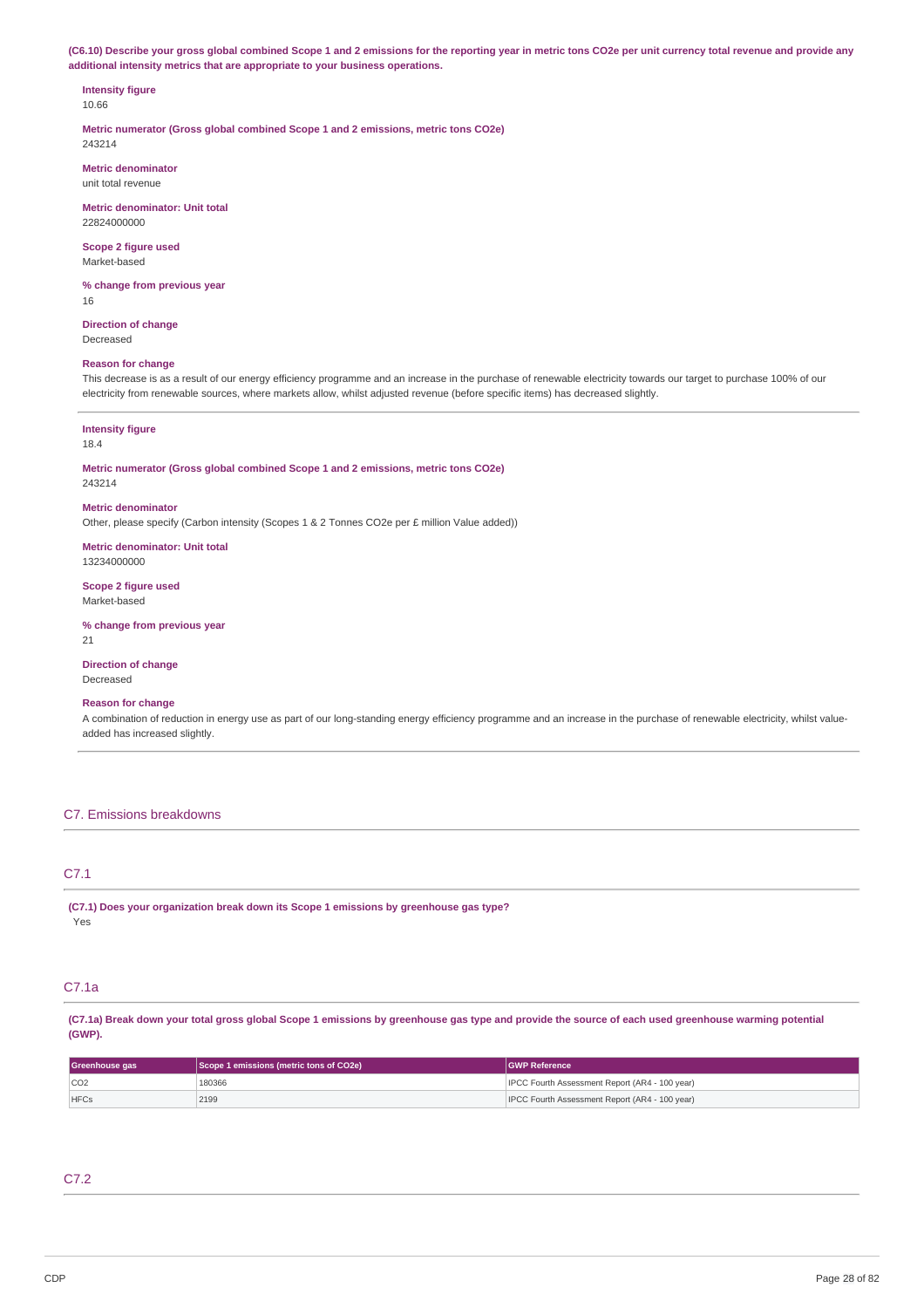### **(C7.2) Break down your total gross global Scope 1 emissions by country/region.**

| Country/Region                                                             | Scope 1 emissions (metric tons CO2e) |
|----------------------------------------------------------------------------|--------------------------------------|
| United Kingdom of Great Britain and Northern Ireland                       | 176535                               |
| Other, please specify (Europe, Middle East & Africa (EMEA) - excluding UK) | 5824                                 |
| Americas                                                                   | 205                                  |
| Asia Pacific (or JAPA)                                                     |                                      |

## C7.3

### **(C7.3) Indicate which gross global Scope 1 emissions breakdowns you are able to provide.** By activity

### C7.3c

#### **(C7.3c) Break down your total gross global Scope 1 emissions by business activity.**

| <b>Activity</b>                         | Scope 1 emissions (metric tons CO2e) |
|-----------------------------------------|--------------------------------------|
| Oil combustion - electricity generation | 5292                                 |
| Oil combustion - heating                | 2259                                 |
| Gas combustion                          | 35408                                |
| Refrigerant gases (HFC and SF6 only)    | 2199                                 |
| Commercial vehicle fleet                | 125263                               |
| Company car fleet                       | 12146                                |

## C7.5

### **(C7.5) Break down your total gross global Scope 2 emissions by country/region.**

| Country/Region                                                                | Scope 2, location-<br>based (metric tons<br>$ CO2e\rangle$ | (metric tons CO2e) | Scope 2, market-based Purchased and consumed<br>electricity, heat, steam or cooling<br>$ $ (MWh) | Purchased and consumed low-carbon electricity, heat, steam or cooling<br>accounted for in Scope 2 market-based approach (MWh) |
|-------------------------------------------------------------------------------|------------------------------------------------------------|--------------------|--------------------------------------------------------------------------------------------------|-------------------------------------------------------------------------------------------------------------------------------|
| United Kingdom of Great Britain and<br>Northern Ireland                       | 606044                                                     | 28304              | 2371065                                                                                          | 2260308                                                                                                                       |
| Other, please specify (Europe, Middle<br>East & Africa (EMEA) - excluding UK) | 88294                                                      | 15619              | 244288                                                                                           | 204817                                                                                                                        |
| Americas                                                                      | 25478                                                      | 15664              | 78881                                                                                            | 23208                                                                                                                         |
| Asia Pacific (or JAPA)                                                        | 1062                                                       | 1062               | 1875                                                                                             |                                                                                                                               |

## C7.6

**(C7.6) Indicate which gross global Scope 2 emissions breakdowns you are able to provide.** By activity

### C7.6c

### **(C7.6c) Break down your total gross global Scope 2 emissions by business activity.**

| <b>Activity</b> | Scope 2, location-based (metric tons CO2e) | Scope 2, market-based (metric tons CO2e) |
|-----------------|--------------------------------------------|------------------------------------------|
| Network         | 548972                                     | 34883                                    |
| Data Centres    | 117728                                     | 14791                                    |
| <b>Offices</b>  | 49532                                      | 10876                                    |
| Retail (shops)  | 4645                                       | 99                                       |

## C7.9

(C7.9) How do your gross global emissions (Scope 1 and 2 combined) for the reporting year compare to those of the previous reporting year? Decreased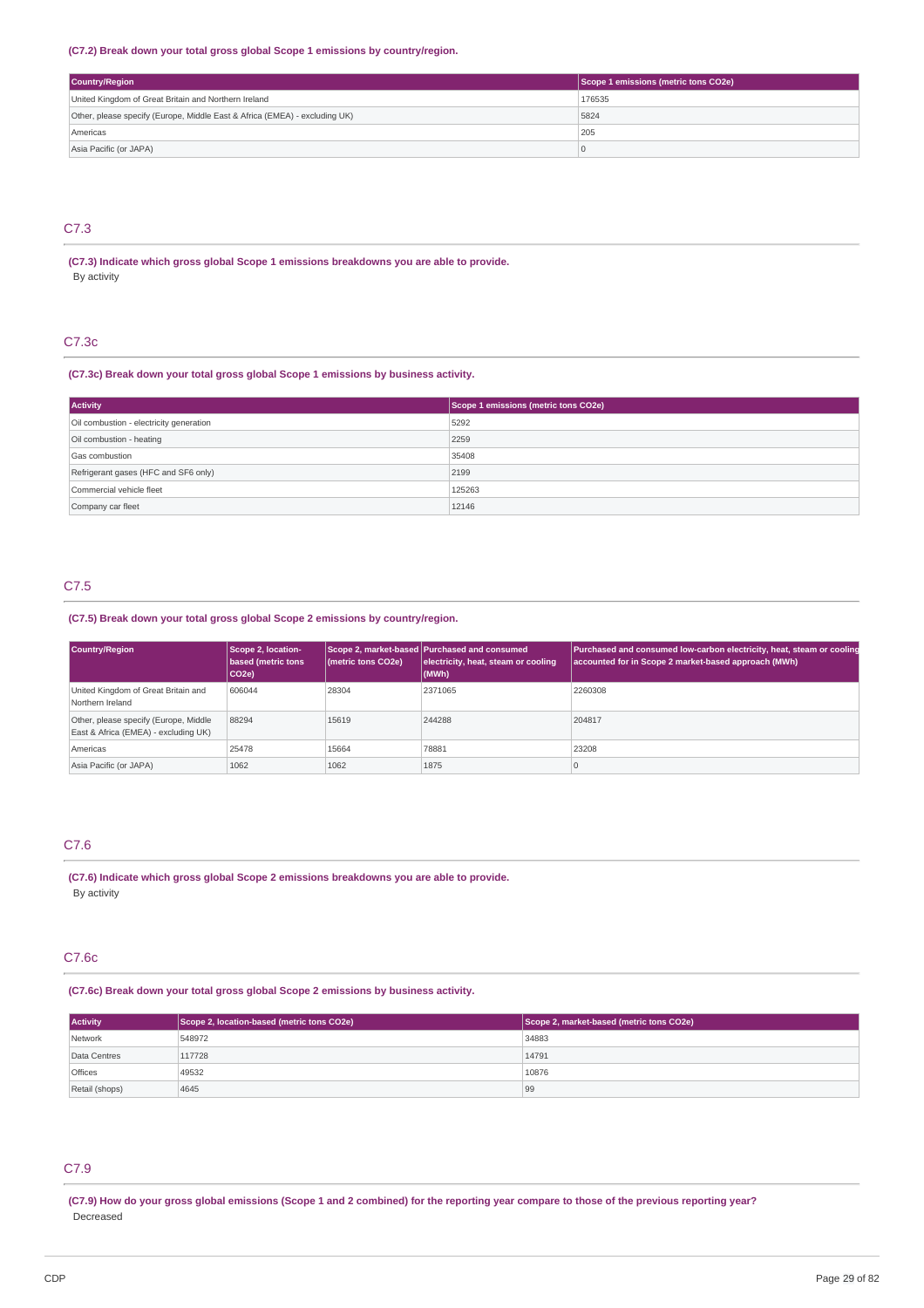(C7.9a) Identify the reasons for any change in your gross global emissions (Scope 1 and 2 combined), and for each of them specify how your emissions compare **to the previous year.**

|                                                  | <b>Change in</b><br>emissions<br>(metric tons<br>CO <sub>2e</sub> ) | <b>Direction</b><br>of change value | <b>Emissions</b><br>(percentage) | Please explain calculation                                                                                                                                                                                                                                                                                                                                                                                                                                                                                                            |
|--------------------------------------------------|---------------------------------------------------------------------|-------------------------------------|----------------------------------|---------------------------------------------------------------------------------------------------------------------------------------------------------------------------------------------------------------------------------------------------------------------------------------------------------------------------------------------------------------------------------------------------------------------------------------------------------------------------------------------------------------------------------------|
| Change in<br>renewable<br>energy<br>consumption  | 27031                                                               | Decreased 9                         |                                  | We increased the electricity purchased from renewable sources by c. 107GWh (after savings from reduction programmes) this year. This resulted in a<br>reduction of Scope 2 emissions of ~27Kt. Our adjusted S1 and S2 emissions in the previous year was 298,717 tCO2e (27,031/298,717=-9%).                                                                                                                                                                                                                                          |
| Other<br>emissions<br>reduction<br>activities    | 37246                                                               | Decreased 12.5                      |                                  | Our energy reduction programme (£45.3m invested in 2019/2020) has contributed to an energy reduction of 64.7 GWh, a reduction in CO2e of c.37kt (using<br>market based method). Projects included; building energy efficiency, mothballing or closing buildings, power efficient rectifiers, switching off redundant<br>equipment and our adiabatic cooling programme. A decrease of 37,246t, our adjusted S1 and S2 emissions in the previous year was 298,717 tCO2e (using<br>market based method). (37246/298717 =12.5% decrease). |
| Divestment                                       | $\Omega$                                                            | No change 0                         |                                  | We completed divestments of BT Fleet Solutions and Tikit in the year - neither of these materially affected our GHG inventory.                                                                                                                                                                                                                                                                                                                                                                                                        |
| Acquisitions 0                                   |                                                                     | No change 0                         |                                  | No material acquisitions in the year.                                                                                                                                                                                                                                                                                                                                                                                                                                                                                                 |
| Mergers                                          | 0                                                                   | No change 0                         |                                  | No mergers in the year.                                                                                                                                                                                                                                                                                                                                                                                                                                                                                                               |
| Change in<br>output                              | 1522                                                                | Decreased 0.51                      |                                  | We increased the number of vehicles in our fleet this year. This resulted in an increase in S1 emissions of 329t. We also used less fuel in the generators used<br>for emergencies and to power some remote mast sites, which resulted in a reduction in our S1 emissions of 1851t). Our adjusted S1 and S2 emissions in the<br>previous year was 298,717 tCO2e (1522/ 298,717= 0.51%).                                                                                                                                               |
| Change in<br>methodology                         | 5921                                                                | Decreased 2                         |                                  | Revisions as a result of actuals vs estimates, and emission factor changes, resulting in a c.6kt decrease in our reported scope 1&2 emissions, Our adjusted<br>S1 and S2 emissions in the previous year was 298,717 tCO2e (5921/298717=2%).                                                                                                                                                                                                                                                                                           |
| Change in<br>boundary                            | 0                                                                   | No change 0                         |                                  | In compliance with the new UK government Streamlined Energy and Carbon Reporting (SECR) requirements, from this year and retrospectively updated<br>back to 2016/17, our Scope 2 now includes all sites and countries where we consume electricity. As these changes have been applied retrospectively to<br>prior year this has not impacted on year on year emissions changes.                                                                                                                                                      |
| Change in<br>physical<br>operating<br>conditions | 904                                                                 | Decreased 0.3                       |                                  | This year we used less fuel oil and gas for heating 1,007 MWh) with a reduction in scope 1 emissions of 904t CO2e. Our adjusted S1 and S2 emissions in the<br>previous year was 298,717 tCO2e (904/ 298,717= -0.3%)                                                                                                                                                                                                                                                                                                                   |
| Unidentified                                     |                                                                     | <not<br>Applicable</not<br>         |                                  |                                                                                                                                                                                                                                                                                                                                                                                                                                                                                                                                       |
| Other                                            |                                                                     | <not<br>Applicable</not<br>         |                                  |                                                                                                                                                                                                                                                                                                                                                                                                                                                                                                                                       |

## C7.9b

(C7.9b) Are your emissions performance calculations in C7.9 and C7.9a based on a location-based Scope 2 emissions figure or a market-based Scope 2 **emissions figure?**

Market-based

### C8. Energy

## C8.1

**(C8.1) What percentage of your total operational spend in the reporting year was on energy?** More than 0% but less than or equal to 5%

### C8.2

**(C8.2) Select which energy-related activities your organization has undertaken.**

|                                                    | Indicate whether your organization undertook this energy-related activity in the reporting year |
|----------------------------------------------------|-------------------------------------------------------------------------------------------------|
| Consumption of fuel (excluding feedstocks)         | Yes                                                                                             |
| Consumption of purchased or acquired electricity   | Yes                                                                                             |
| Consumption of purchased or acquired heat          | Yes                                                                                             |
| Consumption of purchased or acquired steam         | <b>No</b>                                                                                       |
| Consumption of purchased or acquired cooling       | <b>No</b>                                                                                       |
| Generation of electricity, heat, steam, or cooling | Yes                                                                                             |

## C8.2a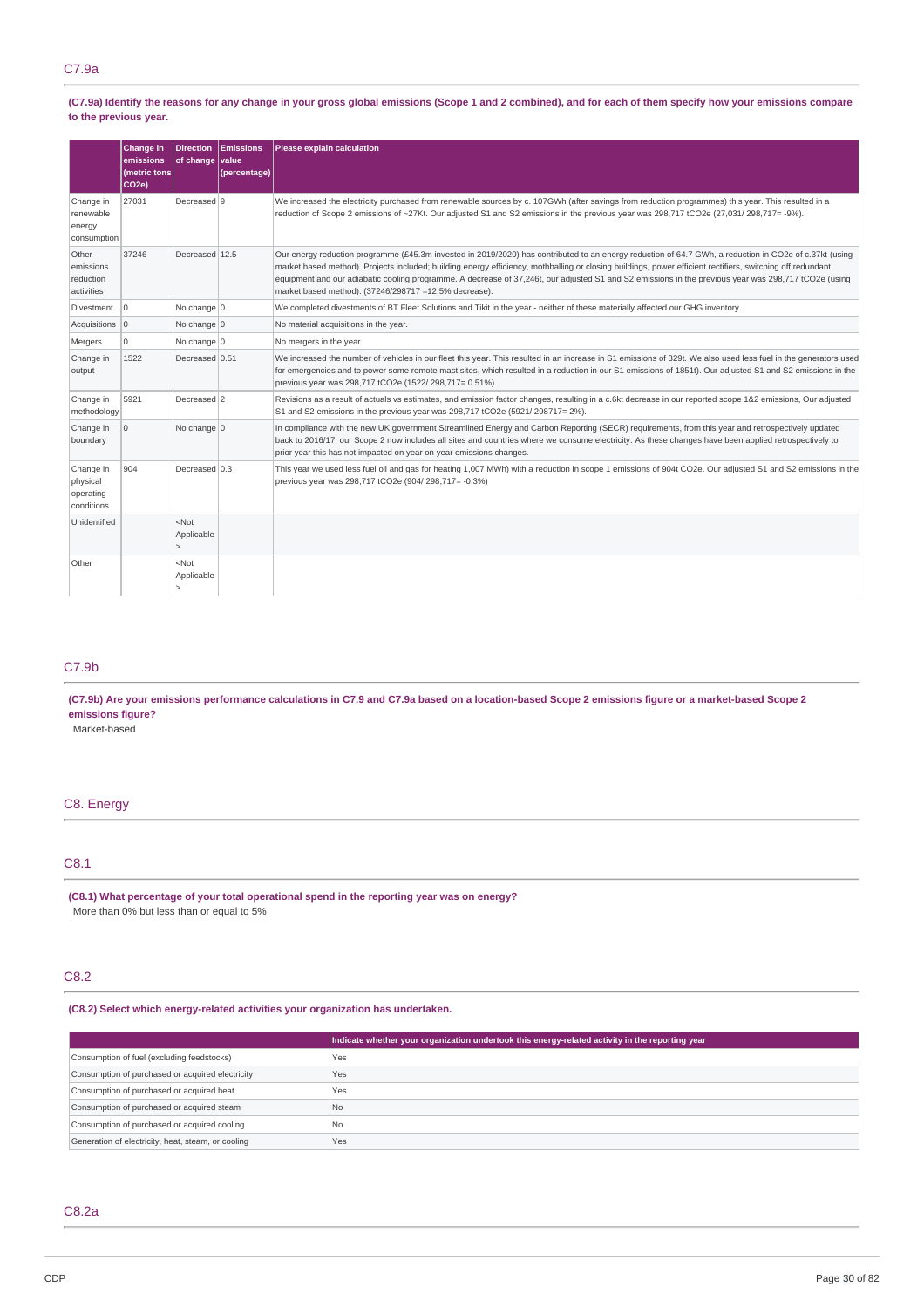### **(C8.2a) Report your organization's energy consumption totals (excluding feedstocks) in MWh.**

|                                                         | <b>Heating value</b>                  | MWh from renewable sources | MWh from non-renewable sources | Total (renewable and non-renewable) MWh |
|---------------------------------------------------------|---------------------------------------|----------------------------|--------------------------------|-----------------------------------------|
| Consumption of fuel (excluding feedstock)               | LHV (lower heating value) $ 0\rangle$ |                            | 74612                          | 74612                                   |
| Consumption of purchased or acquired electricity        | <not applicable=""></not>             | 2488354                    | 207462                         | 2695795                                 |
| Consumption of purchased or acquired heat               | <not applicable=""></not>             |                            | 293                            | 293                                     |
| Consumption of purchased or acquired steam              | <not applicable=""></not>             | <not applicable=""></not>  | <not applicable=""></not>      | <not applicable=""></not>               |
| Consumption of purchased or acquired cooling            | <not applicable=""></not>             | <not applicable=""></not>  | <not applicable=""></not>      | <not applicable=""></not>               |
| Consumption of self-generated non-fuel renewable energy | <not applicable=""></not>             | 21                         | <not applicable=""></not>      | 21                                      |
| Total energy consumption                                | <not applicable=""></not>             | 2488354                    | 282367                         | 2770721                                 |

### C8.2b

## **(C8.2b) Select the applications of your organization's consumption of fuel.**

|                                                         | Indicate whether your organization undertakes this fuel application |
|---------------------------------------------------------|---------------------------------------------------------------------|
| Consumption of fuel for the generation of electricity   | Yes                                                                 |
| Consumption of fuel for the generation of heat          | Yes                                                                 |
| Consumption of fuel for the generation of steam         | I No                                                                |
| Consumption of fuel for the generation of cooling       | No                                                                  |
| Consumption of fuel for co-generation or tri-generation | No                                                                  |

### C8.2c

Diesel

10673

7671

3002

2.59411 **Unit**

63938

63938

0

**(C8.2c) State how much fuel in MWh your organization has consumed (excluding feedstocks) by fuel type.**

**Fuels (excluding feedstocks) Heating value** LHV (lower heating value) **Total fuel MWh consumed by the organization MWh fuel consumed for self-generation of electricity MWh fuel consumed for self-generation of heat MWh fuel consumed for self-generation of steam** <Not Applicable> **MWh fuel consumed for self-generation of cooling** <Not Applicable> **MWh fuel consumed for self-cogeneration or self-trigeneration** <Not Applicable> **Emission factor** kg CO2e per liter **Emissions factor source** UK Government GHG Conversion Factors for Company Reporting (2019) **Comment Fuels (excluding feedstocks)** Natural Gas **Heating value** LHV (lower heating value) **Total fuel MWh consumed by the organization MWh fuel consumed for self-generation of electricity MWh fuel consumed for self-generation of heat**

**MWh fuel consumed for self-generation of steam** <Not Applicable>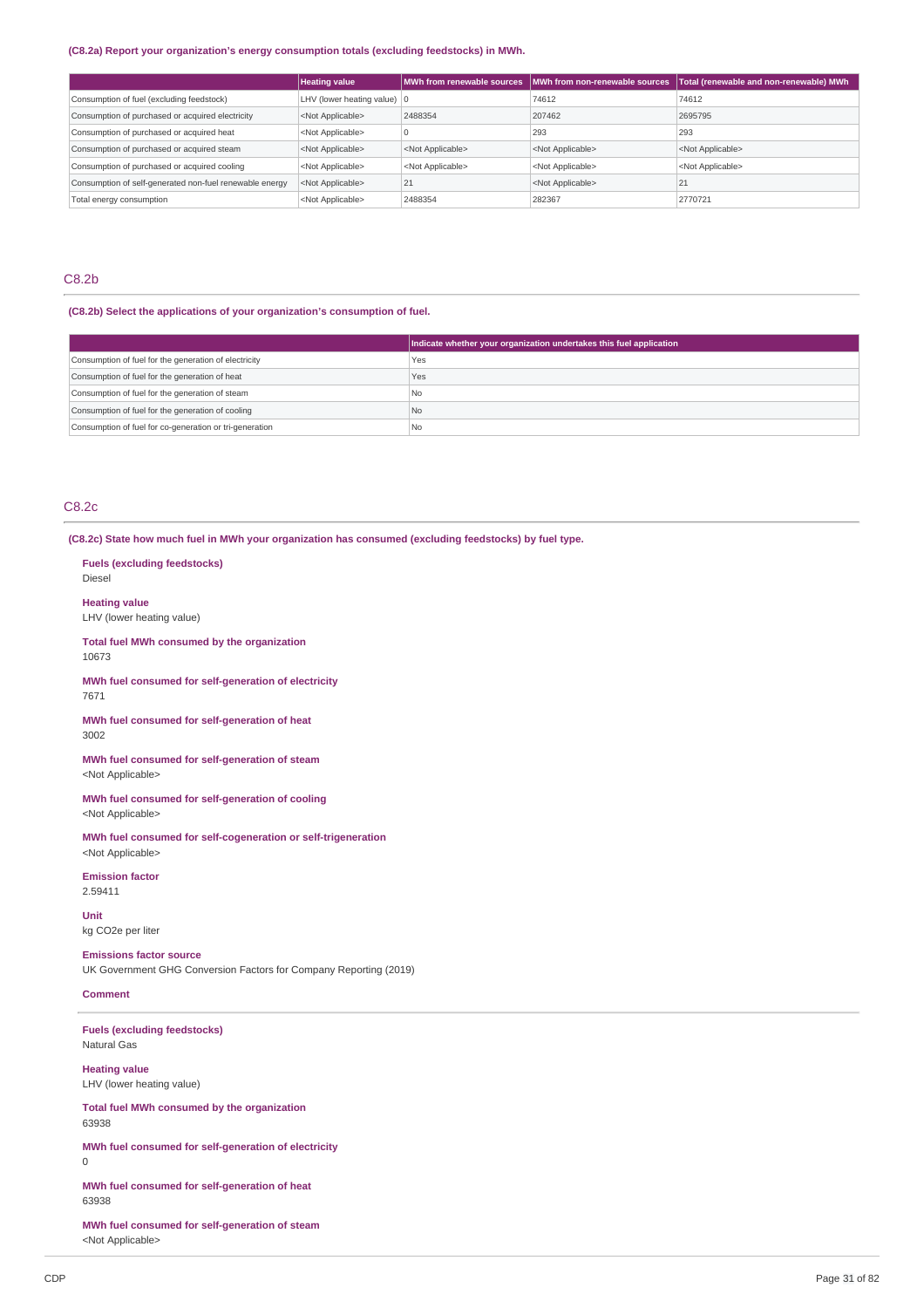## **MWh fuel consumed for self-generation of cooling**

<Not Applicable>

### **MWh fuel consumed for self-cogeneration or self-trigeneration** <Not Applicable>

**Emission factor** 2.03053

**Unit**

kg CO2e per m3

### **Emissions factor source**

UK Government GHG Conversion Factors for Company Reporting (2019)

### **Comment**

### **Fuels (excluding feedstocks)** Liquefied Petroleum Gas (LPG)

**Heating value** LHV (lower heating value)

**Total fuel MWh consumed by the organization** 0.75

### **MWh fuel consumed for self-generation of electricity** 0.75

**MWh fuel consumed for self-generation of heat** 0

### **MWh fuel consumed for self-generation of steam** <Not Applicable>

**MWh fuel consumed for self-generation of cooling** <Not Applicable>

**MWh fuel consumed for self-cogeneration or self-trigeneration** <Not Applicable>

**Emission factor** 2936.86

**Unit**

kg CO2e per metric ton

### **Emissions factor source**

UK Government GHG Conversion Factors for Company Reporting (2019)

### **Comment**

### C8.2d

(C8.2d) Provide details on the electricity, heat, steam, and cooling your organization has generated and consumed in the reporting year.

|                  | $ $ (MWh) | Total Gross generation   Generation that is consumed by the<br>organization (MWh) | (MWh)  | Gross generation from renewable sources Generation from renewable sources that is consumed by the<br>organization (MWh) |
|------------------|-----------|-----------------------------------------------------------------------------------|--------|-------------------------------------------------------------------------------------------------------------------------|
| Electricity 7693 |           | 7693                                                                              | $\sim$ |                                                                                                                         |
| Heat             | 67234     | 67234                                                                             |        |                                                                                                                         |
| Steam            |           |                                                                                   |        |                                                                                                                         |
| Cooling 0        |           |                                                                                   |        |                                                                                                                         |

### C8.2e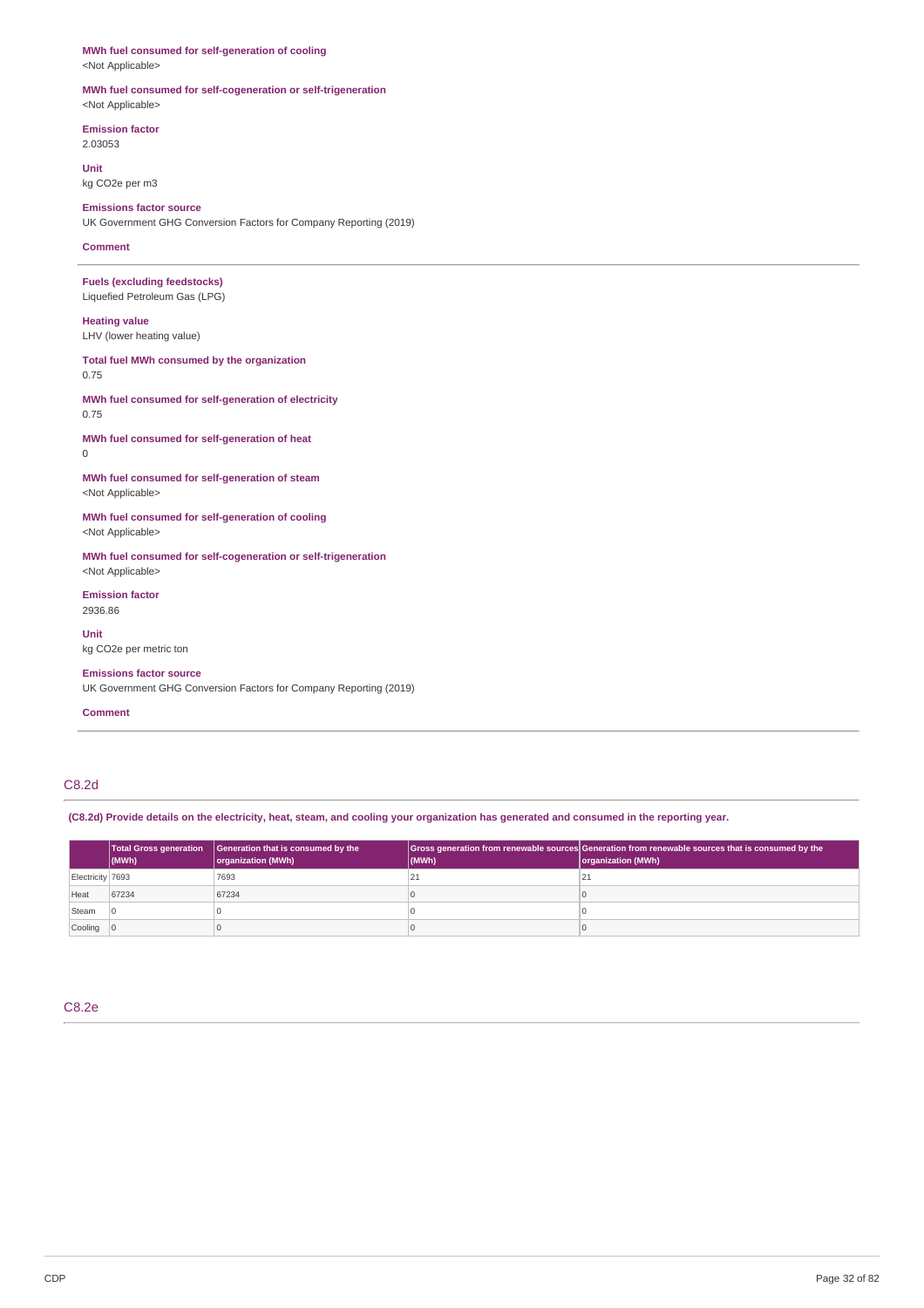| (C8.2e) Provide details on the electricity, heat, steam, and/or cooling amounts that were accounted for at a zero emission factor in the market-based Scope 2 |  |
|---------------------------------------------------------------------------------------------------------------------------------------------------------------|--|
| figure reported in C6.3.                                                                                                                                      |  |

### **Sourcing method**

Power purchase agreement (PPA) with on-site/off-site generator owned by a third party with no grid transfers (direct line)

**Low-carbon technology type** Solar

**Country/region of consumption of low-carbon electricity, heat, steam or cooling** United Kingdom of Great Britain and Northern Ireland

**MWh consumed accounted for at a zero emission factor** 7148

**Comment**

### **Sourcing method**

Power purchase agreement (PPA) with a grid-connected generator with energy attribute certificates

**Low-carbon technology type** Wind

**Country/region of consumption of low-carbon electricity, heat, steam or cooling** United Kingdom of Great Britain and Northern Ireland

**MWh consumed accounted for at a zero emission factor** 380410

#### **Comment**

### **Sourcing method**

Green electricity products (e.g. green tariffs) from an energy supplier, supported by energy attribute certificates

**Low-carbon technology type** Other, please specify (Mix)

**Country/region of consumption of low-carbon electricity, heat, steam or cooling** Other, please specify (Worldwide)

**MWh consumed accounted for at a zero emission factor** 2308237

#### **Comment**

### C9. Additional metrics

### C9.1

**(C9.1) Provide any additional climate-related metrics relevant to your business.**

**Description** Energy usage **Metric value** 2771 **Metric numerator** GWh **Metric denominator (intensity metric only) % change from previous year** 2.3 **Direction of change** Decreased

### **Please explain**

This year, we invested £45.3m in energy management projects in the UK, which cut operating costs and contributed to a global energy reduction of 65GWh (2.3%) in our energy consumption. Overall these investments have saved us £343m since 2009/10.

#### C10. Verification

### C10.1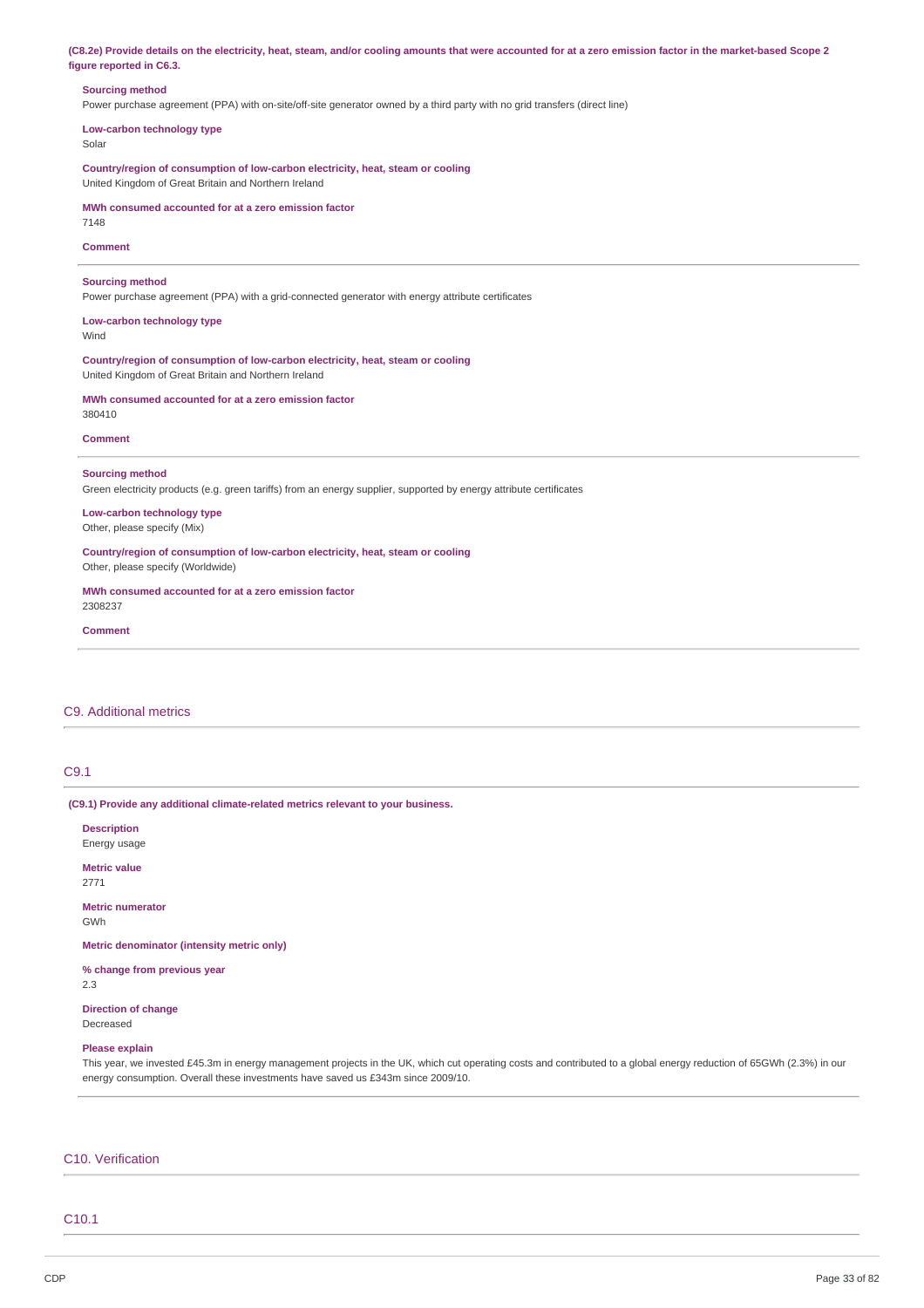**(C10.1) Indicate the verification/assurance status that applies to your reported emissions.**

|                                          | Verification/assurance status                          |
|------------------------------------------|--------------------------------------------------------|
| Scope 1                                  | Third-party verification or assurance process in place |
| Scope 2 (location-based or market-based) | Third-party verification or assurance process in place |
| Scope 3                                  | Third-party verification or assurance process in place |

### C10.1a

(C10.1a) Provide further details of the verification/assurance undertaken for your Scope 1 emissions, and attach the relevant statements.

**Verification or assurance cycle in place** Annual process

**Status in the current reporting year** Complete

**Type of verification or assurance** High assurance

**Attach the statement**

BT Group Digital Impact & Sustainability report 2020 - Independent Assurance Statement.pdf

**Page/ section reference**

All

**Relevant standard** AA1000AS

**Proportion of reported emissions verified (%)**

100

## C10.1b

(C10.1b) Provide further details of the verification/assurance undertaken for your Scope 2 emissions and attach the relevant statements.

**Scope 2 approach** Scope 2 market-based

**Verification or assurance cycle in place** Annual process

**Status in the current reporting year** Complete

**Type of verification or assurance** High assurance

**Attach the statement** BT Group Digital Impact & Sustainability report 2020 - Independent Assurance Statement.pdf

**Page/ section reference** All

**Relevant standard** AA1000AS

**Proportion of reported emissions verified (%)** 100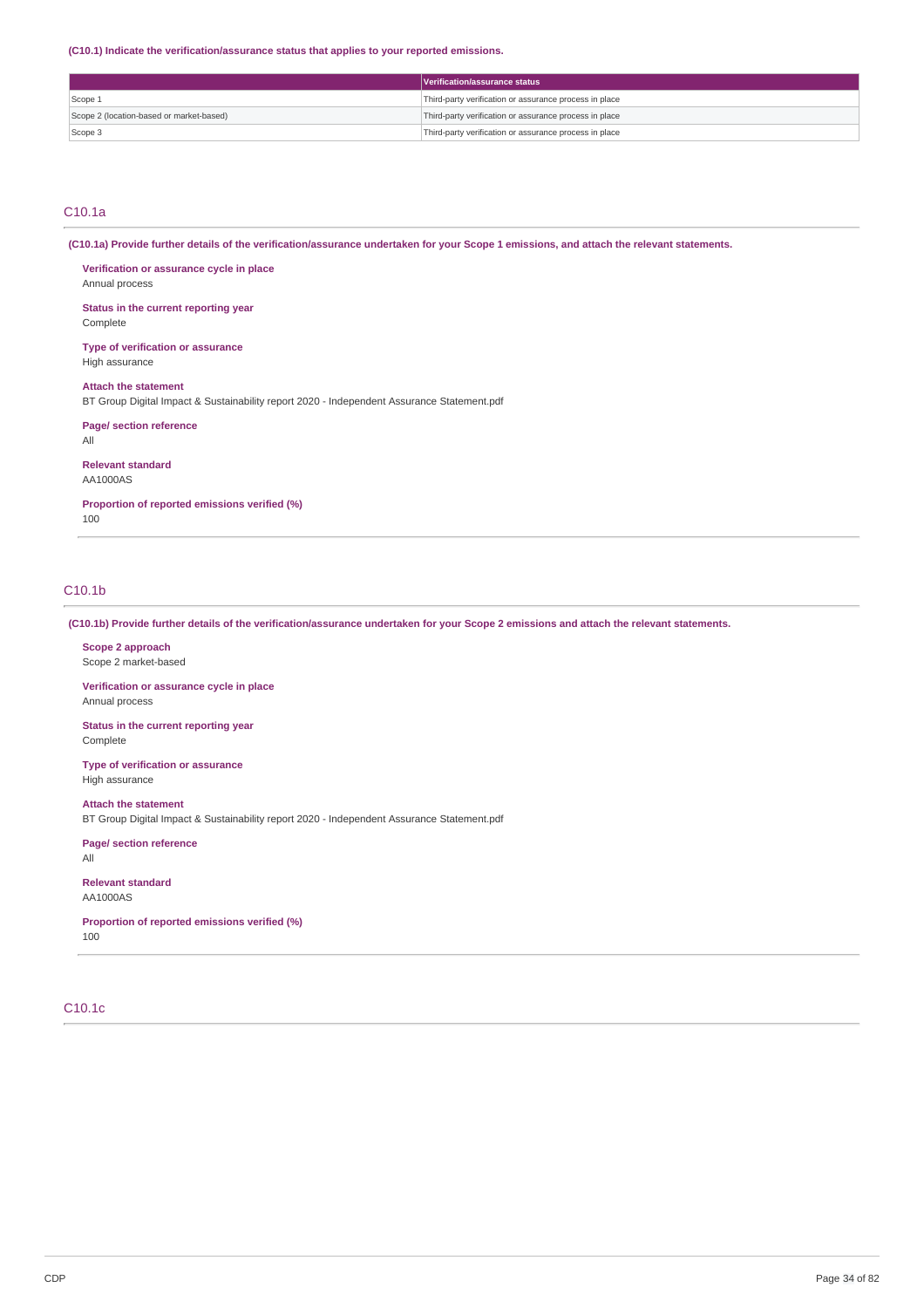### (C10.1c) Provide further details of the verification/assurance undertaken for your Scope 3 emissions and attach the relevant statements.

**Scope 3 category** Scope 3 (upstream & downstream)

**Verification or assurance cycle in place** Annual process

**Status in the current reporting year**

Complete

**Type of verification or assurance** Reasonable assurance

### **Attach the statement**

BT Group Digital Impact & Sustainability report 2020 - Independent Assurance Statement.pdf

**Page/section reference** All

**Relevant standard** AA1000AS

**Proportion of reported emissions verified (%)** 100

### C10.2

(C10.2) Do you verify any climate-related information reported in your CDP disclosure other than the emissions figures reported in C6.1, C6.3, and C6.5? Yes

## C10.2a

(C10.2a) Which data points within your CDP disclosure have been verified, and which verification standards were used?

| <b>Disclosure</b><br>module<br>verification<br>relates to | Data<br>verified                             | standard | Verification Please explain                                                                                                                                                                                                                                                                                                                                                                                                                                                                                                                                                                                                                                                                                                                                                                                                                                                     |
|-----------------------------------------------------------|----------------------------------------------|----------|---------------------------------------------------------------------------------------------------------------------------------------------------------------------------------------------------------------------------------------------------------------------------------------------------------------------------------------------------------------------------------------------------------------------------------------------------------------------------------------------------------------------------------------------------------------------------------------------------------------------------------------------------------------------------------------------------------------------------------------------------------------------------------------------------------------------------------------------------------------------------------|
| C4. Targets<br>and<br>performance in emissions            | Year on<br>year change<br>(Scope 1<br>and 2) | AA1000AS | Our target is; by 31 March 2045, to become a net zero carbon emissions business (GHG emissions scopes 1 + 2). Lloyd's Register Quality Assurance Limited (LR) was<br>commissioned by BT Group plc (BT) to provide independent assurance on its 'Digital Impact and Sustainability Report 2019/20' ("the report") against the assurance criteria<br>below to a high level of assurance using Accountability's AA1000AS (2008) with 2018 Addendum. LR's verification procedure is based on current best practice, is in<br>accordance with ISAE 3000 and ISAE 3410. This covered BT's worldwide operations and activities and specifically; Verifying greenhouse gas (GHG) emissions data<br>related to BT's CDP submission, including Direct (Scope 1), Energy Indirect (Scope 2), and Other Indirect (Scope 3) as defined within the GHG Protocol Corporate<br>Standard.        |
| C4. Targets<br>and<br>performance in emissions            | Year on<br>year change<br>(Scope 3)          | AA1000AS | Our target is; by 31 March 2031, to reduce our supply chain CO2e emissions by 29%, compared to 2016/17 levels. Lloyd's Register Quality Assurance Limited (LR) was<br>commissioned by BT Group plc (BT) to provide independent assurance on its 'Digital Impact and Sustainability Report 2019/20' ("the report") against the assurance criteria<br>below to a high level of assurance using Accountability's AA1000AS (2008) with 2018 Addendum. LR's verification procedure is based on current best practice, is in<br>accordance with ISAE 3000 and ISAE 3410. This covered BT's worldwide operations and activities and specifically; Verifying greenhouse gas (GHG) emissions data<br>related to BT's CDP submission, including Direct (Scope 1), Energy Indirect (Scope 2), and Other Indirect (Scope 3) as defined within the GHG Protocol Corporate<br>Standard.       |
| C4. Targets<br>and<br>performance emissions               | Year on<br>vear<br>intensity<br>figure       | AA100AS  | Our target is; by 31 March 2031, to cut our carbon emissions intensity by 87%, compared to 2016/17 levels. Lloyd's Register Quality Assurance Limited (LR) was<br>commissioned by BT Group plc (BT) to provide independent assurance on its 'Digital Impact and Sustainability Report 2019/20' ("the report") against the assurance criteria<br>below to a high level of assurance using Accountability's AA1000AS (2008) with 2018 Addendum. LR's verification procedure is based on current best practice, is in<br>accordance with ISAE 3000 and ISAE 3410. This covered BT's worldwide operations and activities and specifically; Verifying greenhouse gas (GHG) emissions data<br>related to BT's CDP submission, including Direct (Scope 1), Energy Indirect (Scope 2), and Other Indirect (Scope 3) as defined within the GHG Protocol Corporate<br>Standard.           |
| C4. Targets<br>and<br>performance emissions               | Progress<br>against<br>reduction<br>target   | AA1000AS | Our target is; By 31 March 2045, to become a net zero carbon emissions business (GHG emissions scopes 1 + 2). Lloyd's Register Quality Assurance Limited (LR) was<br>commissioned by BT Group plc (BT) to provide independent assurance on its 'Digital Impact and Sustainability Report 2019/20' ("the report") against the assurance criteria<br>below to a high level of assurance using Accountability's AA1000AS (2008) with 2018 Addendum. LR's verification procedure is based on current best practice, is in<br>accordance with ISAE 3000 and ISAE 3410. This covered BT's worldwide operations and activities and specifically; Verifying greenhouse gas (GHG) emissions data<br>related to BT's CDP submission, including Direct (Scope 1), Energy Indirect (Scope 2), and Other Indirect (Scope 3) as defined within the GHG Protocol Corporate<br>Standard.        |
| C4. Targets<br>and<br>performance                         | Energy<br>consumption                        | AA1000AS | Our target is; By 31 December 2020, to purchase 100% of our electricity from renewable sources, where markets allow. Lloyd's Register Quality Assurance Limited (LR)<br>was commissioned by BT Group plc (BT) to provide independent assurance on its 'Digital Impact and Sustainability Report 2019/20' ("the report") against the assurance<br>criteria below to a high level of assurance using Accountability's AA1000AS (2008) with 2018 Addendum. LR's verification procedure is based on current best practice, is in<br>accordance with ISAE 3000 and ISAE 3410. This covered BT's worldwide operations and activities and specifically; Verifying greenhouse gas (GHG) emissions data<br>related to BT's CDP submission, including Direct (Scope 1), Energy Indirect (Scope 2), and Other Indirect (Scope 3) as defined within the GHG Protocol Corporate<br>Standard. |

### C11. Carbon pricing

### C11.1

(C11.1) Are any of your operations or activities regulated by a carbon pricing system (i.e. ETS, Cap & Trade or Carbon Tax)? Yes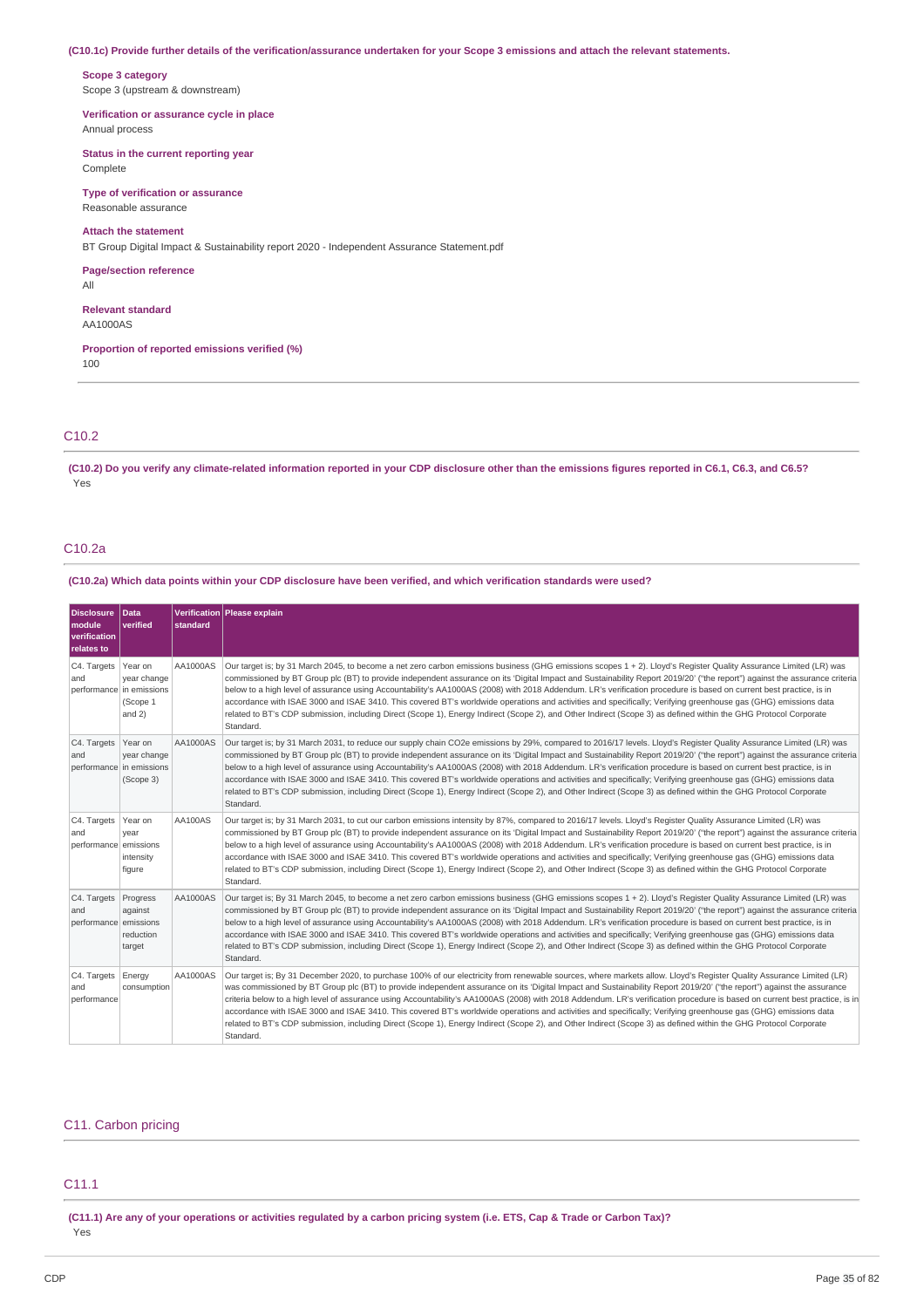### C11.1a

**(C11.1a) Select the carbon pricing regulation(s) which impacts your operations.** EU ETS

## C11.1b

**(C11.1b) Complete the following table for each of the emissions trading schemes you are regulated by.**

#### **EU ETS**

**% of Scope 1 emissions covered by the ETS**

0.4

**% of Scope 2 emissions covered by the ETS**  $\theta$ 

**Period start date**

January 1 2019

**Period end date** December 31 2019

**Allowances allocated** 290

**Allowances purchased**  $\Omega$ 

**Verified Scope 1 emissions in metric tons CO2e**

766

**Verified Scope 2 emissions in metric tons CO2e**  $\overline{0}$ 

**Details of ownership** Facilities we own and operate

**Comment**

### C11.1d

(C11.1d) What is your strategy for complying with the systems you are regulated by or anticipate being regulated by?

We have a very limited scope in the EU ETS. During 2019/20 we had 6 sites within the UK which fell under the scheme. These are in scope because of the size of the backup generators combined with heating boilers we operate, rather than our level of CO2 emissions. We therefore manage compliance with the EU ETS internally, working with our verification partner. Compliance with this scheme costs less than £50,000 p.a.

## C11.2

**(C11.2) Has your organization originated or purchased any project-based carbon credits within the reporting period?** No

### C11.3

**(C11.3) Does your organization use an internal price on carbon?** Yes

## C11.3a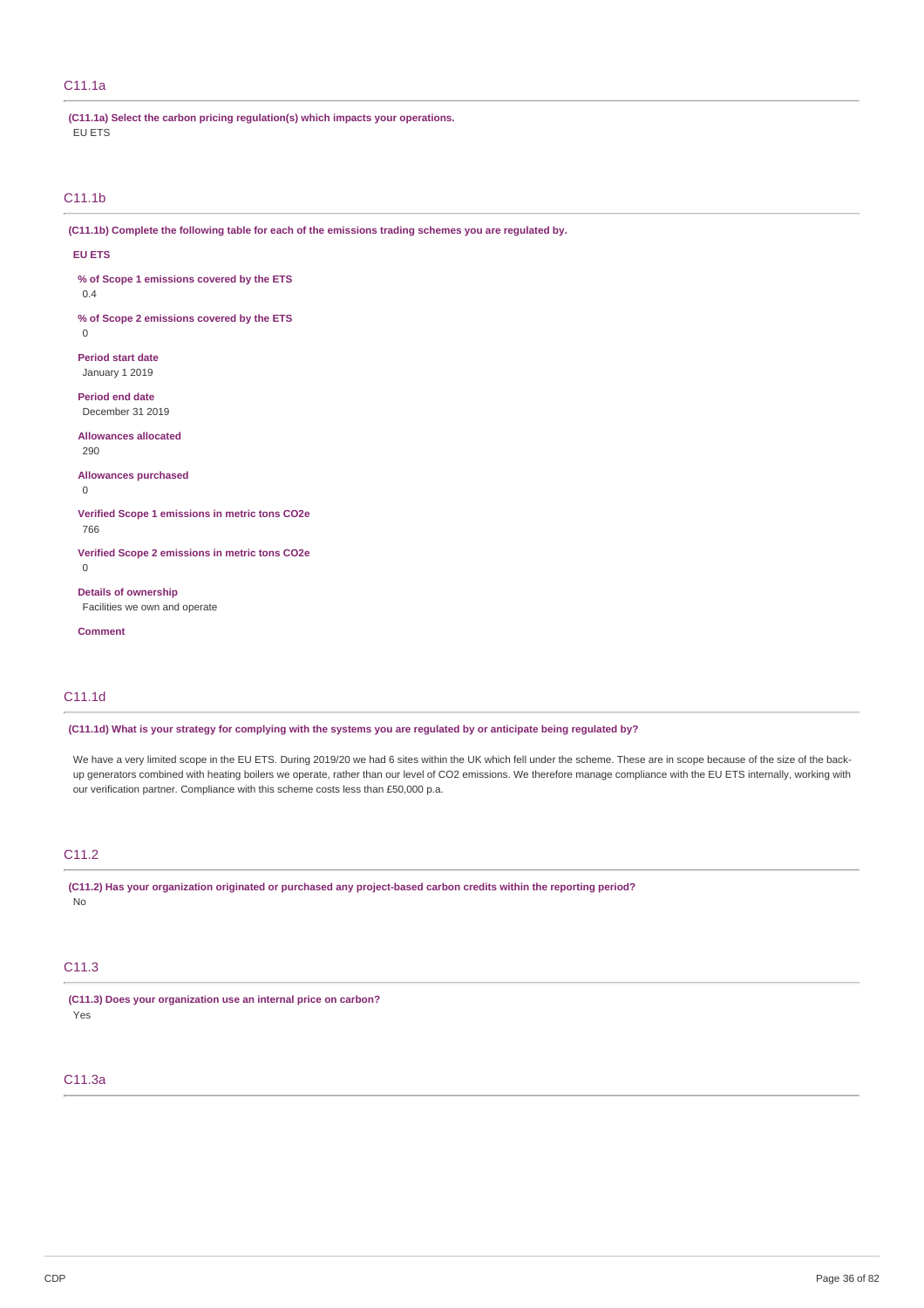#### **(C11.3a) Provide details of how your organization uses an internal price on carbon.**

### **Objective for implementing an internal carbon price**

Navigate GHG regulations Change internal behavior Drive energy efficiency Drive low-carbon investment Identify and seize low-carbon opportunities

### **GHG Scope**

### Scope 2

#### **Application**

Our current 5-year outlook for electricity commodity pricing includes an assumption that Carbon will cost between €20 and €25 per tonne CO2e over the next 5 years. We have used €22.5 and an exchange rate of 22.53 £/ € to respond. Whilst there remains some uncertainty as to how the UK will look to adopt an equivalent scheme to the EU-ETS post Brexit, our current expectation is that prices in the UK will be broadly equivalent to this.

**Actual price(s) used (Currency /metric ton)** 25.23

#### **Variance of price(s) used**

This is a uniform price applied across the whole business

#### **Type of internal carbon price**

Shadow price

#### **Impact & implication**

BT consumes nearly 1% of the UK's entire grid electricity supply, and we so are sensitive to wholesale electricity prices. The price of carbon is a key input into the wholesale price of electricity, even allowing for the UK leaving the EU-ETS Scheme via BREXIT, our current expectation is that prices in the UK will be broadly equivalent to this. Our current 5 year outlook for electricity commodity pricing includes an assumption that carbon will cost between €20 and €25/tonne over the next 5 years. The inclusion of carbon pricing into our commodity pricing helps to highlight the risks and opportunity to support our GHG reduction targets. This year, we invested £45.3m in energy management projects in the UK, which cut operating costs and contributed to a global energy reduction of 65GWh (2.3%) and, removing 24Kt of CO2e emissions from our carbon footprint. By 2045, we aim to be a net zero carbon emissions business.

### C12. Engagement

### C12.1

**(C12.1) Do you engage with your value chain on climate-related issues?**

Yes, our suppliers

Yes, our customers

Yes, other partners in the value chain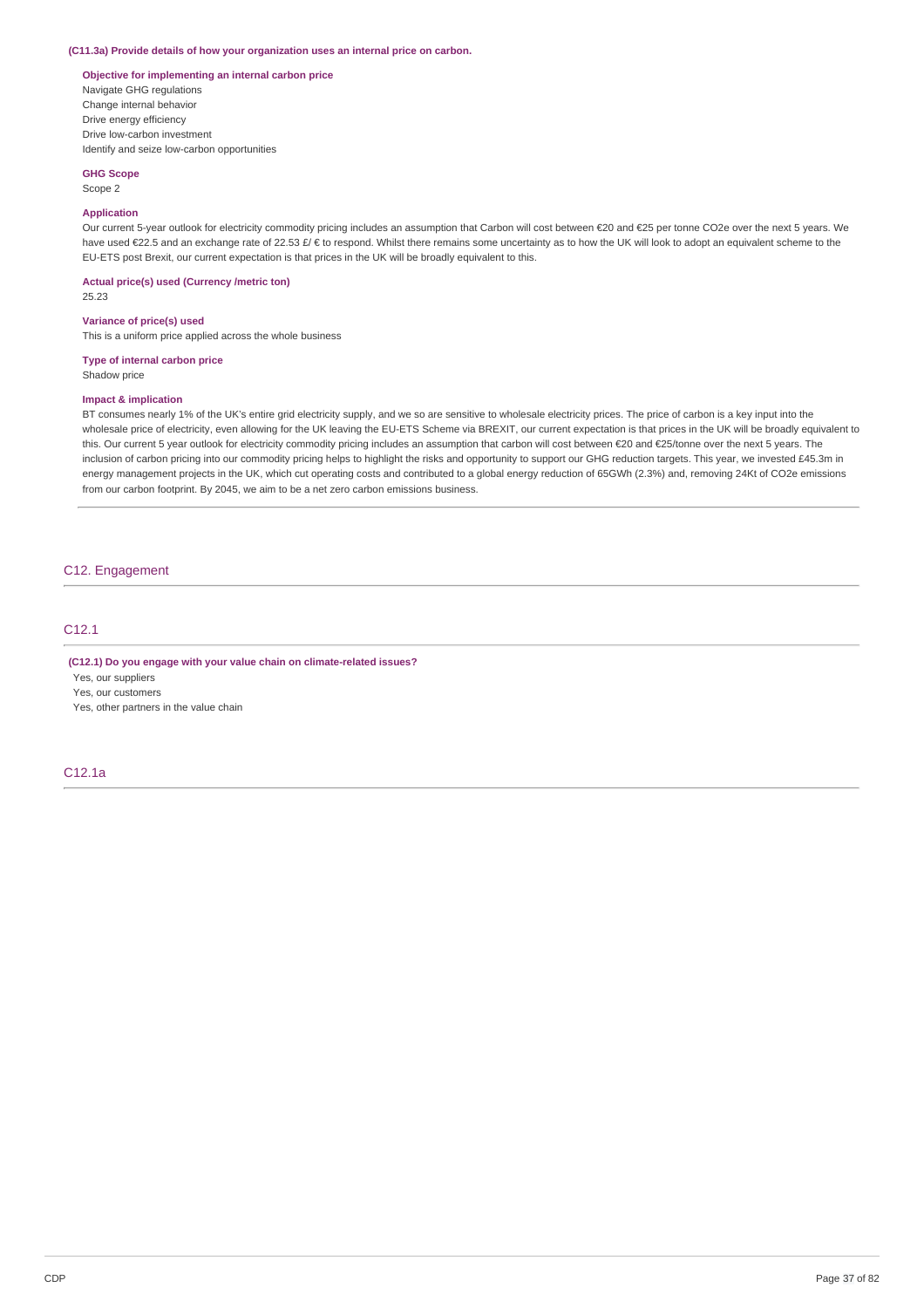#### **(C12.1a) Provide details of your climate-related supplier engagement strategy.**

#### **Type of engagement**

Engagement & incentivization (changing supplier behavior)

#### **Details of engagement**

Run an engagement campaign to educate suppliers about climate change Climate change performance is featured in supplier awards scheme

**% of suppliers by number**

 $0.2$ 

#### **% total procurement spend (direct and indirect)**

52

### **% of supplier-related Scope 3 emissions as reported in C6.5**

100

#### **Rationale for the coverage of your engagement**

Scope 3 categories 1 and 2 represent 62% of BT's total scope 3 emissions, so understanding and influencing our suppliers' performance and behaviour is therefore a key focus area. The CDP reporting initiative supports our group-wide sustainability strategy. We have been disclosing our own climate- related performance to CDP since 2003 and have actively undertaken efforts to reduce our environmental impact and minimise risk in the supply chain. We have set a target to cut our supplier carbon emissions by 42% (from 2016/17 levels) by 31 Mar 2031, this target was revised in June 2020 from 29% to 42% reduction in line with 1.5oC scenarios to help us achieve this we have chosen to work with CDP and our top suppliers to manage climate-related impacts in our supply chain through the CDP Supply Chain Program. We target suppliers based on spend and have a program in place to encourage as many of our top suppliers to report through CDP, and to increase their energy efficiency and their use of renewable energy. The suppliers engaged in this way accounted for 52% of BT's supplier spend in 2019/20.

#### **Impact of engagement, including measures of success**

Our target is to reduce our supply chain CO2e emissions by 42%, compared to 2016/17 levels by 31 March 2031 (revised in June 2020 from 29% to a 42% reduction in line with 1.5o C scenarios). This year, emissions from our supply chain increased slightly to 2.97 million tonnes (2019: 2.95Mt, 2018: 3.02Mt) as a result of increased spend (2020: £3.8bn, 2019: £3.4bn). Since 2016/17, we've achieved a reduction of 8% against our target to reduce supply chain emissions by 42% by 31 March 2031. Our supply chain emissions intensity (kg CO2e/ £ spend) improved this year to 0.214 (2019: 0.218, 2018: 0.220), a reflection of our supply chain climate-related activities. We were proud to earn a place on the CDP Supplier Engagement Leaderboard for our efforts to manage climate change with our suppliers. In 2019, we asked 390 suppliers to submit climate-related sustainability data to the CDP and 304 (78%) responded. These 304 suppliers accounted for 52% of BT's supplier spend in 2019/20. We use various metrics within the CDP supply chain analysis to track progress; including targets to cut emissions, use of renewable energy and engagement with their own suppliers on climate change. The results are encouraging - in 2019, 74% (2018:71%) have targets to cut emissions, and 69% (2018:70%) work with their own suppliers on climate change. Since 2016/17, we've achieved a reduction of 8% against our target to reduce supply chain emissions by 42% by 31 March 2031. We encourage our suppliers to switch to renewable energy, in 2019 60% (2018:54%) of responding suppliers reported they used renewable electricity. We use suppliers' scope 1 and 2 emissions data, as reported to CDP, to enhance our model and to refine our supply chain carbon emissions reporting. We're asking suppliers to commit to cutting emissions by building an innovative climate clause into their commercial contracts with us. Thirteen of our suppliers have signed up so far (2019:2, 2018:1,) and we've opened discussions with several more. Suppliers that adopt this clause must provide proof that they've made carbon savings as one of the deliverables of the contract. We also encourage suppliers to come up with new ideas through our Game Changing Challenge competition. Our suppliers compete to pitch ideas to a panel of our senior leaders who look for innovative environmental projects.

#### **Comment**

#### **Type of engagement**

Compliance & onboarding

#### **Details of engagement**

Included climate change in supplier selection / management mechanism Code of conduct featuring climate change KPIs Climate change is integrated into supplier evaluation processes

### **% of suppliers by number**

100

**% total procurement spend (direct and indirect)** 100

**% of supplier-related Scope 3 emissions as reported in C6.5** 100

#### **Rationale for the coverage of your engagement**

More than 14,000 direct suppliers in nearly 100 countries provide products and services to support our business – to the tune of around £13.8bn this year. Over two-thirds of our end-to-end carbon emissions come from our supply chain. All our suppliers must meet procurement standards that include criteria on energy consumption and environmental performance. Our (approved science-based) target is to cut supply chain (scope 3) emissions by 42% by 31 March 2031 (compared to 2016/17 levels) this target was revised in June 2020 from 29% to 42% reduction, in line with 1.5o C scenarios. This year we reached 8.0%.

#### **Impact of engagement, including measures of success**

Our goal is to cut supply chain (scope 3) emissions by 42% by 31 March 2031 (compared to 2016/17 levels), this target was revised in June 2020 from 29% to 42% reduction, in line with 1.5o C scenarios. This year we reached 8.0%. In order to achieve this, we expect our suppliers to share our commitment to respecting the environment and addressing climate-related issues. To sell to us, they must commit to our standards on climate change, environment, and product stewardship. We monitor compliance, alongside our requirements on sourcing with human dignity, through supplier assessments. Our pre-qualification questionnaire helps us decide whether or not to work with a new supplier by flagging potential risks. We also use a risk-based approach that includes further research to check that our existing suppliers, and their suppliers, meet our standards. If our assessments reveal any issues with compliance against our standards, we work with the suppliers in question to help them understand how to put the right systems in place and improve their performance. We aim to achieve 100% follow up within 3 months, for all suppliers identified as high or medium risk, through our questionnaires. If a supplier doesn't show any commitment to improve, we may stop working with them. This year there were 304 new or renewed contract suppliers who completed our self-assessment questionnaires. Of these 95 were identified as high or medium risk, including environmental and social dimensions. All of these were followed up within 3 months to agree on corrective actions needed, typically those relating to environmental issues involved action plans/projects to identify energy and related GHG savings, and the reduction or replacement of plastic packaging. We are currently implementing a new 3rd party system which will allow us in future years to more accurately track and report on the outcomes of corrective actions. We continue to introduce climate clauses into our contracts with key suppliers. Thirteen suppliers are now contractually required to demonstrate carbon savings over the duration of their contract and we are in discussions with others.

#### **Comment**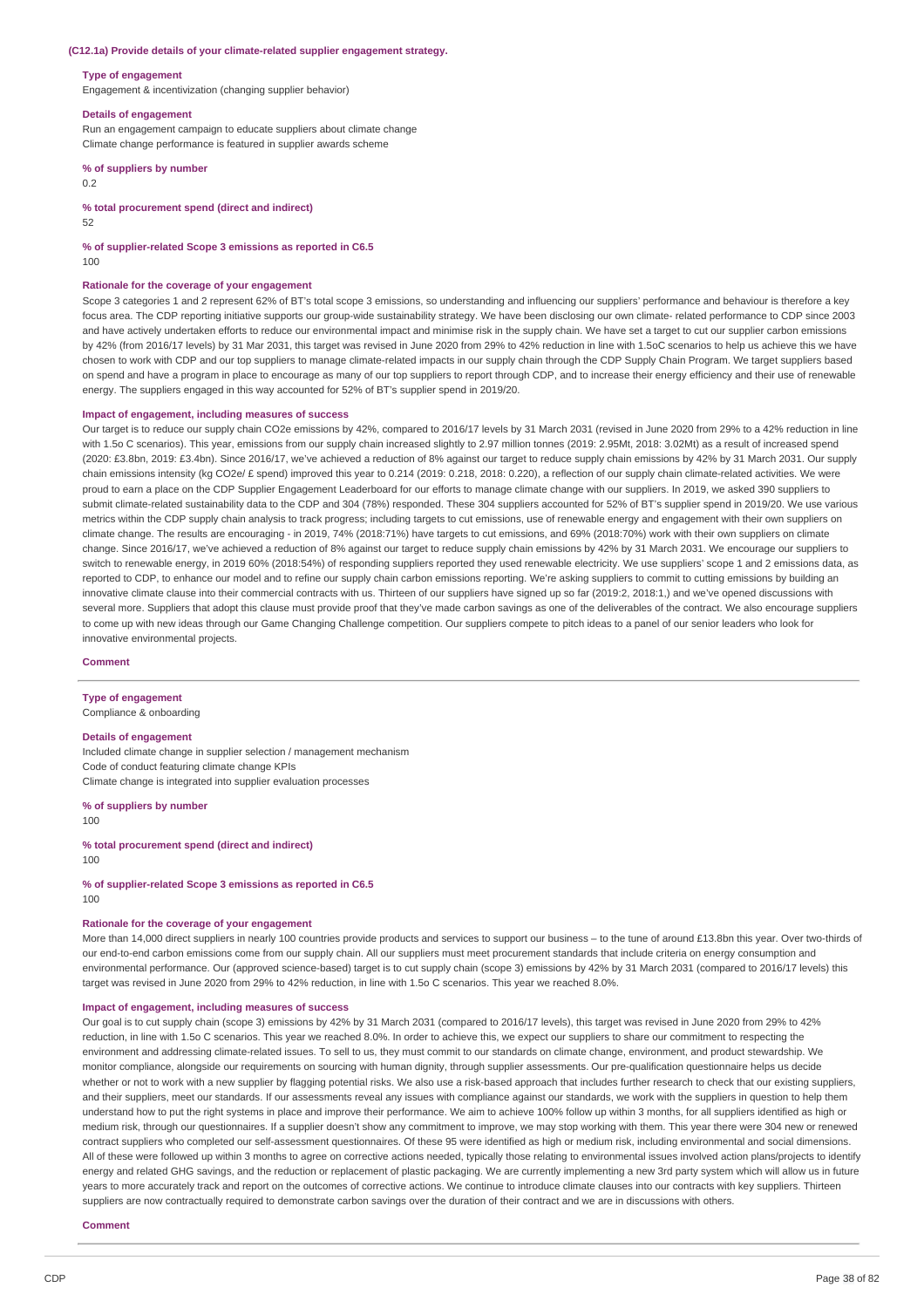#### **(C12.1b) Give details of your climate-related engagement strategy with your customers.**

**Type of engagement**

Education/information sharing

#### **Details of engagement**

Run an engagement campaign to education customers about your climate change performance and strategy

**% of customers by number**

100

**% of customer - related Scope 3 emissions as reported in C6.5**

100

### **Portfolio coverage (total or outstanding)**

<Not Applicable>

### **Please explain the rationale for selecting this group of customers and scope of engagement**

Purchased goods and services represent 49% of BT's scope 3 emissions and we have a relationship with over 30m customers and more than 620 stores on the high street in the UK through our BT and EE brands. In 2013 we set our ambition to enable customers to reduce their carbon emissions by at least three times the end-to-end carbon impact of our business (3:1) by 31 March 2021. We've improved from 1:1.2 to 1: 3:1 achieving our target a year ahead of schedule. Our strategy is to inform and educate consumers on environmental issues and how our products and services can help them to avoid GHG emissions, this is embedded through the various consumer channels open to us. • New products have the appropriate regulatory environmental and disposal labelling as well as guidance on use of stand-by power on relevant products • We provide the ability for consumers to return unwanted or replacement products via a freepost system or in our EE shops – these are then repaired or recycled • This year we introduced a new contract clause in new BT customer contracts to incentivise return of products and reduce electronic waste. Customers are informed that they will incur a fee if they don't return home hubs and TV set-top boxes at the end of their contract. By refurbishing and recycling used equipment, we will reduce the amount of e-waste going to landfill sites • The BT Phonebook is delivered to around 22m properties in the UK, it's printed on a mix of recycled/ PEFC paper. Users are encouraged to recycle when finished with as well as inviting them to read our Digital Impact and Sustainability website and reports on our performance • Business customers are engaged too, for example, our conferencing unit highlights travel reduction and reduced emissions as a benefit to potential customers. And also through newsletters and special content • Through the CDP annual questionnaire we engage with business customers representing some 8.5% of Group revenue in 2019/20. We are able to highlight both our performance and the products and services within our low carbon portfolio • We use our annual reporting and social media accounts to highlight both our performance and how our product and services help.

#### **Impact of engagement, including measures of success**

We don't track the impacts of much of this engagement directly – it's part of us being seen as a sustainable and responsible business, enhancing our Net Promoter Scores (NPS). Where we engage with B2B customers through the CDP supply chain program, we measure both the number of customers and the revenue streams that they represent. Through our leadership score we highlight to our customers our leadership on climate action.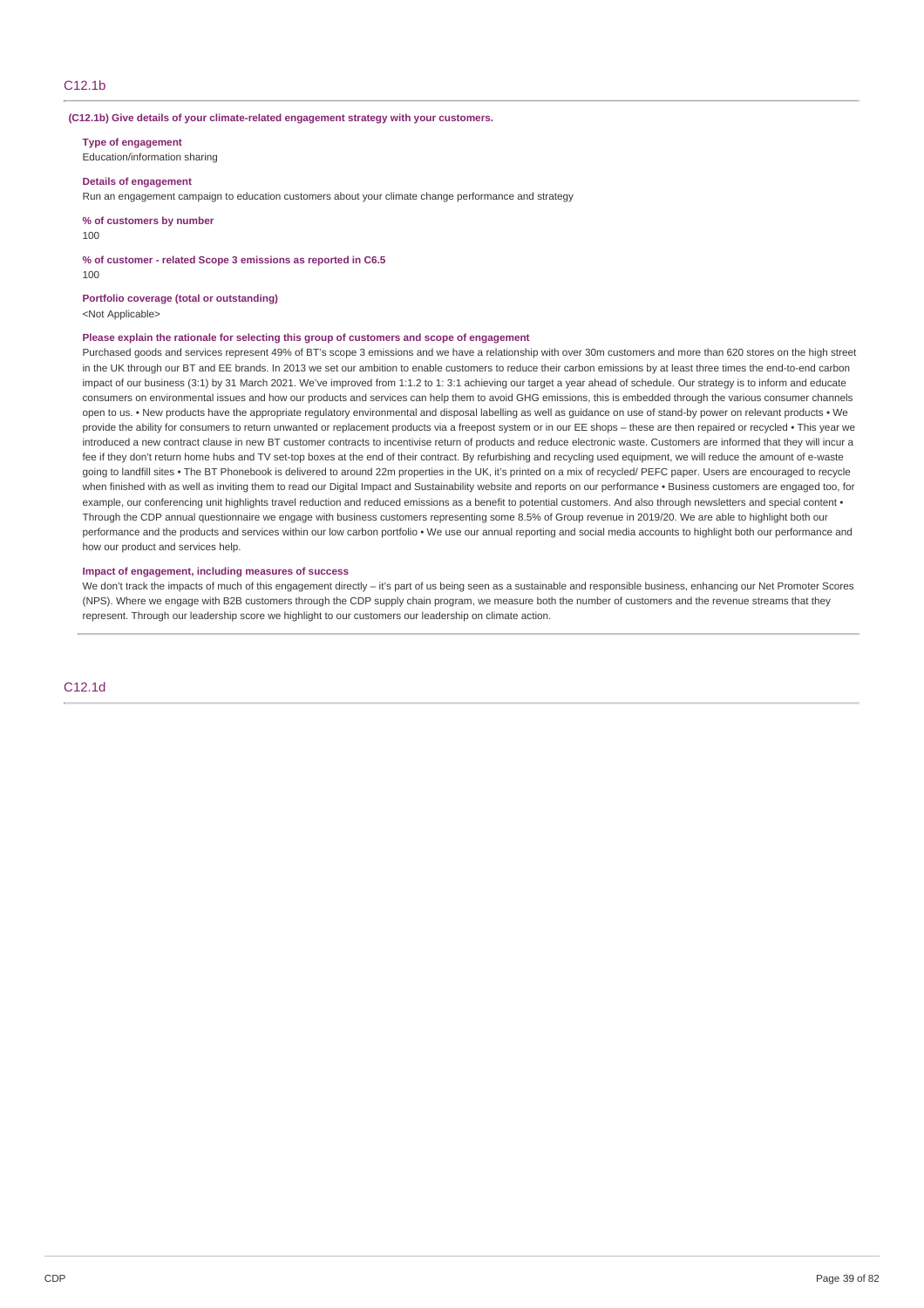#### **(C12.1d) Give details of your climate-related engagement strategy with other partners in the value chain.**

**Our Colleagues** - To lead on climate action, we need to engage our c.100,000 colleagues.

We regularly publish articles and videos about BT's climate journey and action in our internal newsletters and newsfeed, BT Today.

We have various BT Group and colleague lead workplace groups dedicated to climate and environmental issues. These groups encourage information sharing, discussion and action on climate and environmental action at work and at home. For World Environment Day 2020 we used the BT group lead climate and environment work place group to engage colleagues (currently predominantly working from home) on positive climate action stories from colleagues across the business, leadership on a green recovery from BT's chairman and a 'Planet Positive Pledge' on what actions colleagues would commit to over the next few months to support climate action.

Created this year, our Colleague Board is chaired by BT's CEO and reports to the BT Group Board. Meeting at least four times per year, the Colleague Board it is a mechanism for colleagues to raise and discuss important issues directly with the CEO and develop plans for these to be addressed. In the first meeting of the board colleagues raised sustainability as a key issue that needed to feature regularly on the Board agenda and some immediate questions that they wanted to be addressed. The immediate queries, on instore plastic use and recycling were able to be quickly addressed through connecting the Board action to the retail 'Project Green Team', who already had improvement plans in place but through the Board support were able to action these faster and use the Board members as champions for the changes.

Alongside the Colleague Board, members of our executive team speak directly to employees through round tables, town hall debates, site visits and webchats.

People around the business, are encouraged to innovate, come up with new ideas and are recognized though our Challenge Cup initiative. Openreach brought together engineers, suppliers and procurement teams to map out 600 opportunities to reduce plastic and other packaging, as well as single-use plastics, through their 'Waste Warriors' project this year. They've already worked with suppliers to eliminate plastic packaging for some of the gear most frequently used by Openreach engineers. For example, one supplier has stopped using plastic bags to package the 30,000 safety helmets it provides to us.

**Sustainability experts and opinion leaders** – Our strategy is to engage with partners who we believe will be most helpful in influencing our climate change agenda, including those within the communications services sector.

We are a member of several groups that bring businesses together to deal with sustainability challenges. These include the Aldersgate Group, the We Mean Business coalition, The Climate Group, CBI, the World Economic Forum, the World Business Council for Sustainable Development, International Chamber of Commerce, techUK, ICER (the Industry Council for Electronic Equipment Recycling) and GSMA, who represent the interests of mobile operators worldwide. Membership of these groups helps give us a broader view on climate-related (and other) issues, helps us challenge our thinking and provides our people with learning and development opportunities.

Only through collaboration can we tackle the challenges of climate change. We've always open sourced what we do in this area and we will continue to do so.

We regularly publish blogs and videos, for example through We Mean Business and Aldersgate Group, to share our story with others, hoping it will inspire them to take climate action. We also regularly speak at events and webinars sharing BT's climate action journey (for example <https://www.youtube.com/watch?v=dbaoByEr8Mk>). We were an active participant at COP25 in Madrid.

By working with others, we are sending demand signals to the market for innovation and increased provision of low carbon alternatives. Collaboration has enabled us to make progress faster and scale our ambition. We work with partners such as RE100 and EV100 because they address areas where we have a key demand for new innovative solutions. Together with The Climate Group we set up a new coalition to advocate for faster roll-out of electric vehicles and infrastructure in the UK.

UK public – we undertake regular surveys to understand their views, this feeds into our annual materiality review at the end of each calendar year to assess the trends and issues identified by our stakeholders. These results shape our strategy and annual reporting, including related to climate change.

Climate change, sustainable consumption, clean energy and air pollution remain material stakeholder issues and we report on our progress through both our Annual and Digital Impact and Sustainability reports.

### C<sub>12</sub>.3

(C12.3) Do you engage in activities that could either directly or indirectly influence public policy on climate-related issues through any of the following? Direct engagement with policy makers

Trade associations Funding research organizations

Other

#### C12.3a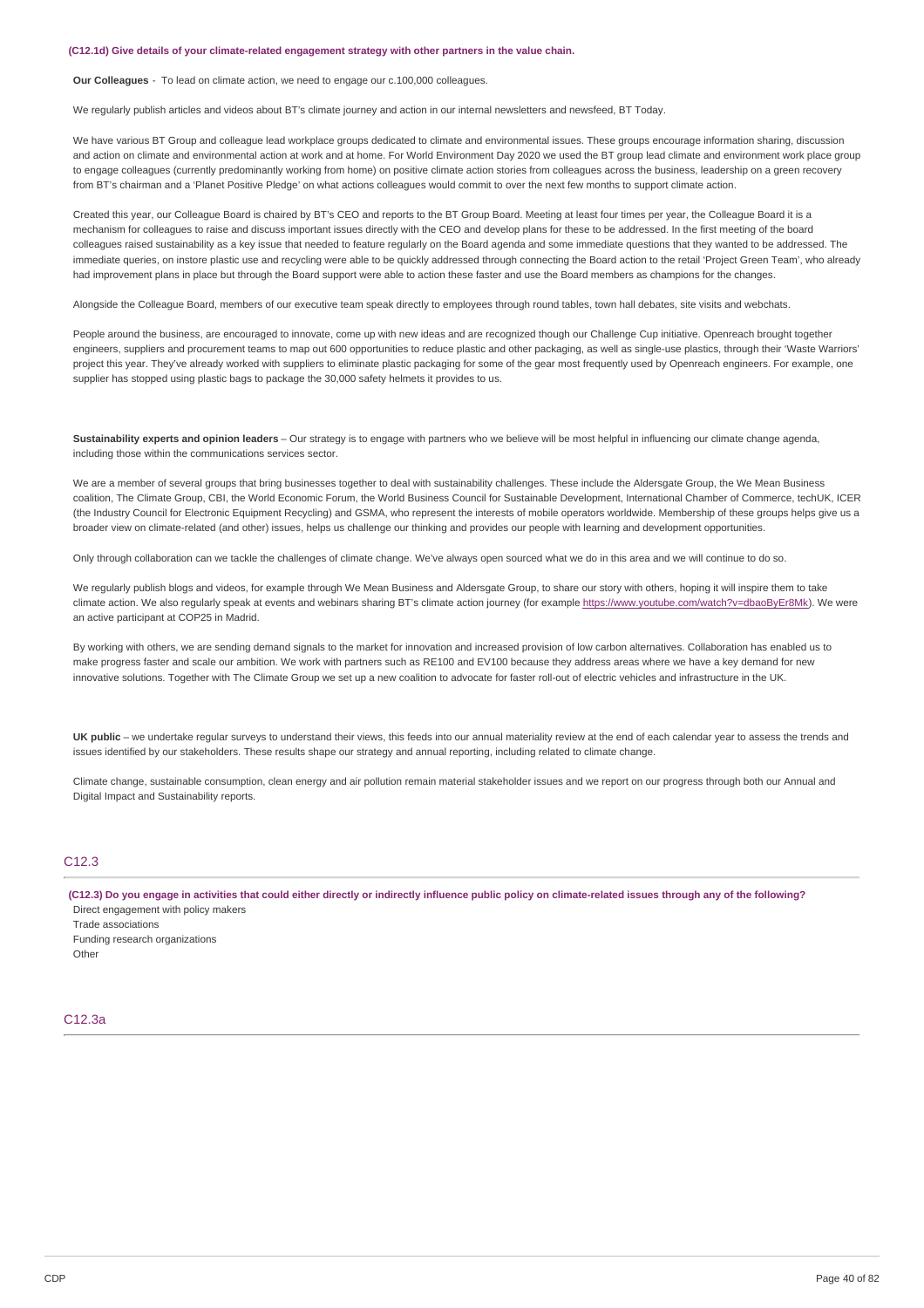### **(C12.3a) On what issues have you been engaging directly with policy makers?**

| Focus of<br>legislation position                   |         | Corporate Details of engagement                                                                                                                                                                                                                                                                                                                                                                                                                                                                                                                                                                                                                                                                                                                                                                                                                                                                                                                                                                                                                                                                                                                        | <b>Proposed legislative solution</b>                                                                                                                                                                                        |
|----------------------------------------------------|---------|--------------------------------------------------------------------------------------------------------------------------------------------------------------------------------------------------------------------------------------------------------------------------------------------------------------------------------------------------------------------------------------------------------------------------------------------------------------------------------------------------------------------------------------------------------------------------------------------------------------------------------------------------------------------------------------------------------------------------------------------------------------------------------------------------------------------------------------------------------------------------------------------------------------------------------------------------------------------------------------------------------------------------------------------------------------------------------------------------------------------------------------------------------|-----------------------------------------------------------------------------------------------------------------------------------------------------------------------------------------------------------------------------|
| Other,<br>please<br>specify<br>(Climate<br>action) | Support | BT has spoken at several events this year including with policy makers. During London's first Climate Action Week in July 2019, we brought together Policy support that recognises the<br>tech, power, finance and infrastructure leaders to discuss how information communications technology (ICT) can support the economy's low carbon need for the UK to become a Net Zero<br>transition. In November, we invited MPs from four parties to lay out their climate plans at a Question Time style event in the run up to the UK<br>general election. How innovation and technology are enabling businesses to win in the race to sustainability was also the main topic at the<br>Nextipedia summit we hosted for business leaders and policymakers at this year's BT Young Scientist and Technology Exhibition in Dublin. On the<br>global stage, we were an active business voice for progress during Climate Week NYC and at the COP25 climate summit, we called for more<br>companies to sign up to 1.5 degree science based targets and for policy makers to provide a supportive environment for the development of the<br>low carbon economy. | economy. For example; support from<br>policy makers to transition vehicles to<br>low emission vehicles, such as electric<br>charging infrastructure. And<br>innovations needed to decarbonise<br>buildings heating systems. |
| Other,<br>please<br>specify<br>(Climate<br>action) | Support | BT Group head of environmental sustainability chairs the UNFCCC Momentum for Change advisory panel. This initiative is spearheaded by the UN Legislation supporting the<br>Climate Change secretariat to shine a light on the enormous groundswell of activities underway across the globe that are moving the world toward a implementation of the Paris<br>highly resilient, low-carbon future.                                                                                                                                                                                                                                                                                                                                                                                                                                                                                                                                                                                                                                                                                                                                                      | Agreement.                                                                                                                                                                                                                  |

## C12.3b

**(C12.3b) Are you on the board of any trade associations or do you provide funding beyond membership?** Yes

C12.3c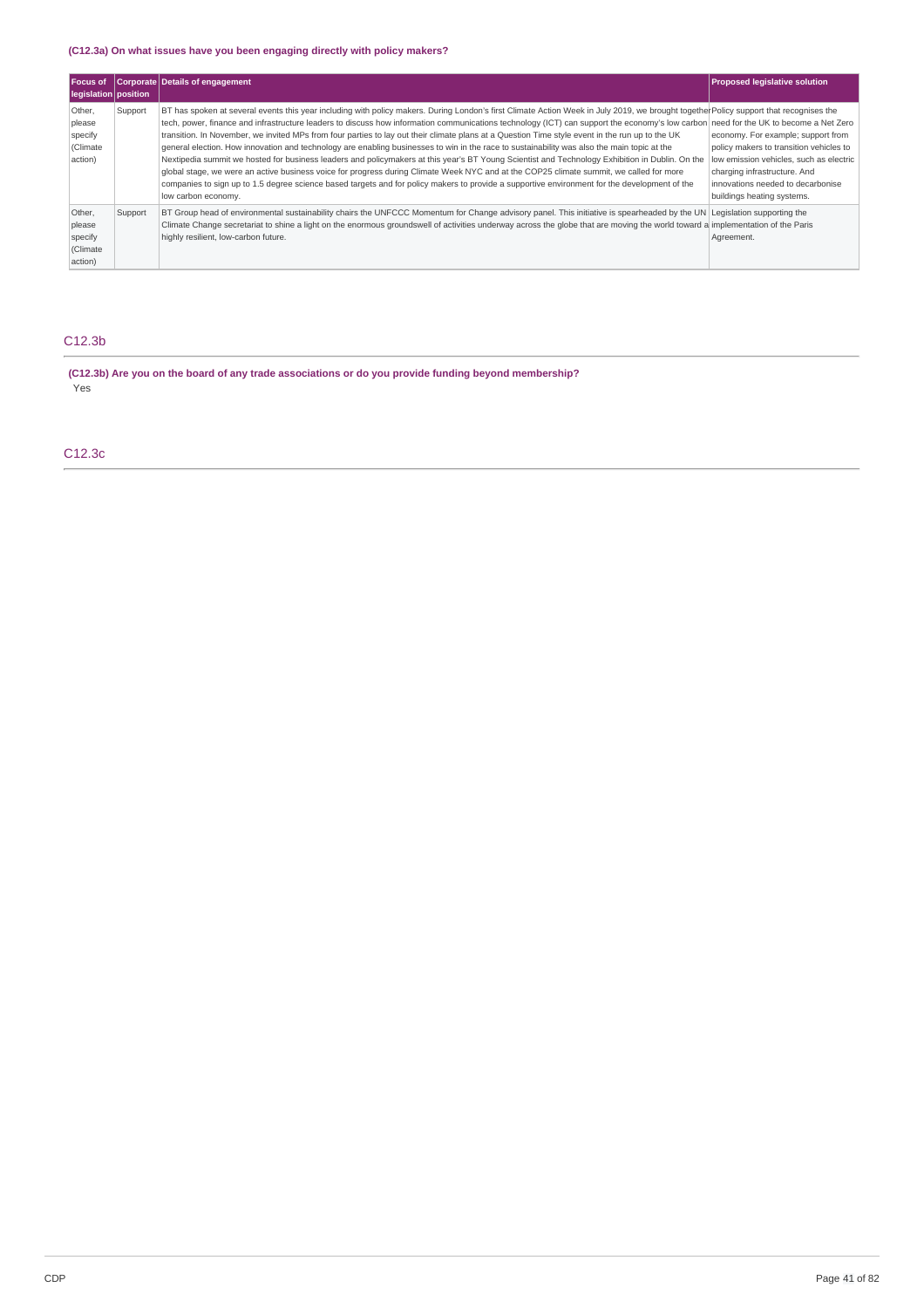#### (C12.3c) Enter the details of those trade associations that are likely to take a position on climate change legislation.

#### **Trade association**

CBI

#### **Is your position on climate change consistent with theirs?**

Consistent

### **Please explain the trade association's position**

The CBI energy and climate change board brings together a group of business leaders committed to tackling the UK's triple challenges of energy security, affordability and decarbonisation. As well as showing ambition and leadership on these issues within the business community, its members aim to work with the government to set the right conditions to attract investment in low-carbon solutions and drive consumer demand for sustainable products.

#### **How have you influenced, or are you attempting to influence their position?**

BT's chief digital impact & sustainability officer, is a member of the CBI Energy and Climate Change Board. We are also represented on the CBI Energy and Climate Change working group - which supports the board. We influence the group by being an active working group and board member.

#### **Trade association**

techUK

#### **Is your position on climate change consistent with theirs?**

Consistent

#### **Please explain the trade association's position**

techUK represents the companies and technologies that are defining today the world that we will live in tomorrow. More than 900 companies are members of techUK. Collectively they employ approximately 700,000 people, about half of all tech sector jobs in the UK. Senior officials from Whitehall and key stakeholders engage with techUK members at the Council on developing issues and the Council guides techUK's responses, be it through thought leadership pieces and campaigns or by facilitating the exchange of best practice and supporting regulatory compliance.

#### **How have you influenced, or are you attempting to influence their position?**

Our director of policy and public affairs as a member of the board. We participate in techUK's Climate Strategy and Resilience Council which provides strategic direction for techUK activities relating climate change and sustainability. The group engages with policy makers on the role of technology in driving the transition to the low carbon economy and on how ICT can bring about emissions reductions and resource efficiency. We influence the group: by being an active participant it meetings, by contributing to position papers and briefings, with BT examples, and by amplifying the messages of the group.

#### **Trade association**

We Mean Business Coalition/RE100/EV100

### **Is your position on climate change consistent with theirs?**

Consistent

#### **Please explain the trade association's position**

We Mean Business is a global non-profit coalition working with the world's most influential businesses to take action on climate change. Together we catalyse business leadership to drive policy ambition and accelerate the transition to a low-carbon economy.

### **How have you influenced, or are you attempting to influence their position?**

Our Group head of environmental sustainability sits on the corporate advisory group. We are a founding member of RE100 and an active contributor to RE100 and We Mean Business, speaking regularly at events, contributing blogs and interviews. We are also a member of EV100. Our senior manager for Property, Utilities, Power & Cooling is on the RE100 Advisory Committee. The UK Electric Fleets Coalition will convene a leadership coalition to advocate for accelerating the transition to electric vehicles (EVs) in the UK ahead of the currently postponed COP26 climate summit in 2021.

### **Trade association**

GSMA

#### **Is your position on climate change consistent with theirs?**

Consistent

#### **Please explain the trade association's position**

The GSM Association is an industry organisation that represents the interests of mobile network operators worldwide. More than 750 mobile operators are full GSMA members and a further 400 companies in the broader mobile ecosystem are associate members.

#### **How have you influenced, or are you attempting to influence their position?**

Our Group head of environmental sustainability sits on the GSMA Climate Action Taskforce. The Climate Action Taskforce, formed by the mobile industry association GSMA, unites the mobile industry on climate-related issues. The Taskforce works together in the following ways: • Promotes leadership on climate action to move the industry towards net zero carbon emissions by 2050 • Agrees climate policy and advocacy engagement to gain support from governments for the net zero transition • Shares best practice on climate action so operators support each other to raise their ambition • Creates thought leadership and research on how mobile technologies support climate mitigation and adaptation.

#### **Trade association**

The Aldersgate Group

#### **Is your position on climate change consistent with theirs?** Consistent

#### **Please explain the trade association's position**

The Aldersgate Group is a politically impartial, multi-stakeholder alliance championing a competitive and environmentally sustainable economy. Through targeted political engagement, evidence gathering and policy development, they advocate the business case for decarbonising the UK economy, improving resource efficiency and investing in the natural environment.

#### **How have you influenced, or are you attempting to influence their position?**

We run joint events with the Aldersgate and contribute to their reports calling for a policy environment that will enable the low carbon economy and achieve the UK Government's aim of being net zero by 2050.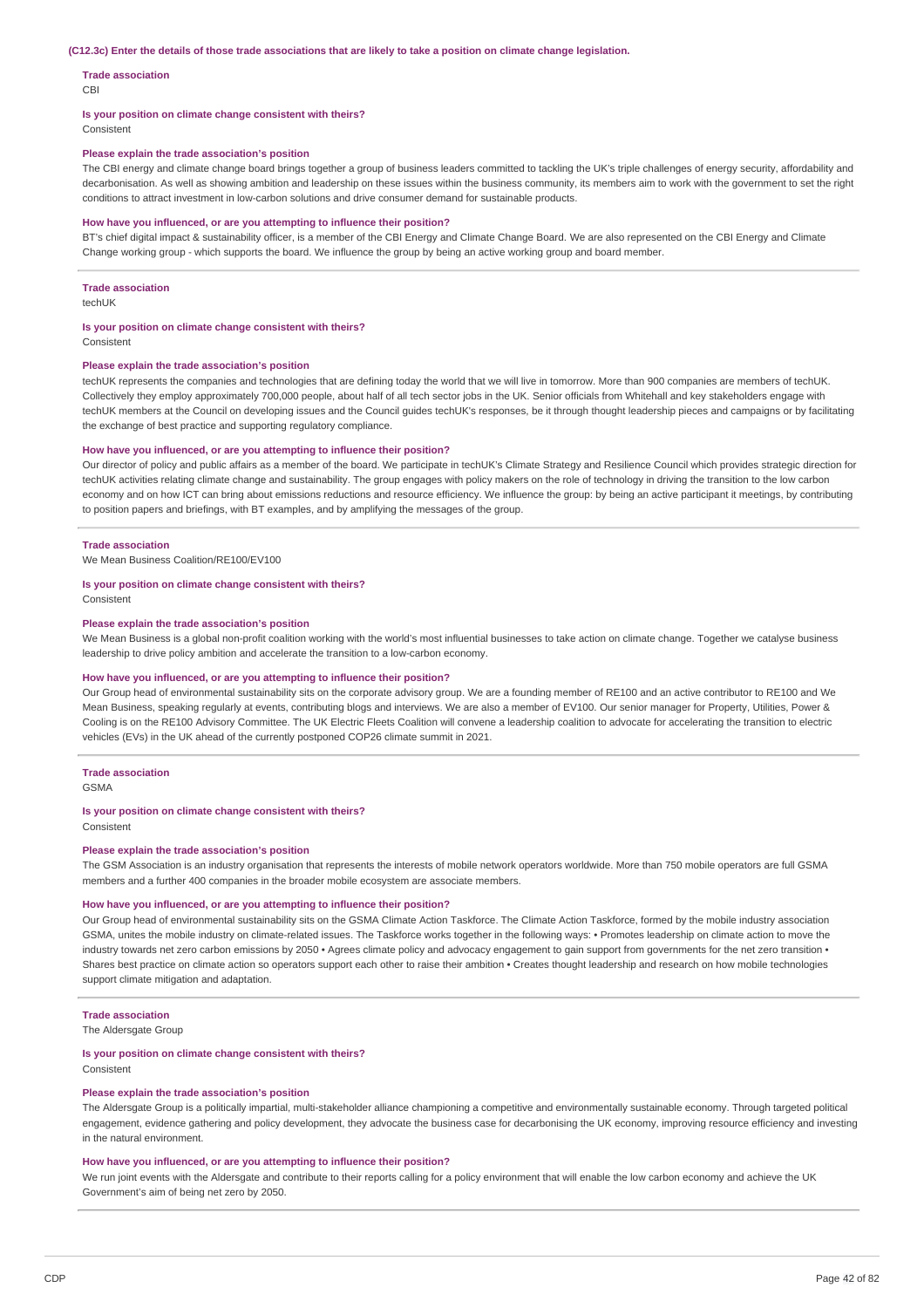**(C12.3d) Do you publicly disclose a list of all research organizations that you fund?** Yes

### C12.3e

#### **(C12.3e) Provide details of the other engagement activities that you undertake.**

We regularly talk to organisations and policymakers with an interest in our climate change activities to explain our approach, and to understand what they expect of us and how well they think we are doing. This takes place during our regular dealings with different stakeholders, through online discussion forums, phone conversations, meetings, focus groups, social media and regular dialogue with expert membership groups .

We are a member of several groups that bring businesses together to deal with sustainability challenges. These include the Aldersgate Group, the We Mean Business coalition, CBI, the World Economic Forum, the World Business Council for Sustainable Development, the Environment Strategy Council of industry association techUK and ICER (the Industry Council for Electronic Equipment Recycling) and GSMA.

We participated in the COP25 UN Climate Summit in Madrid in 2019 sharing our climate action journey, what we have learned on the way and our plans for the future and trying to inspire other companies to set 1.5 degree science based targets. We also participated in Climate Week NYC and London Climate Action Week.

In October 2018, we pledged to become a net zero emissions business by 2045. This extends beyond our existing target, approved by the Science Based Targets Initiative, to reduce the carbon emissions intensity of our operations by 87% by 31 Mar 2031. Our goals are aligned with efforts to cap global temperature rise to 1.5°C.

In 2020, we revised our supply chain carbon reduction target to align with 1.5 degrees instead of 2 degrees reduction. This means we have a target to cut the carbon emissions associated with our supply chain by 42% by 31 March 2031 against a 2016/17 baseline. This target was revised in June 2020 from a 29% to a 42% reduction.

We are a founding member of RE100, a group of influential businesses committed to using 100% renewable electricity and helping to develop a low carbon economy. We're aiming to purchase 100% renewable electricity (where markets allow) by 31 December 2020. And we're encouraging our suppliers, our customers and our employees to do so too. 92% of the electricity we bought worldwide this year came from renewable sources, In the UK, 100% of the electricity we purchase directly is now from renewable sources.

We work closely with CDP and our supply chain to drive sustainability excellence among our suppliers. We earned a place on the CDP Supplier Engagement Leaderboard for our efforts to manage climate change with our suppliers, putting us in the top 3% of over 3,000 companies assessed.

### C12.3f

(C12.3f) What processes do you have in place to ensure that all of your direct and indirect activities that influence policy are consistent with your overall climate **change strategy?**

The environmental sustainability team works closely with our public affairs and external relations teams across the business to ensure that our messages are consistent. consistent, this can work in two ways, where either team can draft communications which the other party will check, for instance, the environmental sustainability team will check as environmental specialists to ensure content is accurate, and public affairs and external relations will ensure that the language and messaging adheres to BTs brand tone.

Action on climate change is in the best short- and long-term interests of our business because it will mitigate risks through adaptation and resilience measures, reduce costs through efficiencies, and create growth from low carbon products and services.

We have an environmental management governance group (EMGG) to oversee the way we manage environmental risk across our business globally. Chaired by our chief technology and information officer, it reports to the Executive Committee. In the UK, management of our most significant environmental risks, is led by the environmental management compliance steering group. This group meets every month and reports to the EMGG quarterly. Its members are senior managers responsible for addressing environmental risks and delivering performance improvements under our ISO 14001-certificated environmental management system.

### C12.4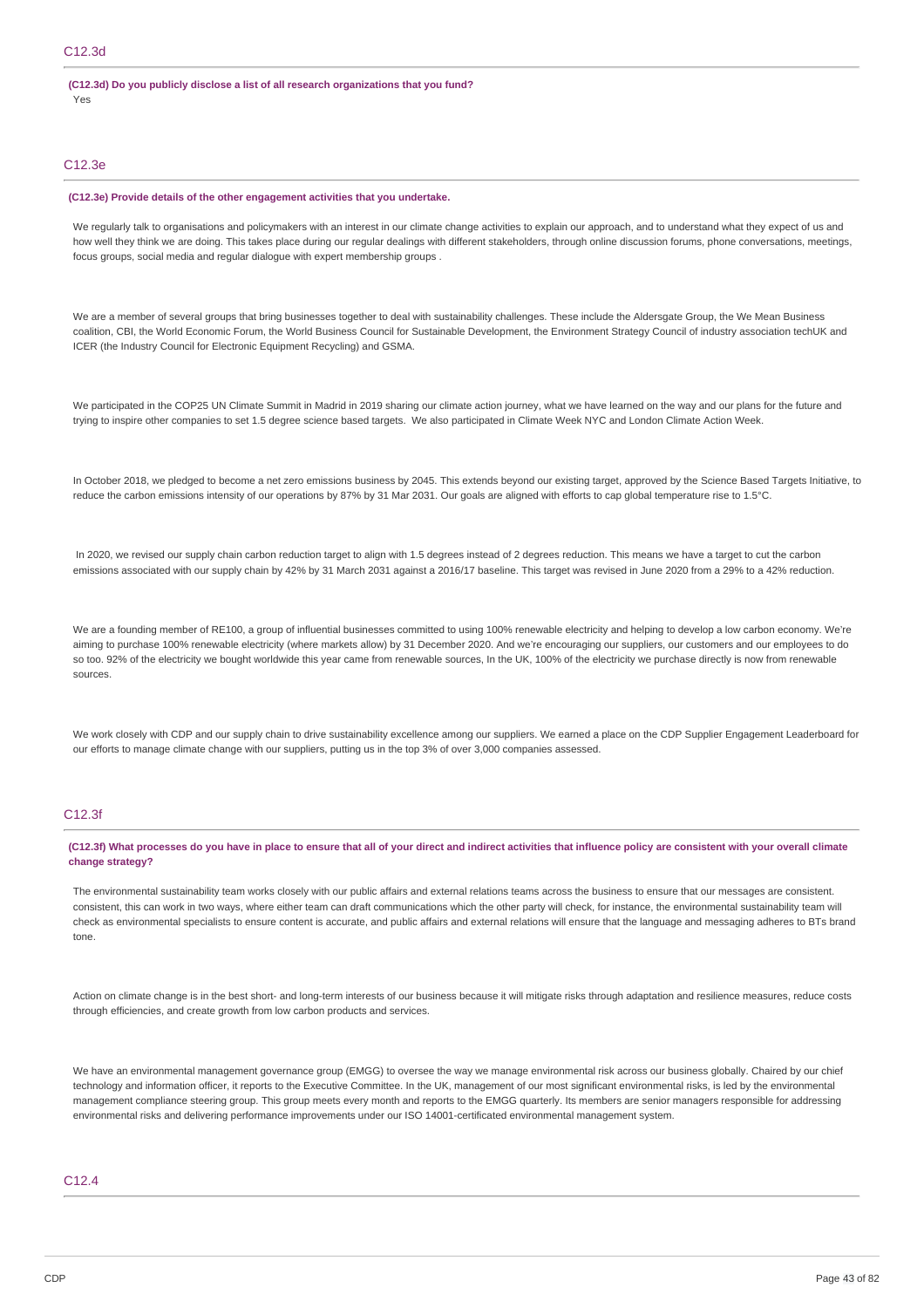(C12.4) Have you published information about your organization's response to climate change and GHG emissions performance for this reporting year in places **other than in your CDP response? If so, please attach the publication(s).**

#### **Publication**

In mainstream reports, incorporating the TCFD recommendations

**Status** Complete

**Attach the document** BT Group Annual Report 2020.pdf

### **Page/Section reference**

Pages 36, 38 and 63.

### **Content elements**

Governance Strategy Risks & opportunities Emissions figures Emission targets

#### **Comment**

We're committed to implementing the recommendations of the Task Force on Climate Related Financial Disclosures (TCFD), fully embedding them over the coming year.

#### **Publication**

In voluntary sustainability report

### **Status**

Complete

#### **Attach the document**

BT Group Digital Impact & Sustainability report 2020.pdf BT Group Digital Impact & Sustainability report 2020 - Appendix.pdf

#### **Page/Section reference**

Tackling climate change and environmental challenges, page 20. See Appendix, section 1 for governance.

### **Content elements**

Governance Strategy Risks & opportunities Emissions figures Emission targets Other metrics

#### **Comment**

**Publication** In voluntary communications

## **Status**

Complete

#### **Attach the document**

2020\_bt\_3to1\_methodology.pdf 2020\_bt\_scope3\_carbon\_emissions.pdf 2020\_bt\_supply\_chain\_emissions.pdf

#### **Page/Section reference**

BT's Greenhouse Gas Protocol Corporate Value Chain Scope 3 accounting and reporting - ALL BT's supply chain carbon emissions reporting approach and methodology - ALL BT's 3:1 carbon abatement methodology -ALL

#### **Content elements**

Emissions figures

#### **Comment**

BT's scope 3 methodology documents

### C15. Signoff

## C-FI

(C-FI) Use this field to provide any additional information or context that you feel is relevant to your organization's response. Please note that this field is optional **and is not scored.**

### C15.1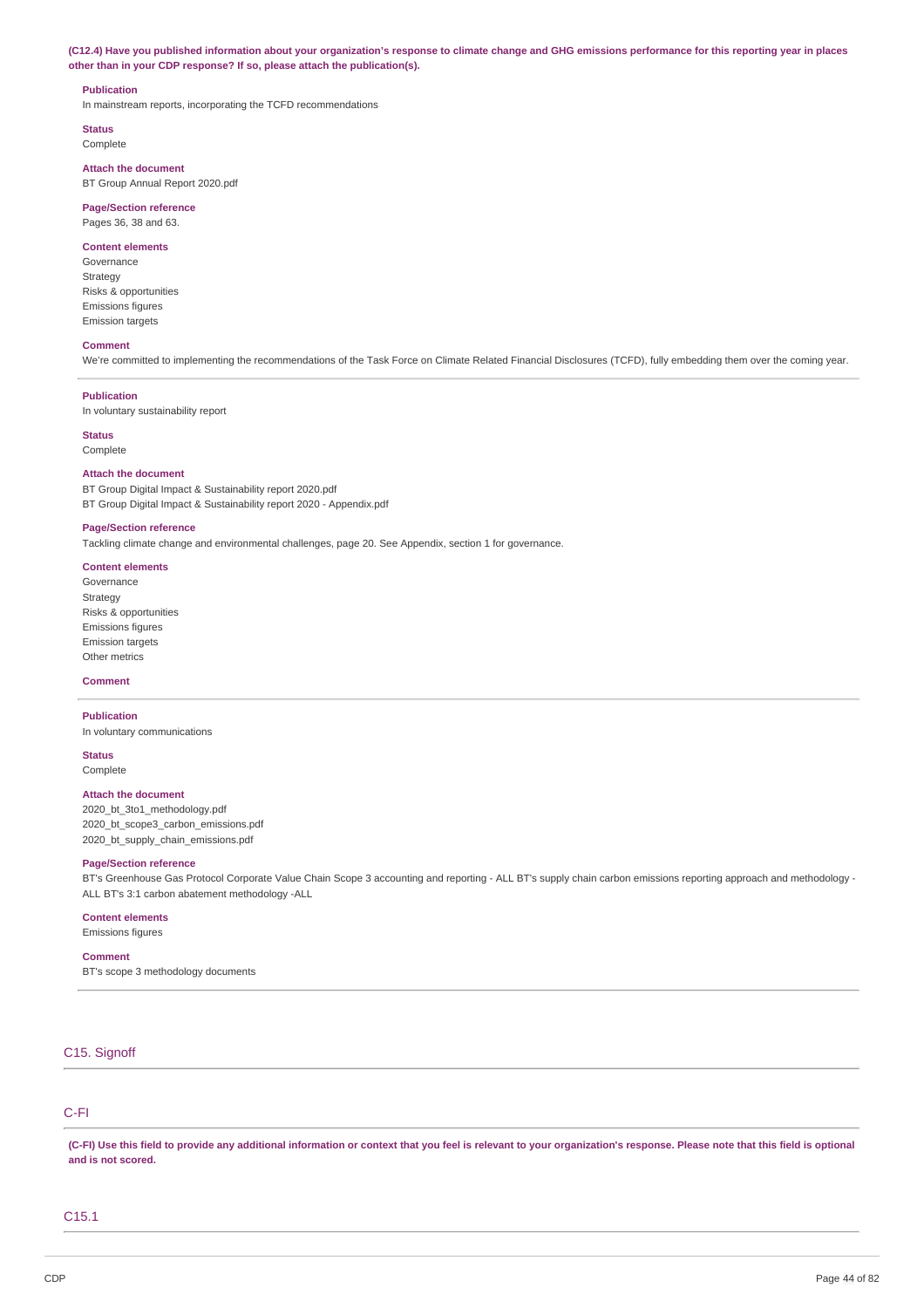#### **(C15.1) Provide details for the person that has signed off (approved) your CDP climate change response.**

|                | Job title | <b>category</b><br>*spondin. |
|----------------|-----------|------------------------------|
| $\sqrt{$ Row 1 | .         | - YACUTIVA<br>.              |

### SC. Supply chain module

### SC0.0

**(SC0.0) If you would like to do so, please provide a separate introduction to this module.**

### SC0.1

**(SC0.1) What is your company's annual revenue for the stated reporting period?**

|       | <b>Annual Revenue</b> |
|-------|-----------------------|
| Row 1 | 22824000000<br>.      |
|       |                       |

#### SC0.2

**(SC0.2) Do you have an ISIN for your company that you would be willing to share with CDP?** Yes

### SC0.2a

#### **(SC0.2a) Please use the table below to share your ISIN.**

|      | <b>ISIN country code (2 letters)</b> | <b>ISIN</b> numeric identifier and single check digit (10 numbers overall) |
|------|--------------------------------------|----------------------------------------------------------------------------|
| Row. | <b>GB</b>                            | 0030913577                                                                 |

#### SC1.1

(SC1.1) Allocate your emissions to your customers listed below according to the goods or services you have sold them in this reporting period.

**Requesting member** Accenture **Scope of emissions** Scope 1 **Allocation level** Company wide **Allocation level detail** <Not Applicable> **Emissions in metric tonnes of CO2e** 41825 **Uncertainty (±%)** 2 **Major sources of emissions** Oil combustion for electricity generation, gas and oil combustion for heating, refrigeration gases (HFCs and SF6 only), fuel combustion for commercial and company car fleet

**Verified**

Yes

#### **Allocation method**

Allocation based on the market value of products purchased

#### Please explain how you have identified the GHG source, including major limitations to this process and assumptions made

To calculate our scope 1 carbon emissions, we use the World Resources Institute (WRI) Greenhouse Gas Protocol (GHGP) Corporate Accounting and Reporting Standard (revised edition). We have been reporting on our scope 1 emissions for many years, our systems and calculations are robust and are subject to scrutiny within our ISO14001 certification and part of our annual assurance process. To allocate emissions to those customer's requesting this information we have taken customer revenue/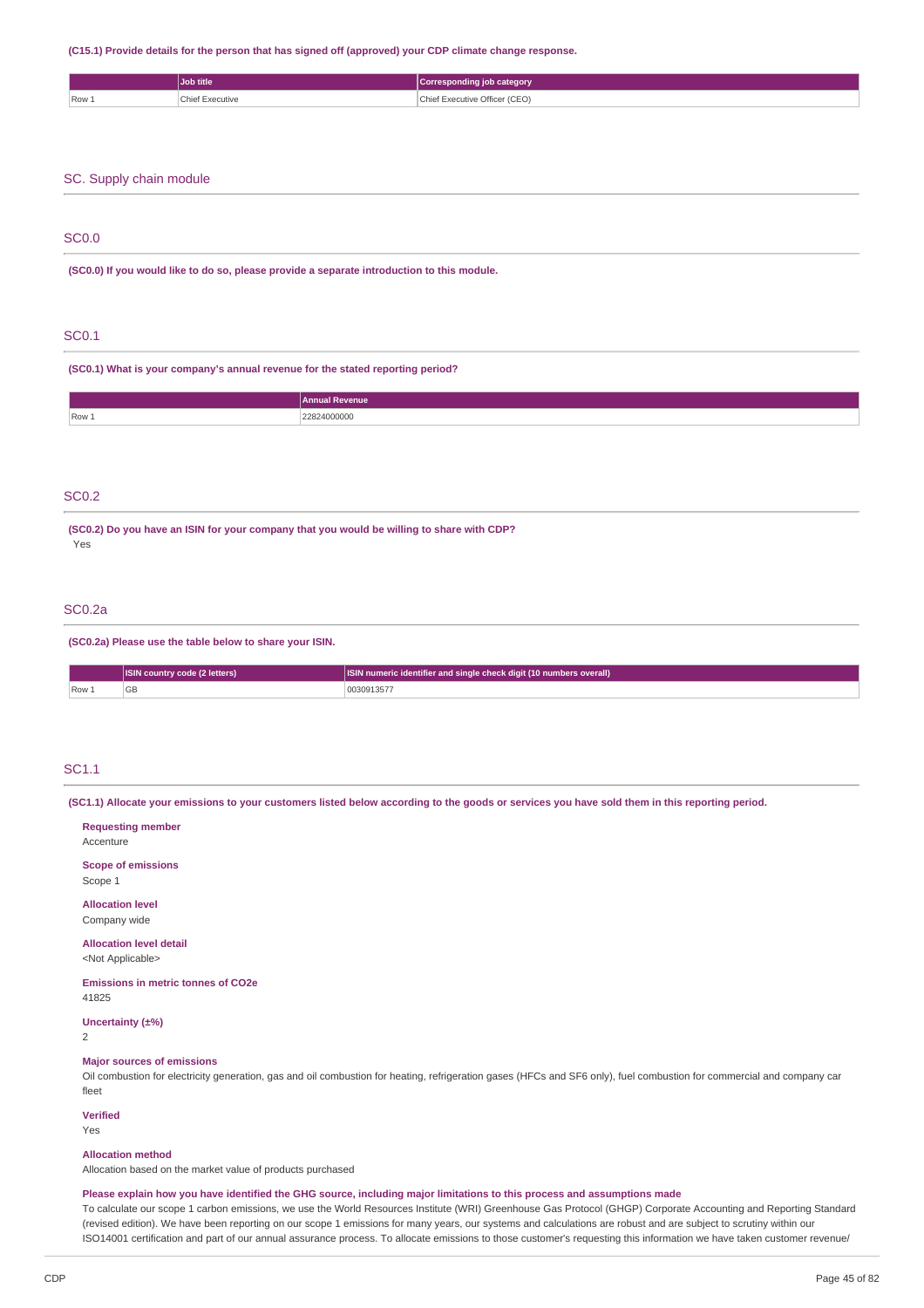#### **Requesting member** Accenture

**Scope of emissions** Scope 2

**Allocation level** Company wide

### **Allocation level detail**

<Not Applicable>

#### **Emissions in metric tonnes of CO2e** 13895

**Uncertainty (±%)**  $\overline{2}$ 

#### **Major sources of emissions**

Purchased electricity, heating, cooling, or steam for our own consumption.

**Verified**

## Yes

## **Allocation method**

Allocation based on the market value of products purchased

#### Please explain how you have identified the GHG source, including major limitations to this process and assumptions made

To calculate our scope 2 carbon emissions, we use the World Resources Institute (WRI) Greenhouse Gas Protocol (GHGP) Corporate Accounting and Reporting Standard (revised edition). We report our Scope 2 emissions, in line with the revised GHG protocol guidelines, using both the market-based method, and location-based method. This year, 92% of the electricity we purchased worldwide was from renewable sources (100% in the UK). We have been reporting on our scope 2 emissions for many years, our systems and calculations are robust and are subject to scrutiny within our ISO14001 certification and part of our annual assurance process. To allocate emissions to those customer's requesting this information we have taken customer revenue/ BT Group revenue and applied that ratio to our scope 2 (market based) emissions.

### **Requesting member**

Accenture

**Scope of emissions** Scope 3

**Allocation level** Company wide

## **Allocation level detail**

<Not Applicable>

**Emissions in metric tonnes of CO2e** 908396

#### **Uncertainty (±%)** 10

#### **Major sources of emissions**

Our Scope 3 emissions constitute 92% of our end-to-end net carbon footprint. The following three categories contribute 93% of all of our Scope 3 emissions: category 1 purchased goods and services, category 2 - capital goods and category 11 - use of sold products.

**Verified** Yes

## **Allocation method**

Allocation based on the market value of products purchased

#### Please explain how you have identified the GHG source, including major limitations to this process and assumptions made

We have used two main methodologies to calculate our value chain emissions: • Spend-based method which takes procurement data and calculates the emissions within an environmentally extended economic input-output (EEIO) model to assess the emissions associated with particular sectors of financial activity • Process-based method which uses quantity-based data to evaluate the emissions associated with specific activities, e.g. kWh of energy usage or quantity of materials purchased to manufacture goods. The resulting model is a hybrid between EEIO and process based life cycle analysis. We have further refined our model to incorporate real data on suppliers' carbon reductions using data from CDP. In 2018/19 the model was adapted to use Process Based Life Cycle Analysis of Apple phones to further improve our estimates for supply chain carbon. A full description of the EEIO methodology is available from our Digital impact & sustainability website (https://www.bt.com/about/digital-impact-andsustainability/tackling-climate-change/our-carbon-accounting-methodologies). To allocate emissions to those customer's requesting this information we have taken customer revenue/ BT Group revenue and applied that ratio to our scope 3 emissions.

**Requesting member** AT&T Inc.

**Scope of emissions** Scope 1

**Allocation level** Company wide

**Allocation level detail** <Not Applicable>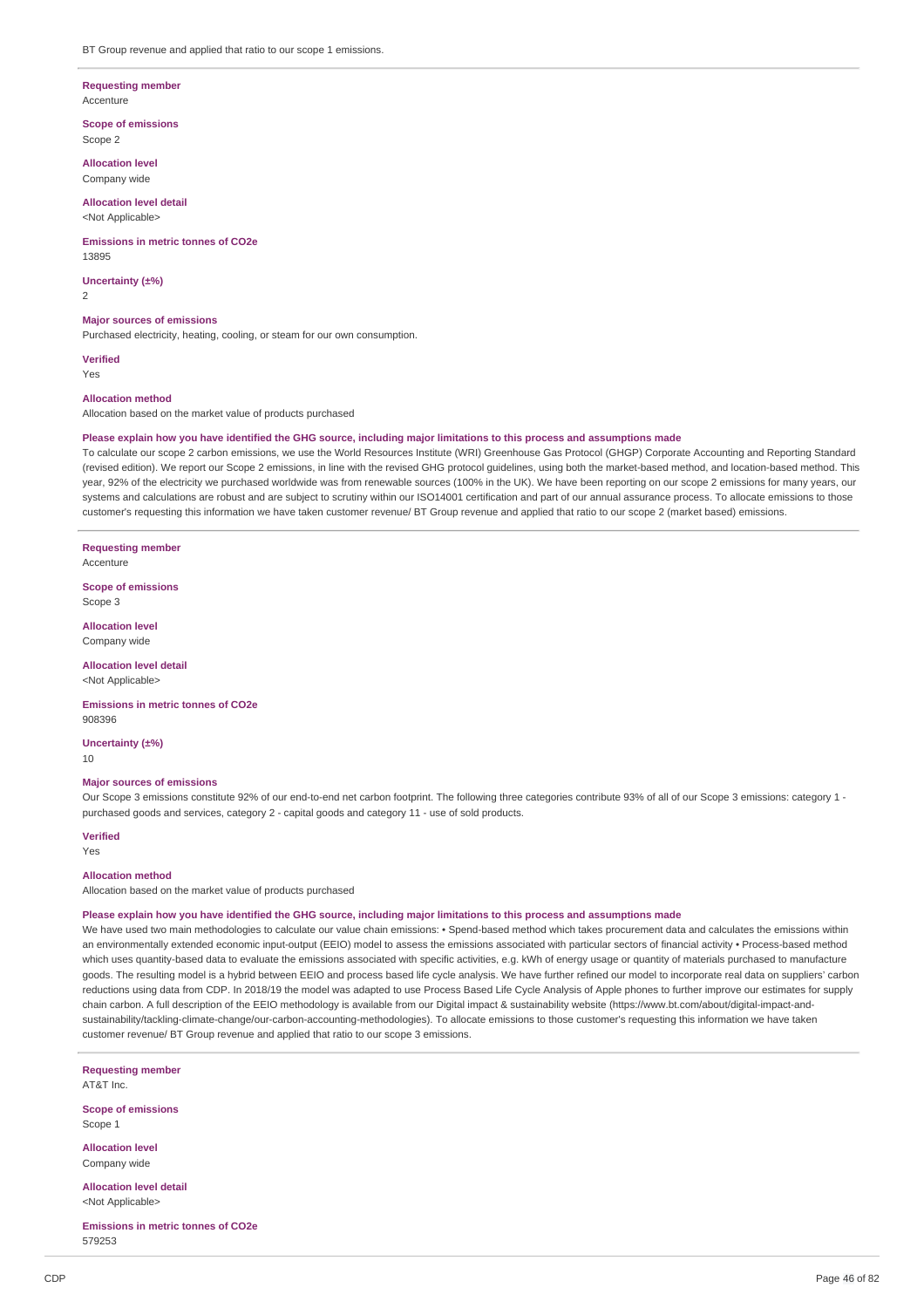#### **Uncertainty (±%)**

2

#### **Major sources of emissions**

Oil combustion for electricity generation, gas and oil combustion for heating, refrigeration gases (HFCs and SF6 only), fuel combustion for commercial and company car fleet.

#### **Verified**

Yes

### **Allocation method**

Allocation based on the market value of products purchased

#### Please explain how you have identified the GHG source, including major limitations to this process and assumptions made

To calculate our scope 1 carbon emissions, we use the World Resources Institute (WRI) Greenhouse Gas Protocol (GHGP) Corporate Accounting and Reporting Standard (revised edition). We have been reporting on our scope 1 emissions for many years, our systems and calculations are robust and are subject to scrutiny within our ISO14001 certification and part of our annual assurance process. To allocate emissions to those customer's requesting this information we have taken customer revenue/ BT Group revenue and applied that ratio to our scope 1 emissions.

#### **Requesting member**

AT&T Inc.

**Scope of emissions** Scope 2

#### **Allocation level**

Company wide

#### **Allocation level detail** <Not Applicable>

**Emissions in metric tonnes of CO2e** 192431

#### **Uncertainty (±%)**

2

#### **Major sources of emissions**

Purchased electricity, heating, cooling, or steam for our own consumption.

### **Verified**

Yes

#### **Allocation method**

Allocation based on the market value of products purchased

#### Please explain how you have identified the GHG source, including major limitations to this process and assumptions made

To calculate our scope 2 carbon emissions, we use the World Resources Institute (WRI) Greenhouse Gas Protocol (GHGP) Corporate Accounting and Reporting Standard (revised edition). We now report our Scope 2 emissions, in line with the revised GHG protocol guidelines, using both the market-based method, and location-based method. This year, 92% of the electricity we purchased worldwide was from renewable sources (100% in the UK). We have been reporting on our scope 2 emissions for many years, our systems and calculations are robust and are subject to scrutiny within our ISO14001 certification and part of our annual assurance process. To allocate emissions to those customer's requesting this information we have taken customer revenue/ BT Group revenue and applied that ratio to our scope 2 (market based) emissions.

**Requesting member** AT&T Inc.

**Scope of emissions** Scope 3

**Allocation level** Company wide

#### **Allocation level detail** <Not Applicable>

**Emissions in metric tonnes of CO2e** 12580727

**Uncertainty (±%)**  $1<sub>0</sub>$ 

#### **Major sources of emissions**

Our Scope 3 emissions constitute 92% of our end-to-end net carbon footprint. The following three categories contribute 93% of all of our Scope 3 emissions: category 1 purchased goods and services, category 2 - capital goods and category 11 - use of sold products.

#### **Verified**

Yes

#### **Allocation method**

Allocation based on the market value of products purchased

#### Please explain how you have identified the GHG source, including major limitations to this process and assumptions made

We have used two main methodologies to calculate our value chain emissions: • Spend-based method which takes procurement data and calculates the emissions within an environmentally extended economic input-output (EEIO) model to assess the emissions associated with particular sectors of financial activity • Process-based method which uses quantity-based data to evaluate the emissions associated with specific activities, e.g. kWh of energy usage or quantity of materials purchased to manufacture goods. The resulting model is a hybrid between EEIO and process based life cycle analysis. We have further refined our model to incorporate real data on suppliers' carbon reductions using data from CDP. In 2018/19 the model was adapted to use Process Based Life Cycle Analysis of Apple phones to further improve our estimates for supply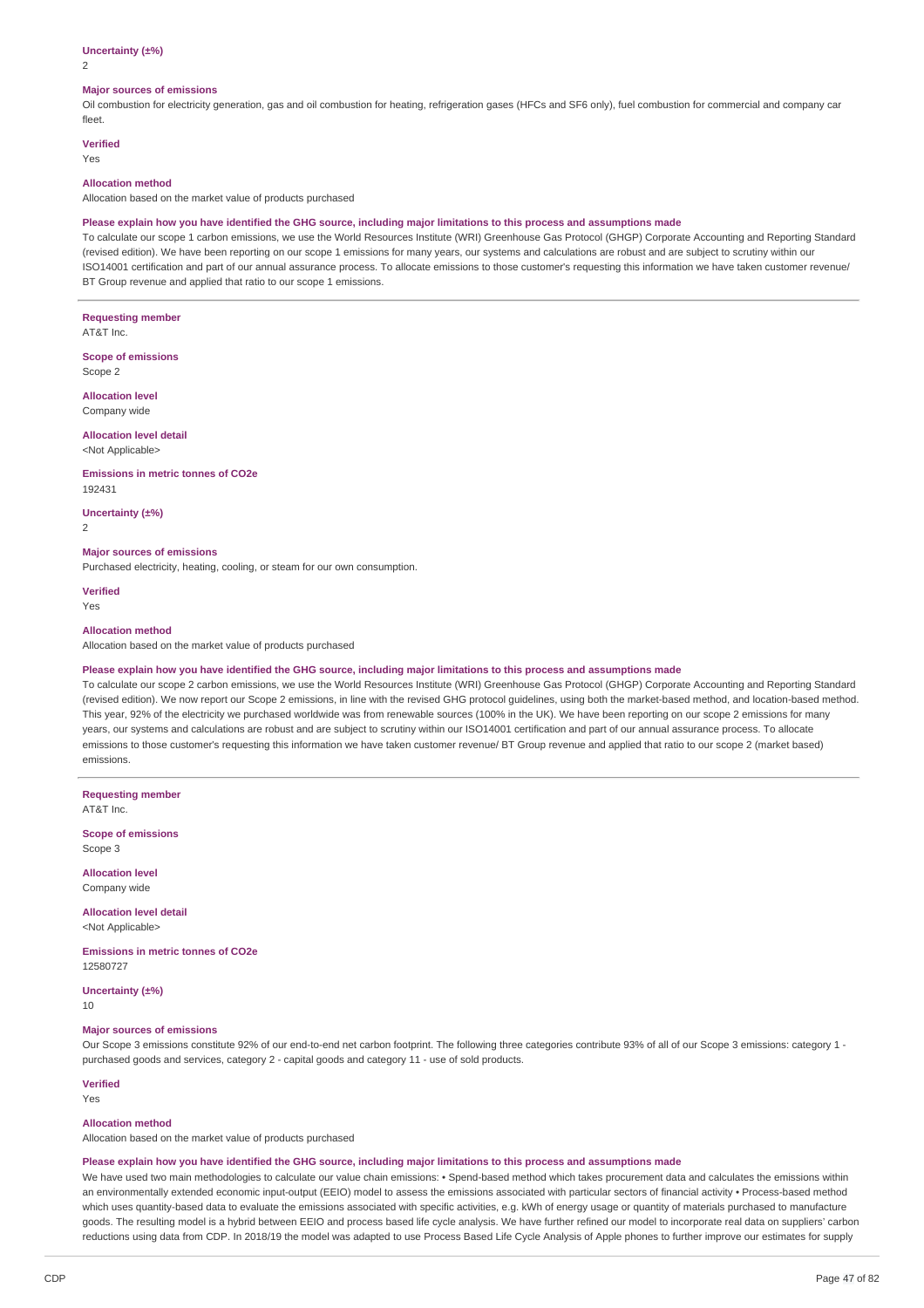chain carbon. A full description of the EEIO methodology is available from our Digital impact & sustainability website (https://www.bt.com/about/digital-impact-andsustainability/tackling-climate-change/our-carbon-accounting-methodologies). To allocate emissions to those customer's requesting this information we have taken customer revenue/ BT Group revenue and applied that ratio to our scope 3 emissions.

## **Requesting member**

## Bank of America

**Scope of emissions** Scope 1

### **Allocation level** Company wide

### **Allocation level detail**

<Not Applicable>

### **Emissions in metric tonnes of CO2e**

129127

## **Uncertainty (±%)**

2

### **Major sources of emissions**

Oil combustion for electricity generation, gas and oil combustion for heating, refrigeration gases (HFCs and SF6 only), fuel combustion for commercial and company car fleet.

### **Verified**

Yes

#### **Allocation method**

Allocation based on the market value of products purchased

#### Please explain how you have identified the GHG source, including major limitations to this process and assumptions made

To calculate our scope 1 carbon emissions, we use the World Resources Institute (WRI) Greenhouse Gas Protocol (GHGP) Corporate Accounting and Reporting Standard (revised edition). We have been reporting on our scope 1 emissions for many years, our systems and calculations are robust and are subject to scrutiny within our ISO14001 certification and part of our annual assurance process. To allocate emissions to those customer's requesting this information we have taken customer revenue/ BT Group revenue and applied that ratio to our scope 1 emissions.

**Requesting member**

Bank of America

**Scope of emissions** Scope 2

**Allocation level** Company wide

**Allocation level detail**

<Not Applicable>

**Emissions in metric tonnes of CO2e** 42897

**Uncertainty (±%)** 2

#### **Major sources of emissions**

Purchased electricity, heating, cooling, or steam for our own consumption.

**Verified** Yes

#### **Allocation method**

Allocation based on the market value of products purchased

#### Please explain how you have identified the GHG source, including major limitations to this process and assumptions made

To calculate our scope 2 carbon emissions, we use the World Resources Institute (WRI) Greenhouse Gas Protocol (GHGP) Corporate Accounting and Reporting Standard (revised edition). We now report our Scope 2 emissions, in line with the revised GHG protocol guidelines, using both the market-based method, and location-based method. This year, 92% of the electricity we purchased worldwide was from renewable sources (100% in the UK). We have been reporting on our scope 2 emissions for many years, our systems and calculations are robust and are subject to scrutiny within our ISO14001 certification and part of our annual assurance process. To allocate emissions to those customer's requesting this information we have taken customer revenue/ BT Group revenue and applied that ratio to our scope 2 (market based) emissions.

**Requesting member** Bank of America

**Scope of emissions** Scope 3

**Allocation level** Company wide

**Allocation level detail** <Not Applicable>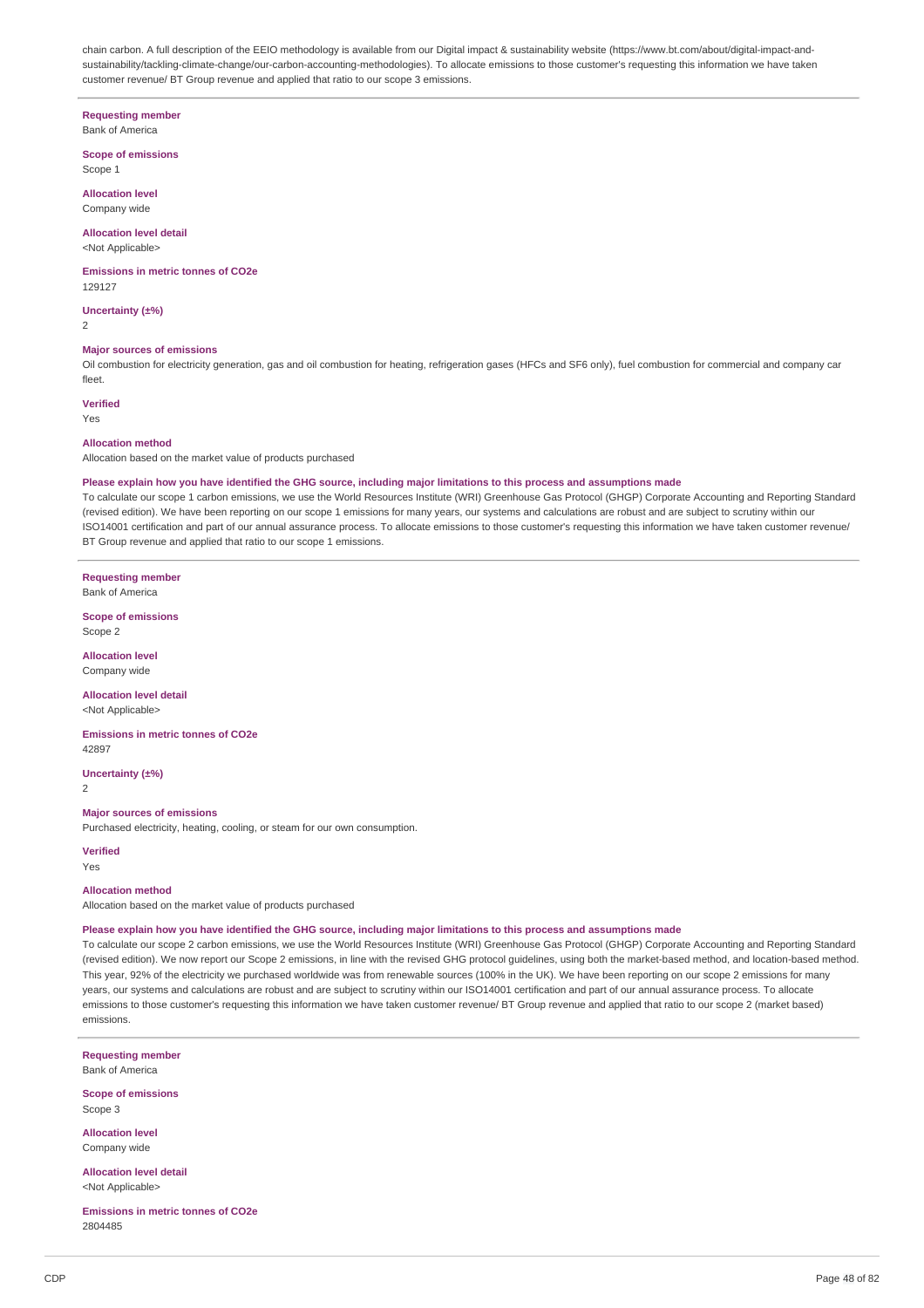#### **Uncertainty (±%)**

10

#### **Major sources of emissions**

Our Scope 3 emissions constitute 92% of our end-to-end net carbon footprint. The following three categories contribute 93% of all of our Scope 3 emissions: category 1 purchased goods and services, category 2 - capital goods and category 11 - use of sold products

### **Verified**

Yes

### **Allocation method**

Allocation based on the market value of products purchased

#### Please explain how you have identified the GHG source, including major limitations to this process and assumptions made

We have used two main methodologies to calculate our value chain emissions: • Spend-based method which takes procurement data and calculates the emissions within an environmentally extended economic input-output (EEIO) model to assess the emissions associated with particular sectors of financial activity · Process-based method which uses quantity-based data to evaluate the emissions associated with specific activities, e.g. kWh of energy usage or quantity of materials purchased to manufacture goods. The resulting model is a hybrid between EEIO and process based life cycle analysis. We have further refined our model to incorporate real data on suppliers' carbon reductions using data from CDP. In 2018/19 the model was adapted to use Process Based Life Cycle Analysis of Apple phones to further improve our estimates for supply chain carbon. A full description of the EEIO methodology is available from our Digital impact & sustainability website (https://www.bt.com/about/digital-impact-andsustainability/tackling-climate-change/our-carbon-accounting-methodologies). To allocate emissions to those customer's requesting this information we have taken customer revenue/ BT Group revenue and applied that ratio to our scope 3 emissions.

**Requesting member** Barclays

**Scope of emissions** Scope 1

**Allocation level** Company wide

**Allocation level detail**

<Not Applicable>

**Emissions in metric tonnes of CO2e** 117824

**Uncertainty (±%)**

2

#### **Major sources of emissions**

Oil combustion for electricity generation, gas and oil combustion for heating, refrigeration gases (HFCs and SF6 only), fuel combustion for commercial and company car fleet.

**Verified**

Yes

### **Allocation method**

Allocation based on the market value of products purchased

#### Please explain how you have identified the GHG source, including major limitations to this process and assumptions made

To calculate our scope 1 carbon emissions, we use the World Resources Institute (WRI) Greenhouse Gas Protocol (GHGP) Corporate Accounting and Reporting Standard (revised edition). We have been reporting on our scope 1 emissions for many years, our systems and calculations are robust and are subject to scrutiny within our ISO14001 certification and part of our annual assurance process. To allocate emissions to those customer's requesting this information we have taken customer revenue/ BT Group revenue and applied that ratio to our scope 1 emissions.

**Requesting member** Barclays

**Scope of emissions** Scope 2

**Allocation level** Company wide

**Allocation level detail** <Not Applicable>

**Emissions in metric tonnes of CO2e** 39142

**Uncertainty (±%)**  $\overline{2}$ 

**Major sources of emissions**

Purchased electricity, heating, cooling, or steam for our own consumption

**Verified** Yes

**Allocation method**

Allocation based on the market value of products purchased

#### Please explain how you have identified the GHG source, including major limitations to this process and assumptions made

To calculate our scope 2 carbon emissions, we use the World Resources Institute (WRI) Greenhouse Gas Protocol (GHGP) Corporate Accounting and Reporting Standard (revised edition). We report our Scope 2 emissions, in line with the revised GHG protocol guidelines, using both the market-based method, and location-based method. This year, 92% of the electricity we purchased worldwide was from renewable sources (100% in the UK). We have been reporting on our scope 2 emissions for many years, our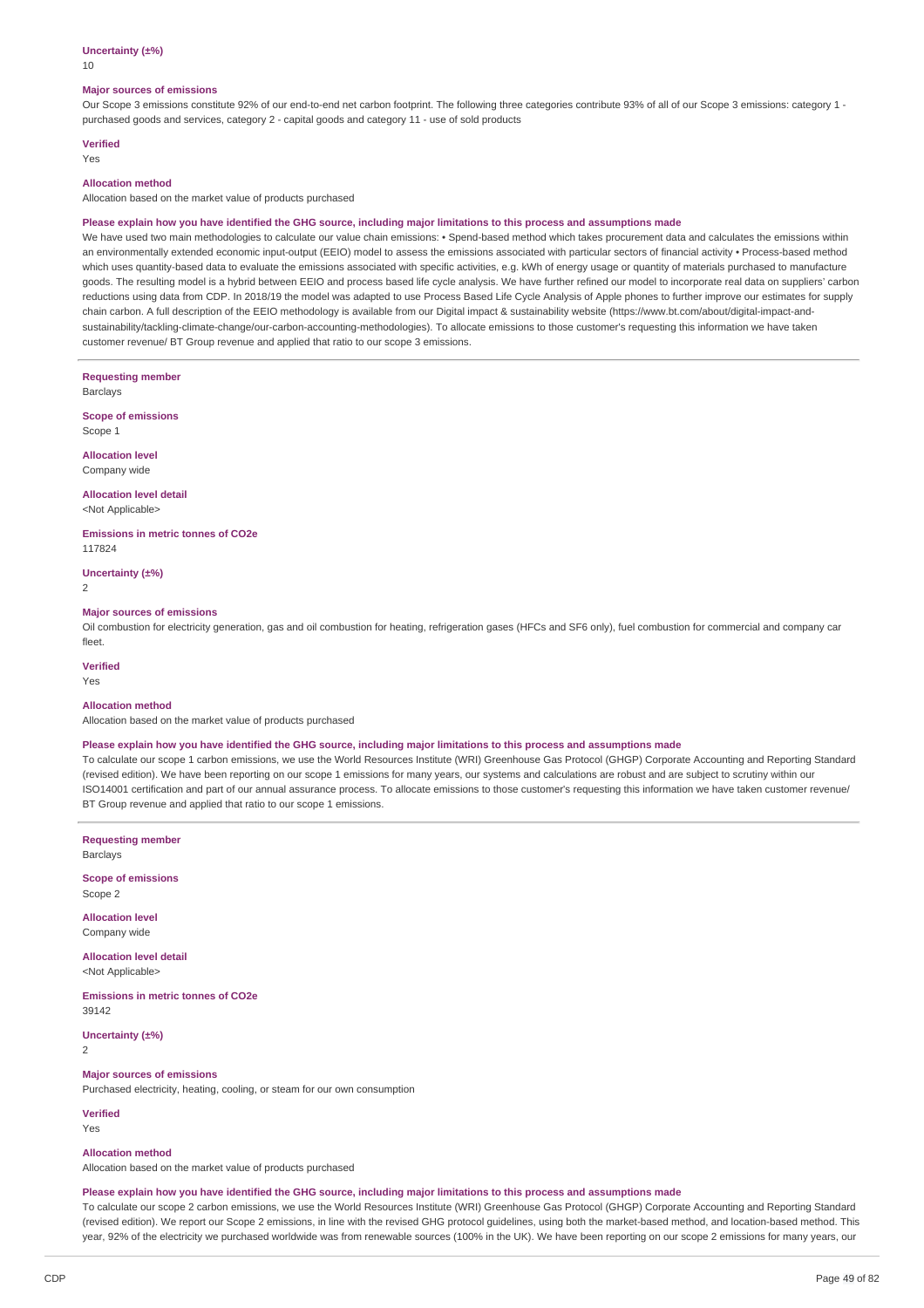systems and calculations are robust and are subject to scrutiny within our ISO14001 certification and part of our annual assurance process. To allocate emissions to those customer's requesting this information we have taken customer revenue/ BT Group revenue and applied that ratio to our scope 2 (market based) emissions.

#### **Requesting member**

Barclays

**Scope of emissions** Scope 3

**Allocation level** Company wide

#### **Allocation level detail** <Not Applicable>

#### **Emissions in metric tonnes of CO2e** 2559009

**Uncertainty (±%)** 10

#### **Major sources of emissions**

Our Scope 3 emissions constitute 92% of our end-to-end net carbon footprint. The following three categories contribute 93% of all of our Scope 3 emissions: category 1 purchased goods and services, category 2 - capital goods and category 11 - use of sold products.

**Verified**

# Yes

### **Allocation method**

Allocation based on the market value of products purchased

#### Please explain how you have identified the GHG source, including major limitations to this process and assumptions made

We have used two main methodologies to calculate our value chain emissions: • Spend-based method which takes procurement data and calculates the emissions within an environmentally extended economic input-output (EEIO) model to assess the emissions associated with particular sectors of financial activity · Process-based method which uses quantity-based data to evaluate the emissions associated with specific activities, e.g. kWh of energy usage or quantity of materials purchased to manufacture goods. The resulting model is a hybrid between EEIO and process based life cycle analysis. We have further refined our model to incorporate real data on suppliers' carbon reductions using data from CDP. In 2018/19 the model was adapted to use Process Based Life Cycle Analysis of Apple phones to further improve our estimates for supply chain carbon. A full description of the EEIO methodology is available from our Digital impact & sustainability website (https://www.bt.com/about/digital-impact-andsustainability/tackling-climate-change/our-carbon-accounting-methodologies). To allocate emissions to those customer's requesting this information we have taken customer revenue/ BT Group revenue and applied that ratio to our scope 3 emissions.

**Requesting member**

Bristol-Myers Squibb

**Scope of emissions** Scope 1

**Allocation level** Company wide

**Allocation level detail** <Not Applicable>

**Emissions in metric tonnes of CO2e** 471258

**Uncertainty (±%)**  $\overline{2}$ 

#### **Major sources of emissions**

Oil combustion for electricity generation, gas and oil combustion for heating, refrigeration gases (HFCs and SF6 only), fuel combustion for commercial and company car fleet.

### **Verified**

Yes

### **Allocation method**

Allocation based on the market value of products purchased

#### Please explain how you have identified the GHG source, including major limitations to this process and assumptions made

To calculate our scope 1 carbon emissions, we use the World Resources Institute (WRI) Greenhouse Gas Protocol (GHGP) Corporate Accounting and Reporting Standard (revised edition). We have been reporting on our scope 1 emissions for many years, our systems and calculations are robust and are subject to scrutiny within our ISO14001 certification and part of our annual assurance process. To allocate emissions to those customer's requesting this information we have taken customer revenue/ BT Group revenue and applied that ratio to our scope 1 emissions.

**Requesting member** Bristol-Myers Squibb

**Scope of emissions** Scope 2

**Allocation level** Company wide

**Allocation level detail** <Not Applicable>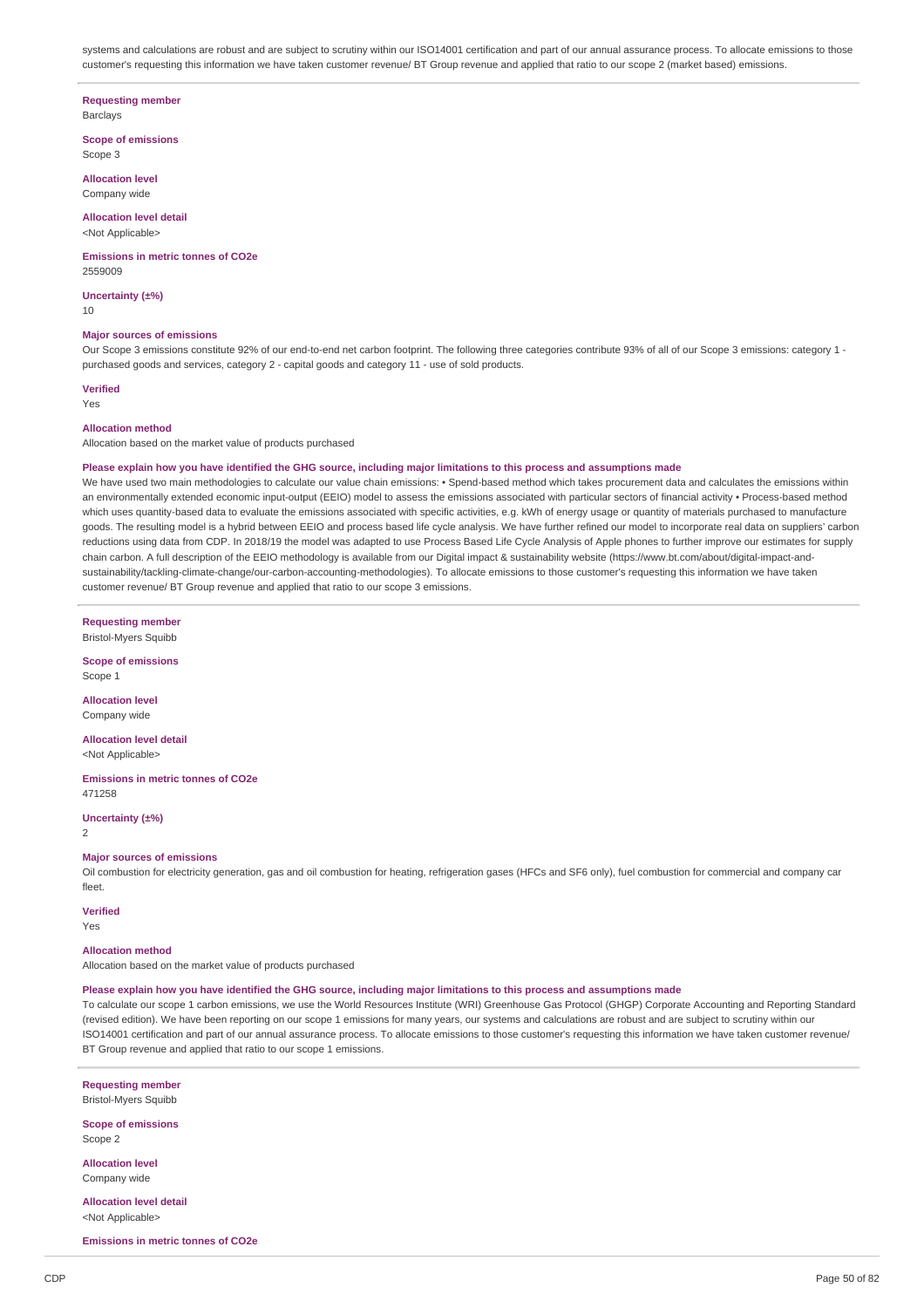#### 156554

#### **Uncertainty (±%)**

 $\overline{2}$ 

### **Major sources of emissions**

Purchased electricity, heating, cooling, or steam for our own consumption.

#### **Verified**

Yes

#### **Allocation method**

Allocation based on the market value of products purchased

### Please explain how you have identified the GHG source, including major limitations to this process and assumptions made

To calculate our scope 2 carbon emissions, we use the World Resources Institute (WRI) Greenhouse Gas Protocol (GHGP) Corporate Accounting and Reporting Standard (revised edition). We report our Scope 2 emissions, in line with the revised GHG protocol guidelines, using both the market-based method, and location-based method. This year, 92% of the electricity we purchased worldwide was from renewable sources (100% in the UK). We have been reporting on our scope 2 emissions for many years, our systems and calculations are robust and are subject to scrutiny within our ISO14001 certification and part of our annual assurance process. To allocate emissions to those customer's requesting this information we have taken customer revenue/ BT Group revenue and applied that ratio to our scope 2 (market based) emissions.

**Requesting member** Bristol-Myers Squibb

**Scope of emissions** Scope 3

**Allocation level**

Company wide

### **Allocation level detail** <Not Applicable>

**Emissions in metric tonnes of CO2e** 10235188

**Uncertainty (±%)**

10

#### **Major sources of emissions**

Our Scope 3 emissions constitute 92% of our end-to-end net carbon footprint. The following three categories contribute 93% of all of our Scope 3 emissions: category 1 purchased goods and services, category 2 - capital goods and category 11 - use of sold products.

## **Verified**

Yes

#### **Allocation method**

Allocation based on the market value of products purchased

#### Please explain how you have identified the GHG source, including major limitations to this process and assumptions made

We have used two main methodologies to calculate our value chain emissions: • Spend-based method which takes procurement data and calculates the emissions within an environmentally extended economic input-output (EEIO) model to assess the emissions associated with particular sectors of financial activity • Process-based method which uses quantity-based data to evaluate the emissions associated with specific activities, e.g. kWh of energy usage or quantity of materials purchased to manufacture goods. The resulting model is a hybrid between EEIO and process based life cycle analysis. We have further refined our model to incorporate real data on suppliers' carbon reductions using data from CDP. In 2018/19 the model was adapted to use Process Based Life Cycle Analysis of Apple phones to further improve our estimates for supply chain carbon. A full description of the EEIO methodology is available from our Digital impact & sustainability website (https://www.bt.com/about/digital-impact-andsustainability/tackling-climate-change/our-carbon-accounting-methodologies). To allocate emissions to those customer's requesting this information we have taken customer revenue/ BT Group revenue and applied that ratio to our scope 3 emissions.

**Requesting member**

Caixa Econômica Federal

**Scope of emissions** Scope 1

**Allocation level** Company wide

**Allocation level detail** <Not Applicable>

**Emissions in metric tonnes of CO2e** 103682

**Uncertainty (±%)** 2

### **Major sources of emissions**

Oil combustion for electricity generation, gas and oil combustion for heating, refrigeration gases (HFCs and SF6 only), fuel combustion for commercial and company car fleet.

**Verified** Yes

#### **Allocation method**

Allocation based on the market value of products purchased

Please explain how you have identified the GHG source, including major limitations to this process and assumptions made To calculate our scope 1 carbon emissions, we use the World Resources Institute (WRI) Greenhouse Gas Protocol (GHGP) Corporate Accounting and Reporting Standard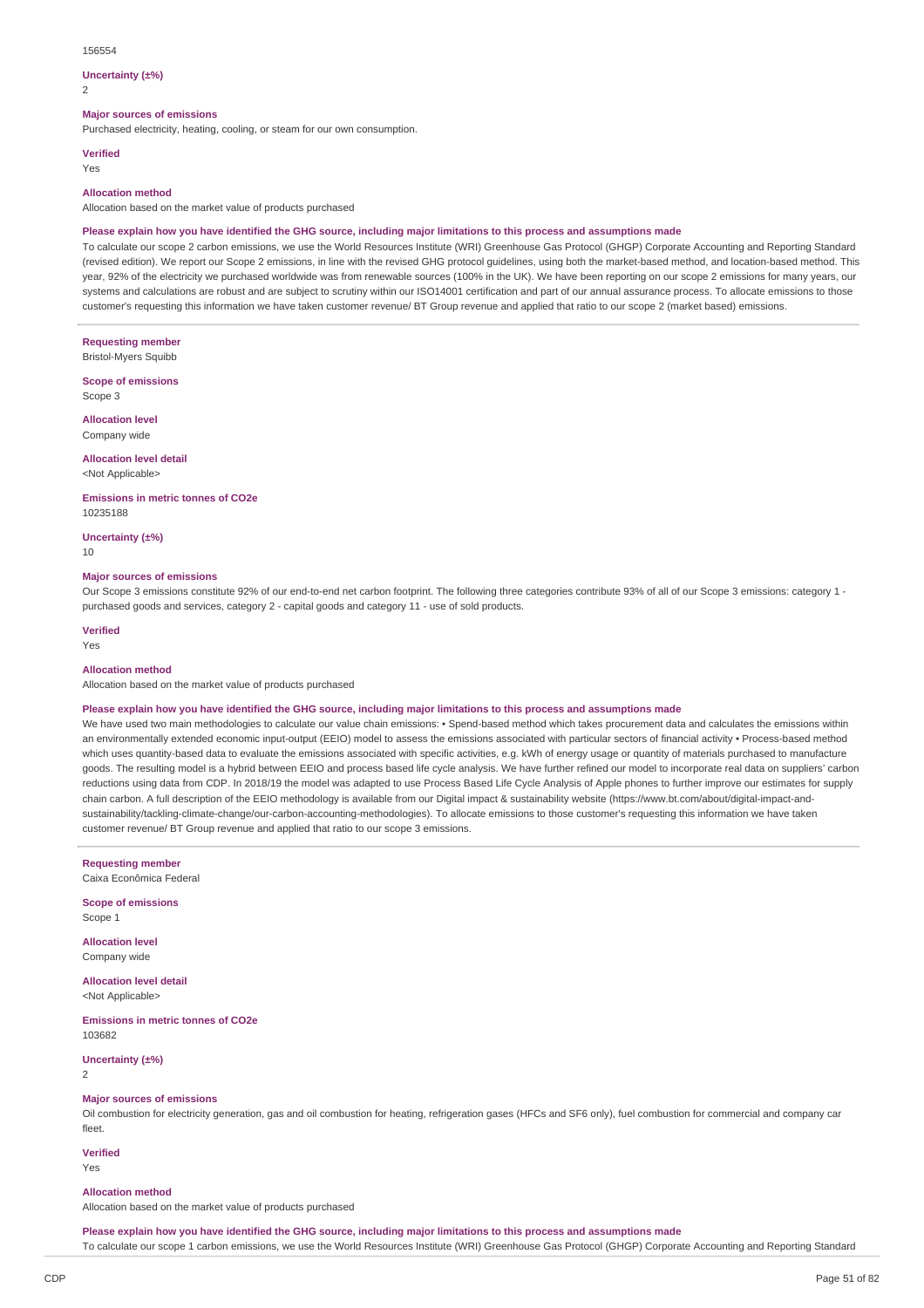(revised edition). We have been reporting on our scope 1 emissions for many years, our systems and calculations are robust and are subject to scrutiny within our ISO14001 certification and part of our annual assurance process. To allocate emissions to those customer's requesting this information we have taken customer revenue/ BT Group revenue and applied that ratio to our scope 1 emissions.

#### **Requesting member**

Caixa Econômica Federal

**Scope of emissions** Scope 2

**Allocation level** Company wide

## **Allocation level detail**

<Not Applicable>

**Emissions in metric tonnes of CO2e**  $34444$ 

**Uncertainty (±%)** 2

#### **Major sources of emissions**

Purchased electricity, heating, cooling, or steam for our own consumption.

**Verified**

Yes

#### **Allocation method**

Allocation based on the market value of products purchased

#### Please explain how you have identified the GHG source, including major limitations to this process and assumptions made

To calculate our scope 2 carbon emissions, we use the World Resources Institute (WRI) Greenhouse Gas Protocol (GHGP) Corporate Accounting and Reporting Standard (revised edition). We report our Scope 2 emissions, in line with the revised GHG protocol guidelines, using both the market-based method, and location-based method. This year, 92% of the electricity we purchased worldwide was from renewable sources (100% in the UK). We have been reporting on our scope 2 emissions for many years, our systems and calculations are robust and are subject to scrutiny within our ISO14001 certification and part of our annual assurance process. To allocate emissions to those customer's requesting this information we have taken customer revenue/ BT Group revenue and applied that ratio to our scope 2 (market based) emissions.

#### **Requesting member**

Caixa Econômica Federal

**Scope of emissions** Scope 3

**Allocation level** Company wide

**Allocation level detail**

<Not Applicable>

**Emissions in metric tonnes of CO2e** 2251854

**Uncertainty (±%)** 10

#### **Major sources of emissions**

Our Scope 3 emissions constitute 92% of our end-to-end net carbon footprint. The following three categories contribute 93% of all of our Scope 3 emissions: category 1 purchased goods and services, category 2 - capital goods and category 11 - use of sold products.

#### **Verified**

Yes

#### **Allocation method**

Allocation based on the market value of products purchased

#### Please explain how you have identified the GHG source, including major limitations to this process and assumptions made

We have used two main methodologies to calculate our value chain emissions: • Spend-based method which takes procurement data and calculates the emissions within an environmentally extended economic input-output (EEIO) model to assess the emissions associated with particular sectors of financial activity • Process-based method which uses quantity-based data to evaluate the emissions associated with specific activities, e.g. kWh of energy usage or quantity of materials purchased to manufacture goods. The resulting model is a hybrid between EEIO and process based life cycle analysis. We have further refined our model to incorporate real data on suppliers' carbon reductions using data from CDP. In 2018/19 the model was adapted to use Process Based Life Cycle Analysis of Apple phones to further improve our estimates for supply chain carbon. A full description of the EEIO methodology is available from our Digital impact & sustainability website (https://www.bt.com/about/digital-impact-andsustainability/tackling-climate-change/our-carbon-accounting-methodologies). To allocate emissions to those customer's requesting this information we have taken customer revenue/ BT Group revenue and applied that ratio to our scope 3 emissions.

**Requesting member** CBRE Group, Inc.

**Scope of emissions** Scope 1

**Allocation level** Company wide

**Allocation level detail** <Not Applicable>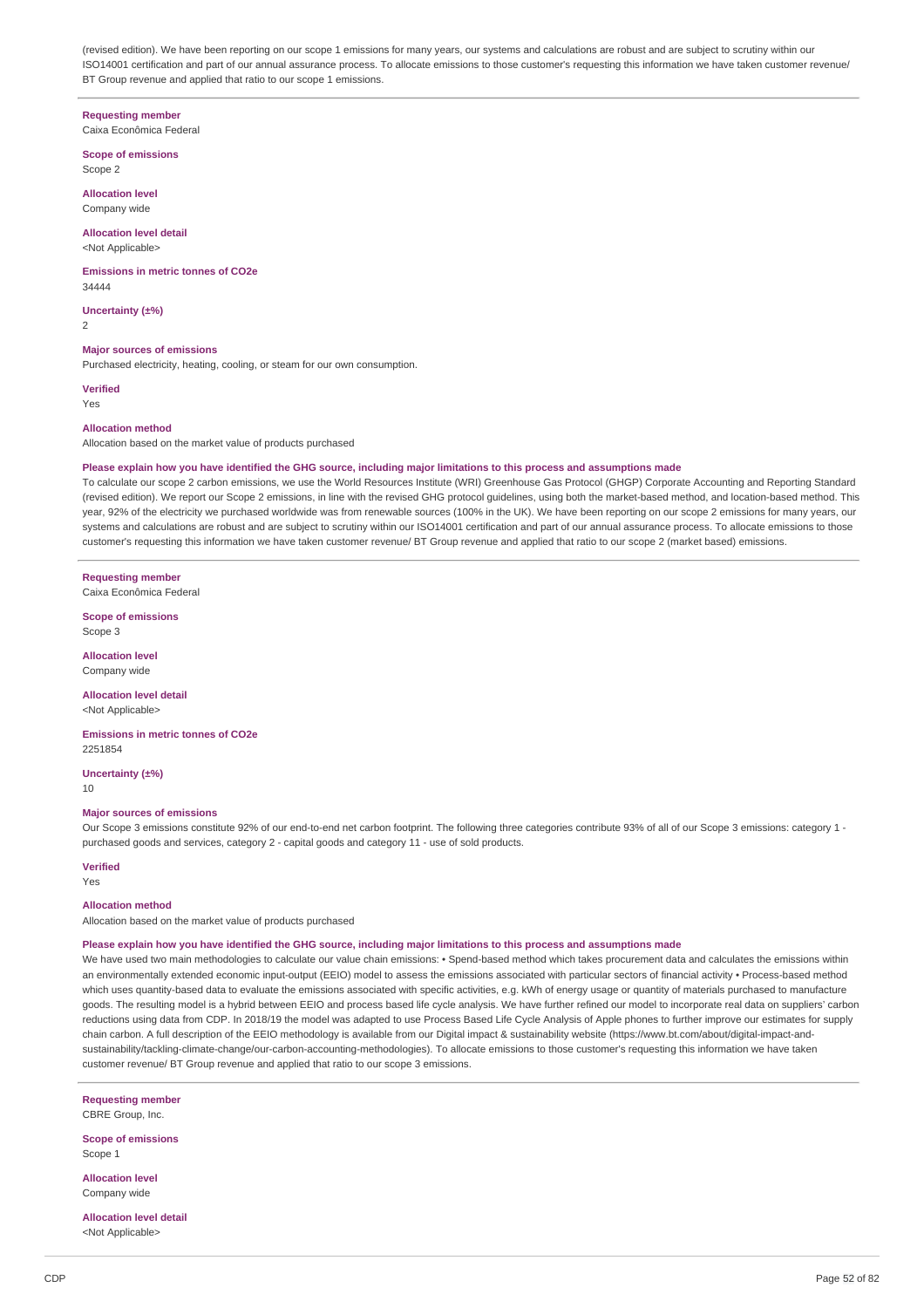#### **Emissions in metric tonnes of CO2e** 8356

**Uncertainty (±%)**

2

#### **Major sources of emissions**

Oil combustion for electricity generation, gas and oil combustion for heating, refrigeration gases (HFCs and SF6 only), fuel combustion for commercial and company car fleet.

### **Verified**

Yes

#### **Allocation method**

Allocation based on the market value of products purchased

#### Please explain how you have identified the GHG source, including major limitations to this process and assumptions made

To calculate our scope 1 carbon emissions, we use the World Resources Institute (WRI) Greenhouse Gas Protocol (GHGP) Corporate Accounting and Reporting Standard (revised edition). We have been reporting on our scope 1 emissions for many years, our systems and calculations are robust and are subject to scrutiny within our ISO14001 certification and part of our annual assurance process. To allocate emissions to those customer's requesting this information we have taken customer revenue/ BT Group revenue and applied that ratio to our scope 1 emissions.

**Requesting member**

CBRE Group, Inc.

**Scope of emissions** Scope 2

**Allocation level** Company wide

## **Allocation level detail**

<Not Applicable>

#### **Emissions in metric tonnes of CO2e** 2776

**Uncertainty (±%)**

 $\overline{2}$ 

### **Major sources of emissions**

Purchased electricity, heating, cooling, or steam for our own consumption.

**Verified** Yes

#### **Allocation method**

Allocation based on the market value of products purchased

#### Please explain how you have identified the GHG source, including major limitations to this process and assumptions made

To calculate our scope 2 carbon emissions, we use the World Resources Institute (WRI) Greenhouse Gas Protocol (GHGP) Corporate Accounting and Reporting Standard (revised edition). We report our Scope 2 emissions, in line with the revised GHG protocol guidelines, using both the market-based method, and location-based method. This year, 92% of the electricity we purchased worldwide was from renewable sources (100% in the UK). We have been reporting on our scope 2 emissions for many years, our systems and calculations are robust and are subject to scrutiny within our ISO14001 certification and part of our annual assurance process. To allocate emissions to those customer's requesting this information we have taken customer revenue/ BT Group revenue and applied that ratio to our scope 2 (market based) emissions.

**Requesting member** CBRE Group, Inc.

**Scope of emissions** Scope 3

**Allocation level** Company wide

**Allocation level detail** <Not Applicable>

**Emissions in metric tonnes of CO2e** 181493

**Uncertainty (±%)**

10

#### **Major sources of emissions**

Our Scope 3 emissions constitute 92% of our end-to-end net carbon footprint. The following three categories contribute 93% of all of our Scope 3 emissions: category 1 purchased goods and services, category 2 - capital goods and category 11 - use of sold products.

### **Verified**

Yes

#### **Allocation method**

Allocation based on the market value of products purchased

#### Please explain how you have identified the GHG source, including major limitations to this process and assumptions made

We have used two main methodologies to calculate our value chain emissions: • Spend-based method which takes procurement data and calculates the emissions within an environmentally extended economic input-output (EEIO) model to assess the emissions associated with particular sectors of financial activity · Process-based method which uses quantity-based data to evaluate the emissions associated with specific activities, e.g. kWh of energy usage or quantity of materials purchased to manufacture goods. The resulting model is a hybrid between EEIO and process based life cycle analysis. We have further refined our model to incorporate real data on suppliers' carbon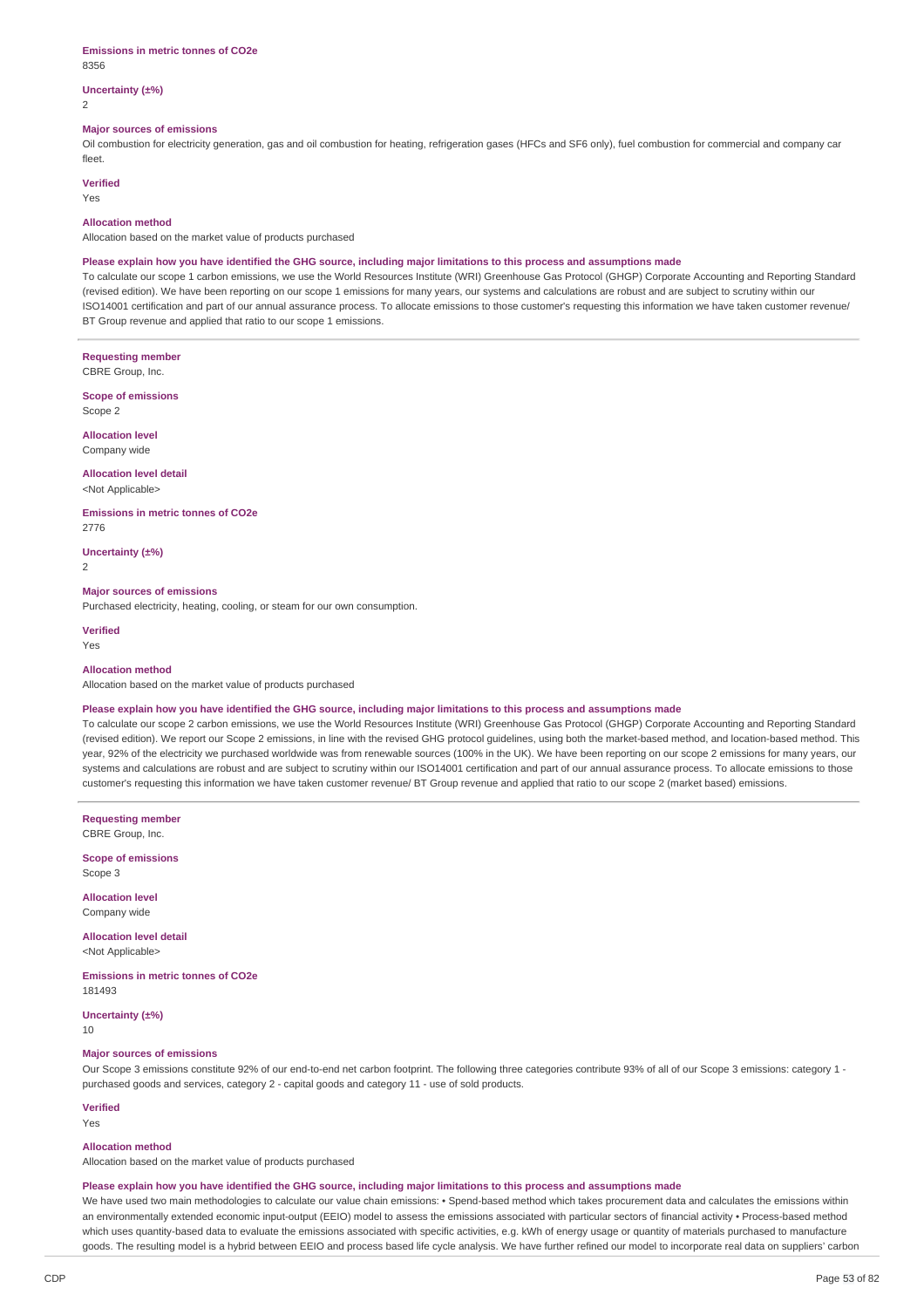reductions using data from CDP. In 2018/19 the model was adapted to use Process Based Life Cycle Analysis of Apple phones to further improve our estimates for supply chain carbon. A full description of the EEIO methodology is available from our Digital impact & sustainability website (https://www.bt.com/about/digital-impact-andsustainability/tackling-climate-change/our-carbon-accounting-methodologies). To allocate emissions to those customer's requesting this information we have taken customer revenue/ BT Group revenue and applied that ratio to our scope 3 emissions.

### **Requesting member**

Cellnex Telecom SA

**Scope of emissions** Scope 1

**Allocation level** Company wide

#### **Allocation level detail** <Not Applicable>

**Emissions in metric tonnes of CO2e** 183167

**Uncertainty (±%)**

 $\overline{2}$ 

### **Major sources of emissions**

Oil combustion for electricity generation, gas and oil combustion for heating, refrigeration gases (HFCs and SF6 only), fuel combustion for commercial and company car fleet.

### **Verified**

Yes

#### **Allocation method**

Allocation based on the market value of products purchased

#### Please explain how you have identified the GHG source, including major limitations to this process and assumptions made

To calculate our scope 1 carbon emissions, we use the World Resources Institute (WRI) Greenhouse Gas Protocol (GHGP) Corporate Accounting and Reporting Standard (revised edition). We have been reporting on our scope 1 emissions for many years, our systems and calculations are robust and are subject to scrutiny within our ISO14001 certification and part of our annual assurance process. To allocate emissions to those customer's requesting this information we have taken customer revenue/ BT Group revenue and applied that ratio to our scope 1 emissions.

**Requesting member** Cellnex Telecom SA

**Scope of emissions** Scope 2

**Allocation level**

Company wide

**Allocation level detail** <Not Applicable>

**Emissions in metric tonnes of CO2e** 60849

**Uncertainty (±%)**

2

### **Major sources of emissions**

Purchased electricity, heating, cooling, or steam for our own consumption.

#### **Verified**

Yes

#### **Allocation method**

Allocation based on the market value of products purchased

#### Please explain how you have identified the GHG source, including major limitations to this process and assumptions made

To calculate our scope 2 carbon emissions, we use the World Resources Institute (WRI) Greenhouse Gas Protocol (GHGP) Corporate Accounting and Reporting Standard (revised edition). We report our Scope 2 emissions, in line with the revised GHG protocol guidelines, using both the market-based method, and location-based method. This year, 92% of the electricity we purchased worldwide was from renewable sources (100% in the UK). We have been reporting on our scope 2 emissions for many years, our systems and calculations are robust and are subject to scrutiny within our ISO14001 certification and part of our annual assurance process. To allocate emissions to those customer's requesting this information we have taken customer revenue/ BT Group revenue and applied that ratio to our scope 2 (market based) emissions.

**Requesting member** Cellnex Telecom SA

**Scope of emissions**

Scope 3

**Allocation level** Company wide

**Allocation level detail** <Not Applicable>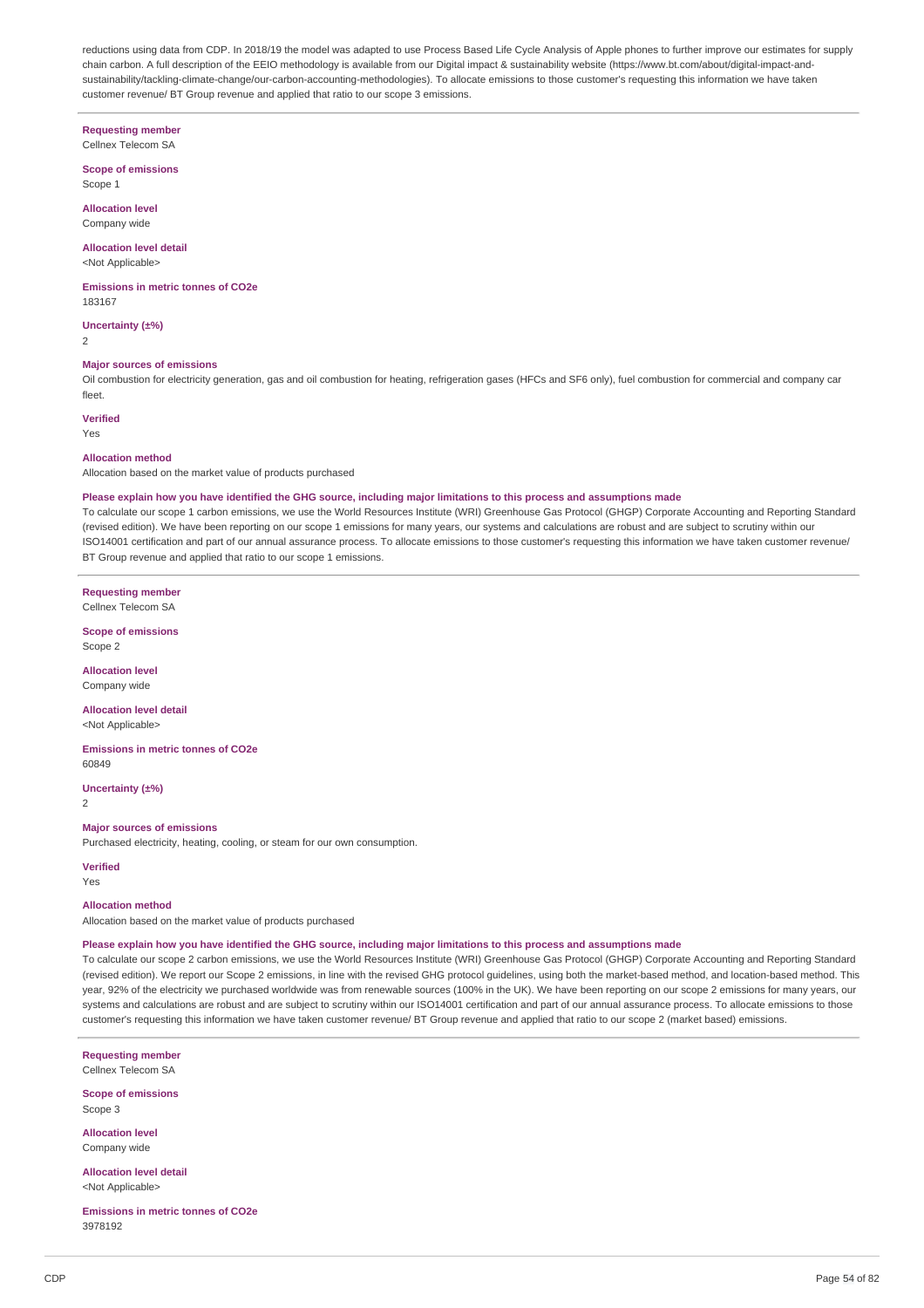#### **Uncertainty (±%)**

10

#### **Major sources of emissions**

Our Scope 3 emissions constitute 92% of our end-to-end net carbon footprint. The following three categories contribute 93% of all of our Scope 3 emissions: category 1 purchased goods and services, category 2 - capital goods and category 11 - use of sold products.

### **Verified**

Yes

### **Allocation method**

Allocation based on the market value of products purchased

#### Please explain how you have identified the GHG source, including major limitations to this process and assumptions made

We have used two main methodologies to calculate our value chain emissions: • Spend-based method which takes procurement data and calculates the emissions within an environmentally extended economic input-output (EEIO) model to assess the emissions associated with particular sectors of financial activity · Process-based method which uses quantity-based data to evaluate the emissions associated with specific activities, e.g. kWh of energy usage or quantity of materials purchased to manufacture goods. The resulting model is a hybrid between EEIO and process based life cycle analysis. We have further refined our model to incorporate real data on suppliers' carbon reductions using data from CDP. In 2018/19 the model was adapted to use Process Based Life Cycle Analysis of Apple phones to further improve our estimates for supply chain carbon. A full description of the EEIO methodology is available from our Digital impact & sustainability website (https://www.bt.com/about/digital-impact-andsustainability/tackling-climate-change/our-carbon-accounting-methodologies). To allocate emissions to those customer's requesting this information we have taken customer revenue/ BT Group revenue and applied that ratio to our scope 3 emission.

**Requesting member** Cisco Systems, Inc.

**Scope of emissions** Scope 1

**Allocation level** Company wide

**Allocation level detail** <Not Applicable>

**Emissions in metric tonnes of CO2e** 16571

**Uncertainty (±%)**

2

#### **Major sources of emissions**

Oil combustion for electricity generation, gas and oil combustion for heating, refrigeration gases (HFCs and SF6 only), fuel combustion for commercial and company car fleet.

**Verified**

#### Yes

### **Allocation method**

Allocation based on the market value of products purchased

#### Please explain how you have identified the GHG source, including major limitations to this process and assumptions made

To calculate our scope 1 carbon emissions, we use the World Resources Institute (WRI) Greenhouse Gas Protocol (GHGP) Corporate Accounting and Reporting Standard (revised edition). We have been reporting on our scope 1 emissions for many years, our systems and calculations are robust and are subject to scrutiny within our ISO14001 certification and part of our annual assurance process. To allocate emissions to those customer's requesting this information we have taken customer revenue/ BT Group revenue and applied that ratio to our scope 1 emissions.

**Requesting member** Cisco Systems, Inc.

**Scope of emissions** Scope 2

**Allocation level** Company wide

**Allocation level detail** <Not Applicable>

**Emissions in metric tonnes of CO2e** 5505

**Uncertainty (±%)** 2

#### **Major sources of emissions**

Purchased electricity, heating, cooling, or steam for our own consumption.

**Verified** Yes

#### **Allocation method**

Allocation based on the market value of products purchased

#### Please explain how you have identified the GHG source, including major limitations to this process and assumptions made

To calculate our scope 2 carbon emissions, we use the World Resources Institute (WRI) Greenhouse Gas Protocol (GHGP) Corporate Accounting and Reporting Standard (revised edition). We report our Scope 2 emissions, in line with the revised GHG protocol guidelines, using both the market-based method, and location-based method. This year, 92% of the electricity we purchased worldwide was from renewable sources (100% in the UK). We have been reporting on our scope 2 emissions for many years, our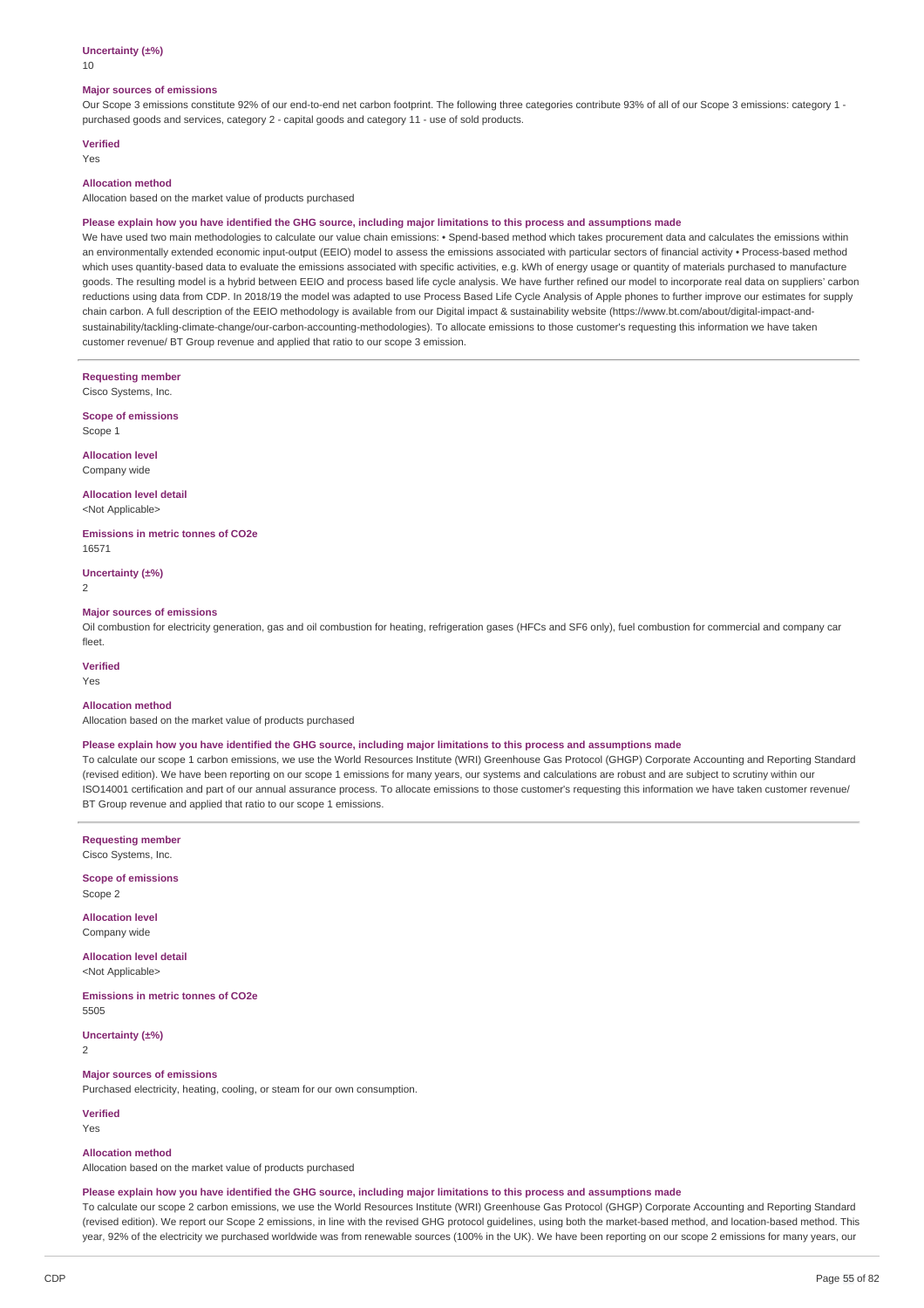systems and calculations are robust and are subject to scrutiny within our ISO14001 certification and part of our annual assurance process. To allocate emissions to those customer's requesting this information we have taken customer revenue/ BT Group revenue and applied that ratio to our scope 2 (market based) emissions.

#### **Requesting member**

Cisco Systems, Inc.

**Scope of emissions** Scope 3

**Allocation level** Company wide

# **Allocation level detail**

<Not Applicable>

#### **Emissions in metric tonnes of CO2e** 359907

**Uncertainty (±%)** 10

### **Major sources of emissions**

Our Scope 3 emissions constitute 92% of our end-to-end net carbon footprint. The following three categories contribute 93% of all of our Scope 3 emissions: category 1 purchased goods and services, category 2 - capital goods and category 11 - use of sold products.

### **Verified**

Yes

#### **Allocation method**

Allocation based on the market value of products purchased

#### Please explain how you have identified the GHG source, including major limitations to this process and assumptions made

We have used two main methodologies to calculate our value chain emissions: • Spend-based method which takes procurement data and calculates the emissions within an environmentally extended economic input-output (EEIO) model to assess the emissions associated with particular sectors of financial activity · Process-based method which uses quantity-based data to evaluate the emissions associated with specific activities, e.g. kWh of energy usage or quantity of materials purchased to manufacture goods. The resulting model is a hybrid between EEIO and process based life cycle analysis. We have further refined our model to incorporate real data on suppliers' carbon reductions using data from CDP. In 2018/19 the model was adapted to use Process Based Life Cycle Analysis of Apple phones to further improve our estimates for supply chain carbon. A full description of the EEIO methodology is available from our Digital impact & sustainability website (https://www.bt.com/about/digital-impact-andsustainability/tackling-climate-change/our-carbon-accounting-methodologies). To allocate emissions to those customer's requesting this information we have taken customer revenue/ BT Group revenue and applied that ratio to our scope 3 emissions.

**Requesting member**

Deutsche Telekom AG

**Scope of emissions** Scope 1

**Allocation level** Company wide

**Allocation level detail** <Not Applicable>

**Emissions in metric tonnes of CO2e** 81878

**Uncertainty (±%)**  $\overline{2}$ 

#### **Major sources of emissions**

Oil combustion for electricity generation, gas and oil combustion for heating, refrigeration gases (HFCs and SF6 only), fuel combustion for commercial and company car fleet.

### **Verified**

Yes

### **Allocation method**

Allocation based on the market value of products purchased

#### Please explain how you have identified the GHG source, including major limitations to this process and assumptions made

To calculate our scope 1 carbon emissions, we use the World Resources Institute (WRI) Greenhouse Gas Protocol (GHGP) Corporate Accounting and Reporting Standard (revised edition). We have been reporting on our scope 1 emissions for many years, our systems and calculations are robust and are subject to scrutiny within our ISO14001 certification and part of our annual assurance process. To allocate emissions to those customer's requesting this information we have taken customer revenue/ BT Group revenue and applied that ratio to our scope 1 emissions.

**Requesting member** Deutsche Telekom AG

**Scope of emissions** Scope 2

**Allocation level**

Company wide

**Allocation level detail** <Not Applicable>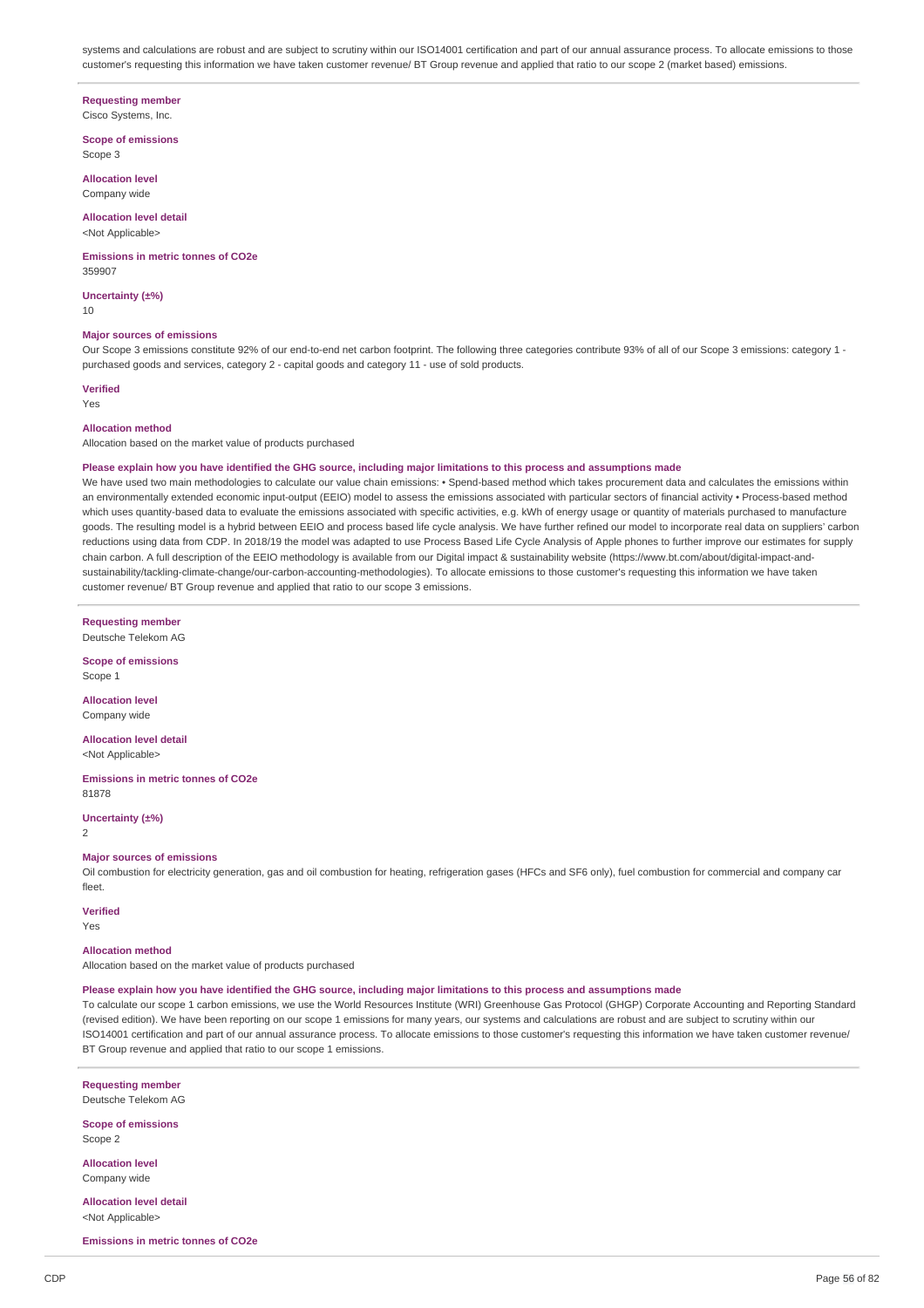#### 27200

#### **Uncertainty (±%)**

 $\overline{2}$ 

### **Major sources of emissions**

Purchased electricity, heating, cooling, or steam for our own consumption.

#### **Verified**

Yes

#### **Allocation method**

Allocation based on the market value of products purchased

#### Please explain how you have identified the GHG source, including major limitations to this process and assumptions made

To calculate our scope 2 carbon emissions, we use the World Resources Institute (WRI) Greenhouse Gas Protocol (GHGP) Corporate Accounting and Reporting Standard (revised edition). We report our Scope 2 emissions, in line with the revised GHG protocol guidelines, using both the market-based method, and location-based method. This year, 92% of the electricity we purchased worldwide was from renewable sources (100% in the UK). We have been reporting on our scope 2 emissions for many years, our systems and calculations are robust and are subject to scrutiny within our ISO14001 certification and part of our annual assurance process. To allocate emissions to those customer's requesting this information we have taken customer revenue/ BT Group revenue and applied that ratio to our scope 2 (market based) emissions.

**Requesting member** Deutsche Telekom AG

**Scope of emissions** Scope 3

**Allocation level**

Company wide

### **Allocation level detail**

<Not Applicable>

**Emissions in metric tonnes of CO2e** 1778288

**Uncertainty (±%)**

10

#### **Major sources of emissions**

Our Scope 3 emissions constitute 92% of our end-to-end net carbon footprint. The following three categories contribute 93% of all of our Scope 3 emissions: category 1 purchased goods and services, category 2 - capital goods and category 11 - use of sold products.

### **Verified**

Yes

### **Allocation method**

Allocation based on the market value of products purchased

#### Please explain how you have identified the GHG source, including major limitations to this process and assumptions made

We have used two main methodologies to calculate our value chain emissions: • Spend-based method which takes procurement data and calculates the emissions within an environmentally extended economic input-output (EEIO) model to assess the emissions associated with particular sectors of financial activity • Process-based method which uses quantity-based data to evaluate the emissions associated with specific activities, e.g. kWh of energy usage or quantity of materials purchased to manufacture goods. The resulting model is a hybrid between EEIO and process based life cycle analysis. We have further refined our model to incorporate real data on suppliers' carbon reductions using data from CDP. In 2018/19 the model was adapted to use Process Based Life Cycle Analysis of Apple phones to further improve our estimates for supply chain carbon. A full description of the EEIO methodology is available from our Digital impact & sustainability website (https://www.bt.com/about/digital-impact-andsustainability/tackling-climate-change/our-carbon-accounting-methodologies). To allocate emissions to those customer's requesting this information we have taken customer revenue/ BT Group revenue and applied that ratio to our scope 3 emissions.

**Requesting member**

Diageo Plc

**Scope of emissions** Scope 1

**Allocation level** Company wide

**Allocation level detail** <Not Applicable>

**Emissions in metric tonnes of CO2e** 2661

**Uncertainty (±%)**

2

### **Major sources of emissions**

Oil combustion for electricity generation, gas and oil combustion for heating, refrigeration gases (HFCs and SF6 only), fuel combustion for commercial and company car fleet.

**Verified**

### Yes

#### **Allocation method**

Allocation based on the market value of products purchased

Please explain how you have identified the GHG source, including major limitations to this process and assumptions made To calculate our scope 1 carbon emissions, we use the World Resources Institute (WRI) Greenhouse Gas Protocol (GHGP) Corporate Accounting and Reporting Standard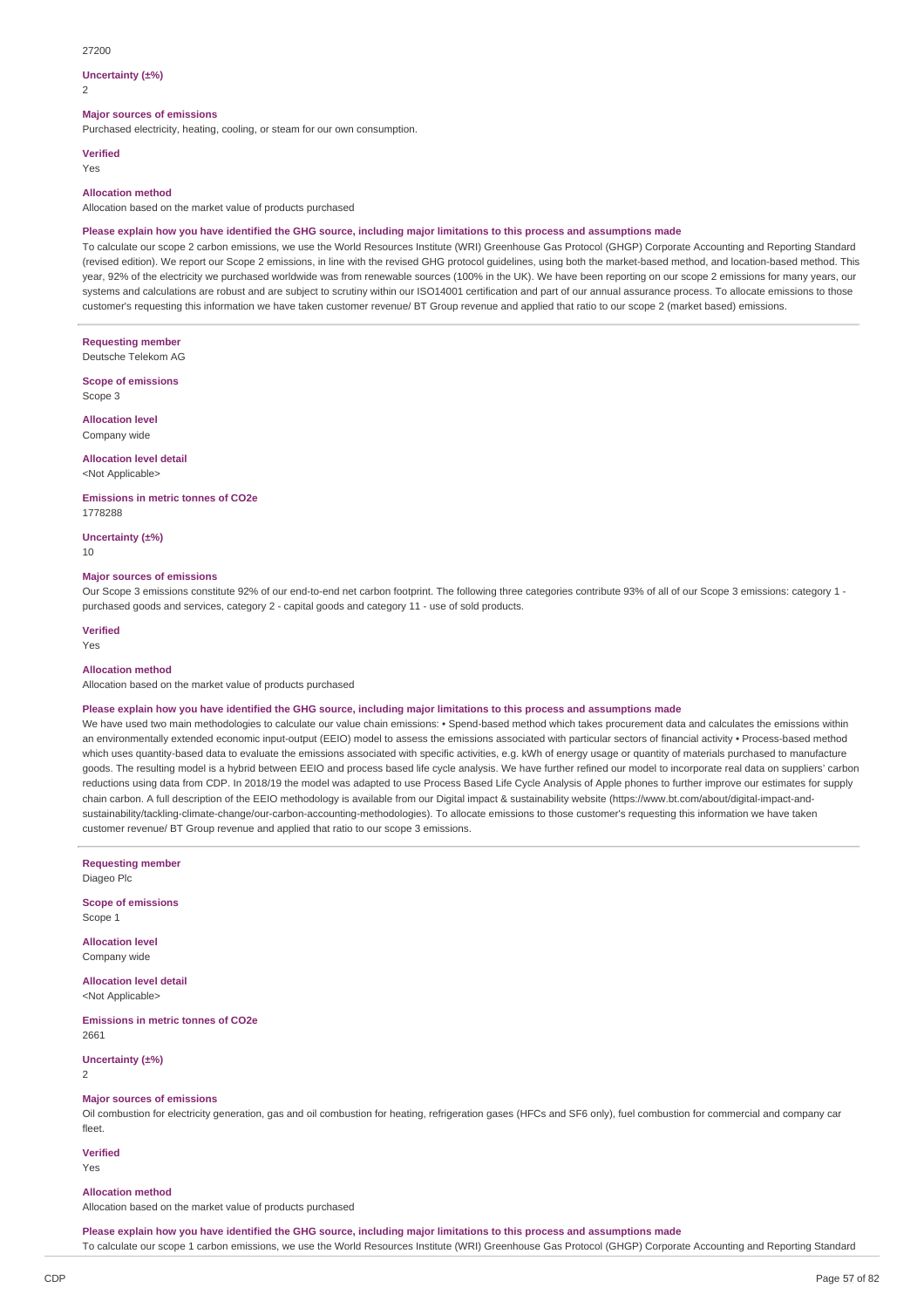(revised edition). We have been reporting on our scope 1 emissions for many years, our systems and calculations are robust and are subject to scrutiny within our ISO14001 certification and part of our annual assurance process. To allocate emissions to those customer's requesting this information we have taken customer revenue/ BT Group revenue and applied that ratio to our scope 1 emissions.

#### **Requesting member** Diageo Plc

#### **Scope of emissions** Scope 2

**Allocation level** Company wide

### **Allocation level detail**

<Not Applicable>

### **Emissions in metric tonnes of CO2e**

884

**Uncertainty (±%)** 2

### **Major sources of emissions**

Purchased electricity, heating, cooling, or steam for our own consumption.

**Verified**

Yes

#### **Allocation method**

Allocation based on the market value of products purchased

#### Please explain how you have identified the GHG source, including major limitations to this process and assumptions made

To calculate our scope 2 carbon emissions, we use the World Resources Institute (WRI) Greenhouse Gas Protocol (GHGP) Corporate Accounting and Reporting Standard (revised edition). We report our Scope 2 emissions, in line with the revised GHG protocol guidelines, using both the market-based method, and location-based method. This year, 92% of the electricity we purchased worldwide was from renewable sources (100% in the UK). We have been reporting on our scope 2 emissions for many years, our systems and calculations are robust and are subject to scrutiny within our ISO14001 certification and part of our annual assurance process. To allocate emissions to those customer's requesting this information we have taken customer revenue/ BT Group revenue and applied that ratio to our scope 2 (market based) emissions.

**Requesting member**

Diageo Plc

**Scope of emissions** Scope 3

**Allocation level** Company wide

#### **Allocation level detail**

<Not Applicable>

**Emissions in metric tonnes of CO2e** 57789

**Uncertainty (±%)** 10

#### **Major sources of emissions**

Our Scope 3 emissions constitute 92% of our end-to-end net carbon footprint. The following three categories contribute 93% of all of our Scope 3 emissions: category 1 purchased goods and services, category 2 - capital goods and category 11 - use of sold products.

#### **Verified**

Yes

#### **Allocation method**

Allocation based on the market value of products purchased

#### Please explain how you have identified the GHG source, including major limitations to this process and assumptions made

We have used two main methodologies to calculate our value chain emissions: • Spend-based method which takes procurement data and calculates the emissions within an environmentally extended economic input-output (EEIO) model to assess the emissions associated with particular sectors of financial activity • Process-based method which uses quantity-based data to evaluate the emissions associated with specific activities, e.g. kWh of energy usage or quantity of materials purchased to manufacture goods. The resulting model is a hybrid between EEIO and process based life cycle analysis. We have further refined our model to incorporate real data on suppliers' carbon reductions using data from CDP. In 2018/19 the model was adapted to use Process Based Life Cycle Analysis of Apple phones to further improve our estimates for supply chain carbon. A full description of the EEIO methodology is available from our Digital impact & sustainability website (https://www.bt.com/about/digital-impact-andsustainability/tackling-climate-change/our-carbon-accounting-methodologies). To allocate emissions to those customer's requesting this information we have taken customer revenue/ BT Group revenue and applied that ratio to our scope 3 emissions.

**Requesting member**

Honda North America, Inc.

**Scope of emissions** Scope 1

**Allocation level** Company wide

**Allocation level detail** <Not Applicable>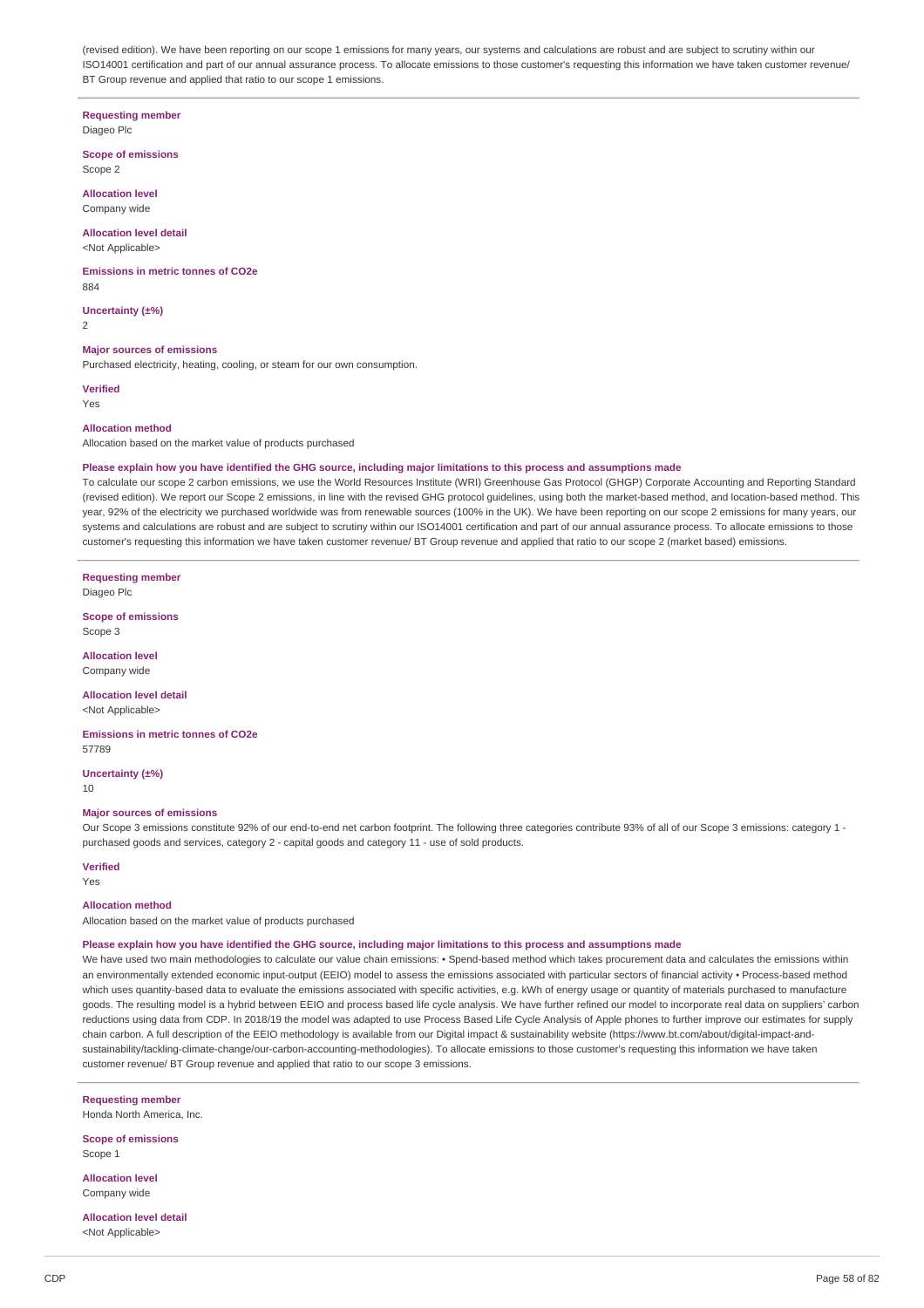#### **Emissions in metric tonnes of CO2e** 161

### **Uncertainty (±%)**

2

#### **Major sources of emissions**

Oil combustion for electricity generation, gas and oil combustion for heating, refrigeration gases (HFCs and SF6 only), fuel combustion for commercial and company car fleet.

### **Verified**

Yes

#### **Allocation method**

Allocation based on the market value of products purchased

### Please explain how you have identified the GHG source, including major limitations to this process and assumptions made

To calculate our scope 1 carbon emissions, we use the World Resources Institute (WRI) Greenhouse Gas Protocol (GHGP) Corporate Accounting and Reporting Standard (revised edition). We have been reporting on our scope 1 emissions for many years, our systems and calculations are robust and are subject to scrutiny within our ISO14001 certification and part of our annual assurance process. To allocate emissions to those customer's requesting this information we have taken customer revenue/ BT Group revenue and applied that ratio to our scope 1 emissions.

#### **Requesting member**

Honda North America, Inc.

**Scope of emissions** Scope 2

**Allocation level** Company wide

## **Allocation level detail**

<Not Applicable>

#### **Emissions in metric tonnes of CO2e**

54

**Uncertainty (±%)**

 $\overline{2}$ 

#### **Major sources of emissions**

Purchased electricity, heating, cooling, or steam for our own consumption.

**Verified** Yes

#### **Allocation method**

Allocation based on the market value of products purchased

#### Please explain how you have identified the GHG source, including major limitations to this process and assumptions made

To calculate our scope 2 carbon emissions, we use the World Resources Institute (WRI) Greenhouse Gas Protocol (GHGP) Corporate Accounting and Reporting Standard (revised edition). We report our Scope 2 emissions, in line with the revised GHG protocol guidelines, using both the market-based method, and location-based method. This year, 92% of the electricity we purchased worldwide was from renewable sources (100% in the UK). We have been reporting on our scope 2 emissions for many years, our systems and calculations are robust and are subject to scrutiny within our ISO14001 certification and part of our annual assurance process. To allocate emissions to those customer's requesting this information we have taken customer revenue/ BT Group revenue and applied that ratio to our scope 2 (market based) emissions.

**Requesting member**

Honda North America, Inc.

**Scope of emissions** Scope 3

**Allocation level** Company wide

#### **Allocation level detail** <Not Applicable>

**Emissions in metric tonnes of CO2e** 3504

**Uncertainty (±%)**

10

#### **Major sources of emissions**

Our Scope 3 emissions constitute 92% of our end-to-end net carbon footprint. The following three categories contribute 93% of all of our Scope 3 emissions: category 1 purchased goods and services, category 2 - capital goods and category 11 - use of sold products.

### **Verified**

Yes

#### **Allocation method**

Allocation based on the market value of products purchased

#### Please explain how you have identified the GHG source, including major limitations to this process and assumptions made

We have used two main methodologies to calculate our value chain emissions: • Spend-based method which takes procurement data and calculates the emissions within an environmentally extended economic input-output (EEIO) model to assess the emissions associated with particular sectors of financial activity · Process-based method which uses quantity-based data to evaluate the emissions associated with specific activities, e.g. kWh of energy usage or quantity of materials purchased to manufacture goods. The resulting model is a hybrid between EEIO and process based life cycle analysis. We have further refined our model to incorporate real data on suppliers' carbon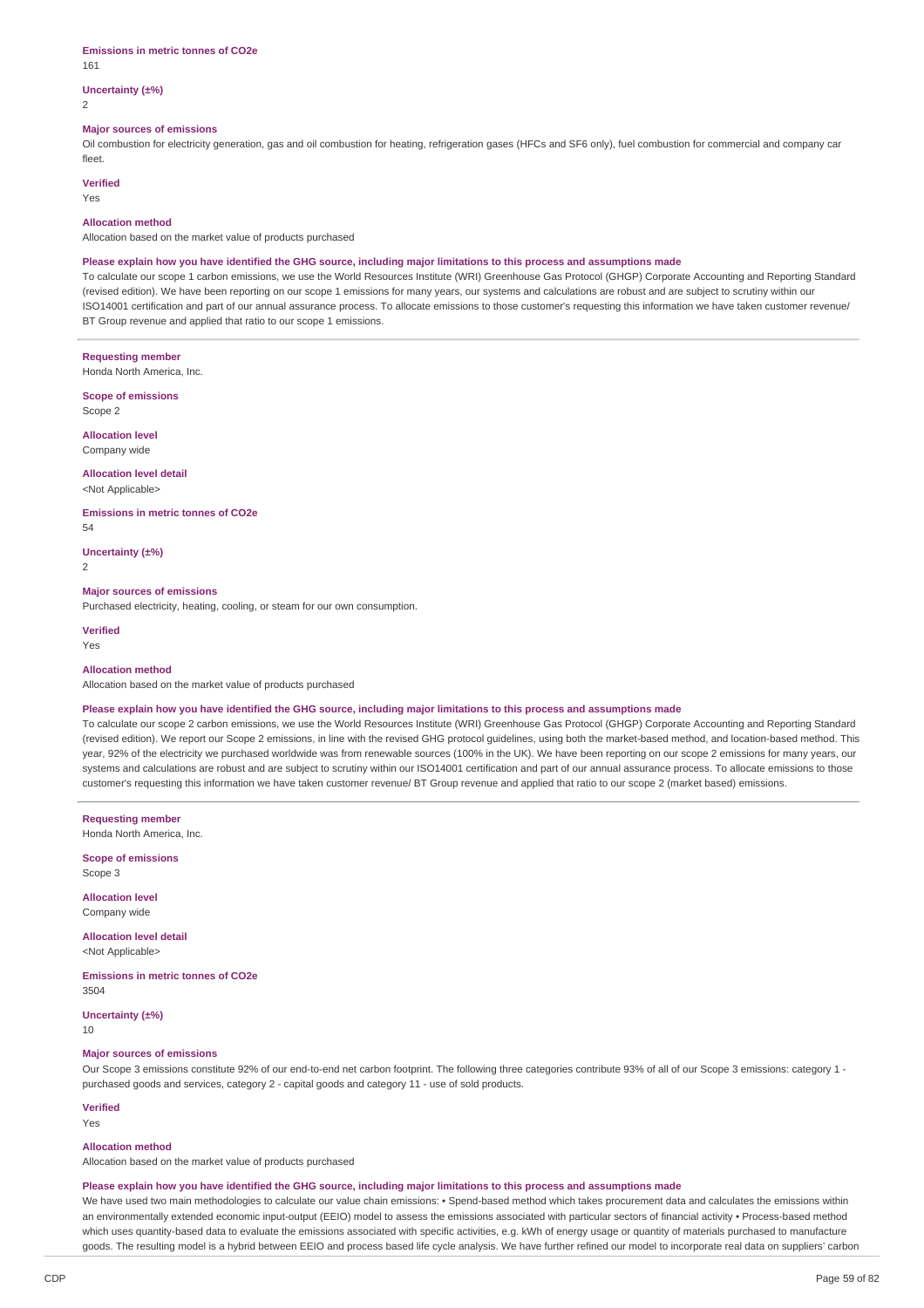reductions using data from CDP. In 2018/19 the model was adapted to use Process Based Life Cycle Analysis of Apple phones to further improve our estimates for supply chain carbon. A full description of the EEIO methodology is available from our Digital impact & sustainability website (https://www.bt.com/about/digital-impact-andsustainability/tackling-climate-change/our-carbon-accounting-methodologies). To allocate emissions to those customer's requesting this information we have taken customer revenue/ BT Group revenue and applied that ratio to our scope 3 emissions.

**Requesting member**

HP Inc

**Scope of emissions** Scope 1

**Allocation level** Company wide

**Allocation level detail** <Not Applicable>

**Emissions in metric tonnes of CO2e** 5792

**Uncertainty (±%)**

 $\overline{2}$ 

### **Major sources of emissions**

Oil combustion for electricity generation, gas and oil combustion for heating, refrigeration gases (HFCs and SF6 only), fuel combustion for commercial and company car fleet.

### **Verified**

Yes

#### **Allocation method**

Allocation based on the market value of products purchased

#### Please explain how you have identified the GHG source, including major limitations to this process and assumptions made

To calculate our scope 1 carbon emissions, we use the World Resources Institute (WRI) Greenhouse Gas Protocol (GHGP) Corporate Accounting and Reporting Standard (revised edition). We have been reporting on our scope 1 emissions for many years, our systems and calculations are robust and are subject to scrutiny within our ISO14001 certification and part of our annual assurance process. To allocate emissions to those customer's requesting this information we have taken customer revenue/ BT Group revenue and applied that ratio to our scope 1 emissions.

**Requesting member** HP Inc

**Scope of emissions** Scope 2

**Allocation level**

Company wide

**Allocation level detail** <Not Applicable>

**Emissions in metric tonnes of CO2e** 1924

**Uncertainty (±%)**

2

### **Major sources of emissions**

Purchased electricity, heating, cooling, or steam for our own consumption.

#### **Verified**

Yes

#### **Allocation method**

Allocation based on the market value of products purchased

#### Please explain how you have identified the GHG source, including major limitations to this process and assumptions made

To calculate our scope 2 carbon emissions, we use the World Resources Institute (WRI) Greenhouse Gas Protocol (GHGP) Corporate Accounting and Reporting Standard (revised edition). We report our Scope 2 emissions, in line with the revised GHG protocol guidelines, using both the market-based method, and location-based method. This year, 92% of the electricity we purchased worldwide was from renewable sources (100% in the UK). We have been reporting on our scope 2 emissions for many years, our systems and calculations are robust and are subject to scrutiny within our ISO14001 certification and part of our annual assurance process. To allocate emissions to those customer's requesting this information we have taken customer revenue/ BT Group revenue and applied that ratio to our scope 2 (market based) emissions.

**Requesting member** HP Inc

**Scope of emissions** Scope 3

**Allocation level** Company wide

**Allocation level detail** <Not Applicable>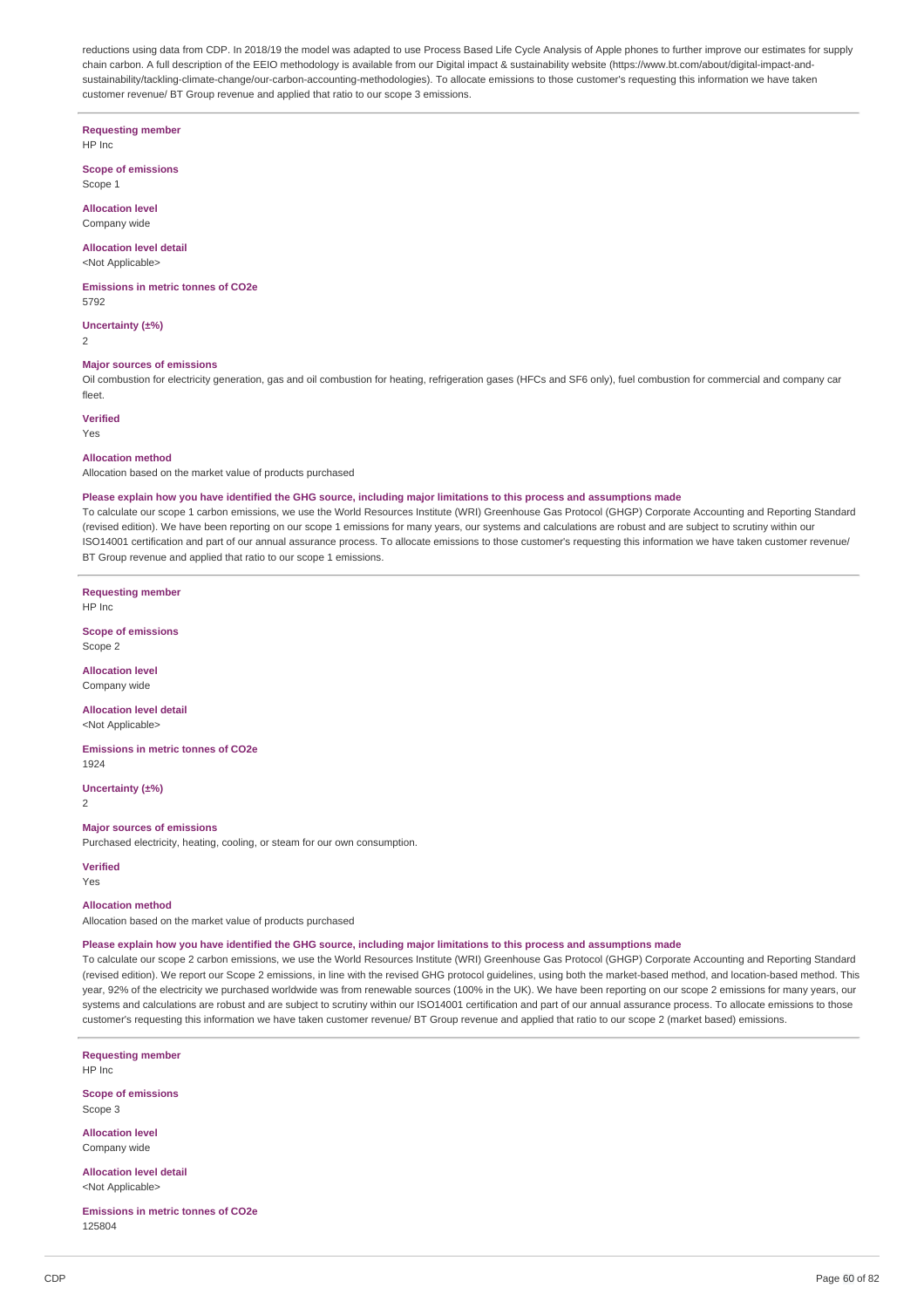#### **Uncertainty (±%)**

10

#### **Major sources of emissions**

Our Scope 3 emissions constitute 92% of our end-to-end net carbon footprint. The following three categories contribute 93% of all of our Scope 3 emissions: category 1 purchased goods and services, category 2 - capital goods and category 11 - use of sold products.

### **Verified**

Yes

### **Allocation method**

Allocation based on the market value of products purchased

#### Please explain how you have identified the GHG source, including major limitations to this process and assumptions made

We have used two main methodologies to calculate our value chain emissions: • Spend-based method which takes procurement data and calculates the emissions within an environmentally extended economic input-output (EEIO) model to assess the emissions associated with particular sectors of financial activity · Process-based method which uses quantity-based data to evaluate the emissions associated with specific activities, e.g. kWh of energy usage or quantity of materials purchased to manufacture goods. The resulting model is a hybrid between EEIO and process based life cycle analysis. We have further refined our model to incorporate real data on suppliers' carbon reductions using data from CDP. In 2018/19 the model was adapted to use Process Based Life Cycle Analysis of Apple phones to further improve our estimates for supply chain carbon. A full description of the EEIO methodology is available from our Digital impact & sustainability website (https://www.bt.com/about/digital-impact-andsustainability/tackling-climate-change/our-carbon-accounting-methodologies). To allocate emissions to those customer's requesting this information we have taken customer revenue/ BT Group revenue and applied that ratio to our scope 3 emissions.

**Requesting member** HSBC Holdings plc

**Scope of emissions** Scope 1

**Allocation level** Company wide

#### **Allocation level detail** <Not Applicable>

**Emissions in metric tonnes of CO2e** 144764

**Uncertainty (±%)**

2

#### **Major sources of emissions**

Oil combustion for electricity generation, gas and oil combustion for heating, refrigeration gases (HFCs and SF6 only), fuel combustion for commercial and company car fleet.

**Verified**

Yes

### **Allocation method**

Allocation based on the market value of products purchased

#### Please explain how you have identified the GHG source, including major limitations to this process and assumptions made

To calculate our scope 1 carbon emissions, we use the World Resources Institute (WRI) Greenhouse Gas Protocol (GHGP) Corporate Accounting and Reporting Standard (revised edition). We have been reporting on our scope 1 emissions for many years, our systems and calculations are robust and are subject to scrutiny within our ISO14001 certification and part of our annual assurance process. To allocate emissions to those customer's requesting this information we have taken customer revenue/ BT Group revenue and applied that ratio to our scope 1 emissions.

**Requesting member** HSBC Holdings plc

**Scope of emissions** Scope 2

**Allocation level** Company wide

**Allocation level detail** <Not Applicable>

**Emissions in metric tonnes of CO2e** 48091

**Uncertainty (±%)** 2

**Major sources of emissions**

Purchased electricity, heating, cooling, or steam for our own consumption.

**Verified** Yes

#### **Allocation method**

Allocation based on the market value of products purchased

#### Please explain how you have identified the GHG source, including major limitations to this process and assumptions made

To calculate our scope 2 carbon emissions, we use the World Resources Institute (WRI) Greenhouse Gas Protocol (GHGP) Corporate Accounting and Reporting Standard (revised edition). We report our Scope 2 emissions, in line with the revised GHG protocol guidelines, using both the market-based method, and location-based method. This year, 92% of the electricity we purchased worldwide was from renewable sources (100% in the UK). We have been reporting on our scope 2 emissions for many years, our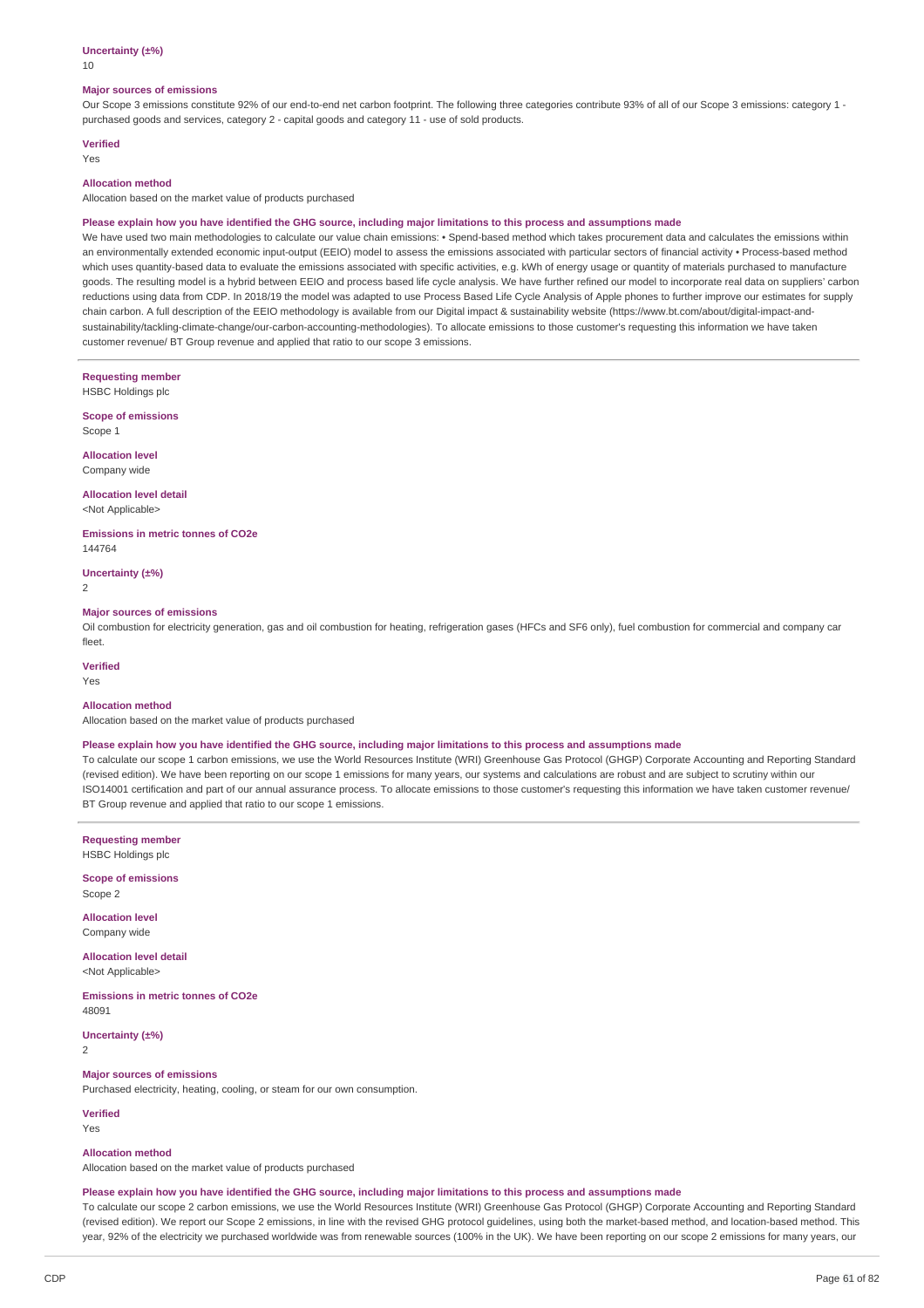systems and calculations are robust and are subject to scrutiny within our ISO14001 certification and part of our annual assurance process. To allocate emissions to those customer's requesting this information we have taken customer revenue/ BT Group revenue and applied that ratio to our scope 2 (market based) emissions.

#### **Requesting member**

HSBC Holdings plc

**Scope of emissions** Scope 3

**Allocation level** Company wide

# **Allocation level detail**

<Not Applicable>

#### **Emissions in metric tonnes of CO2e** 3144104

**Uncertainty (±%)** 10

#### **Major sources of emissions**

Our Scope 3 emissions constitute 92% of our end-to-end net carbon footprint. The following three categories contribute 93% of all of our Scope 3 emissions: category 1 purchased goods and services, category 2 - capital goods and category 11 - use of sold products.

### **Verified**

Yes

#### **Allocation method**

Allocation based on the market value of products purchased

#### Please explain how you have identified the GHG source, including major limitations to this process and assumptions made

We have used two main methodologies to calculate our value chain emissions: • Spend-based method which takes procurement data and calculates the emissions within an environmentally extended economic input-output (EEIO) model to assess the emissions associated with particular sectors of financial activity · Process-based method which uses quantity-based data to evaluate the emissions associated with specific activities, e.g. kWh of energy usage or quantity of materials purchased to manufacture goods. The resulting model is a hybrid between EEIO and process based life cycle analysis. We have further refined our model to incorporate real data on suppliers' carbon reductions using data from CDP. In 2018/19 the model was adapted to use Process Based Life Cycle Analysis of Apple phones to further improve our estimates for supply chain carbon. A full description of the EEIO methodology is available from our Digital impact & sustainability website (https://www.bt.com/about/digital-impact-andsustainability/tackling-climate-change/our-carbon-accounting-methodologies). To allocate emissions to those customer's requesting this information we have taken customer revenue/ BT Group revenue and applied that ratio to our scope 3 emissions.

**Requesting member** KPMG UK

**Scope of emissions** Scope 1

**Allocation level** Company wide

**Allocation level detail** <Not Applicable>

**Emissions in metric tonnes of CO2e** 162897

**Uncertainty (±%)**  $\overline{2}$ 

#### **Major sources of emissions**

Oil combustion for electricity generation, gas and oil combustion for heating, refrigeration gases (HFCs and SF6 only), fuel combustion for commercial and company car fleet.

### **Verified**

Yes

### **Allocation method**

Allocation based on the market value of products purchased

#### Please explain how you have identified the GHG source, including major limitations to this process and assumptions made

To calculate our scope 1 carbon emissions, we use the World Resources Institute (WRI) Greenhouse Gas Protocol (GHGP) Corporate Accounting and Reporting Standard (revised edition). We have been reporting on our scope 1 emissions for many years, our systems and calculations are robust and are subject to scrutiny within our ISO14001 certification and part of our annual assurance process. To allocate emissions to those customer's requesting this information we have taken customer revenue/ BT Group revenue and applied that ratio to our scope 1 emissions.

**Requesting member** KPMG UK

**Scope of emissions** Scope 2

**Allocation level** Company wide

**Allocation level detail** <Not Applicable>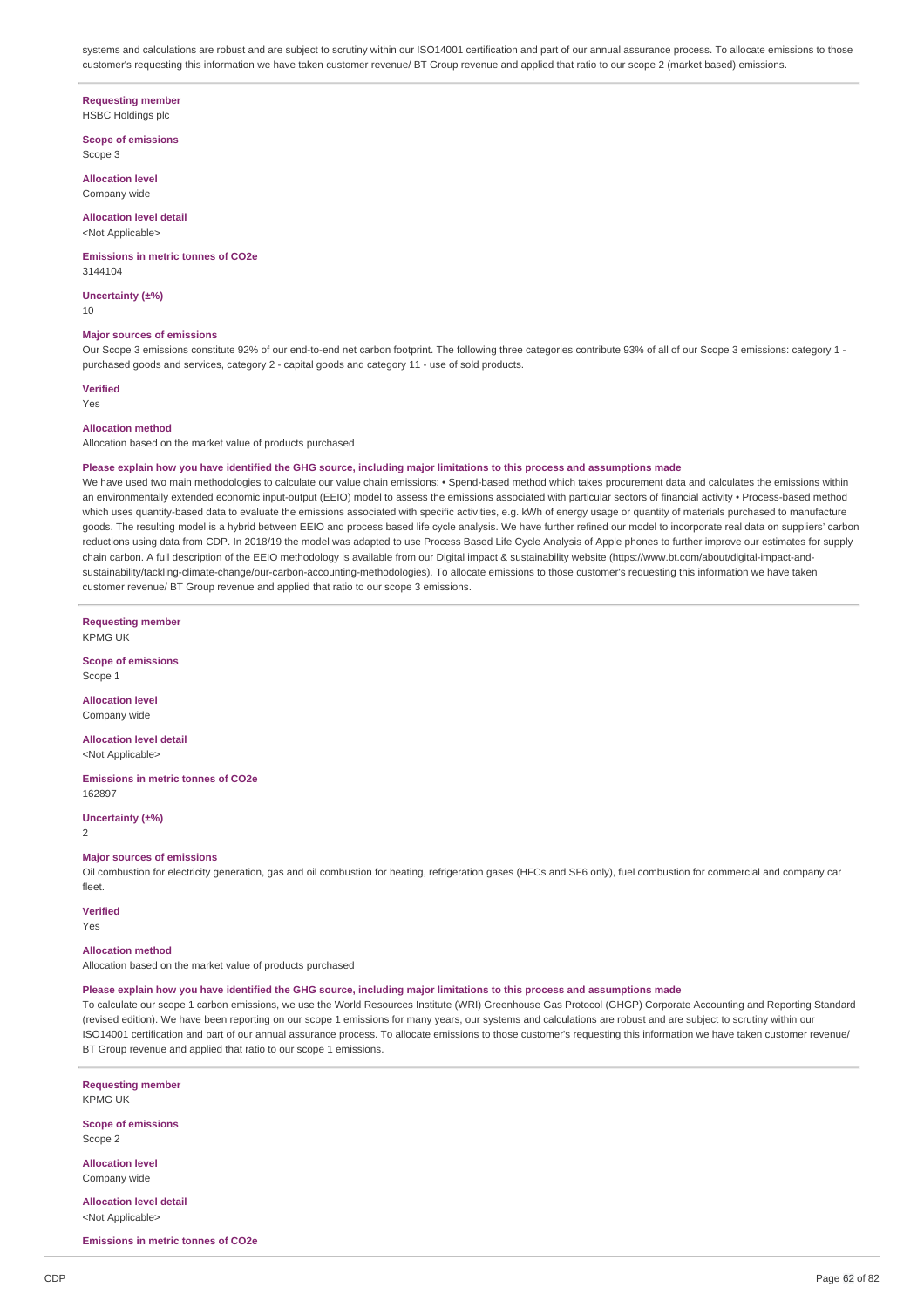#### 54115

#### **Uncertainty (±%)**

 $\overline{2}$ 

#### **Major sources of emissions**

Purchased electricity, heating, cooling, or steam for our own consumption.

#### **Verified**

Yes

#### **Allocation method**

Allocation based on the market value of products purchased

#### Please explain how you have identified the GHG source, including major limitations to this process and assumptions made

To calculate our scope 2 carbon emissions, we use the World Resources Institute (WRI) Greenhouse Gas Protocol (GHGP) Corporate Accounting and Reporting Standard (revised edition). We report our Scope 2 emissions, in line with the revised GHG protocol guidelines, using both the market-based method, and location-based method. This year, 92% of the electricity we purchased worldwide was from renewable sources (100% in the UK). We have been reporting on our scope 2 emissions for many years, our systems and calculations are robust and are subject to scrutiny within our ISO14001 certification and part of our annual assurance process. To allocate emissions to those customer's requesting this information we have taken customer revenue/ BT Group revenue and applied that ratio to our scope 2 (market based) emissions.

**Requesting member** KPMG UK

**Scope of emissions** Scope 3

**Allocation level**

Company wide

### **Allocation level detail**

<Not Applicable>

**Emissions in metric tonnes of CO2e** 3537934

**Uncertainty (±%)**

10

#### **Major sources of emissions**

Our Scope 3 emissions constitute 92% of our end-to-end net carbon footprint. The following three categories contribute 93% of all of our Scope 3 emissions: category 1 purchased goods and services, category 2 - capital goods and category 11 - use of sold products.

### **Verified**

Yes

### **Allocation method**

Allocation based on the market value of products purchased

#### Please explain how you have identified the GHG source, including major limitations to this process and assumptions made

We have used two main methodologies to calculate our value chain emissions: • Spend-based method which takes procurement data and calculates the emissions within an environmentally extended economic input-output (EEIO) model to assess the emissions associated with particular sectors of financial activity • Process-based method which uses quantity-based data to evaluate the emissions associated with specific activities, e.g. kWh of energy usage or quantity of materials purchased to manufacture goods. The resulting model is a hybrid between EEIO and process based life cycle analysis. We have further refined our model to incorporate real data on suppliers' carbon reductions using data from CDP. In 2018/19 the model was adapted to use Process Based Life Cycle Analysis of Apple phones to further improve our estimates for supply chain carbon. A full description of the EEIO methodology is available from our Digital impact & sustainability website (https://www.bt.com/about/digital-impact-andsustainability/tackling-climate-change/our-carbon-accounting-methodologies). To allocate emissions to those customer's requesting this information we have taken customer revenue/ BT Group revenue and applied that ratio to our scope 3 emissions.

**Requesting member**

Mastercard Incorporated

**Scope of emissions** Scope 1

**Allocation level** Company wide

**Allocation level detail** <Not Applicable>

**Emissions in metric tonnes of CO2e** 145892

**Uncertainty (±%)** 2

### **Major sources of emissions**

Oil combustion for electricity generation, gas and oil combustion for heating, refrigeration gases (HFCs and SF6 only), fuel combustion for commercial and company car fleet.

**Verified** Yes

#### **Allocation method**

Allocation based on the market value of products purchased

Please explain how you have identified the GHG source, including major limitations to this process and assumptions made To calculate our scope 1 carbon emissions, we use the World Resources Institute (WRI) Greenhouse Gas Protocol (GHGP) Corporate Accounting and Reporting Standard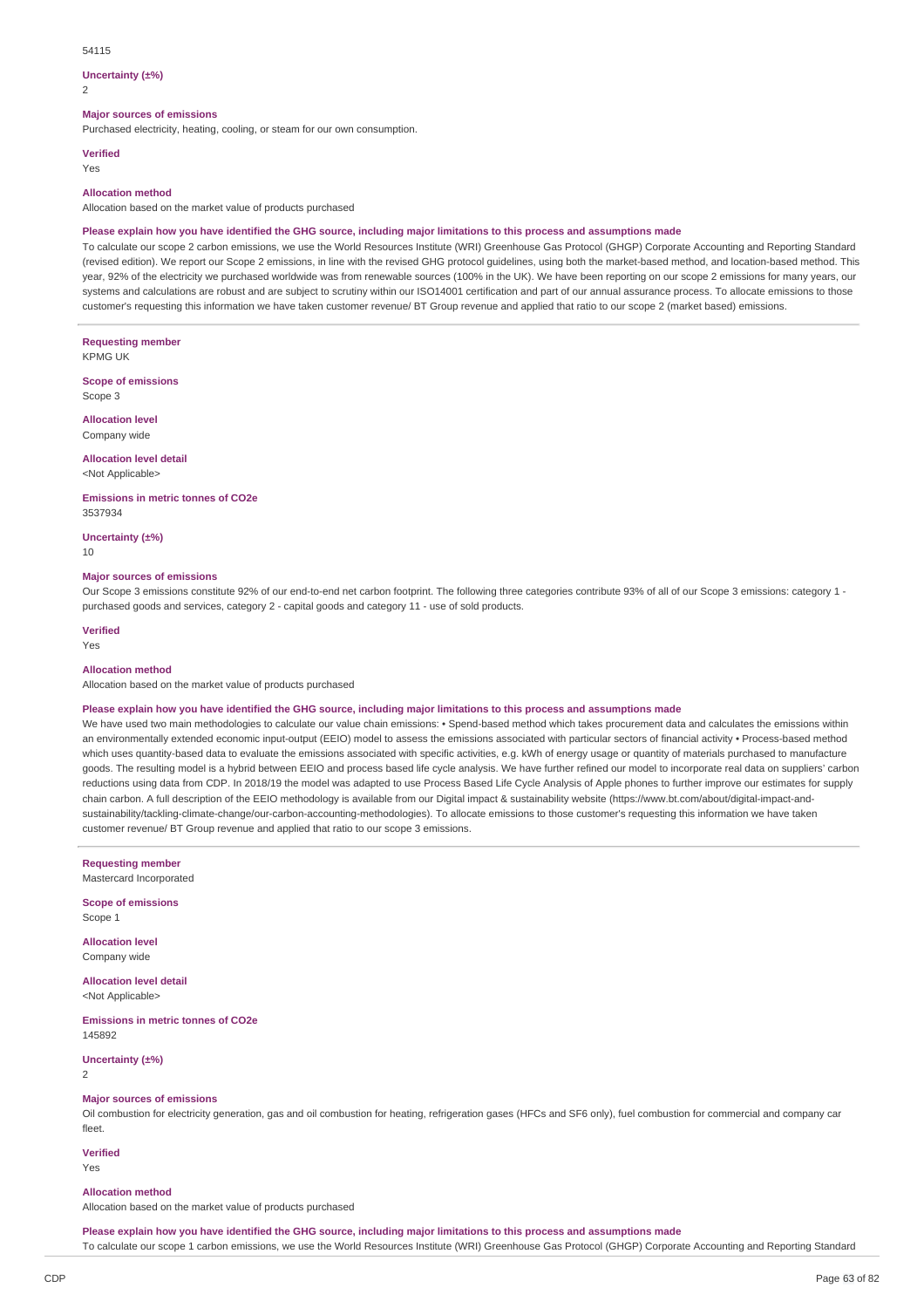(revised edition). We have been reporting on our scope 1 emissions for many years, our systems and calculations are robust and are subject to scrutiny within our ISO14001 certification and part of our annual assurance process. To allocate emissions to those customer's requesting this information we have taken customer revenue/ BT Group revenue and applied that ratio to our scope 1 emissions.

## **Requesting member**

Mastercard Incorporated

#### **Scope of emissions** Scope 2

**Allocation level** Company wide

### **Allocation level detail**

<Not Applicable>

#### **Emissions in metric tonnes of CO2e** 48466

**Uncertainty (±%)** 2

#### **Major sources of emissions**

Purchased electricity, heating, cooling, or steam for our own consumption

**Verified** Yes

#### **Allocation method**

Allocation based on the market value of products purchased

#### Please explain how you have identified the GHG source, including major limitations to this process and assumptions made

To calculate our scope 2 carbon emissions, we use the World Resources Institute (WRI) Greenhouse Gas Protocol (GHGP) Corporate Accounting and Reporting Standard (revised edition). We report our Scope 2 emissions, in line with the revised GHG protocol guidelines, using both the market-based method, and location-based method. This year, 92% of the electricity we purchased worldwide was from renewable sources (100% in the UK). We have been reporting on our scope 2 emissions for many years, our systems and calculations are robust and are subject to scrutiny within our ISO14001 certification and part of our annual assurance process. To allocate emissions to those customer's requesting this information we have taken customer revenue/ BT Group revenue and applied that ratio to our scope 2 (market based) emissions.

#### **Requesting member**

Mastercard Incorporated

**Scope of emissions** Scope 3

**Allocation level** Company wide

### **Allocation level detail**

<Not Applicable>

**Emissions in metric tonnes of CO2e** 3168615

**Uncertainty (±%)** 10

#### **Major sources of emissions**

Our Scope 3 emissions constitute 92% of our end-to-end net carbon footprint. The following three categories contribute 93% of all of our Scope 3 emissions: category 1 purchased goods and services, category 2 - capital goods and category 11 - use of sold products.

#### **Verified**

Yes

#### **Allocation method**

Allocation based on the market value of products purchased

#### Please explain how you have identified the GHG source, including major limitations to this process and assumptions made

We have used two main methodologies to calculate our value chain emissions: • Spend-based method which takes procurement data and calculates the emissions within an environmentally extended economic input-output (EEIO) model to assess the emissions associated with particular sectors of financial activity • Process-based method which uses quantity-based data to evaluate the emissions associated with specific activities, e.g. kWh of energy usage or quantity of materials purchased to manufacture goods. The resulting model is a hybrid between EEIO and process based life cycle analysis. We have further refined our model to incorporate real data on suppliers' carbon reductions using data from CDP. In 2018/19 the model was adapted to use Process Based Life Cycle Analysis of Apple phones to further improve our estimates for supply chain carbon. A full description of the EEIO methodology is available from our Digital impact & sustainability website (https://www.bt.com/about/digital-impact-andsustainability/tackling-climate-change/our-carbon-accounting-methodologies). To allocate emissions to those customer's requesting this information we have taken customer revenue/ BT Group revenue and applied that ratio to our scope 3 emissions.

**Requesting member** Michelin

**Scope of emissions** Scope 1

**Allocation level** Company wide

**Allocation level detail** <Not Applicable>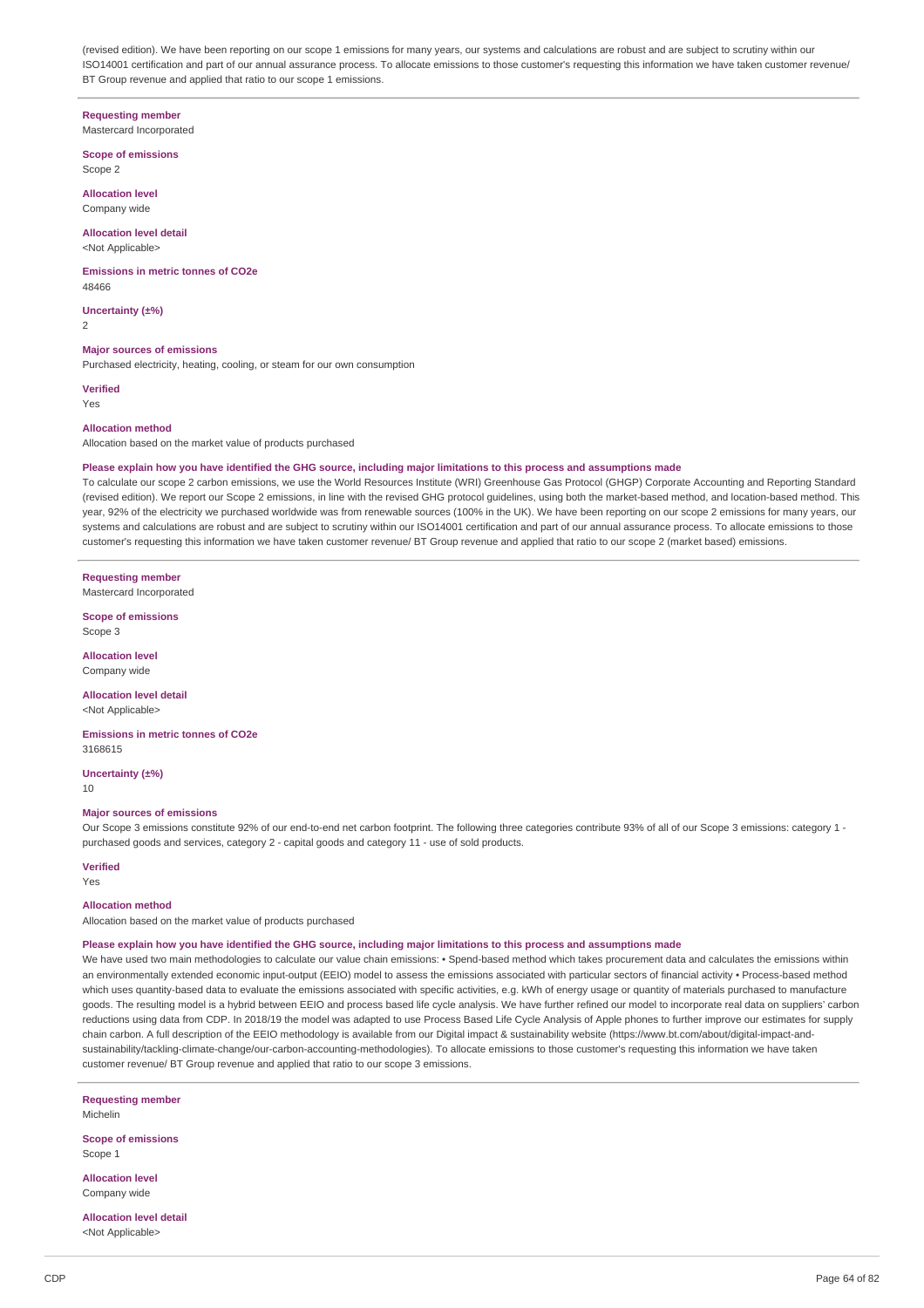#### **Emissions in metric tonnes of CO2e** 212087

### **Uncertainty (±%)**

2

#### **Major sources of emissions**

Oil combustion for electricity generation, gas and oil combustion for heating, refrigeration gases (HFCs and SF6 only), fuel combustion for commercial and company car fleet.

### **Verified**

Yes

#### **Allocation method**

Allocation based on the market value of products purchased

#### Please explain how you have identified the GHG source, including major limitations to this process and assumptions made

To calculate our scope 1 carbon emissions, we use the World Resources Institute (WRI) Greenhouse Gas Protocol (GHGP) Corporate Accounting and Reporting Standard (revised edition). We have been reporting on our scope 1 emissions for many years, our systems and calculations are robust and are subject to scrutiny within our ISO14001 certification and part of our annual assurance process. To allocate emissions to those customer's requesting this information we have taken customer revenue/ BT Group revenue and applied that ratio to our scope 1 emissions.

**Requesting member**

Michelin

**Scope of emissions** Scope 2

**Allocation level** Company wide

## **Allocation level detail**

<Not Applicable>

#### **Emissions in metric tonnes of CO2e** 70457

**Uncertainty (±%)**

 $\overline{2}$ 

### **Major sources of emissions**

Purchased electricity, heating, cooling, or steam for our own consumption.

**Verified** Yes

#### **Allocation method**

Allocation based on the market value of products purchased

#### Please explain how you have identified the GHG source, including major limitations to this process and assumptions made

To calculate our scope 2 carbon emissions, we use the World Resources Institute (WRI) Greenhouse Gas Protocol (GHGP) Corporate Accounting and Reporting Standard (revised edition). We report our Scope 2 emissions, in line with the revised GHG protocol guidelines, using both the market-based method, and location-based method. This year, 92% of the electricity we purchased worldwide was from renewable sources (100% in the UK). We have been reporting on our scope 2 emissions for many years, our systems and calculations are robust and are subject to scrutiny within our ISO14001 certification and part of our annual assurance process. To allocate emissions to those customer's requesting this information we have taken customer revenue/ BT Group revenue and applied that ratio to our scope 2 (market based) emissions.

**Requesting member** Michelin

**Scope of emissions** Scope 3

**Allocation level**

Company wide

**Allocation level detail** <Not Applicable>

**Emissions in metric tonnes of CO2e** 4606299

**Uncertainty (±%)**

10

#### **Major sources of emissions**

Our Scope 3 emissions constitute 92% of our end-to-end net carbon footprint. The following three categories contribute 93% of all of our Scope 3 emissions: category 1 purchased goods and services, category 2 - capital goods and category 11 - use of sold products.

**Verified**

Yes

#### **Allocation method**

Allocation based on the market value of products purchased

#### Please explain how you have identified the GHG source, including major limitations to this process and assumptions made

We have used two main methodologies to calculate our value chain emissions: • Spend-based method which takes procurement data and calculates the emissions within an environmentally extended economic input-output (EEIO) model to assess the emissions associated with particular sectors of financial activity. • Process-based method which uses quantity-based data to evaluate the emissions associated with specific activities, e.g. kWh of energy usage or quantity of materials purchased to manufacture goods. The resulting model is a hybrid between EEIO and process based life cycle analysis. We have further refined our model to incorporate real data on suppliers' carbon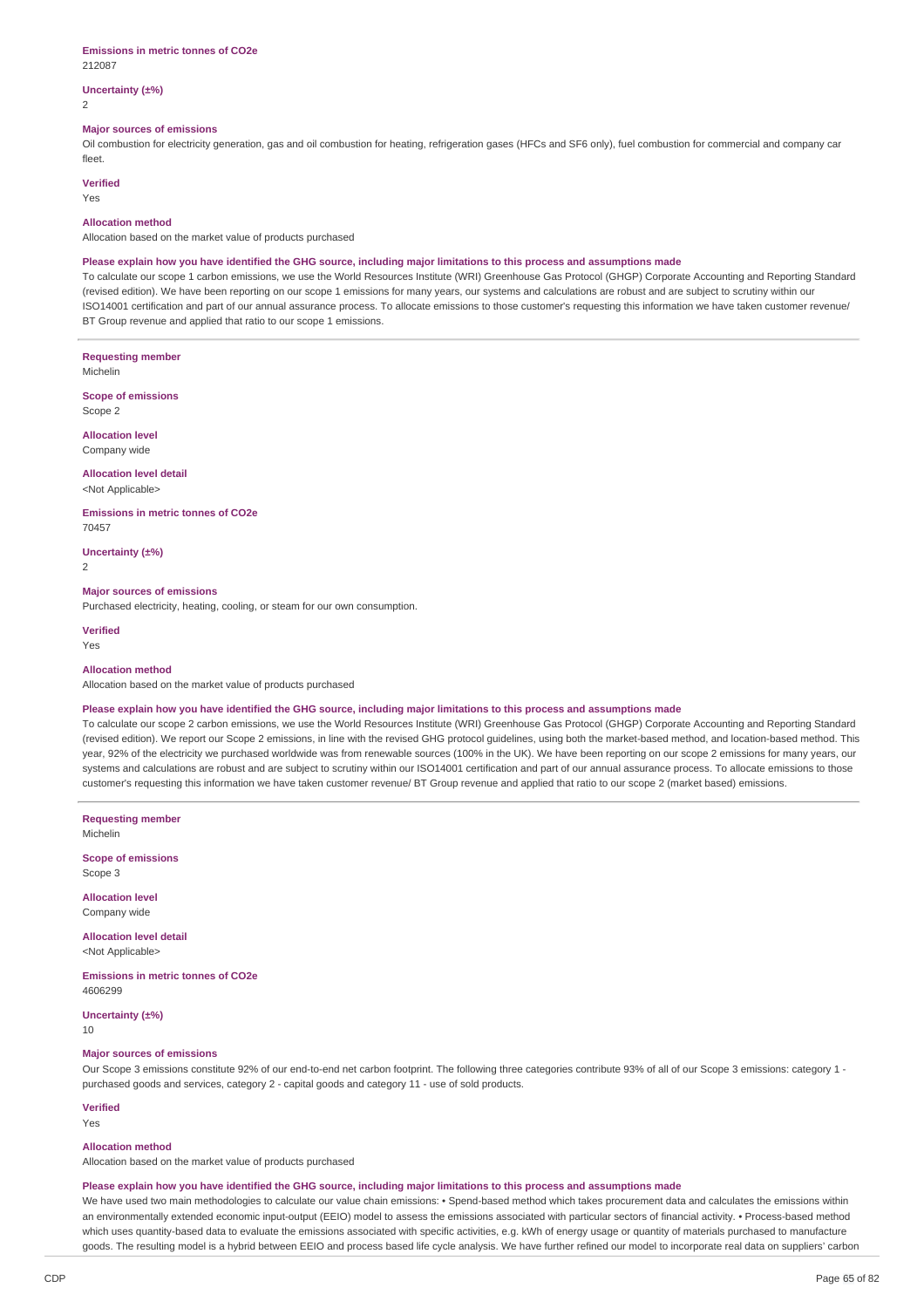reductions using data from CDP. In 2018/19 the model was adapted to use Process Based Life Cycle Analysis of Apple phones to further improve our estimates for supply chain carbon. A full description of the EEIO methodology is available from our Digital impact & sustainability website (https://www.bt.com/about/digital-impact-andsustainability/tackling-climate-change/our-carbon-accounting-methodologies). To allocate emissions to those customer's requesting this information we have taken customer revenue/ BT Group revenue and applied that ratio to our scope 3 emissions.

## **Requesting member**

National Grid PLC

**Scope of emissions** Scope 1

**Allocation level** Company wide

#### **Allocation level detail** <Not Applicable>

**Emissions in metric tonnes of CO2e** 4360

**Uncertainty (±%)**

 $\overline{2}$ 

### **Major sources of emissions**

Oil combustion for electricity generation, gas and oil combustion for heating, refrigeration gases (HFCs and SF6 only), fuel combustion for commercial and company car fleet.

### **Verified**

Yes

#### **Allocation method**

Allocation based on the market value of products purchased

#### Please explain how you have identified the GHG source, including major limitations to this process and assumptions made

To calculate our scope 1 carbon emissions, we use the World Resources Institute (WRI) Greenhouse Gas Protocol (GHGP) Corporate Accounting and Reporting Standard (revised edition). We have been reporting on our scope 1 emissions for many years, our systems and calculations are robust and are subject to scrutiny within our ISO14001 certification and part of our annual assurance process. To allocate emissions to those customer's requesting this information we have taken customer revenue/ BT Group revenue and applied that ratio to our scope 1 emissions.

**Requesting member** National Grid PLC

**Scope of emissions** Scope 2

### **Allocation level**

Company wide

#### **Allocation level detail** <Not Applicable>

**Emissions in metric tonnes of CO2e** 1448

**Uncertainty (±%)**

2

#### **Major sources of emissions**

Purchased electricity, heating, cooling, or steam for our own consumption.

#### **Verified**

Yes

#### **Allocation method**

Allocation based on the market value of products purchased

#### Please explain how you have identified the GHG source, including major limitations to this process and assumptions made

To calculate our scope 2 carbon emissions, we use the World Resources Institute (WRI) Greenhouse Gas Protocol (GHGP) Corporate Accounting and Reporting Standard (revised edition). We report our Scope 2 emissions, in line with the revised GHG protocol guidelines, using both the market-based method, and location-based method. This year, 92% of the electricity we purchased worldwide was from renewable sources (100% in the UK). We have been reporting on our scope 2 emissions for many years, our systems and calculations are robust and are subject to scrutiny within our ISO14001 certification and part of our annual assurance process. To allocate emissions to those customer's requesting this information we have taken customer revenue/ BT Group revenue and applied that ratio to our scope 2 (market based) emissions.

**Requesting member** National Grid PLC

**Scope of emissions** Scope 3

**Allocation level** Company wide

**Allocation level detail** <Not Applicable>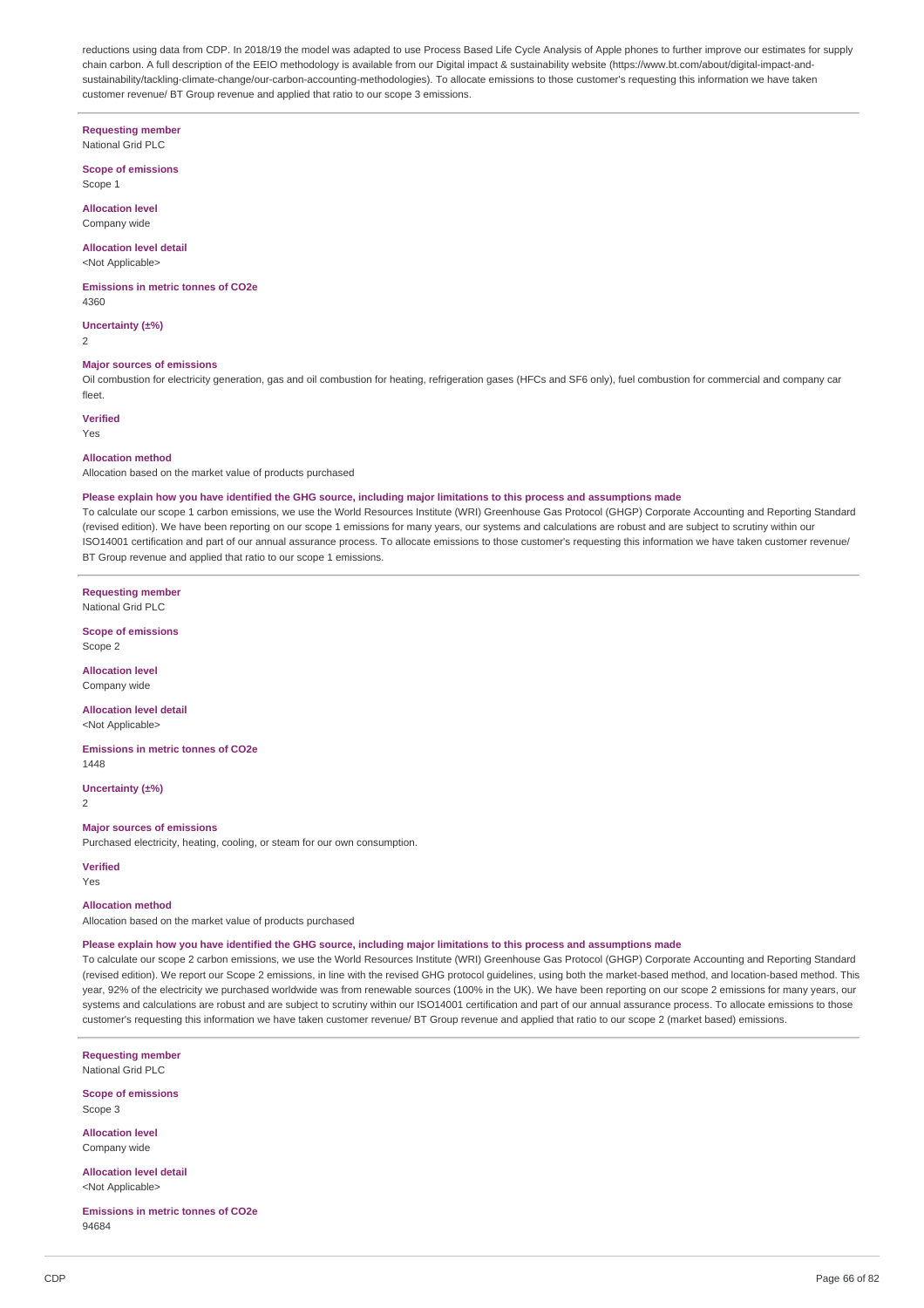#### **Uncertainty (±%)**

10

#### **Major sources of emissions**

Our Scope 3 emissions constitute 92% of our end-to-end net carbon footprint. The following three categories contribute 93% of all of our Scope 3 emissions: category 1 purchased goods and services, category 2 - capital goods and category 11 - use of sold products.

### **Verified**

Yes

### **Allocation method**

Allocation based on the market value of products purchased

#### Please explain how you have identified the GHG source, including major limitations to this process and assumptions made

We have used two main methodologies to calculate our value chain emissions: • Spend-based method which takes procurement data and calculates the emissions within an environmentally extended economic input-output (EEIO) model to assess the emissions associated with particular sectors of financial activity. • Process-based method which uses quantity-based data to evaluate the emissions associated with specific activities, e.g. kWh of energy usage or quantity of materials purchased to manufacture goods. The resulting model is a hybrid between EEIO and process based life cycle analysis. We have further refined our model to incorporate real data on suppliers' carbon reductions using data from CDP. In 2018/19 the model was adapted to use Process Based Life Cycle Analysis of Apple phones to further improve our estimates for supply chain carbon. A full description of the EEIO methodology is available from our Digital impact & sustainability website (https://www.bt.com/about/digital-impact-andsustainability/tackling-climate-change/our-carbon-accounting-methodologies). To allocate emissions to those customer's requesting this information we have taken customer revenue/ BT Group revenue and applied that ratio to our scope 3 emissions.

**Requesting member** NHS England

**Scope of emissions** Scope 1

**Allocation level**

Company wide

**Allocation level detail** <Not Applicable>

**Emissions in metric tonnes of CO2e** 33976

**Uncertainty (±%)**

2

#### **Major sources of emissions**

Oil combustion for electricity generation, gas and oil combustion for heating, refrigeration gases (HFCs and SF6 only), fuel combustion for commercial and company car fleet.

**Verified**

Yes

### **Allocation method**

Allocation based on the market value of products purchased

#### Please explain how you have identified the GHG source, including major limitations to this process and assumptions made

To calculate our scope 1 carbon emissions, we use the World Resources Institute (WRI) Greenhouse Gas Protocol (GHGP) Corporate Accounting and Reporting Standard (revised edition). We have been reporting on our scope 1 emissions for many years, our systems and calculations are robust and are subject to scrutiny within our ISO14001 certification and part of our annual assurance process. To allocate emissions to those customer's requesting this information we have taken customer revenue/ BT Group revenue and applied that ratio to our scope 1 emissions.

**Requesting member** NHS England

**Scope of emissions** Scope 2

**Allocation level** Company wide

**Allocation level detail** <Not Applicable>

**Emissions in metric tonnes of CO2e** 11287

**Uncertainty (±%)**  $\overline{2}$ 

### **Major sources of emissions**

Purchased electricity, heating, cooling, or steam for our own consumption.

**Verified** Yes

### **Allocation method**

Allocation based on the market value of products purchased

#### Please explain how you have identified the GHG source, including major limitations to this process and assumptions made

To calculate our scope 2 carbon emissions, we use the World Resources Institute (WRI) Greenhouse Gas Protocol (GHGP) Corporate Accounting and Reporting Standard (revised edition). We report our Scope 2 emissions, in line with the revised GHG protocol guidelines, using both the market-based method, and location-based method. This year, 92% of the electricity we purchased worldwide was from renewable sources (100% in the UK). We have been reporting on our scope 2 emissions for many years, our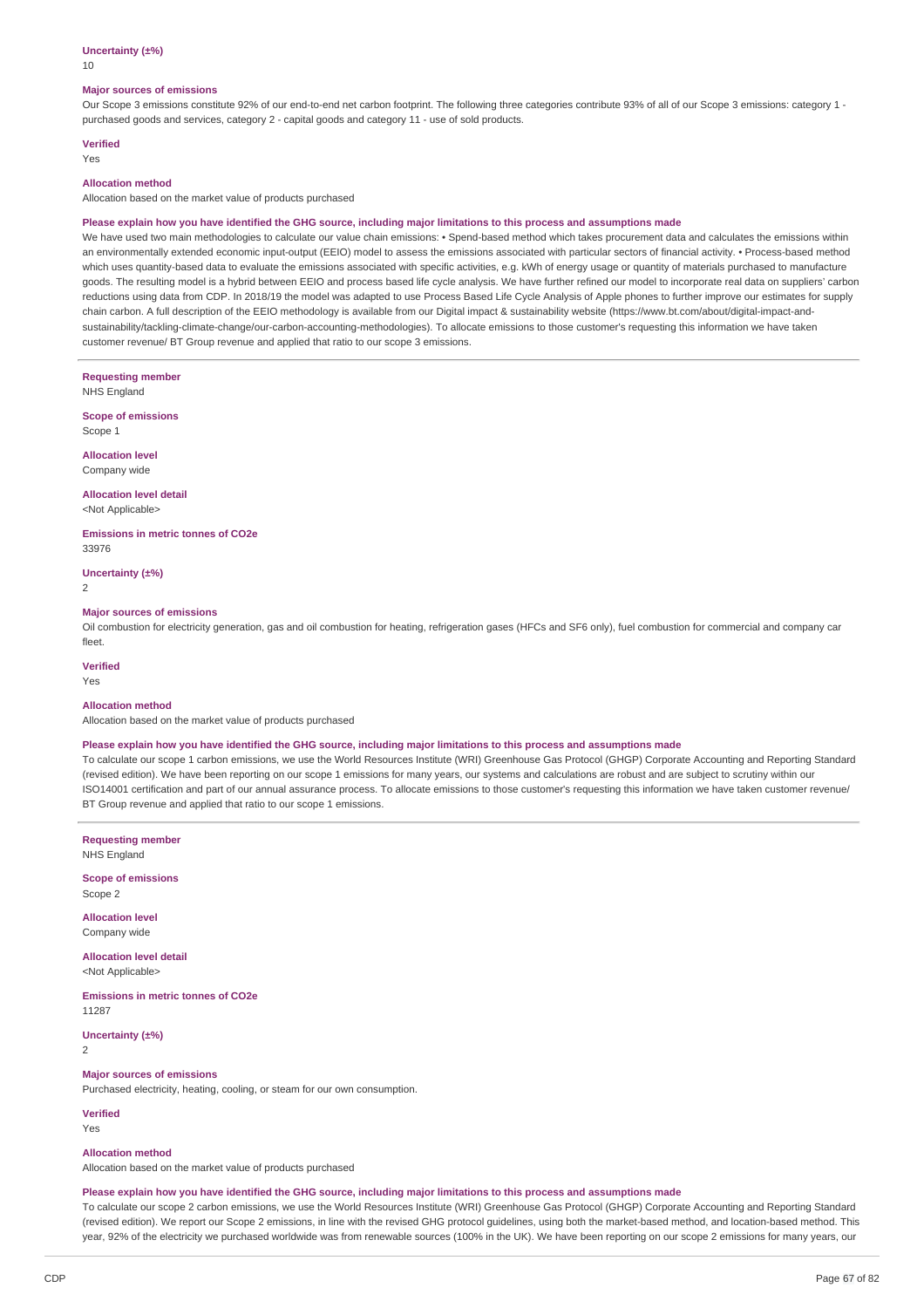systems and calculations are robust and are subject to scrutiny within our ISO14001 certification and part of our annual assurance process. To allocate emissions to those customer's requesting this information we have taken customer revenue/ BT Group revenue and applied that ratio to our scope 2 (market based) emissions.

### **Requesting member**

NHS England

**Scope of emissions** Scope 3

**Allocation level** Company wide

# **Allocation level detail**

<Not Applicable>

#### **Emissions in metric tonnes of CO2e** 737919

**Uncertainty (±%)** 10

### **Major sources of emissions**

Our Scope 3 emissions constitute 92% of our end-to-end net carbon footprint. The following three categories contribute 93% of all of our Scope 3 emissions: category 1 purchased goods and services, category 2 - capital goods and category 11 - use of sold products.

**Verified**

# Yes

### **Allocation method**

Allocation based on the market value of products purchased

#### Please explain how you have identified the GHG source, including major limitations to this process and assumptions made

We have used two main methodologies to calculate our value chain emissions: • Spend-based method which takes procurement data and calculates the emissions within an environmentally extended economic input-output (EEIO) model to assess the emissions associated with particular sectors of financial activity. • Process-based method which uses quantity-based data to evaluate the emissions associated with specific activities, e.g. kWh of energy usage or quantity of materials purchased to manufacture goods. The resulting model is a hybrid between EEIO and process based life cycle analysis. We have further refined our model to incorporate real data on suppliers' carbon reductions using data from CDP. In 2018/19 the model was adapted to use Process Based Life Cycle Analysis of Apple phones to further improve our estimates for supply chain carbon. A full description of the EEIO methodology is available from our Digital impact & sustainability website (https://www.bt.com/about/digital-impact-andsustainability/tackling-climate-change/our-carbon-accounting-methodologies). To allocate emissions to those customer's requesting this information we have taken customer revenue/ BT Group revenue and applied that ratio to our scope 3 emissions.

**Requesting member** Nokia Group

**Scope of emissions** Scope 1

**Allocation level** Company wide

**Allocation level detail** <Not Applicable>

**Emissions in metric tonnes of CO2e** 14336

**Uncertainty (±%)**  $\overline{2}$ 

#### **Major sources of emissions**

Oil combustion for electricity generation, gas and oil combustion for heating, refrigeration gases (HFCs and SF6 only), fuel combustion for commercial and company car fleet.

### **Verified**

Yes

### **Allocation method**

Allocation based on the market value of products purchased

#### Please explain how you have identified the GHG source, including major limitations to this process and assumptions made

To calculate our scope 1 carbon emissions, we use the World Resources Institute (WRI) Greenhouse Gas Protocol (GHGP) Corporate Accounting and Reporting Standard (revised edition). We have been reporting on our scope 1 emissions for many years, our systems and calculations are robust and are subject to scrutiny within our ISO14001 certification and part of our annual assurance process. To allocate emissions to those customer's requesting this information we have taken customer revenue/ BT Group revenue and applied that ratio to our scope 1 emissions.

**Requesting member** Nokia Group

**Scope of emissions** Scope 2

**Allocation level** Company wide

**Allocation level detail** <Not Applicable>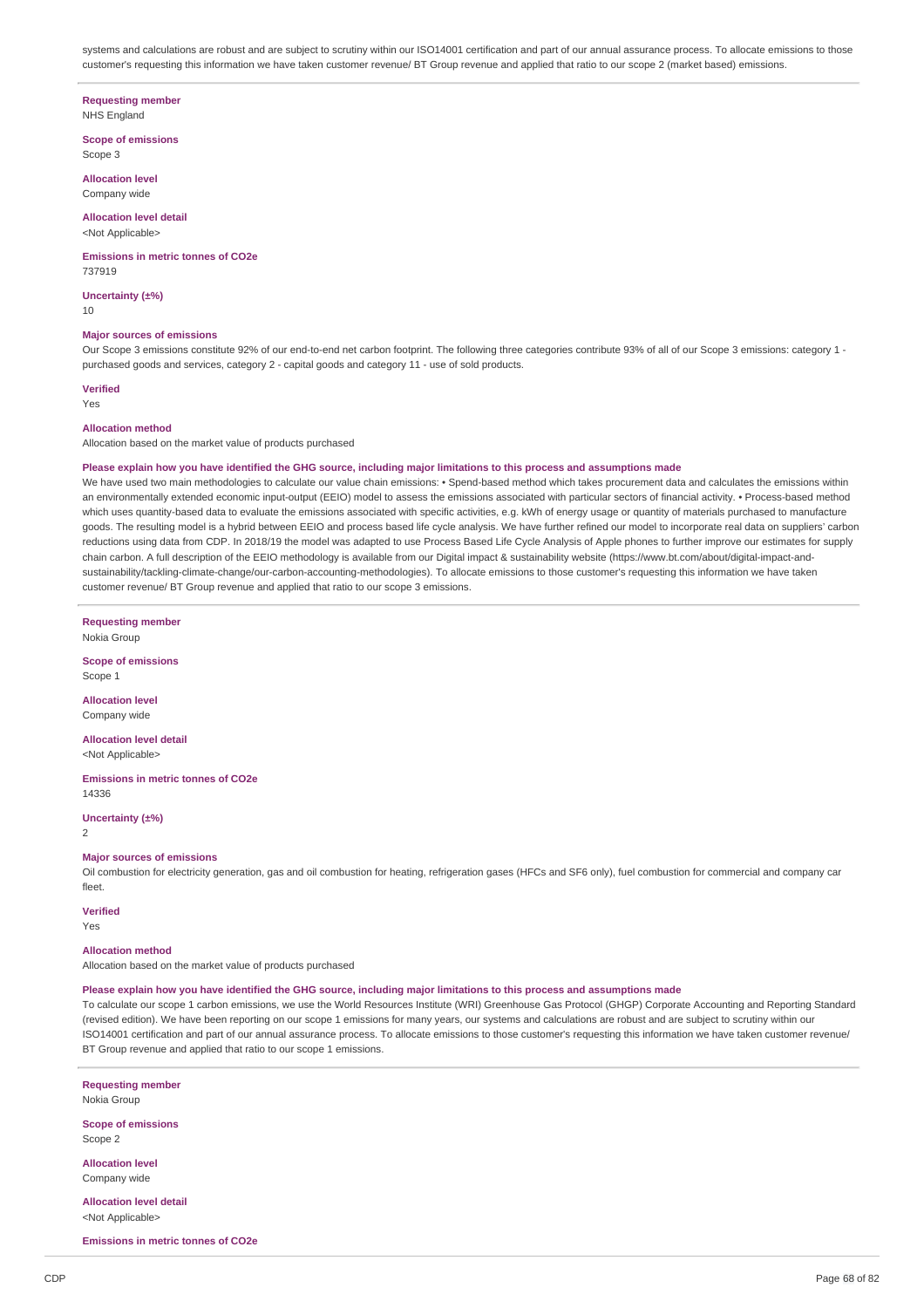#### 4763

#### **Uncertainty (±%)**

 $\overline{2}$ 

### **Major sources of emissions**

Purchased electricity, heating, cooling, or steam for our own consumption

#### **Verified**

Yes

#### **Allocation method**

Allocation based on the market value of products purchased

### Please explain how you have identified the GHG source, including major limitations to this process and assumptions made

To calculate our scope 2 carbon emissions, we use the World Resources Institute (WRI) Greenhouse Gas Protocol (GHGP) Corporate Accounting and Reporting Standard (revised edition). We report our Scope 2 emissions, in line with the revised GHG protocol guidelines, using both the market-based method, and location-based method. This year, 92% of the electricity we purchased worldwide was from renewable sources (100% in the UK). We have been reporting on our scope 2 emissions for many years, our systems and calculations are robust and are subject to scrutiny within our ISO14001 certification and part of our annual assurance process. To allocate emissions to those customer's requesting this information we have taken customer revenue/ BT Group revenue and applied that ratio to our scope 2 (market based) emissions.

**Requesting member**

Nokia Group

**Scope of emissions** Scope 3

**Allocation level**

Company wide

### **Allocation level detail**

<Not Applicable>

**Emissions in metric tonnes of CO2e** 311364

**Uncertainty (±%)**

10

#### **Major sources of emissions**

Our Scope 3 emissions constitute 92% of our end-to-end net carbon footprint. The following three categories contribute 93% of all of our Scope 3 emissions: category 1 purchased goods and services, category 2 - capital goods and category 11 - use of sold products.

### **Verified**

Yes

### **Allocation method**

Allocation based on the market value of products purchased

#### Please explain how you have identified the GHG source, including major limitations to this process and assumptions made

We have used two main methodologies to calculate our value chain emissions: • Spend-based method which takes procurement data and calculates the emissions within an environmentally extended economic input-output (EEIO) model to assess the emissions associated with particular sectors of financial activity. • Process-based method which uses quantity-based data to evaluate the emissions associated with specific activities, e.g. kWh of energy usage or quantity of materials purchased to manufacture goods. The resulting model is a hybrid between EEIO and process based life cycle analysis. We have further refined our model to incorporate real data on suppliers' carbon reductions using data from CDP. In 2018/19 the model was adapted to use Process Based Life Cycle Analysis of Apple phones to further improve our estimates for supply chain carbon. A full description of the EEIO methodology is available from our Digital impact & sustainability website (https://www.bt.com/about/digital-impact-andsustainability/tackling-climate-change/our-carbon-accounting-methodologies). To allocate emissions to those customer's requesting this information we have taken customer revenue/ BT Group revenue and applied that ratio to our scope 3 emissions.

**Requesting member**

Sky plc

**Scope of emissions** Scope 1

**Allocation level** Company wide

**Allocation level detail** <Not Applicable>

**Emissions in metric tonnes of CO2e** 7821145

**Uncertainty (±%)**

2

### **Major sources of emissions**

Oil combustion for electricity generation, gas and oil combustion for heating, refrigeration gases (HFCs and SF6 only), fuel combustion for commercial and company car fleet.

**Verified**

Yes

#### **Allocation method**

Allocation based on the market value of products purchased

Please explain how you have identified the GHG source, including major limitations to this process and assumptions made To calculate our scope 1 carbon emissions, we use the World Resources Institute (WRI) Greenhouse Gas Protocol (GHGP) Corporate Accounting and Reporting Standard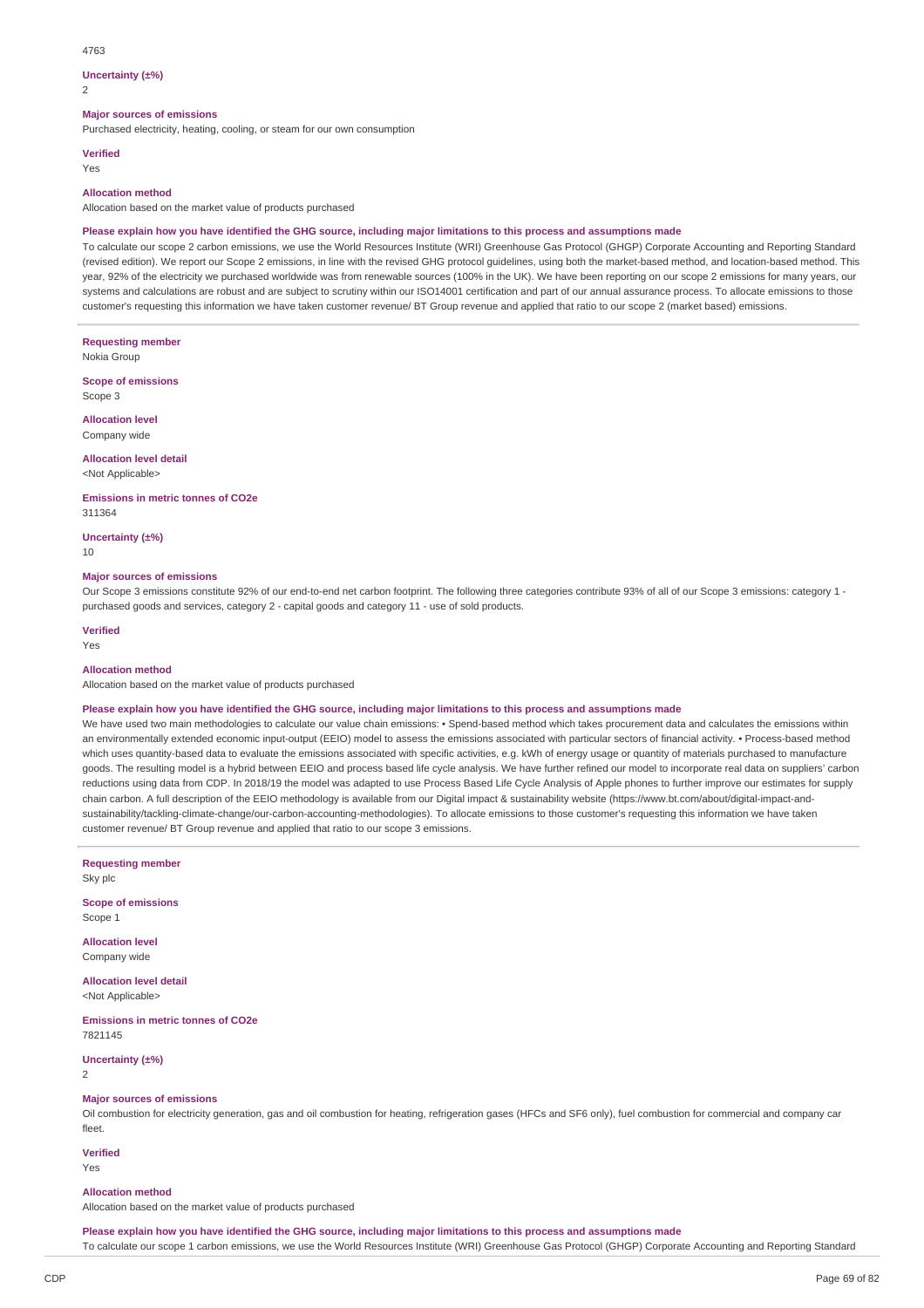(revised edition). We have been reporting on our scope 1 emissions for many years, our systems and calculations are robust and are subject to scrutiny within our ISO14001 certification and part of our annual assurance process. To allocate emissions to those customer's requesting this information we have taken customer revenue/ BT Group revenue and applied that ratio to our scope 1 emissions.

#### **Requesting member** Sky plc

**Scope of emissions**

Scope 2

**Allocation level** Company wide

**Allocation level detail**

<Not Applicable>

**Emissions in metric tonnes of CO2e**  $2509226$ 

**Uncertainty (±%)**

2

#### **Major sources of emissions**

Purchased electricity, heating, cooling, or steam for our own consumption.

**Verified**

Yes

#### **Allocation method**

Allocation based on the market value of products purchased

#### Please explain how you have identified the GHG source, including major limitations to this process and assumptions made

To calculate our scope 2 carbon emissions, we use the World Resources Institute (WRI) Greenhouse Gas Protocol (GHGP) Corporate Accounting and Reporting Standard (revised edition). We report our Scope 2 emissions, in line with the revised GHG protocol guidelines, using both the market-based method, and location-based method. This year, 92% of the electricity we purchased worldwide was from renewable sources (100% in the UK). We have been reporting on our scope 2 emissions for many years, our systems and calculations are robust and are subject to scrutiny within our ISO14001 certification and part of our annual assurance process. To allocate emissions to those customer's requesting this information we have taken customer revenue/ BT Group revenue and applied that ratio to our scope 2 (market based) emissions.

**Requesting member** Sky plc

**Scope of emissions** Scope 3

**Allocation level** Company wide

**Allocation level detail**

<Not Applicable>

**Emissions in metric tonnes of CO2e** 169866480

**Uncertainty (±%)** 10

#### **Major sources of emissions**

Our Scope 3 emissions constitute 92% of our end-to-end net carbon footprint. The following three categories contribute 93% of all of our Scope 3 emissions: category 1 purchased goods and services, category 2 - capital goods and category 11 - use of sold products.

#### **Verified**

Yes

#### **Allocation method**

Allocation based on the market value of products purchased

#### Please explain how you have identified the GHG source, including major limitations to this process and assumptions made

We have used two main methodologies to calculate our value chain emissions: • Spend-based method which takes procurement data and calculates the emissions within an environmentally extended economic input-output (EEIO) model to assess the emissions associated with particular sectors of financial activity. • Process-based method which uses quantity-based data to evaluate the emissions associated with specific activities, e.g. kWh of energy usage or quantity of materials purchased to manufacture goods. The resulting model is a hybrid between EEIO and process based life cycle analysis. We have further refined our model to incorporate real data on suppliers' carbon reductions using data from CDP. In 2018/19 the model was adapted to use Process Based Life Cycle Analysis of Apple phones to further improve our estimates for supply chain carbon. A full description of the EEIO methodology is available from our Digital impact & sustainability website (https://www.bt.com/about/digital-impact-andsustainability/tackling-climate-change/our-carbon-accounting-methodologies). To allocate emissions to those customer's requesting this information we have taken customer revenue/ BT Group revenue and applied that ratio to our scope 3 emissions.

**Requesting member** SSE

**Scope of emissions** Scope 1

**Allocation level** Company wide

**Allocation level detail** <Not Applicable>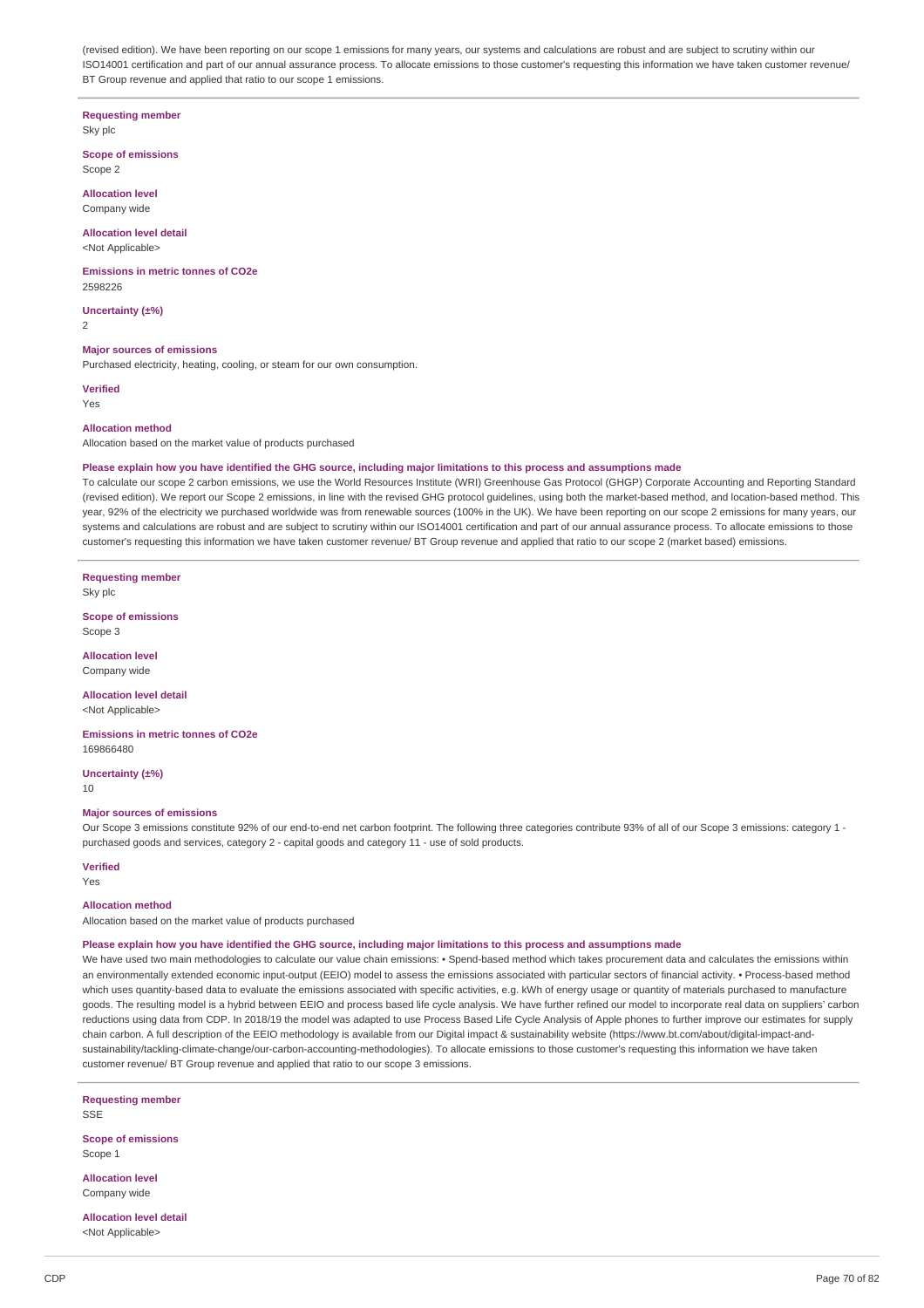#### **Emissions in metric tonnes of CO2e** 209601

### **Uncertainty (±%)**

2

#### **Major sources of emissions**

Oil combustion for electricity generation, gas and oil combustion for heating, refrigeration gases (HFCs and SF6 only), fuel combustion for commercial and company car fleet.

### **Verified**

Yes

#### **Allocation method**

Allocation based on the market value of products purchased

#### Please explain how you have identified the GHG source, including major limitations to this process and assumptions made

To calculate our scope 1 carbon emissions, we use the World Resources Institute (WRI) Greenhouse Gas Protocol (GHGP) Corporate Accounting and Reporting Standard (revised edition). We have been reporting on our scope 1 emissions for many years, our systems and calculations are robust and are subject to scrutiny within our ISO14001 certification and part of our annual assurance process. To allocate emissions to those customer's requesting this information we have taken customer revenue/ BT Group revenue and applied that ratio to our scope 1 emissions.

**Requesting member**

SSE

**Scope of emissions** Scope 2

**Allocation level** Company wide

## **Allocation level detail**

<Not Applicable>

#### **Emissions in metric tonnes of CO2e** 69631

**Uncertainty (±%)**

 $\overline{2}$ 

### **Major sources of emissions**

Purchased electricity, heating, cooling, or steam for our own consumption.

**Verified** Yes

#### **Allocation method**

Allocation based on the market value of products purchased

#### Please explain how you have identified the GHG source, including major limitations to this process and assumptions made

To calculate our scope 2 carbon emissions, we use the World Resources Institute (WRI) Greenhouse Gas Protocol (GHGP) Corporate Accounting and Reporting Standard (revised edition). We report our Scope 2 emissions, in line with the revised GHG protocol guidelines, using both the market-based method, and location-based method. This year, 92% of the electricity we purchased worldwide was from renewable sources (100% in the UK). We have been reporting on our scope 2 emissions for many years, our systems and calculations are robust and are subject to scrutiny within our ISO14001 certification and part of our annual assurance process. To allocate emissions to those customer's requesting this information we have taken customer revenue/ BT Group revenue and applied that ratio to our scope 2 (market based) emissions.

**Requesting member**

SSE

**Scope of emissions** Scope 3

**Allocation level** Company wide

#### **Allocation level detail** <Not Applicable>

**Emissions in metric tonnes of CO2e** 4552299

**Uncertainty (±%)**

10

#### **Major sources of emissions**

Our Scope 3 emissions constitute 92% of our end-to-end net carbon footprint. The following three categories contribute 93% of all of our Scope 3 emissions: category 1 purchased goods and services, category 2 - capital goods and category 11 - use of sold products.

### **Verified**

Yes

#### **Allocation method**

Allocation based on the market value of products purchased

#### Please explain how you have identified the GHG source, including major limitations to this process and assumptions made

We have used two main methodologies to calculate our value chain emissions: • Spend-based method which takes procurement data and calculates the emissions within an environmentally extended economic input-output (EEIO) model to assess the emissions associated with particular sectors of financial activity. • Process-based method which uses quantity-based data to evaluate the emissions associated with specific activities, e.g. kWh of energy usage or quantity of materials purchased to manufacture goods. The resulting model is a hybrid between EEIO and process based life cycle analysis. We have further refined our model to incorporate real data on suppliers' carbon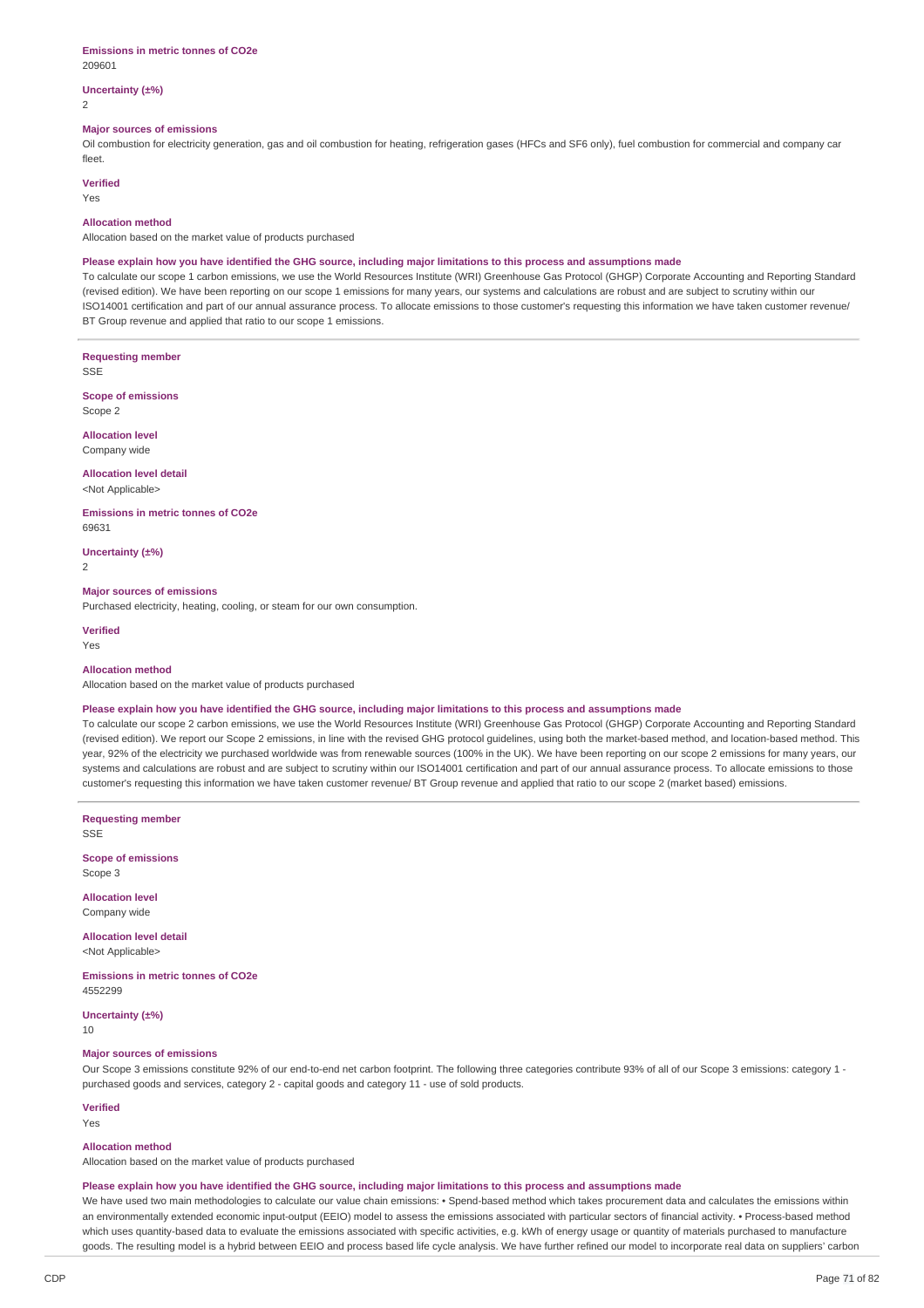reductions using data from CDP. In 2018/19 the model was adapted to use Process Based Life Cycle Analysis of Apple phones to further improve our estimates for supply chain carbon. A full description of the EEIO methodology is available from our Digital impact & sustainability website (https://www.bt.com/about/digital-impact-andsustainability/tackling-climate-change/our-carbon-accounting-methodologies). To allocate emissions to those customer's requesting this information we have taken customer revenue/ BT Group revenue and applied that ratio to our scope 3 emissions.

**Requesting member**

Swisscom

**Scope of emissions** Scope 1

**Allocation level** Company wide

**Allocation level detail** <Not Applicable>

**Emissions in metric tonnes of CO2e** 42555

**Uncertainty (±%)**

2

### **Major sources of emissions**

Oil combustion for electricity generation, gas and oil combustion for heating, refrigeration gases (HFCs and SF6 only), fuel combustion for commercial and company car fleet.

**Verified**

Yes

#### **Allocation method**

Allocation based on the market value of products purchased

#### Please explain how you have identified the GHG source, including major limitations to this process and assumptions made

To calculate our scope 1 carbon emissions, we use the World Resources Institute (WRI) Greenhouse Gas Protocol (GHGP) Corporate Accounting and Reporting Standard (revised edition). We have been reporting on our scope 1 emissions for many years, our systems and calculations are robust and are subject to scrutiny within our ISO14001 certification and part of our annual assurance process. To allocate emissions to those customer's requesting this information we have taken customer revenue/ BT Group revenue and applied that ratio to our scope 1 emissions.

**Requesting member** Swisscom

**Scope of emissions** Scope 2

**Allocation level**

Company wide

**Allocation level detail** <Not Applicable>

**Emissions in metric tonnes of CO2e** 14137

**Uncertainty (±%)**

2

**Major sources of emissions**

Purchased electricity, heating, cooling, or steam for our own consumption.

#### **Verified**

Yes

#### **Allocation method**

Allocation based on the market value of products purchased

#### Please explain how you have identified the GHG source, including major limitations to this process and assumptions made

To calculate our scope 2 carbon emissions, we use the World Resources Institute (WRI) Greenhouse Gas Protocol (GHGP) Corporate Accounting and Reporting Standard (revised edition). We report our Scope 2 emissions, in line with the revised GHG protocol guidelines, using both the market-based method, and location-based method. This year, 92% of the electricity we purchased worldwide was from renewable sources (100% in the UK). We have been reporting on our scope 2 emissions for many years, our systems and calculations are robust and are subject to scrutiny within our ISO14001 certification and part of our annual assurance process. To allocate emissions to those customer's requesting this information we have taken customer revenue/ BT Group revenue and applied that ratio to our scope 2 (market based) emissions.

**Requesting member** Swisscom

**Scope of emissions** Scope 3

**Allocation level** Company wide

**Allocation level detail** <Not Applicable>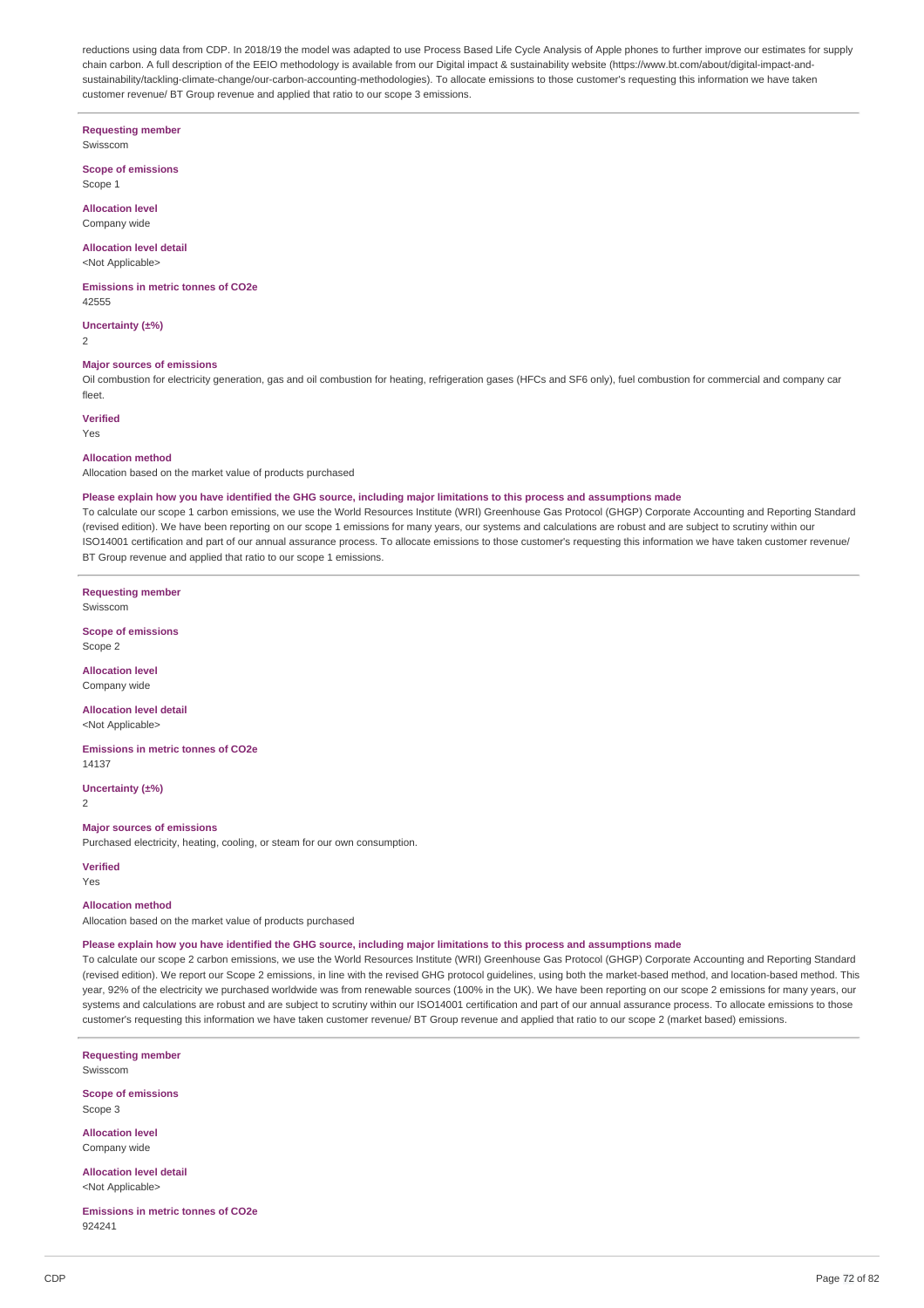## **Uncertainty (±%)**

10

#### **Major sources of emissions**

Our Scope 3 emissions constitute 92% of our end-to-end net carbon footprint. The following three categories contribute 93% of all of our Scope 3 emissions: category 1 purchased goods and services, category 2 - capital goods and category 11 - use of sold products.

# **Verified**

Yes

# **Allocation method**

Allocation based on the market value of products purchased

#### Please explain how you have identified the GHG source, including major limitations to this process and assumptions made

We have used two main methodologies to calculate our value chain emissions: • Spend-based method which takes procurement data and calculates the emissions within an environmentally extended economic input-output (EEIO) model to assess the emissions associated with particular sectors of financial activity. • Process-based method which uses quantity-based data to evaluate the emissions associated with specific activities, e.g. kWh of energy usage or quantity of materials purchased to manufacture goods. The resulting model is a hybrid between EEIO and process based life cycle analysis. We have further refined our model to incorporate real data on suppliers' carbon reductions using data from CDP. In 2018/19 the model was adapted to use Process Based Life Cycle Analysis of Apple phones to further improve our estimates for supply chain carbon. A full description of the EEIO methodology is available from our Digital impact & sustainability website (https://www.bt.com/about/digital-impact-andsustainability/tackling-climate-change/our-carbon-accounting-methodologies). To allocate emissions to those customer's requesting this information we have taken customer revenue/ BT Group revenue and applied that ratio to our scope 3 emissions.

**Requesting member** Virgin Money UK PLC

**Scope of emissions** Scope 1

**Allocation level** Company wide

**Allocation level detail** <Not Applicable>

**Emissions in metric tonnes of CO2e** 14294

**Uncertainty (±%)**

2

#### **Major sources of emissions**

Oil combustion for electricity generation, gas and oil combustion for heating, refrigeration gases (HFCs and SF6 only), fuel combustion for commercial and company car fleet.

**Verified**

#### Yes

# **Allocation method**

Allocation based on the market value of products purchased

#### Please explain how you have identified the GHG source, including major limitations to this process and assumptions made

To calculate our scope 1 carbon emissions, we use the World Resources Institute (WRI) Greenhouse Gas Protocol (GHGP) Corporate Accounting and Reporting Standard (revised edition). We have been reporting on our scope 1 emissions for many years, our systems and calculations are robust and are subject to scrutiny within our ISO14001 certification and part of our annual assurance process. To allocate emissions to those customer's requesting this information we have taken customer revenue/ BT Group revenue and applied that ratio to our scope 1 emissions.

**Requesting member** Virgin Money UK PLC

**Scope of emissions** Scope 2

**Allocation level** Company wide

**Allocation level detail** <Not Applicable>

**Emissions in metric tonnes of CO2e** 4748

**Uncertainty (±%)**  $\overline{2}$ 

# **Major sources of emissions**

Purchased electricity, heating, cooling, or steam for our own consumption.

**Verified** Yes

#### **Allocation method**

Allocation based on the market value of products purchased

#### Please explain how you have identified the GHG source, including major limitations to this process and assumptions made

To calculate our scope 2 carbon emissions, we use the World Resources Institute (WRI) Greenhouse Gas Protocol (GHGP) Corporate Accounting and Reporting Standard (revised edition). We report our Scope 2 emissions, in line with the revised GHG protocol guidelines, using both the market-based method, and location-based method. This year, 92% of the electricity we purchased worldwide was from renewable sources (100% in the UK). We have been reporting on our scope 2 emissions for many years, our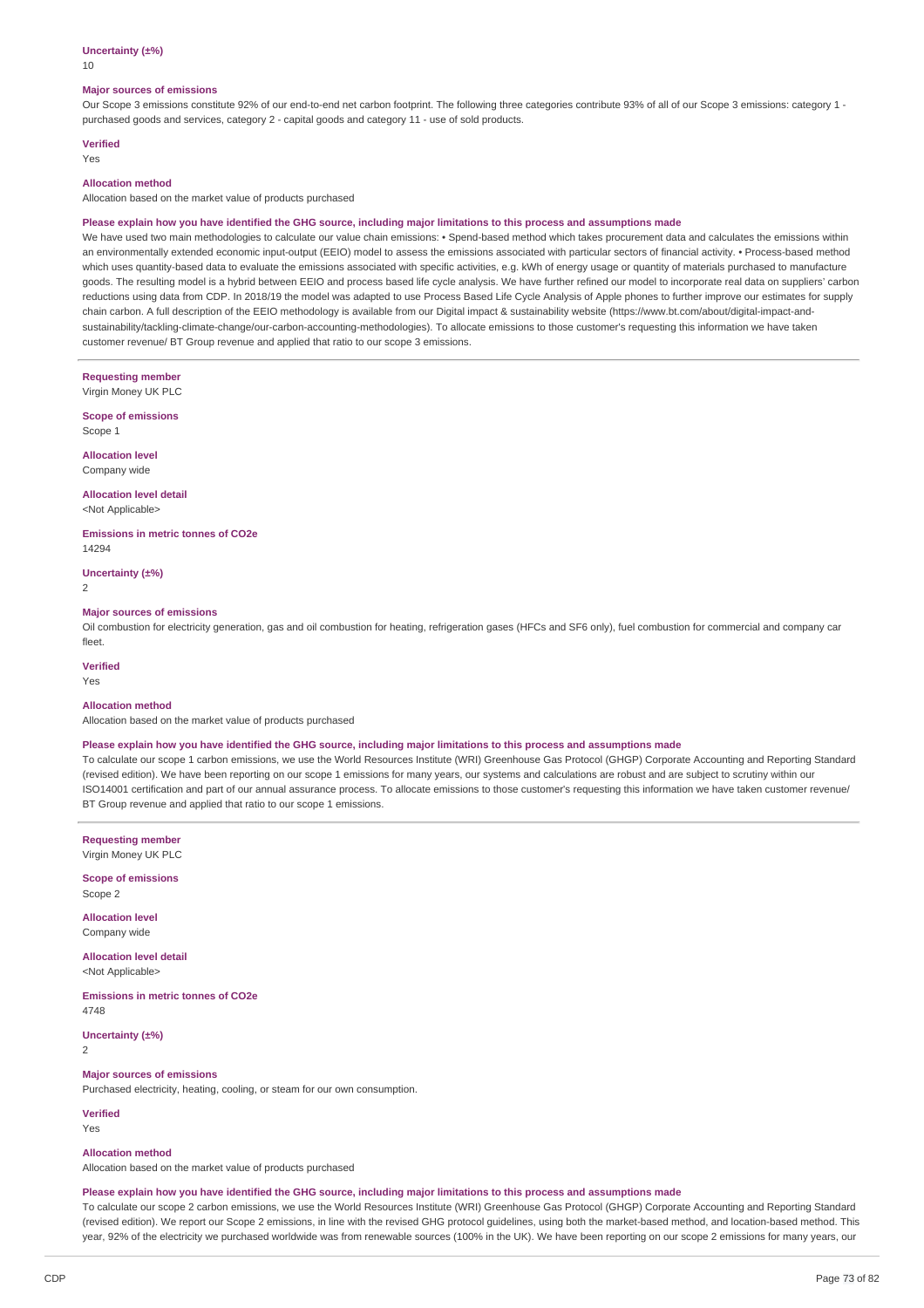systems and calculations are robust and are subject to scrutiny within our ISO14001 certification and part of our annual assurance process. To allocate emissions to those customer's requesting this information we have taken customer revenue/ BT Group revenue and applied that ratio to our scope 2 (market based) emissions.

#### **Requesting member**

Virgin Money UK PLC

**Scope of emissions** Scope 3

**Allocation level**

Company wide

#### **Allocation level detail** <Not Applicable>

**Emissions in metric tonnes of CO2e** 310445

**Uncertainty (±%)**

10

# **Major sources of emissions**

Our Scope 3 emissions constitute 92% of our end-to-end net carbon footprint. The following three categories contribute 93% of all of our Scope 3 emissions: category 1 purchased goods and services, category 2 - capital goods and category 11 - use of sold products.

**Verified**

Yes

#### **Allocation method**

Allocation based on the market value of products purchased

#### Please explain how you have identified the GHG source, including major limitations to this process and assumptions made

We have used two main methodologies to calculate our value chain emissions: • Spend-based method which takes procurement data and calculates the emissions within an environmentally extended economic input-output (EEIO) model to assess the emissions associated with particular sectors of financial activity. • Process-based method which uses quantity-based data to evaluate the emissions associated with specific activities, e.g. kWh of energy usage or quantity of materials purchased to manufacture goods. The resulting model is a hybrid between EEIO and process based life cycle analysis. We have further refined our model to incorporate real data on suppliers' carbon reductions using data from CDP. In 2018/19 the model was adapted to use Process Based Life Cycle Analysis of Apple phones to further improve our estimates for supply chain carbon. A full description of the EEIO methodology is available from our Digital impact & sustainability website (https://www.bt.com/about/digital-impact-andsustainability/tackling-climate-change/our-carbon-accounting-methodologies). To allocate emissions to those customer's requesting this information we have taken customer revenue/ BT Group revenue and applied that ratio to our scope 3 emissions.

**Requesting member**

Visa

**Scope of emissions** Scope 1

**Allocation level** Company wide

**Allocation level detail** <Not Applicable>

**Emissions in metric tonnes of CO2e** 170198

**Uncertainty (±%)**  $\overline{2}$ 

#### **Major sources of emissions**

Oil combustion for electricity generation, gas and oil combustion for heating, refrigeration gases (HFCs and SF6 only), fuel combustion for commercial and company car fleet.

# **Verified**

Yes

## **Allocation method**

Allocation based on the market value of products purchased

#### Please explain how you have identified the GHG source, including major limitations to this process and assumptions made

To calculate our scope 1 carbon emissions, we use the World Resources Institute (WRI) Greenhouse Gas Protocol (GHGP) Corporate Accounting and Reporting Standard (revised edition). We have been reporting on our scope 1 emissions for many years, our systems and calculations are robust and are subject to scrutiny within our ISO14001 certification and part of our annual assurance process. To allocate emissions to those customer's requesting this information we have taken customer revenue/ BT Group revenue and applied that ratio to our scope 1 emissions.

**Requesting member** Visa

**Scope of emissions** Scope 2

**Allocation level** Company wide

**Allocation level detail** <Not Applicable>

**Emissions in metric tonnes of CO2e**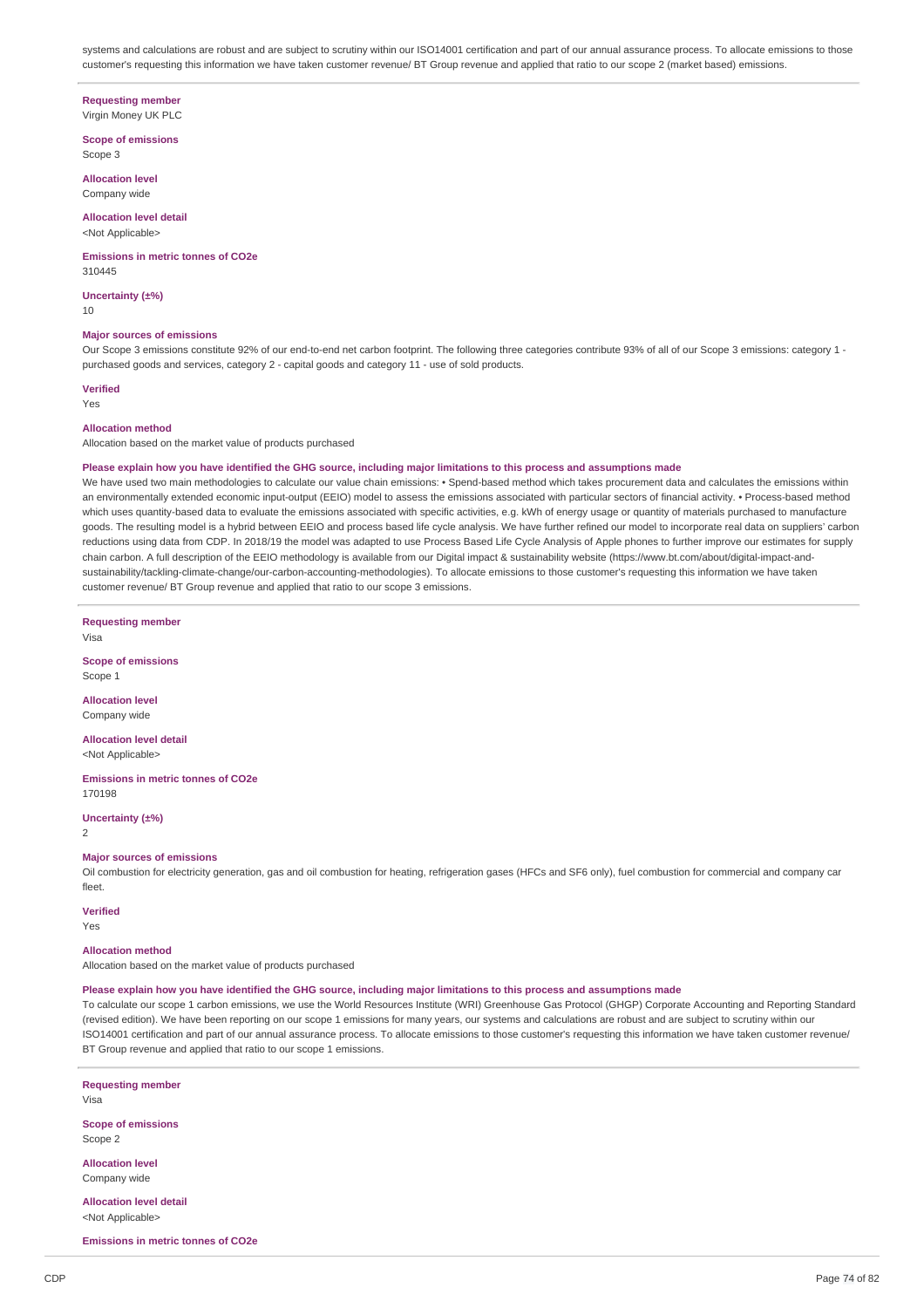#### 56541

#### **Uncertainty (±%)**

 $\overline{2}$ 

#### **Major sources of emissions**

Purchased electricity, heating, cooling, or steam for our own consumption.

#### **Verified**

Yes

#### **Allocation method**

Allocation based on the market value of products purchased

## Please explain how you have identified the GHG source, including major limitations to this process and assumptions made

To calculate our scope 2 carbon emissions, we use the World Resources Institute (WRI) Greenhouse Gas Protocol (GHGP) Corporate Accounting and Reporting Standard (revised edition). We report our Scope 2 emissions, in line with the revised GHG protocol guidelines, using both the market-based method, and location-based method. This year, 92% of the electricity we purchased worldwide was from renewable sources (100% in the UK). We have been reporting on our scope 2 emissions for many years, our systems and calculations are robust and are subject to scrutiny within our ISO14001 certification and part of our annual assurance process. To allocate emissions to those customer's requesting this information we have taken customer revenue/ BT Group revenue and applied that ratio to our scope 2 (market based) emissions.

**Requesting member**

Visa

**Scope of emissions** Scope 3

**Allocation level**

Company wide

# **Allocation level detail**

<Not Applicable>

**Emissions in metric tonnes of CO2e** 3696518

**Uncertainty (±%)**

10

#### **Major sources of emissions**

Our Scope 3 emissions constitute 92% of our end-to-end net carbon footprint. The following three categories contribute 93% of all of our Scope 3 emissions: category 1 purchased goods and services, category 2 - capital goods and category 11 - use of sold products.

# **Verified**

Yes

# **Allocation method**

Allocation based on the market value of products purchased

#### Please explain how you have identified the GHG source, including major limitations to this process and assumptions made

We have used two main methodologies to calculate our value chain emissions: • Spend-based method which takes procurement data and calculates the emissions within an environmentally extended economic input-output (EEIO) model to assess the emissions associated with particular sectors of financial activity. • Process-based method which uses quantity-based data to evaluate the emissions associated with specific activities, e.g. kWh of energy usage or quantity of materials purchased to manufacture goods. The resulting model is a hybrid between EEIO and process based life cycle analysis. We have further refined our model to incorporate real data on suppliers' carbon reductions using data from CDP. In 2018/19 the model was adapted to use Process Based Life Cycle Analysis of Apple phones to further improve our estimates for supply chain carbon. A full description of the EEIO methodology is available from our Digital impact & sustainability website (https://www.bt.com/about/digital-impact-andsustainability/tackling-climate-change/our-carbon-accounting-methodologies). To allocate emissions to those customer's requesting this information we have taken customer revenue/ BT Group revenue and applied that ratio to our scope 3 emissions.

**Requesting member**

Vodafone Group

**Scope of emissions** Scope 3

**Allocation level** Company wide

**Allocation level detail** <Not Applicable>

**Emissions in metric tonnes of CO2e** 4227563

**Uncertainty (±%)**

2

## **Major sources of emissions**

Oil combustion for electricity generation, gas and oil combustion for heating, refrigeration gases (HFCs and SF6 only), fuel combustion for commercial and company car fleet.

**Verified**

# Yes

## **Allocation method**

Allocation based on the market value of products purchased

Please explain how you have identified the GHG source, including major limitations to this process and assumptions made To calculate our scope 1 carbon emissions, we use the World Resources Institute (WRI) Greenhouse Gas Protocol (GHGP) Corporate Accounting and Reporting Standard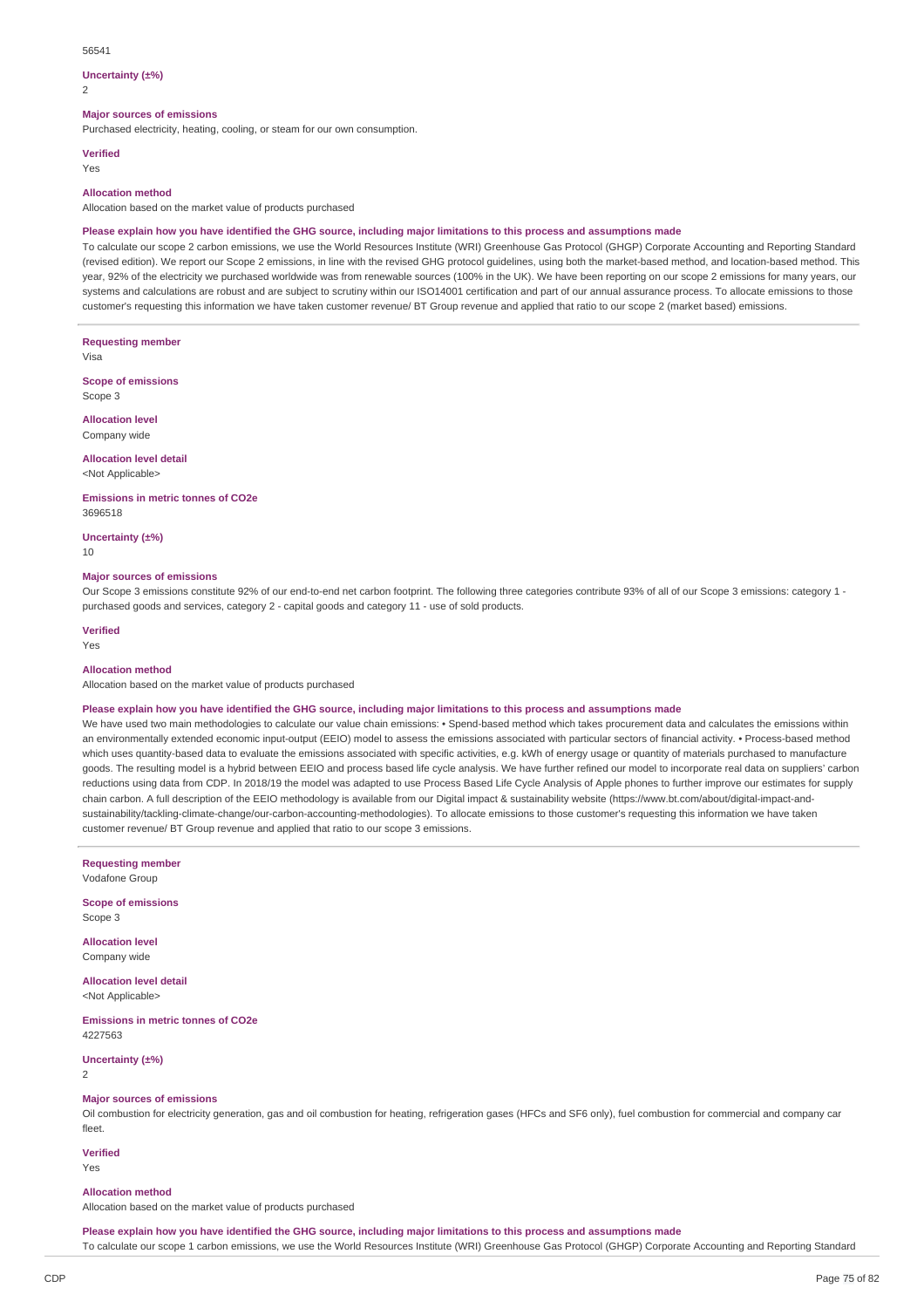(revised edition). We have been reporting on our scope 1 emissions for many years, our systems and calculations are robust and are subject to scrutiny within our ISO14001 certification and part of our annual assurance process. To allocate emissions to those customer's requesting this information we have taken customer revenue/ BT Group revenue and applied that ratio to our scope 1 emissions.

#### **Requesting member** Vodafone Group

#### **Scope of emissions** Scope 2

**Allocation level** Company wide

# **Allocation level detail**

<Not Applicable>

#### **Emissions in metric tonnes of CO2e** 1404419

**Uncertainty (±%)** 2

#### **Major sources of emissions**

Purchased electricity, heating, cooling, or steam for our own consumption.

**Verified** Yes

#### **Allocation method**

Allocation based on the market value of products purchased

#### Please explain how you have identified the GHG source, including major limitations to this process and assumptions made

To calculate our scope 2 carbon emissions, we use the World Resources Institute (WRI) Greenhouse Gas Protocol (GHGP) Corporate Accounting and Reporting Standard (revised edition). We report our Scope 2 emissions, in line with the revised GHG protocol guidelines, using both the market-based method, and location-based method. This year, 92% of the electricity we purchased worldwide was from renewable sources (100% in the UK). We have been reporting on our scope 2 emissions for many years, our systems and calculations are robust and are subject to scrutiny within our ISO14001 certification and part of our annual assurance process. To allocate emissions to those customer's requesting this information we have taken customer revenue/ BT Group revenue and applied that ratio to our scope 2 (market based) emissions.

**Requesting member**

Vodafone Group

**Scope of emissions** Scope 3

**Allocation level** Company wide

**Allocation level detail**

<Not Applicable>

**Emissions in metric tonnes of CO2e** 91817919

**Uncertainty (±%)** 10

#### **Major sources of emissions**

Our Scope 3 emissions constitute 92% of our end-to-end net carbon footprint. The following three categories contribute 93% of all of our Scope 3 emissions: category 1 purchased goods and services, category 2 - capital goods and category 11 - use of sold products.

#### **Verified**

Yes

#### **Allocation method**

Allocation based on the market value of products purchased

#### Please explain how you have identified the GHG source, including major limitations to this process and assumptions made

We have used two main methodologies to calculate our value chain emissions: • Spend-based method which takes procurement data and calculates the emissions within an environmentally extended economic input-output (EEIO) model to assess the emissions associated with particular sectors of financial activity. • Process-based method which uses quantity-based data to evaluate the emissions associated with specific activities, e.g. kWh of energy usage or quantity of materials purchased to manufacture goods. The resulting model is a hybrid between EEIO and process based life cycle analysis. We have further refined our model to incorporate real data on suppliers' carbon reductions using data from CDP. In 2018/19 the model was adapted to use Process Based Life Cycle Analysis of Apple phones to further improve our estimates for supply chain carbon. A full description of the EEIO methodology is available from our Digital impact & sustainability website (https://www.bt.com/about/digital-impact-andsustainability/tackling-climate-change/our-carbon-accounting-methodologies). To allocate emissions to those customer's requesting this information we have taken customer revenue/ BT Group revenue and applied that ratio to our scope 3 emissions.

**Requesting member**

Zurich Insurance Group **Scope of emissions**

Scope 1

**Allocation level** Company wide

**Allocation level detail** <Not Applicable>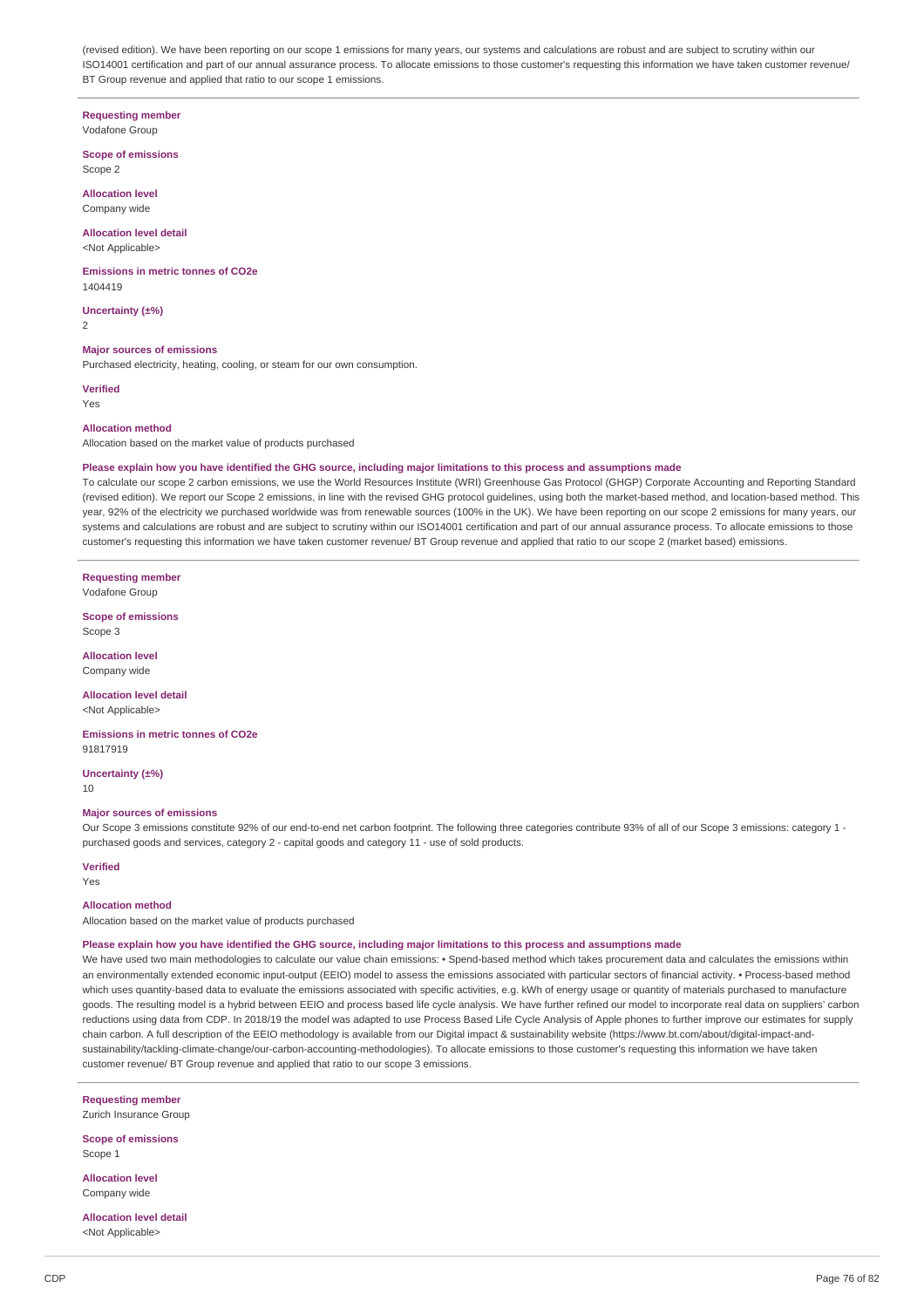#### **Emissions in metric tonnes of CO2e** 612061

# **Uncertainty (±%)**

2

# **Major sources of emissions**

Oil combustion for electricity generation, gas and oil combustion for heating, refrigeration gases (HFCs and SF6 only), fuel combustion for commercial and company car fleet.

# **Verified**

Yes

### **Allocation method**

Allocation based on the market value of products purchased

## Please explain how you have identified the GHG source, including major limitations to this process and assumptions made

To calculate our scope 1 carbon emissions, we use the World Resources Institute (WRI) Greenhouse Gas Protocol (GHGP) Corporate Accounting and Reporting Standard (revised edition). We have been reporting on our scope 1 emissions for many years, our systems and calculations are robust and are subject to scrutiny within our ISO14001 certification and part of our annual assurance process. To allocate emissions to those customer's requesting this information we have taken customer revenue/ BT Group revenue and applied that ratio to our scope 1 emissions.

## **Requesting member**

Zurich Insurance Group

**Scope of emissions** Scope 2

**Allocation level** Company wide

# **Allocation level detail**

<Not Applicable>

#### **Emissions in metric tonnes of CO2e** 203330

**Uncertainty (±%)**

 $\overline{2}$ 

## **Major sources of emissions**

Purchased electricity, heating, cooling, or steam for our own consumption.

**Verified** Yes

#### **Allocation method**

Allocation based on the market value of products purchased

#### Please explain how you have identified the GHG source, including major limitations to this process and assumptions made

To calculate our scope 2 carbon emissions, we use the World Resources Institute (WRI) Greenhouse Gas Protocol (GHGP) Corporate Accounting and Reporting Standard (revised edition). We report our Scope 2 emissions, in line with the revised GHG protocol guidelines, using both the market-based method, and location-based method. This year, 92% of the electricity we purchased worldwide was from renewable sources (100% in the UK). We have been reporting on our scope 2 emissions for many years, our systems and calculations are robust and are subject to scrutiny within our ISO14001 certification and part of our annual assurance process. To allocate emissions to those customer's requesting this information we have taken customer revenue/ BT Group revenue and applied that ratio to our scope 2 (market based) emissions.

**Requesting member** Zurich Insurance Group

**Scope of emissions** Scope 3

**Allocation level** Company wide

#### **Allocation level detail** <Not Applicable>

**Emissions in metric tonnes of CO2e** 13293280

**Uncertainty (±%)**

10

## **Major sources of emissions**

Our Scope 3 emissions constitute 92% of our end-to-end net carbon footprint. The following three categories contribute 93% of all of our Scope 3 emissions: category 1 purchased goods and services, category 2 - capital goods and category 11 - use of sold products.

## **Verified**

Yes

## **Allocation method**

Allocation based on the market value of products purchased

#### Please explain how you have identified the GHG source, including major limitations to this process and assumptions made

We have used two main methodologies to calculate our value chain emissions: • Spend-based method which takes procurement data and calculates the emissions within an environmentally extended economic input-output (EEIO) model to assess the emissions associated with particular sectors of financial activity. • Process-based method which uses quantity-based data to evaluate the emissions associated with specific activities, e.g. kWh of energy usage or quantity of materials purchased to manufacture goods. The resulting model is a hybrid between EEIO and process based life cycle analysis. We have further refined our model to incorporate real data on suppliers' carbon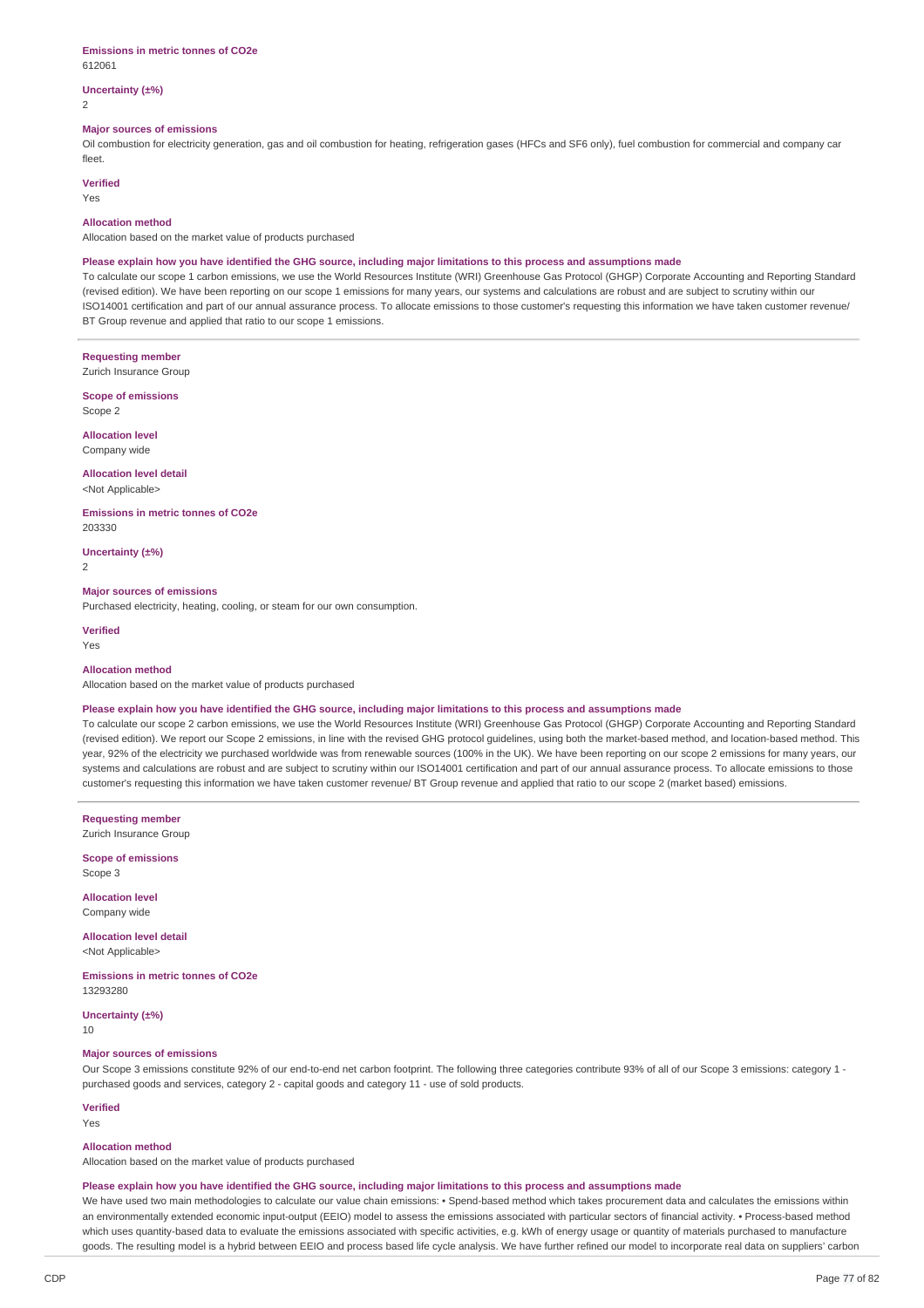reductions using data from CDP. In 2018/19 the model was adapted to use Process Based Life Cycle Analysis of Apple phones to further improve our estimates for supply chain carbon. A full description of the EEIO methodology is available from our Digital impact & sustainability website (https://www.bt.com/about/digital-impact-andsustainability/tackling-climate-change/our-carbon-accounting-methodologies). To allocate emissions to those customer's requesting this information we have taken customer revenue/ BT Group revenue and applied that ratio to our scope 3 emissions.

# **Requesting member**

Moody's Corporation

**Scope of emissions** Scope 1

**Allocation level** Company wide

#### **Allocation level detail** <Not Applicable>

**Emissions in metric tonnes of CO2e** 4978

**Uncertainty (±%)**

 $\overline{2}$ 

# **Major sources of emissions**

Oil combustion for electricity generation, gas and oil combustion for heating, refrigeration gases (HFCs and SF6 only), fuel combustion for commercial and company car fleet.

# **Verified**

Yes

## **Allocation method**

Allocation based on the market value of products purchased

#### Please explain how you have identified the GHG source, including major limitations to this process and assumptions made

To calculate our scope 1 carbon emissions, we use the World Resources Institute (WRI) Greenhouse Gas Protocol (GHGP) Corporate Accounting and Reporting Standard (revised edition). We have been reporting on our scope 1 emissions for many years, our systems and calculations are robust and are subject to scrutiny within our ISO14001 certification and part of our annual assurance process. To allocate emissions to those customer's requesting this information we have taken customer revenue/ BT Group revenue and applied that ratio to our scope 1 emissions.

**Requesting member** Moody's Corporation

**Scope of emissions** Scope 2

**Allocation level**

Commodity

#### **Allocation level detail** <Not Applicable>

**Emissions in metric tonnes of CO2e** 1654

**Uncertainty (±%)**

2

## **Major sources of emissions**

Purchased electricity, heating, cooling, or steam for our own consumption.

### **Verified**

Yes

#### **Allocation method**

Allocation based on the market value of products purchased

#### Please explain how you have identified the GHG source, including major limitations to this process and assumptions made

To calculate our scope 2 carbon emissions, we use the World Resources Institute (WRI) Greenhouse Gas Protocol (GHGP) Corporate Accounting and Reporting Standard (revised edition). We report our Scope 2 emissions, in line with the revised GHG protocol guidelines, using both the market-based method, and location-based method. This year, 92% of the electricity we purchased worldwide was from renewable sources (100% in the UK). We have been reporting on our scope 2 emissions for many years, our systems and calculations are robust and are subject to scrutiny within our ISO14001 certification and part of our annual assurance process. To allocate emissions to those customer's requesting this information we have taken customer revenue/ BT Group revenue and applied that ratio to our scope 2 (market based) emissions.

**Requesting member** Moody's Corporation

**Scope of emissions** Scope 3

**Allocation level** Company wide

**Allocation level detail** <Not Applicable>

**Emissions in metric tonnes of CO2e** 108124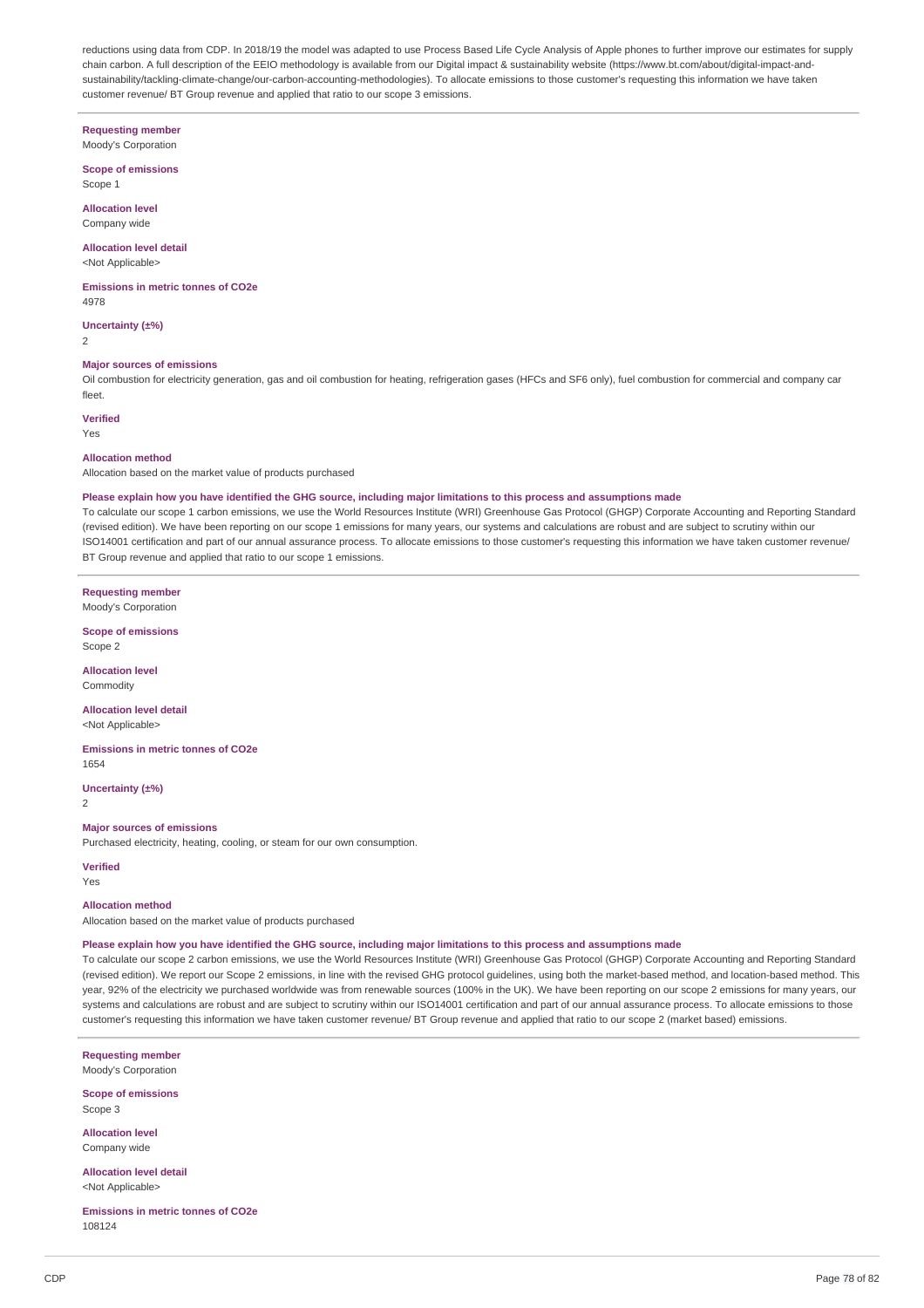## **Uncertainty (±%)**

10

#### **Major sources of emissions**

Our Scope 3 emissions constitute 92% of our end-to-end net carbon footprint. The following three categories contribute 93% of all of our Scope 3 emissions: category 1 purchased goods and services, category 2 - capital goods and category 11 - use of sold products.

# **Verified**

Yes

# **Allocation method**

Allocation based on the market value of products purchased

#### Please explain how you have identified the GHG source, including major limitations to this process and assumptions made

We have used two main methodologies to calculate our value chain emissions: • Spend-based method which takes procurement data and calculates the emissions within an environmentally extended economic input-output (EEIO) model to assess the emissions associated with particular sectors of financial activity. • Process-based method which uses quantity-based data to evaluate the emissions associated with specific activities, e.g. kWh of energy usage or quantity of materials purchased to manufacture goods. The resulting model is a hybrid between EEIO and process based life cycle analysis. We have further refined our model to incorporate real data on suppliers' carbon reductions using data from CDP. In 2018/19 the model was adapted to use Process Based Life Cycle Analysis of Apple phones to further improve our estimates for supply chain carbon. A full description of the EEIO methodology is available from our Digital impact & sustainability website (https://www.bt.com/about/digital-impact-andsustainability/tackling-climate-change/our-carbon-accounting-methodologies). To allocate emissions to those customer's requesting this information we have taken customer revenue/ BT Group revenue and applied that ratio to our scope 3 emissions.

**Requesting member** LinkedIn Corp.

**Scope of emissions** Scope 1

**Allocation level** Company wide

**Allocation level detail**

<Not Applicable>

**Emissions in metric tonnes of CO2e** 144058

**Uncertainty (±%)**

2

#### **Major sources of emissions**

Oil combustion for electricity generation, gas and oil combustion for heating, refrigeration gases (HFCs and SF6 only), fuel combustion for commercial and company car fleet.

**Verified**

Yes

# **Allocation method**

Allocation based on the market value of products purchased

#### Please explain how you have identified the GHG source, including major limitations to this process and assumptions made

To calculate our scope 1 carbon emissions, we use the World Resources Institute (WRI) Greenhouse Gas Protocol (GHGP) Corporate Accounting and Reporting Standard (revised edition). We have been reporting on our scope 1 emissions for many years, our systems and calculations are robust and are subject to scrutiny within our ISO14001 certification and part of our annual assurance process. To allocate emissions to those customer's requesting this information we have taken customer revenue/ BT Group revenue and applied that ratio to our scope 1 emissions.

**Requesting member** LinkedIn Corp.

**Scope of emissions** Scope 2

**Allocation level** Company wide

**Allocation level detail** <Not Applicable>

**Emissions in metric tonnes of CO2e** 47857

**Uncertainty (±%)**  $\overline{2}$ 

# **Major sources of emissions**

Purchased electricity, heating, cooling, or steam for our own consumption.

**Verified** Yes

# **Allocation method**

Allocation based on the market value of products purchased

#### Please explain how you have identified the GHG source, including major limitations to this process and assumptions made

To calculate our scope 2 carbon emissions, we use the World Resources Institute (WRI) Greenhouse Gas Protocol (GHGP) Corporate Accounting and Reporting Standard (revised edition). We report our Scope 2 emissions, in line with the revised GHG protocol guidelines, using both the market-based method, and location-based method. This year, 92% of the electricity we purchased worldwide was from renewable sources (100% in the UK). We have been reporting on our scope 2 emissions for many years, our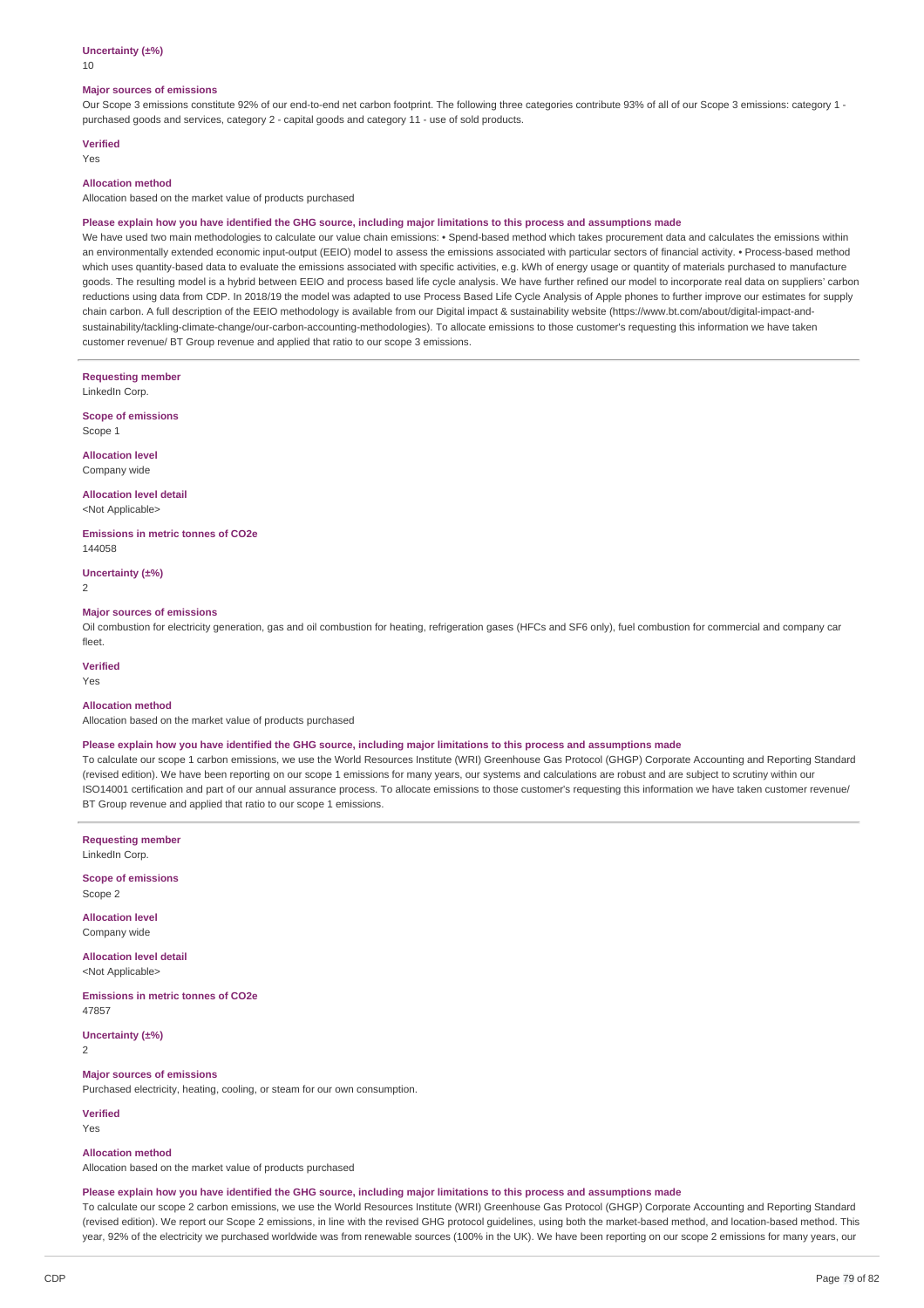systems and calculations are robust and are subject to scrutiny within our ISO14001 certification and part of our annual assurance process. To allocate emissions to those customer's requesting this information we have taken customer revenue/ BT Group revenue and applied that ratio to our scope 2 (market based) emissions.

#### **Requesting member**

LinkedIn Corp.

**Scope of emissions** Scope 3

**Allocation level** Company wide

# **Allocation level detail**

<Not Applicable>

#### **Emissions in metric tonnes of CO2e** 3128787

**Uncertainty (±%)** 10

#### **Major sources of emissions**

Our Scope 3 emissions constitute 92% of our end-to-end net carbon footprint. The following three categories contribute 93% of all of our Scope 3 emissions: category 1 purchased goods and services, category 2 - capital goods and category 11 - use of sold products.

# **Verified**

Yes

#### **Allocation method**

Allocation based on the market value of products purchased

## Please explain how you have identified the GHG source, including major limitations to this process and assumptions made

We have used two main methodologies to calculate our value chain emissions: • Spend-based method which takes procurement data and calculates the emissions within an environmentally extended economic input-output (EEIO) model to assess the emissions associated with particular sectors of financial activity. • Process-based method which uses quantity-based data to evaluate the emissions associated with specific activities, e.g. kWh of energy usage or quantity of materials purchased to manufacture goods. The resulting model is a hybrid between EEIO and process based life cycle analysis. We have further refined our model to incorporate real data on suppliers' carbon reductions using data from CDP. In 2018/19 the model was adapted to use Process Based Life Cycle Analysis of Apple phones to further improve our estimates for supply chain carbon. A full description of the EEIO methodology is available from our Digital impact & sustainability website (https://www.bt.com/about/digital-impact-andsustainability/tackling-climate-change/our-carbon-accounting-methodologies). To allocate emissions to those customer's requesting this information we have taken customer revenue/ BT Group revenue and applied that ratio to our scope 3 emissions.

# SC1.2

#### **(SC1.2) Where published information has been used in completing SC1.1, please provide a reference(s).**

BT Group has been reporting on its GHG performance for many years. BT's annual Digital Impact and Sustainability report 2019/20, and reporting archive, can be found at <https://www.bt.com/about/digital-impact-and-sustainability/our-report> . The site includes our data tables and progress against targets and is assured to AA1000AS. There are links to BT's carbon accounting methodologies <https://www.bt.com/about/digital-impact-and-sustainability/tackling-climate-change/our-carbon-accounting-methodologies>

# SC1.3

#### (SC1.3) What are the challenges in allocating emissions to different customers, and what would help you to overcome these challenges?

| <b>Allocation challenges</b>                                                                                | Please explain what would help you overcome these challenges                                                                                                                                                                                                                                    |  |
|-------------------------------------------------------------------------------------------------------------|-------------------------------------------------------------------------------------------------------------------------------------------------------------------------------------------------------------------------------------------------------------------------------------------------|--|
| Diversity of product lines makes accurately<br>accounting for each product/product line cost<br>ineffective | We have driven innovative work to analyse the life-cycle of our various products so we understand the carbon emissions of in-life use. However, much of what<br>we sell to our customers is a service rather than a product which makes it much harder to quantify associated carbon emissions. |  |
| track emissions to the customer level                                                                       | Customer base is too large and diverse to accurately Basing our emissions tracking on spend means that it is relatively straightforward to determine customer emissions. Were we to move to a different allocation<br>methodology then this could potentially become problematic.               |  |

## SC1.4

**(SC1.4) Do you plan to develop your capabilities to allocate emissions to your customers in the future?** No

## SC1.4b

**(SC1.4b) Explain why you do not plan to develop capabilities to allocate emissions to your customers.**

We currently allocate emissions to those customer's requesting this information by taking customer revenue/ BT Group revenue and applied that ratio to our emissions. Basing our emissions tracking on spend means that it is relatively straightforward to determine customer emissions. As much of what we sell to our customers is a service rather than a product were we to move to a different allocation methodology then this could potentially become extremely resource hungry .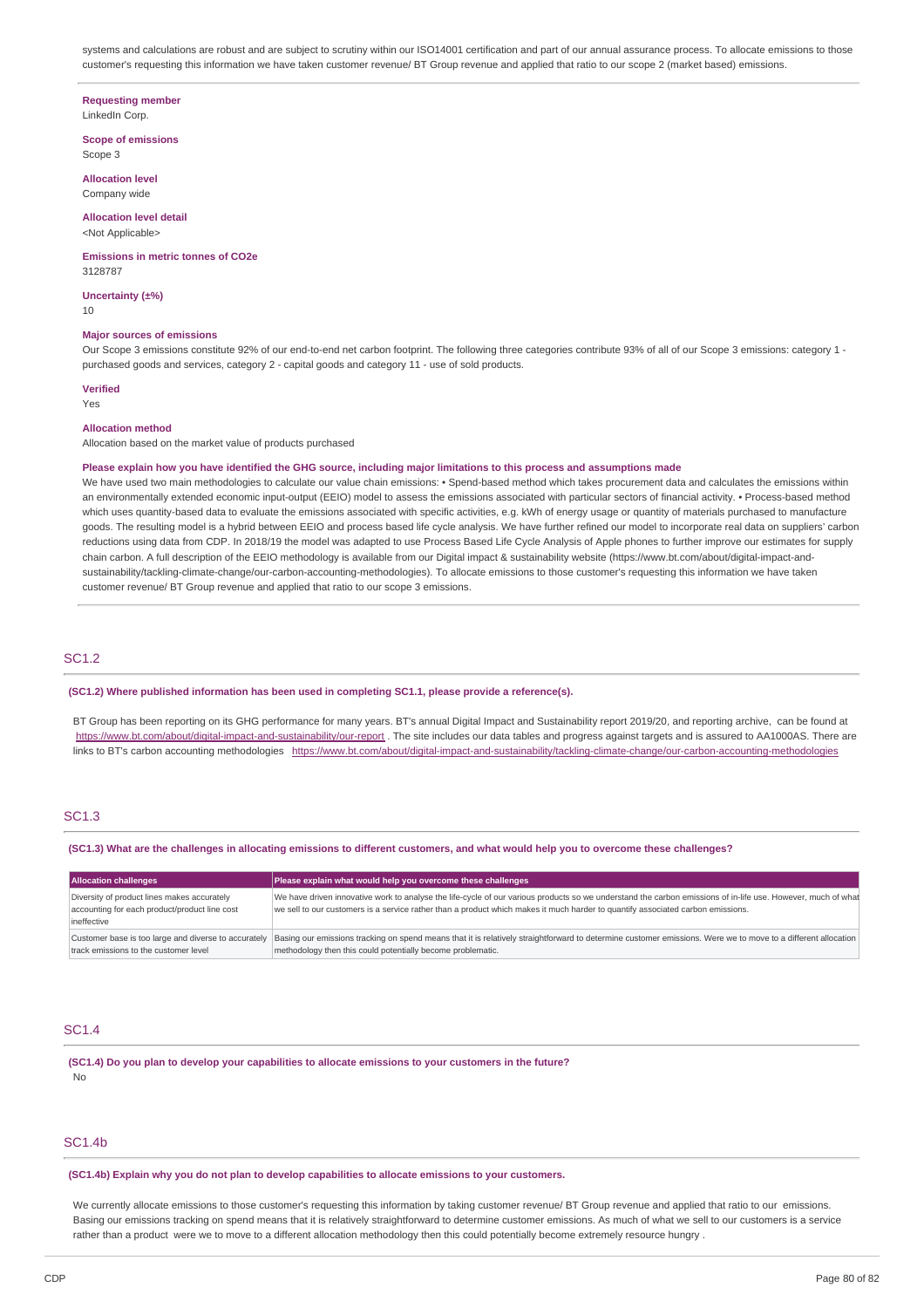# SC2.1

| (SC2.1) Please propose any mutually beneficial climate-related projects you could collaborate on with specific CDP Supply Chain members.                                                                         |  |  |  |  |
|------------------------------------------------------------------------------------------------------------------------------------------------------------------------------------------------------------------|--|--|--|--|
| <b>SC2.2</b>                                                                                                                                                                                                     |  |  |  |  |
| (SC2.2) Have requests or initiatives by CDP Supply Chain members prompted your organization to take organizational-level emissions reduction initiatives?<br>No                                                  |  |  |  |  |
| <b>SC3.1</b>                                                                                                                                                                                                     |  |  |  |  |
| (SC3.1) Do you want to enroll in the 2020-2021 CDP Action Exchange initiative?<br>Yes                                                                                                                            |  |  |  |  |
| <b>SC3.1a</b>                                                                                                                                                                                                    |  |  |  |  |
| (SC3.1a) Identify which member(s), if any, have motivated you to take part in Action Exchange this year.<br>Please select                                                                                        |  |  |  |  |
| <b>SC3.1b</b>                                                                                                                                                                                                    |  |  |  |  |
| (SC3.1b) Select the types of emissions reduction activities that your company would like support in analyzing or in implementing in the next reporting year.<br>Energy efficiency in buildings<br>Transportation |  |  |  |  |
| <b>SC3.1c</b>                                                                                                                                                                                                    |  |  |  |  |
| (SC3.1c) As part of Action Exchange, would you like facility level analysis?<br>No                                                                                                                               |  |  |  |  |
| <b>SC3.2</b>                                                                                                                                                                                                     |  |  |  |  |
| (SC3.2) Is your company a participating supplier in CDP's 2019-2020 Action Exchange initiative?<br>Yes                                                                                                           |  |  |  |  |

# SC3.2a

(SC3.2a) Describe how your company actively considered emissions reduction projects as a result of Action Exchange. If you do not have any emissions reduction activities resulting from Action Exchange at any stage of implementation, please explain why not in the second column.

|  | <b>Type of</b><br>project | Details of proposal                                                                                                                                                                               |
|--|---------------------------|---------------------------------------------------------------------------------------------------------------------------------------------------------------------------------------------------|
|  |                           | Row Please select   Our energy (emissions) reduction projects are well established. We have seen no evidence through Action Exchange that there are activities that we have not considered or are |
|  |                           | implementing.                                                                                                                                                                                     |

# SC4.1

**(SC4.1) Are you providing product level data for your organization's goods or services?** No, I am not providing data

# Submit your response

**In which language are you submitting your response?** English